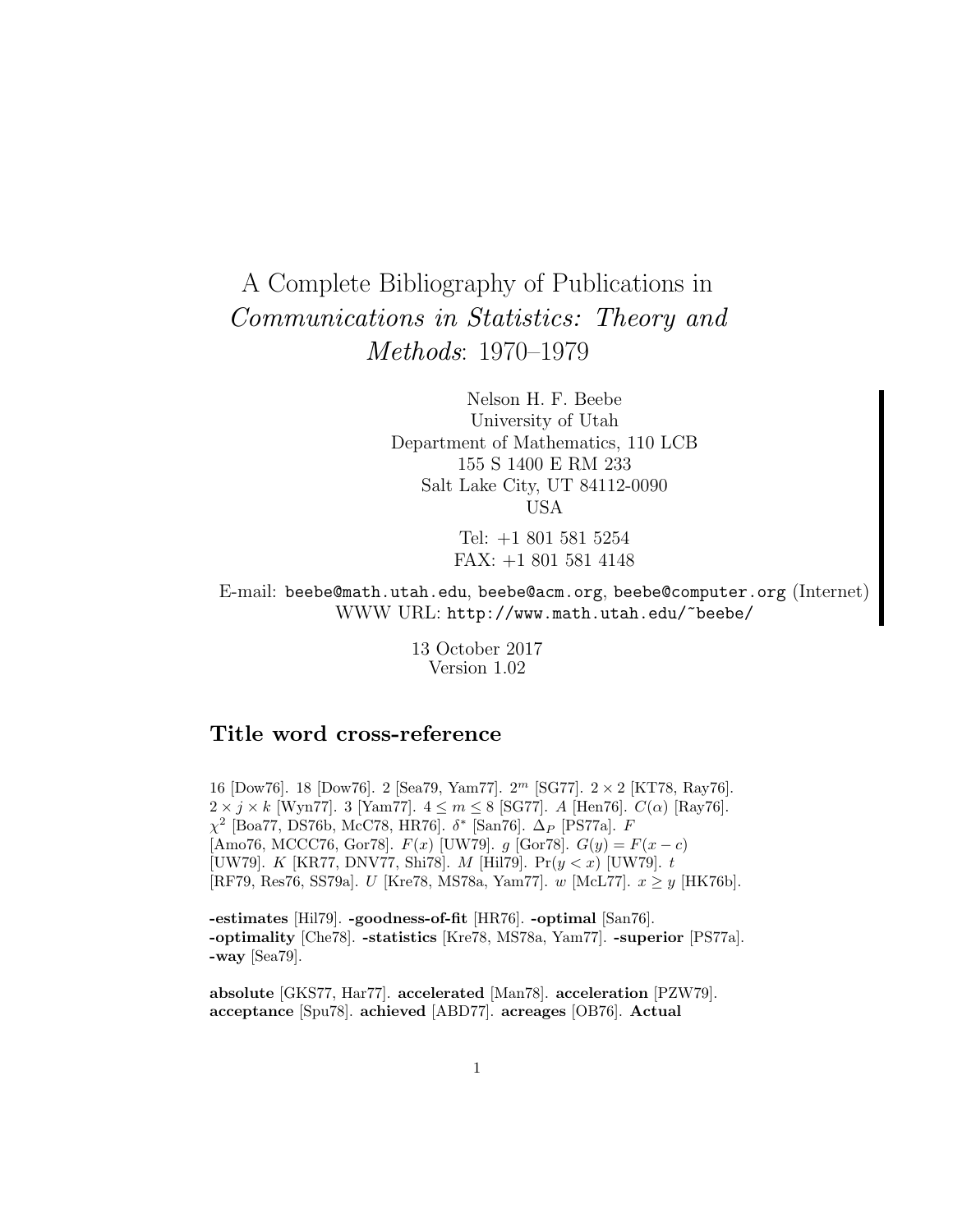[DGL79]. **Adaptive** [HMC79, DV79, Haa78, Jon77a]. **Adaptively** [Ski78]. **additive** [Mie79c]. **adequacy** [LP77, Ste79]. **Adjusting** [SW77a]. **affects** [CLB79]. **against** [Adi76b, BY78]. **age** [Dow76]. **Akaike** [Sug78]. **algebras** [GM78]. **algorithm** [STT78]. **algorithms** [Scl77]. **allocation** [HR79]. **allow** [Spu78, SG77]. **Alternative** [MR79, Sea79, CI76, DH78, Gor78, RN79]. **alternatives** [Adi76b, BY78, Mar78a, SW77b]. **amendments** [Tam77a]. **among** [KR77]. **Analysis** [DM79, Gbu79, HH79, ISF79, PF77, RN79, SB76a, BT79, BSL79, CI76, Di 76, Di 77, Dip79, DG78, FH76, Gan78, Gar78, GH77, Gup79b, HRT77, HM79, Hui79, KG78, MH78, PR78, SK77, Sen79, SHW77, SH78, Zer79]. **analysts** [Sug78]. **Analyzing** [MSVS79, GK78]. **Annex** [Nak79]. **ANOVA** [Tam77a, Tam77b]. **Application** [SP76a, BT79, Di 76, DS76b, Gar78, GW77, Koo78, Ram77b, Smi79]. **Applications** [Ton77, Bre78, Di 77, GS78, Gup77a, MS78a, Ode76]. **approach** [Ban78a, DG79, GK78, Haa78, Kie78, Led79, Lin79, Lyn78, PS79, RN79, Rea77, Ste79, WP77]. **approaches** [BSL79]. **approximate** [Che79, Sch76]. **approximation** [HN78, Hid78, Ima76, MK76]. **Approximations** [MCCC76, ID76, Rob77]. **areas** [TG79a]. **arising** [AG78]. **ascent** [MK79]. **aspects** [TG79b]. **assay** [DM79]. **assays** [SD76]. **assignment** [Wei78a]. **associated** [BM78, TB79]. **association** [Agr77, AL79, PF77, Wil76]. **assumption** [SRC78]. **asymmetric** [AT79]. **Asymptotic** [GS78, Kie78, Lep76, Adi76a, AL79, AGS77, CK76, Ked77, KEKL76, LS79, Mie79a, Sch77]. **asymptotically** [Per77]. **augmentation** [CSH77]. **autoregressive** [Pee79]. **auxiliary** [DS77b]. **average** [Aro76, McC78, Pee79, SM76, SM77]. **Ax** [BK78b].

**Balanced** [PN76, PN77a, PN78, SG77, AF76, LE77, PF77, PN77b, SH78]. **bank** [Adi76a]. **based** [Agr77, BK79, Don77, FJ77, HL76, KA79, Koz79, LO76, LS79, MR79, MH76, Mic76, SS76, SS79b, Smi77a, Swi76, YM76]. **basic** [EHB77]. **Basu** [TB76]. **Bayes** [Ban78c, Ber79, HK76b, O'B79, PW77, PS79, SO79, SP76b, Yam77]. **Bayesian** [Day77, DG78, DG79, HB77, Leo77, Lin79, Mie79c, Oma78, SG76, Ste79, WB79]. **behavior** [DKH79]. **Behrens** [SRC78]. **Bernoulli** [Pri76]. **best** [DNV77, KW77, Ram77a, Rao78a]. **beta** [Hen76]. **better** [BM77, Kou77, Kou78]. **between** [GT76a, HRT77, NB78, Oli78, Wil76, Yam77, ZS76]. **Bhattacharyya** [DM76]. **bias** [AGS77, Di 76, Di 77, KC77, KC79, RW77, Seh78]. **Biased** [Dip79, Gup79c]. **biases** [BM78]. **biasing** [HK76a]. **bibliography** [HBB<sup>+</sup>79]. **bimodal** [Cho78]. **binary** [PF77]. **binomial** [BM77, GT76a, Kor77, Nor76, Sch76, ZS76]. **biological** [Gan78]. **biology** [Koo78]. **Bivariate** [Nai76, Ave79, BS78, Bru79, Bru78, Dah77, Koz79, Kri76, Mui76, Pet79c, Smi77a, WLCC76]. **block**

[HN78, HA78, PN77a, SP76a, SW77b, Ski78]. **blocks** [Zer79]. **blues** [Puk77]. **Board** [Ano76b, Ano76c, Ano76d, Ano76e, Ano76f, Ano76g, Ano76h, Ano76i,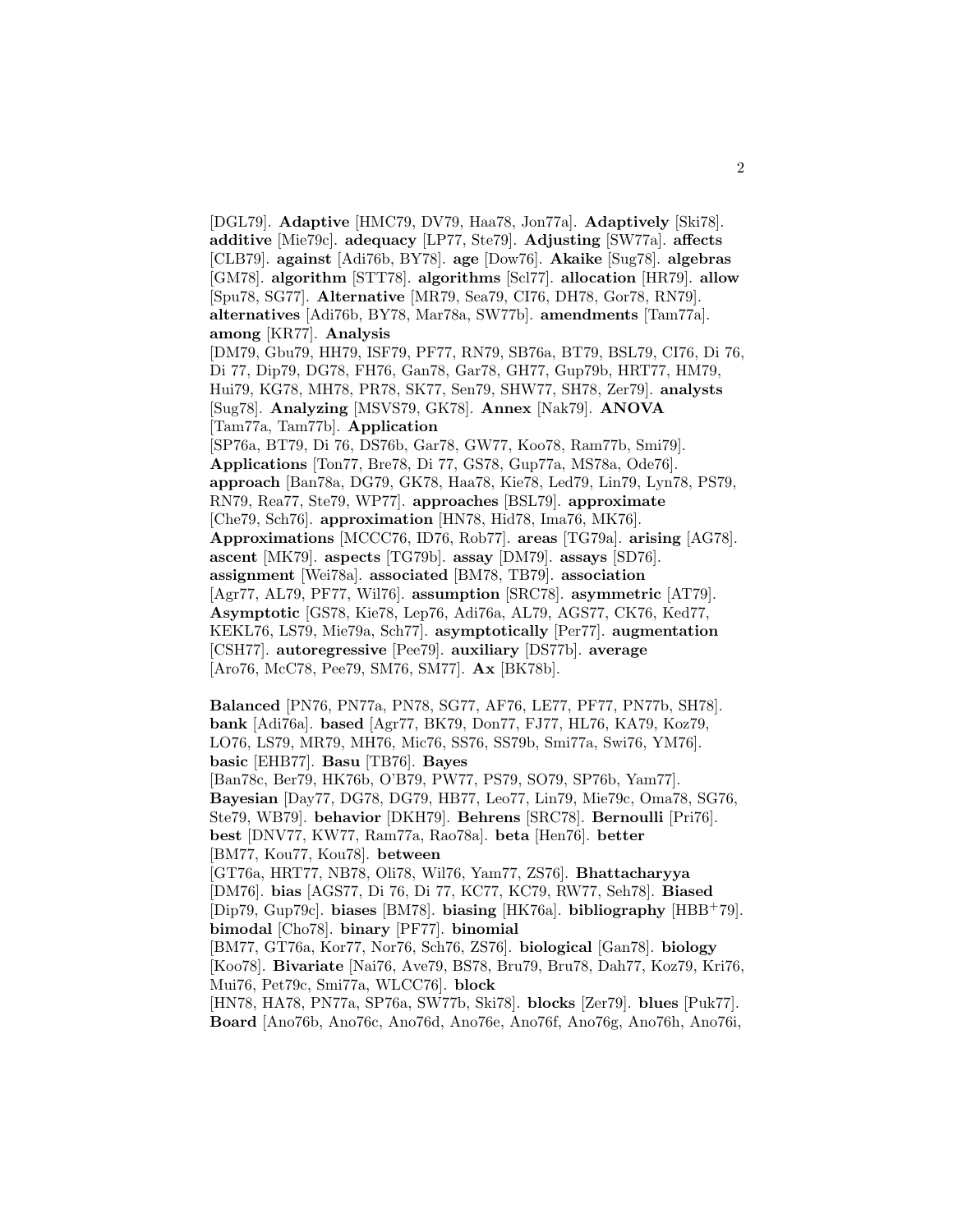Ano76j, Ano76k, Ano76l, Ano76m, Ano76n, Ano76o, Ano76p, Ano77a, Ano77b, Ano77c, Ano77d, Ano77e, Ano77f, Ano77g, Ano77h, Ano77i, Ano77j, Ano77k, Ano77l, Ano77m, Ano77n, Ano77o, Ano78a, Ano78b, Ano78c, Ano78d, Ano78e, Ano78f, Ano78g, Ano78h, Ano78i, Ano78j, Ano78k, Ano78l, Ano78m, Ano78n, Ano78o, Ano79a, Ano79b, Ano79c, Ano79d, Ano79e, Ano79f, Ano79g, Ano79h, Ano79i, Ano79j, Ano79k, Ano79l, Ano79m]. **Bonferroni** [AS77]. **bound** [Koo78, TB79]. **Bounds** [AG78, BH78, SL79, Man78, Mar78a, PW78, UW79]. **branching** [Ram77b]. **brief** [Gov76, Gup77b]. **Broemeling** [Ton79].

**calculating** [DS76b]. **Calculation** [Man78]. **calculations** [Nak79]. **canonical** [Jam79]. **Carlo** [DL77, WC77, WLCC76]. **case** [APR79, ABC79, GD76, LE77, Pad77, SH78, ZS76]. **categorical** [Cli76, GK78, ISF79]. **CD** [ABD77]. **cdf** [Mic76, Smi77a]. **censored** [BT79, Dav78, Kam78, Lin79, MJB77, MJB79, PS79, SS79b, SB76b, TS77]. **censoring** [MS77, MS78b]. **censorship** [KR77]. **census** [CM77, KEKL76]. **central** [Amo76]. **certain** [DGL79, Ram77b, RY77, Wyn77]. **chain** [BiK79, FM78, HA78]. **chance** [KT78]. **changing** [Bro77a]. **Characterization** [BK78a, Ber78, Cho78, Fie77a, Gup79a, SS76, Wyn77]. **Characterizations** [Pee79, PR77]. **characterizing** [Kor77]. **Chernoff** [Hwa78]. **chi** [Hut79, Kri76, NS76, Rea77]. **chi-square** [NS76, Rea77]. **chi-squared** [Hut79, Kri76]. **Choice** [Cam79b, Rao78a]. **Choosing** [Rol76, BM77]. **circular** [Smi77a]. **class** [Ber78, GS78, HN79, HU77, Koc78, Lep77, Pol79, Rus76, Sha77, Wei78a]. **classical** [Mar78b, PR77, RW77]. **classification** [GG77, McL77, Sea79]. **classifications** [MBJ76]. **classroom** [Gen76]. **clinical** [Nor76, SS79b]. **cloud** [MSVS79, Smi79]. **cloud-seeding** [MSVS79, Smi79]. **clustering** [Scl77]. **coat** [HA78]. **coat-of-mail** [HA78]. **Cochran** [BN76]. **coefficient** [Agr77, HN79, Kha78, KR79, Sen78a, Wil78]. **coefficients** [Far78, HB78, SRC78, SM76, SM77]. **column** [Rus76]. **combinations** [DM76, DS76a, GW78, YM76]. **combinatorial** [Wyn77]. **combining** [SW77b, Ski78]. **Comment** [Haw77, Tik77, Far78]. **comments** [Cha76, Muk79]. **common** [MG79, Shi78]. **Communications** [GH78]. **compared** [DL77]. **comparing** [Tur76]. **comparison** [AS77, DK79, FPS77, HL76, KF78, Khu78, McL79, Oma78]. **Comparisons** [CK76, Tam77a, AM79, Bea77, BS76, EHB77, KR77, Tam77b, WD76]. **compartmental** [WP77]. **competing** [Gup79b]. **complete** [Lin79, See78]. **complex** [Kur78]. **Component** [HFJ77]. **components** [GB78, HFJ77]. **composite** [Loc76, Que78]. **compound** [Haa78, LA76]. **Computation** [Amo76]. **computational** [HM79]. **computations** [PT76]. **Concerning** [OB76]. **concomitant** [Sto77]. **conditional** [AW76, BK77, Far78, HB78, QS76]. **conditions** [ZS76]. **confidencce** [MG79]. **Confidence** [Cam79a, Fie77b, AS77, ABD77, BK77, Jon77b, LO76, LS79, Mar78a, PW78, Sch76, SL78, UW79]. **connected** [Mat79, Wyn77].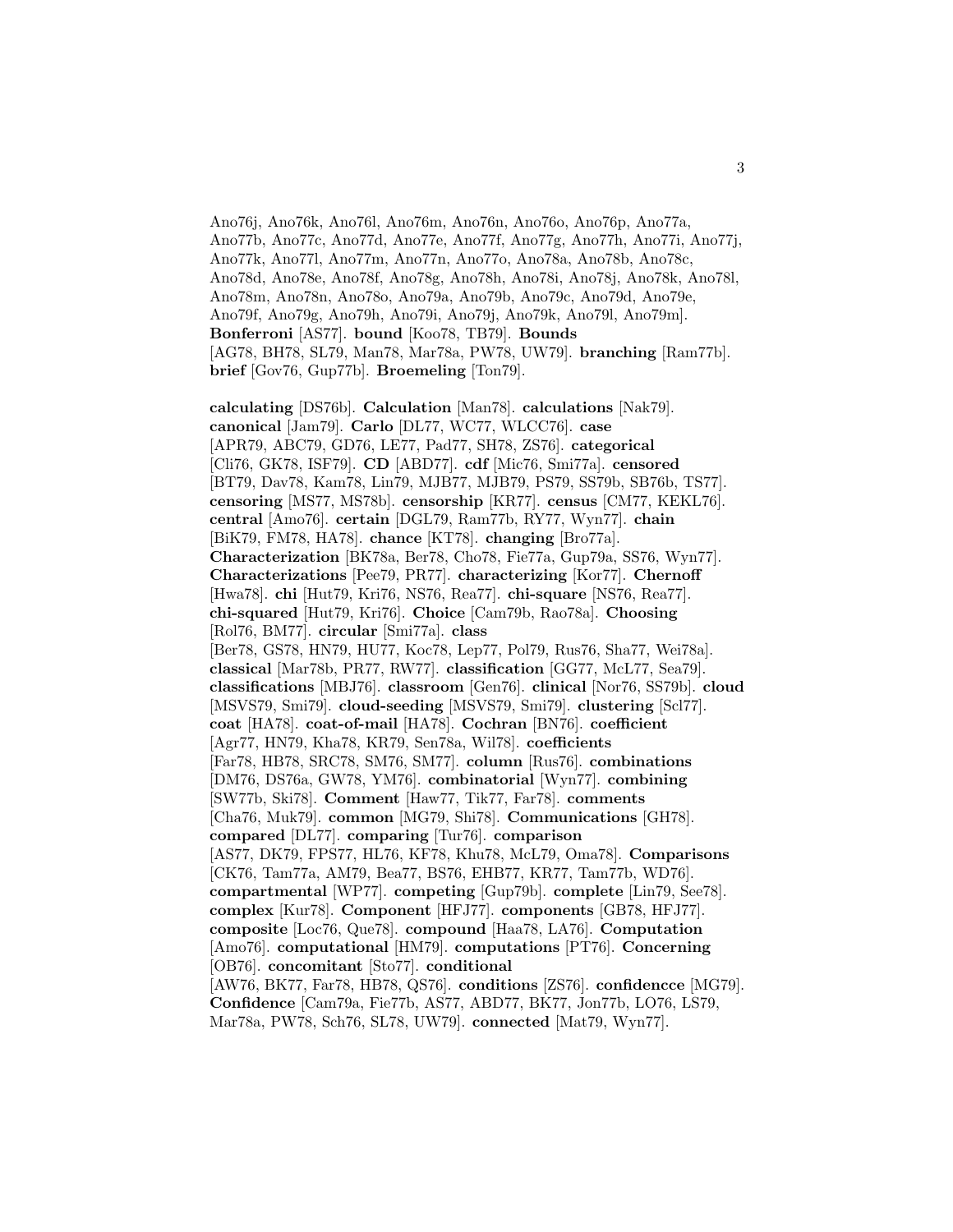**connectedness** [Rus76, Sia77]. **conservative** [Khu78]. **consideration** [FPS77]. **considerations** [KC77]. **Consistency** [PS76b]. **constant** [BC79, CB76]. **Constrained** [McL77, Saw77]. **constraints** [HR79, Sne79]. **contiguity** [APR79]. **contingency** [Boa77, GWD76, KG78, PP78, Rea77]. **continuous** [UW79]. **contours** [Bru78]. **contrasts** [Che79, EHB77]. **contributions** [Boa77]. **convergence** [EHB77, Mic76, O'B79]. **convex** [GW78]. **Cornish** [Cun77]. **Corrections** [Tam77a, Sug78]. **correlated** [Haq78]. **Correlation** [SB76b, FGS76, HN79, Jam79, JK77, PS77b, Wil78]. **cost** [Ban78a]. **Counterexamples** [Ton79, Gup79b]. **course** [Haa76]. **courses** [Gun76]. **covariance** [BT79, Bha77, Bro77b, Fed79, HH79, Hil79, Hui79, KEKL76, NB78, RN79, RY77, Sea79, See78, Sen79]. **covariances** [PS76a]. **covariate** [SHW77]. **covariates** [Ell79]. **criteria** [CH76]. **criterion** [DM76, Sug78]. **crop** [OB76]. **cross** [Gar78]. **cross-product** [Gar78]. **crossed** [Sea79]. **crossing** [Koo78]. **cubic** [MK76]. **cumulants** [Cun77]. **Current** [Ode76]. **curve** [KF78]. **curves** [Zer79].

**D.** [TB76]. **data** [ABC79, BT79, BC79, Cam79b, Cli76, Dav78, FH76, Gan78, GK78, HN78, HM79, ISF79, MS77, MH78, MR79, MJB77, OB76, Oma78, Pad77, PS77b, PS79, Sch77, Sug78, WLCC76]. **decision** [GH77, Lyn78, Tur76]. **decisions** [Haa78]. **decisive** [Aro76]. **deficient** [Bro78c]. **definite** [MH79]. **degree** [NB76, NB78, Stu78]. **degrees** [SW77a, Yam77]. **densities** [Gup79a]. **density** [Gra76]. **dependence** [AW76, Pri76]. **dependent** [Cha76, GC79, MH78]. **derivation** [Wil78]. **derived** [Ban78b]. **design** [AH78, KC77, Kie78, Kur78, Nor76, STT78, Ski78, TS77, Zer79]. **designing** [Fed78]. **Designs** [Stu78, AF76, AT79, CSH77, CI76, DG77, HN78, HA78, Joh77, PF77, PN77a, PN77b, Rus76, SP76a, Sia77, STT78, Sne79, SG77, Wu78]. **detecting** [HRT77]. **detection** [BK79]. **determinant** [Rub76]. **determinants** [Cun77]. **determination** [Ram77b]. **Developments** [Ney79]. **deviations** [AG78]. **diagonal** [Bro77b]. **dichotomous** [SHW77]. **difference** [MA77]. **different** [KT78]. **dilution** [SKT78]. **dimension** [Hog76]. **dimensional** [Mar78b]. **dimensionality** [ST76]. **dimensions** [Lie77]. **Dirichlet** [PP78, SP76b]. **discrete** [Ber78, CK76, GD77, HT78, Lin77, Nel79, PR77, Pee79, VW78]. **discrete-time** [Pee79]. **discriminant** [CLB79, Di 76, Di 77, Dip79]. **discriminating** [Fed78]. **Discrimination** [GT76a, DH78, GK78, Joh78, McL77]. **discussion** [Pra76]. **dispersion** [MH79, Rao78a, SS76]. **distributed** [Ave79]. **Distribution** [Gup76, UW79, AS79, ATC78, BEW77, BK78a, BS78, Bru79, Bru78, Cho78, Dah77, Fie77a, FHK76, GM79, GT76b, Gup77a, HG76, Hid78, HF76, HAT78, Hwa76, HT78, Ima76, ID76, JS76, Jon77a, KA79, Kam78, KR79, Koc78, Koz79, Kri76, KC79, Loc76, MCCC76, Mui76, NB76, NS76, PW77, PW79, Par76, Per77, Pet79a, Pet79b, Pet79c, PT76, Res76, Sch77, SW77b, Smi77b,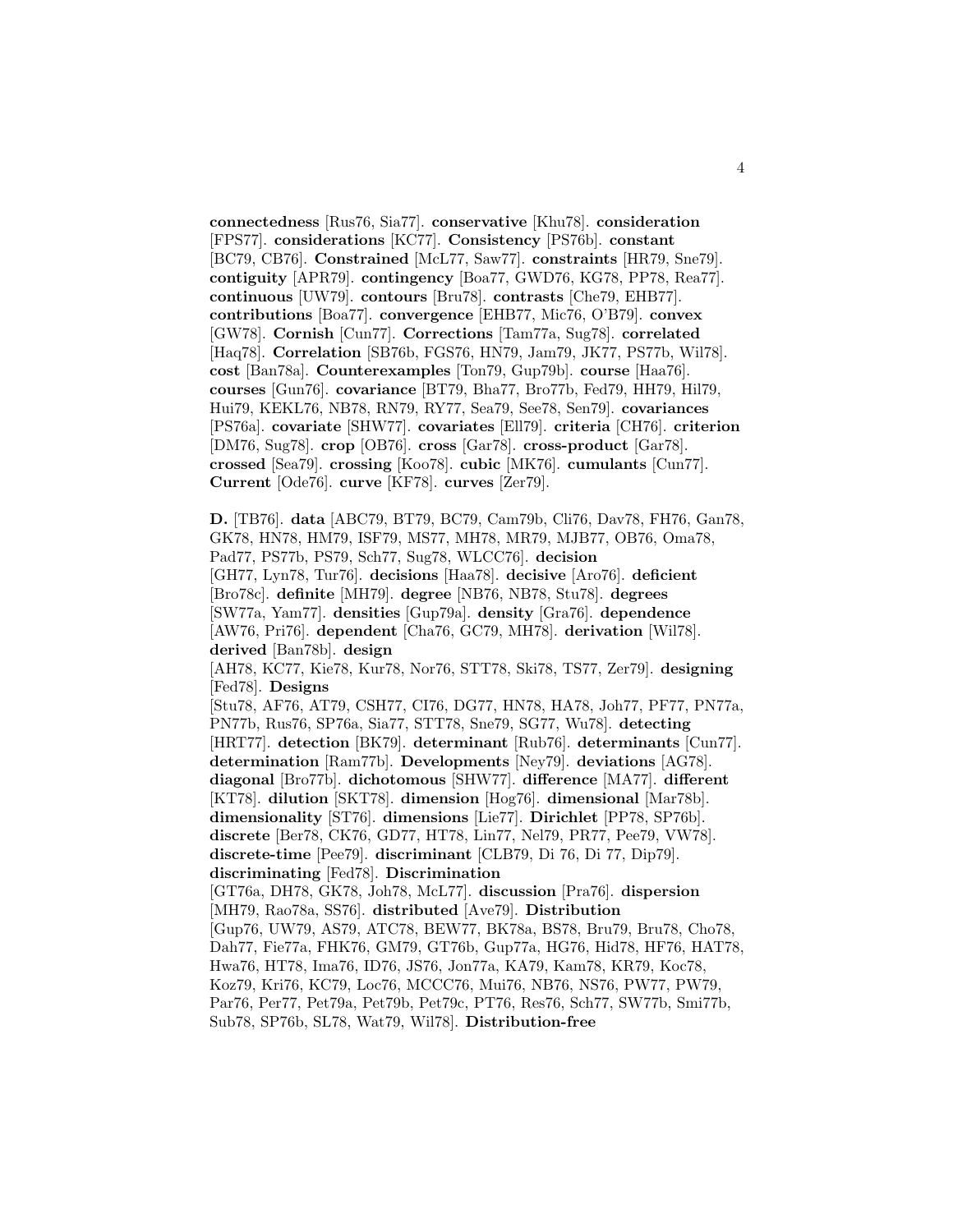[UW79, FHK76, Jon77a, Koc78, SW77b]. **Distributional** [LH79]. **distributions** [AW76, Amo76, Ber78, BK78b, Che79, CK76, DNV77, FGS76, Gup79a, JK77, Kem78, Kha78, Kor77, LR76, LA76, Leo77, Lin77, MG79, Mat79, Mie79a, Nai76, O'B79, PR77, Pla77, Ram77b, Sha77, Shi78, SS79b, SG76, SO79, TG79b, VW78, WB79, Woo78]. **diversity** [LH79]. **divisible** [Joh77]. **Double** [Spu76]. **doubly** [MCCC76]. **due** [Shu76].

#### **EDF** [Que78]. **Editorial**

[Ano76a, Ano76b, Ano76c, Ano76d, Ano76e, Ano76f, Ano76g, Ano76h, Ano76i, Ano76j, Ano76k, Ano76l, Ano76m, Ano76n, Ano76o, Ano76p, Ano77a, Ano77b, Ano77c, Ano77d, Ano77e, Ano77f, Ano77g, Ano77h, Ano77i, Ano77j, Ano77k, Ano77l, Ano77m, Ano77n, Ano77o, Ano78a, Ano78b, Ano78c, Ano78d, Ano78e, Ano78f, Ano78g, Ano78h, Ano78i, Ano78j, Ano78k, Ano78l, Ano78m, Ano78n, Ano78o, Ano79a, Ano79b, Ano79c, Ano79d, Ano79e, Ano79f, Ano79g, Ano79h, Ano79i, Ano79j, Ano79k, Ano79l, Ano79m]. **effect** [SG77]. **effects** [KP78, TS77]. **efficiencies** [CK76]. **Efficiency** [DV79, Hwa78, Lep76, PN77b, Sub78]. **efficient** [Per77]. **eigenproblem** [Coh77]. **elementary** [BDL76, Hor76]. **ellipticity** [Mui76]. **emerging** [KT78]. **Empirical** [SO79, SP76b, HK76b, Koz79, Mic76, O'B79, Pet79c, PS79, SS79b, Smi77a, TC76]. **English** [Dow76]. **entry** [MS78b]. **environmental** [Wil76, ZS76]. **epidemiology** [Bre78]. **equal** [PS76a]. **Equality** [Puk77, Day77, Spu76]. **equations** [Ban78a, PS76b]. **equi** [Haq78]. **equipped** [Gen76]. **Equivariance** [Vin78a]. **error** [AS79, BH78, Bha77, Bis78, DS78, GM76]. **errors** [Bha77]. **estimability** [FR76]. **Estimable** [BM76, Yam77]. **estimate** [PC76]. **estimated** [KEKL76, Woo78]. **estimates** [AG78, HU77, Hil79, Puk77, SO79, Yam77]. **Estimating** [Blu77, BS78, Far78, GB78, HB78, McC78, TS77, GW78, GD76, Hil79, McL79, NS76, OB76, Shi78, Wat79, ZS76]. **Estimation** [AS79, BiK79, BC79, Bro78b, CB76, Dah77, DS77a, HM79, KA79, PW79, Rao79, RW77, Res76, Sen78a, ABC79, Bha77, Bro77b, Bro78c, BM78, CH76, Cli76, DG77, DS77b, DG79, EHB77, GKS77, GM79, Gra76, Gup77a, GW77, HMC79, HK76a, HK76b, KR79, KC77, Law78, Led79, LE77, Leo77, MH79, O'B79, PW77, Pan79, PZW79, Pri76, SKT78, Seh78, Smi77b, SG77, Sub78, VW78, WB79]. **estimative** [McL79]. **estimator** [AH79, AGS77, Ban78c, JC76, KC79, RR76, Sha79, Shu76, SR79]. **Estimators** [GG77, BK79, CK78, Cro77, DL77, DS78, DK79, DKH79, FJ77, GM76, Har78, HR76, Kad79, Kam78, LR76, LW76, MR79, Oma78, Pad77, Pol79, RY77, Rol76, SM76, SM77, Swi76, TC76, Vin78a, WC77, YM76]. **evaluating** [SMR78c]. **Evaluation** [Dip79, FJ77, PC76, Rub76]. **even** [PS76c]. **Exact** [Che79, MJB79, Pet79a, Ima76, ID76]. **Examination** [HRT77]. **exchangeable** [Day77]. **existence** [SR79]. **expansions** [Cun77]. **expectation** [Kou78]. **expected** [Hut79]. **experiment** [BSL79, MSVS79, SKT78]. **Experimental** [Sne79, CI76, TS77].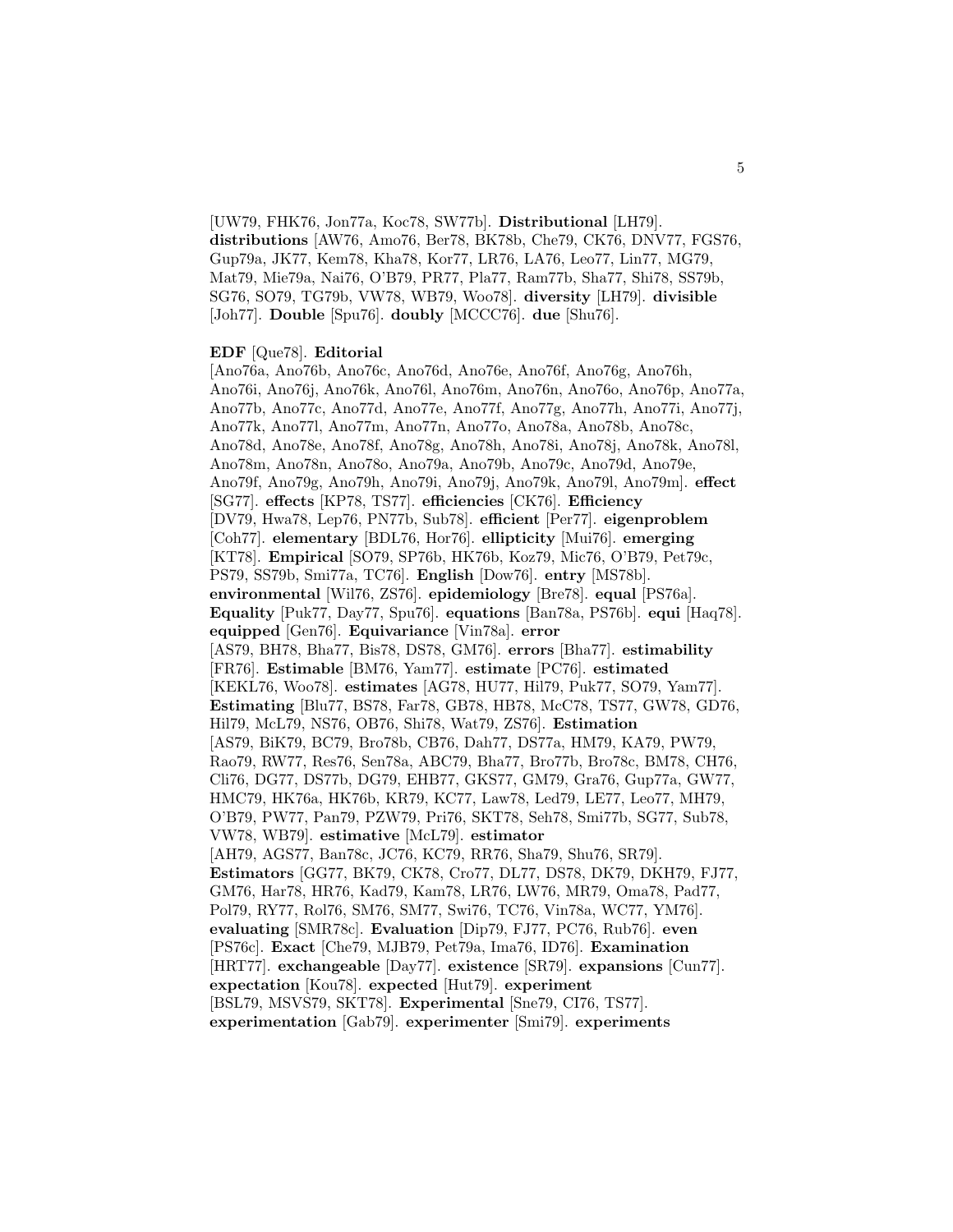[Fed78, HBB<sup>+</sup>79, HP76, Hui79, Kur78, Mie79b, PN76, PN78, SHW77, SS79b, Smi79, Wei78a, ZS76]. **explained** [GG77]. **Explicit** [RY77]. **exponential** [ABC79, BEW77, BK78a, BY78, DNV77, HF76, HAT78, Kam78, Lin79, Mat79, Per77, Pet79a, Pet79b, Pla77, SG76]. **expressing** [Hen76]. **extended** [MJB79, Zer79]. **extension** [Hsi79, PT76]. **extensions** [Kri76]. **extra** [SG77]. **extraction** [PS76a]. **extremal** [Fed78]. **extreme** [LM76, Nai76, Smi77b]. **extreme-value** [Smi77b].

**facto** [Ban78b]. **Factor** [FH76]. **factorial**

[AT79, Ban78a, Bea77, DM79, PN76, PN78, SG77]. **factors** [Kur78]. **failures** [PR78]. **families** [Kie78, TG79b]. **family** [Pla77]. **Farlie** [JK77]. **Feature** [DM76, GW77, GW78, PS76a]. **Finite** [Rob77, AG78, Kre78, MS78a, Sug78]. **Finite-parameter** [Rob77]. **first** [Spu78]. **fisher** [MJB79, Cun77, SRC78]. **fit** [Bru78, HMM77, HR76, KF78, Que78, SB76b, TG79a, Wei76]. **fitting** [Bea77]. **Fixed** [Jon77b, SL78, PS76c, Tur76]. **Fixed-size** [Jon77b]. **Forecasting** [Bro77a]. **form** [Jam79]. **Forms** [Mui76, ATC78, GC79, Hoc77]. **formulation** [HP76]. **four** [KF78]. **fraction** [GG77]. **fractional** [AT79]. **free** [FHK76, Jon77a, Koc78, SW77b, UW79]. **freedom** [SW77a]. **frequencies** [Hut79]. **frequency** [Rob77]. **function** [AS79, BM78, CLB79, HF76, Jon77a, KA79, Koz79, LP77, MH78, Mie79c, Pet79c, Rob77, Sha79, SG76, SP76b, Wat79]. **functional** [RW77]. **functions** [BM76, Cam79a, FR76, MJB79]. **Further** [Di 77, Mar78a, NS76, Sug78, SMR78a, DK79, JK77, SD77]. **future** [Bro77a].

**Galton** [Ram77b]. **Gamma** [Ber79, Lin79, Loc76]. **Gammaization** [GC79]. **Gart** [BV79]. **Gauss** [Rao78a, Rao79]. **Gaussian** [PW79, PS76a]. **general** [AT79, Bis78, DS76b, GD76, Hoc77, MH79, MH76, Res76]. **generalisation** [BN76]. **generalised** [Jam79]. **generalization** [JS78, SD77]. **generalizations** [JK77]. **Generalized**

[GM76, AM79, Coh77, Gup76, JK77, Kem78, Lin77, MA77, NB78, Sha79]. **generated** [AS77, Ney79]. **generating** [Wu78]. **geometric** [PT76]. **goal** [Kad79]. **Good** [Swi76]. **goodness**

[Bru78, HMM77, HR76, KF78, Que78, SB76b, TG79a]. **goodness-of-fit** [Bru78, KF78, Que78, SB76b, TG79a]. **Graduate** [HM76]. **graeco** [DS77a]. **graeco-latin** [DS77a]. **Graphical** [Boa77]. **graphics** [Gen76]. **Gray** [AL79]. **Grenander** [AGS77]. **group** [Dow76, Joh77, TS77]. **grouped** [ABC79, BC79, MS77, MR79, Pad77]. **growth** [Zer79]. **Gumbel** [JK77]. **Guttman** [MR78].

**half** [LE77]. **half-sample** [LE77]. **having** [FHK76]. **hazard** [BC79, CB76, MH78, MJB79, Sha79]. **hazards** [Bre78]. **health** [Wil76]. **hierarchical** [GB78]. **Hodges** [Pad77]. **Hoerl** [SMR78c]. **Hogg** [DV79]. **homogeneity** [LM76, MB78, TG77]. **homogeneous** [SRC78]. **homoscedasticity** [BK78a]. **hospital** [CM77]. **Householder** [DS76a].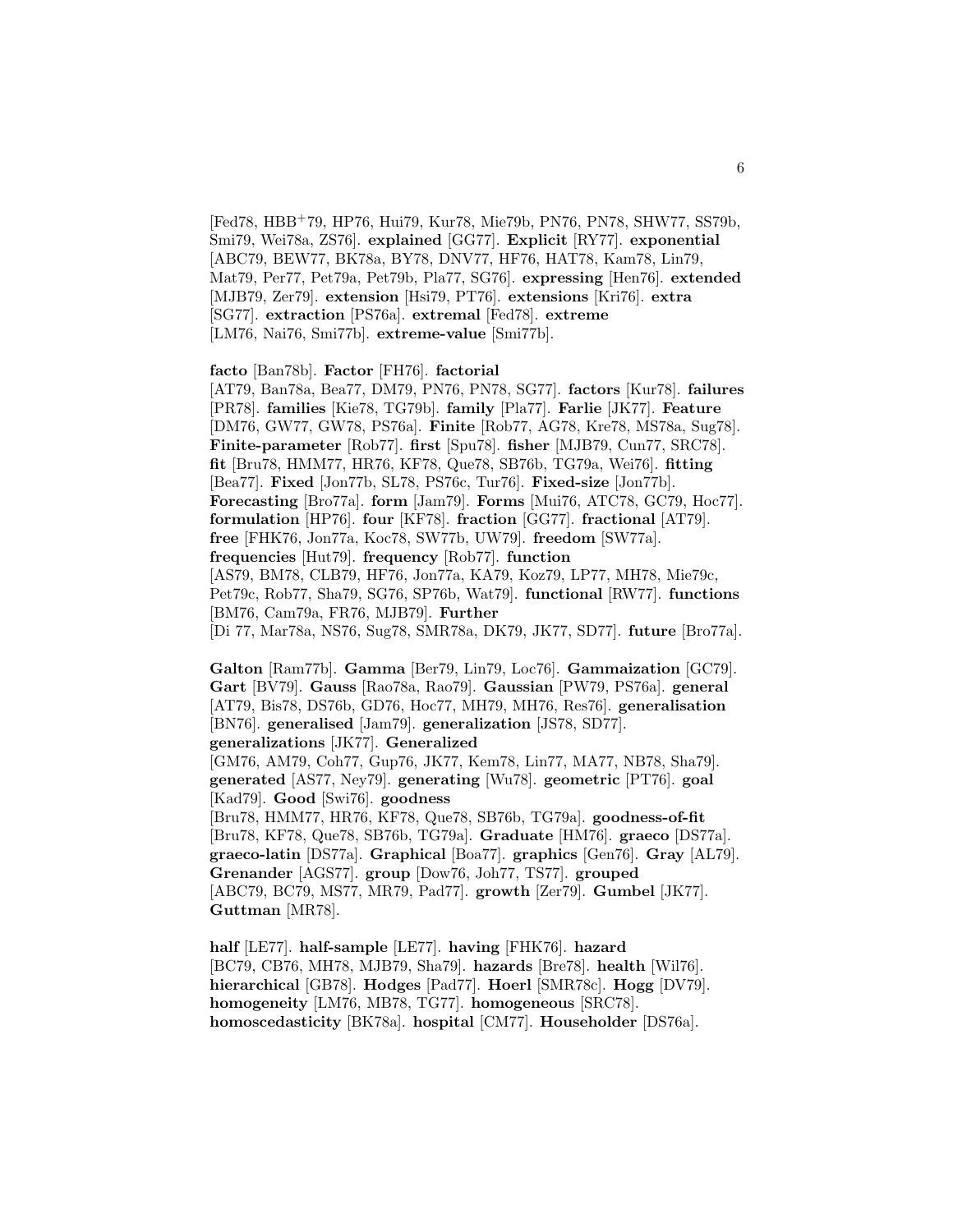**hypergeometric** [GT76a, Hid78]. **hypotheses** [Kad76, MH76, MD78, Ney76, Pra76, QS76, Rob76]. **hypothesis** [Kem76, Loc76, Woo78].

**I.I.D.** [APR79]. **ideas** [BK77]. **identical** [Wei78b]. **II** [JK77, PN78, TB79]. **improved** [HM79, TB79]. **incidence** [Gar78]. **incomplete** [HM79, SB76a]. **increments** [FM78]. **independence** [GWD76, MB78, NB78, Que78]. **independent** [Gup76, Hen76, SW77b, Ski78]. **index** [Ban78a, Ban78b, LH79, Wil76]. **Indifference** [ABD77]. **Indifference-zone** [ABD77]. **Inequalities** [HG76, PS77b, Rin78, SS79a, Saw77]. **inequality** [HR79, Ton77]. **inference** [HN79, Hoc77, Mie79b, Sha77, SG76]. **inferences** [Bro78a, HB77, Ton79]. **Inferential** [BEW77]. **inflated** [Lin77]. **influence** [Kur78]. **Information** [KG78, FJ77, FH79, GK78, MJB79, SHW77, Sug78, Swi76, YBW78]. **instruction** [HM76]. **integral** [DS76b, QS76]. **interacting** [Pra79]. **interaction** [BV79, ZS76]. **interactions** [KG78]. **Interactive** [Gen76]. **interpolation** [Pee79]. **interpretation** [Ban78a]. **interrupted** [Hui79]. **interval** [CH76, LO76, Smi77b, SO79, SL78]. **intervals** [AS77, ABD77, MG79]. **intra** [HN79]. **intra-class** [HN79]. **introduction** [AH78, GM78, Gup77b, Hog77, Kad76]. **Invariance** [MS78a, PR77, FR76]. **inverse** [DM79, Hid78, Jam79, PW79, SD76]. **inverses** [MA77]. **investigating** [GD76]. **investigation** [WLCC76]. **involving** [HR79, O'B79, Pet79a, Pet79b, SO79]. **ipso** [Ban78b]. **issue** [Fed79]. **issues** [Gab79]. **iterative** [EHB77, HK76a, Wu78]. **iteratively** [HW77]. **IV** [AT79, SL79].

**jackknife** [LE77, SW77a]. **Jackknifing** [Kre78, MS78a]. **Jonckheere** [Ski78].

**Kemp** [TG79b]. **Kennard** [SMR78c]. **known** [Kha78, KR79, Sen78a, Tur76]. **Kolmogorov** [Sch77, Woo78]. **Kruskal** [ID76].

**Lagrangian** [Kor77]. **Large** [BP77, Stu78]. **larger** [Gor78]. **largest** [TB77, TB79]. **latin** [Add76, DS77a]. **lay** [RN79]. **lay-outs** [RN79]. **layout** [HP76]. **layouts** [Wyn77]. **Least** [Nel79, Bea77, Cli76, GKS77, Har77, HW77, Rao78b, Seh78]. **least-squares** [HW77]. **Lehmann** [Pad77]. **level** [FPS77, KP78]. **Levels** [LA76, DGL79]. **life** [BT79, Pet79a, Pet79b, Sha77, SS79b]. **like** [FHK76]. **likelihood** [Bha77, BM78, DH78, HN79, Kam78, KC79, PC76, RY77, SH78]. **limiting** [Woo78, Yam77]. **limits** [Sch76]. **Line** [ABC79]. **linear** [Bis78, Bro78a, CK78, Che79, DS76a, DG79, FR76, GW77, GW78, GD76, HT78, Ked77, KEKL76, KG78, LE77, MH79, MH76, Mie79c, Oli78, Oma78, PS76a, Rao78a, RW77, See78, ST76, SM76, SM77, Ton79, YM76, YBW78]. **linearity** [Adi76a, PR77]. **lines** [Adi76b]. **list** [Hut79]. **literature** [AH78]. **Littell** [Hsi79]. **livelihood** [GB78]. **living** [Ban78a]. **Locally** [MJB77].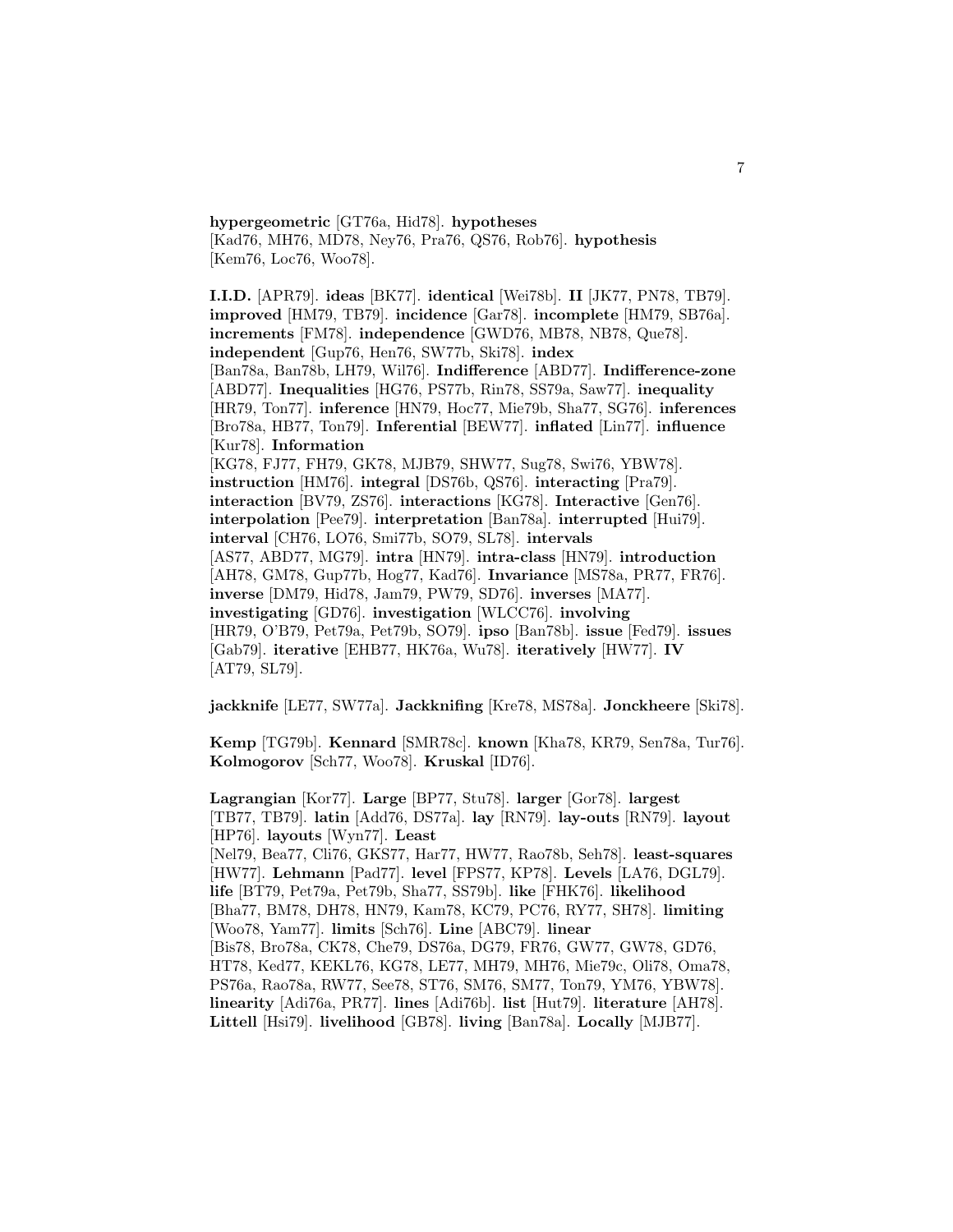#### **Location**

[YM76, Haq78, HMC79, KA79, Kam78, Lep76, Lep77, Per77, WC77, Woo78]. **location-scale** [Haq78]. **log** [KEKL76]. **log-linear** [KEKL76]. **logarithmic** [Gup76]. **logistic** [AS79, BM78, DH78, MH78]. **lognormal** [Cro77, PW77]. **look** [DK79, Har76]. **look-up** [Har76]. **loss** [Mie79c]. **lower** [TB79].

**m.s** [Che78]. **mail** [HA78]. **Mann** [Ima76, FHK76]. **Marginal** [MB78, HN79]. **Markoff** [Rao78a, Rao79]. **Markov** [BiK79, CK78, Hui79, WP77]. **matched** [BS76, WD76]. **Mathematical** [ATC78, Ney79]. **matrices** [Bro77b, MA77, RY77]. **Matrix** [Gra76, Bha77, Hil79, Hwa76, MH79, Rao78a, See78, SS76]. **max** [McC78]. **maximin** [Hwa76]. **Maximum** [Bha77, Kam78, SH78, BM78, GB78, KC79, PC76, RY77]. **maximum-likelihood** [PC76]. **mean** [BH78, Ban78c, BS78, BP77, DS78, GM79, GM76, HRT77, KR79, MG79, Sen78a, Shi78, SR79, TB77, TB79, Wat79]. **meaningful** [Ell79]. **means** [Ave79, Che79, Cro77, DV79, FM78, Hua76, Kha78, San76, Spu76]. **measure** [AL79]. **mechanisms** [KT78]. **median** [SL78]. **meteorology** [Ney79]. **method** [HM79, McC78, Ram77b, AM79]. **Methods** [GW78, AS77, BM78, CM77, FPS77, McL79, OB76, PR78, SMR78c, VW78]. **Minimax** [AH79, Ber79, TB77, TB79]. **Minimum** [Cro77, Gup77a, SM76, AS79, BH78, DS78, GK78, KC77, SM77]. **Minium** [Seh78]. **MINQUE** [Bro77b, GB78, RC78, SP76a]. **misclassification** [Dip79]. **missing** [DS77a, HN78, PS77b, WLCC76]. **mixed** [Bro78a, HH79, SH78, Ton79]. **mixture** [PC76, Scl77, Sne79, TC76]. **mode** [AGS77]. **model** [Bha77, BM76, Bis78, BC79, Bre78, CB76, DG79, DS78, Haq78, Hui79, KEKL76, MH76, Oli78, Rao78a, Rao79, RW77, San76, Sch76, See78, SH78, Ste79, Tam77a, Tam77b]. **models** [And78, AG78, BT79, Bro78a, Bro78c, Coh77, DG78, FR76, GT76a, HH79, KF78, Led79, Mar78a, MH79, McC78, MD78, PP78, Scl77, Sea79, Sen79, SM76, SM77, TB76, Ton79, WP77]. **Modification** [PS76c, BSL79, HBB<sup>+</sup>79, Mie79b, Ney79, RF79]. **modifications** [RC78]. **modified** [Gup77a, HP76, KC79, MR78, O'B79, WB79, YM76]. **modular** [HM76]. **moment** [Ber78, HR76]. **Moments** [Aro76, Sco76, GT76b, Hid78, KC79, Ram77b]. **monotonic** [HRT77]. **monotonicity** [AW76, Gor78]. **Monte** [DL77, WC77, WLCC76]. **Morgenstern** [JK77]. **most** [MJB77, SKT78]. **Mosteller** [JS78]. **moving** [McC78, Pee79]. **MRPP** [Mie79a]. **MSE** [FJ77]. **Multi** [MBJ76, Mar78b]. **multi-dimensional** [Mar78b]. **Multi-response** [MBJ76]. **multicollinear** [Oma78]. **Multicollinearity** [FH79]. **multicomponent** [DG78, Sne79]. **Multidimensional** [AF76, CSH77]. **multinomial** [Leo77]. **multinormal** [GT76b]. **Multiple** [BS76, Tam77a, Tam77b, Tur76, Agr77, AM79, GH77, Haa78, HL76, KEKL76, KR77, MR78, MJB77, SB76a, Wil78]. **multiple-censored** [MJB77]. **multivariable** [ST76]. **multivariate**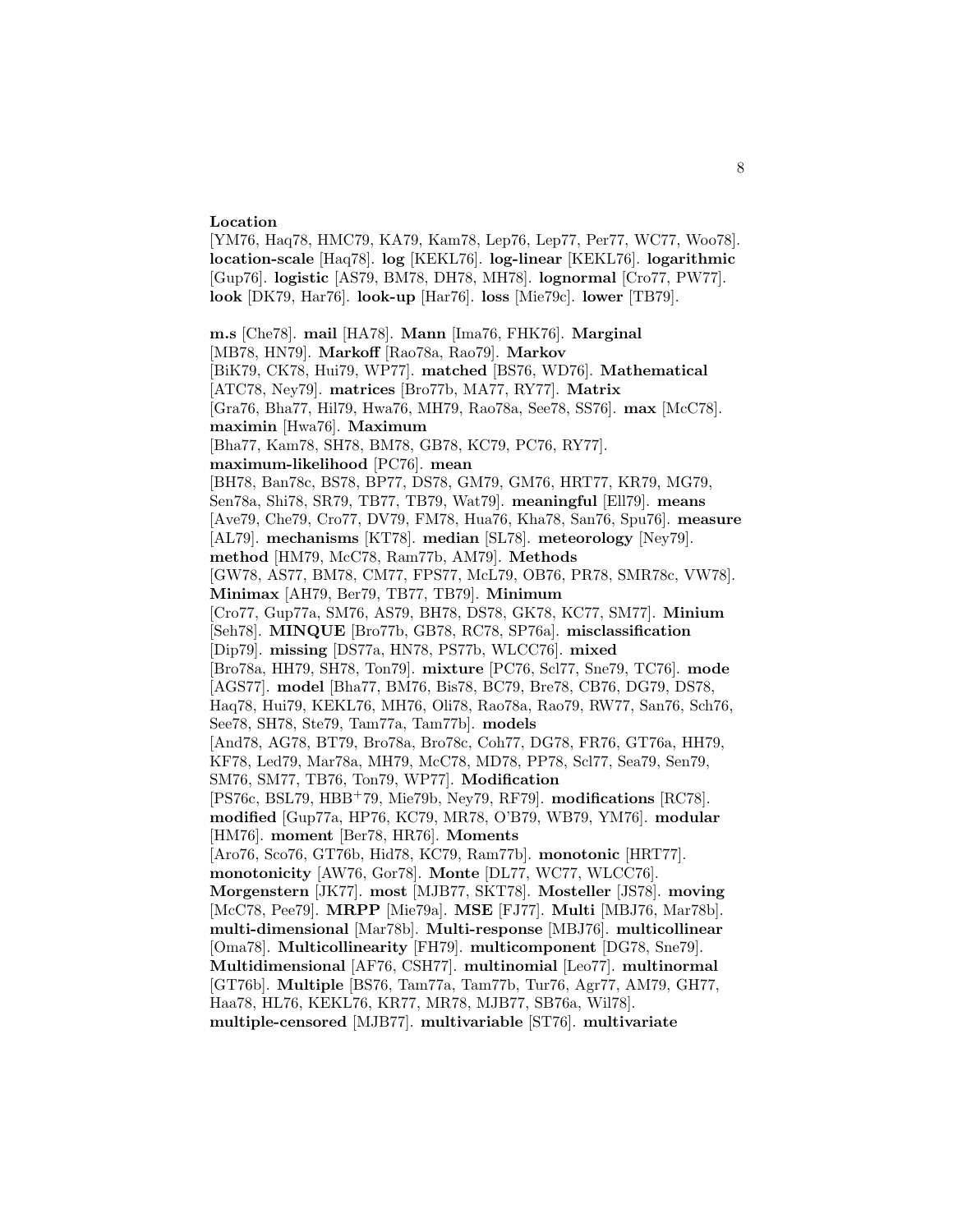[Bha77, BM78, Coh77, DS76b, Fie77a, HG76, HMM77, Hsi79, PW78, Wat79].

**N** [Dra76]. **natural** [Ney76]. **Negative** [KC79, Bof78, HF76, Sch76]. **nested** [HM79]. **noisy** [Cam79b]. **Non**

[PZW79, Bof78, CLB79, Mat79, Mie79a, RN79]. **non-negative** [Bof78]. **non-normality** [CLB79, Mie79a]. **non-null** [Mat79]. **non-orthogonal** [RN79]. **Non-parametric** [PZW79]. **noncentral** [Amo76, Kri76, MCCC76, NS76]. **noncentral-** [MCCC76]. **nonfull** [GD76]. **nonlinear** [BM76, MD78]. **nonnegative** [MA77]. **nonnormal** [Ban78c]. **Nonparametric**

[HK76b, MS78b, Sen79, CK78, Dur76, Gov76, Hog76, Lep77, Mie79b, Smi77a]. **nonsingular** [Wu78]. **nonsymbolic** [Haa76]. **Nonuniqueness** [Har77]. **normal** [ATC78, Ban78c, BS78, Bru79, Bru78, DK79, Fie77a, FM78, HG76, Hua76, Kha78, KR79, LA76, Mar78a, MG79, NB76, Pan79, PW78, PS76b, San76, Shi78, TB77, TB79, TS77, Wat79]. **normality** [BP77, CLB79, GS78, HMM77, Ked77, Mie79a, Pet79c, See78]. **normally** [Ave79]. **normals** [GW78]. **norms** [HFJ77]. **Note** [Pla77, Adi76a, AL79, BN76, Bru79, Che78, Dev77, Hen76, Kha78, PS76a, Pri76, Rao78b, Sch76, Shi78, SM77, Vin78a]. **null** [FHK76, Mat79, Mie79a, Woo78]. **null-hypothesis** [Woo78]. **number** [Aro76, KA79, Mic76, Oli78, PF77, Pla77, SKT78]. **numbers** [HH79]. **Numerical** [Nak79, PC76].

**O.L.S.** [MH79]. **observations** [Bof78, Cha76, DS77a, DG79, LA76]. **obtained** [ISF79]. **one**

[BS78, GG77, HF76, HP76, Jon77a, Sch77, SG77, Tam77a, Tam77b]. **one-sample** [HF76, Jon77a]. **one-sided** [Sch77]. **one-way** [GG77, HP76, Tam77a, Tam77b]. **onesided** [Ave79]. **Operational** [Kad79]. **Optimal**

[DS76a, Kur78, BK78b, Cam79b, CSH77, HR79, QS76, San76, STT78, Wu78]. **optimality** [AH78, Che78, CH76, Rus76]. **optimum** [Dip79, PS76a]. **order** [BV79, KA79, MS77, McC78, Mic76, Rub76, YM76]. **ordered** [Adi76b, SW77b]. **ordinary** [BY78]. **origin** [HRT77]. **orthogonal** [RN79].

**other** [LW76, Ton77]. **Outlier** [BK79, Tik77]. **Outlier-detection** [BK79]. **outliers** [GD76, Haw77, MR78, Tik75]. **outs** [RN79]. **overview** [AH78].

**P** [ABD77]. **pair** [Ban78a]. **paired** [Bea77, EHB77]. **Pairwise** [WD76]. **paradox** [Gup79c]. **parallelism** [Adi76b]. **parameter** [Adi76a, APR79, Cam79b, HK76a, KR79, LO76, Led79, MR79, NS76, Nel79, PW77, PW79, Par76, PZW79, Per77, Pet79a, Pet79b, Pra79, Rob77, Smi77b]. **parameters** [Day77, DS77a, HMC79, KA79, Kam78, KEKL76, LM76, Lep77, Rao79, Res76, WB79, Woo78, Yam77]. **parametric** [FR76, Mie79b, PZW79]. **partial** [AL79, Day77]. **Partially** [PN77b, PF77]. **Partitioning** [JS76, Rea77, FM78]. **Pascal** [Sub78]. **past** [Ode76]. **patterned** [RY77].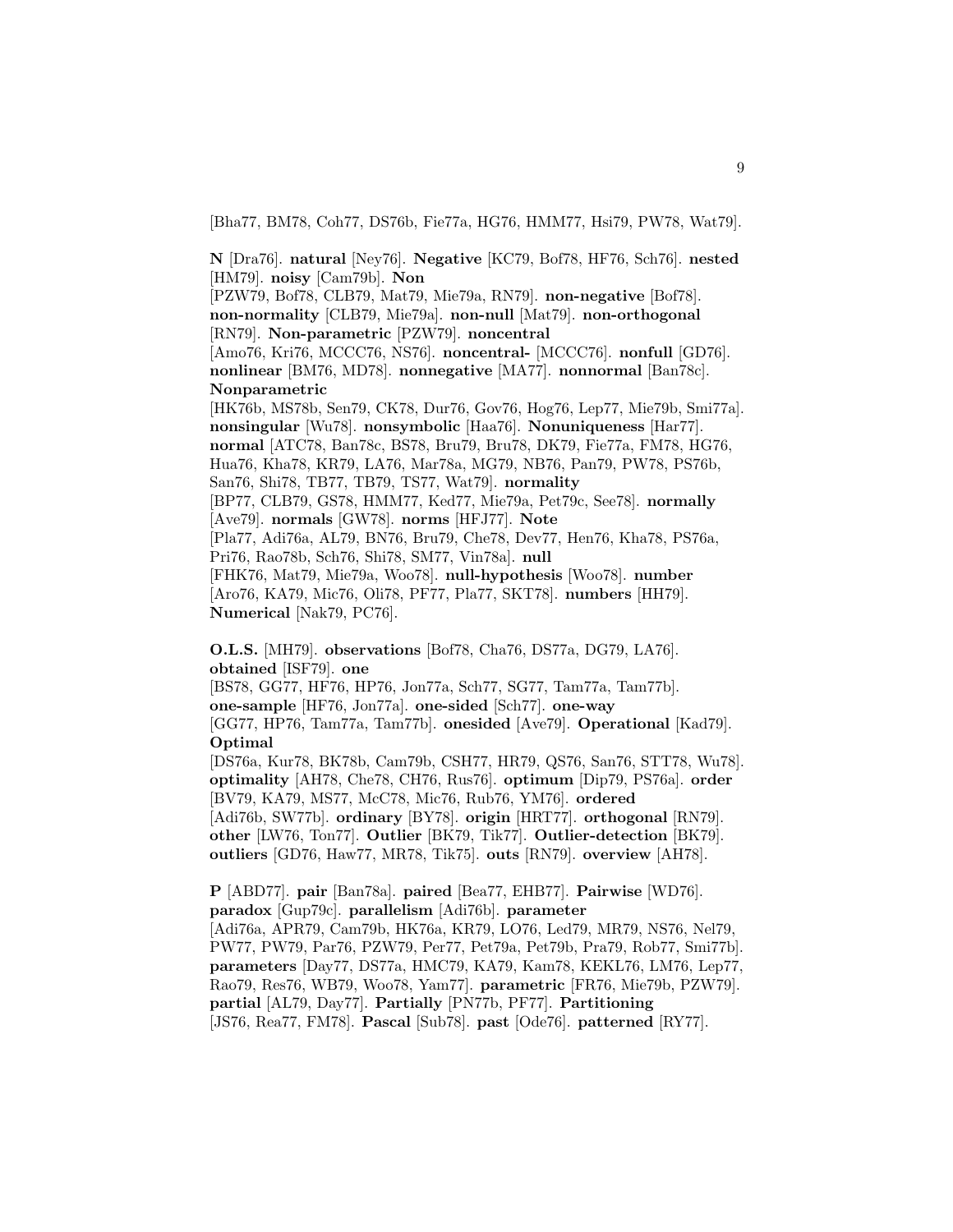**patterns** [KR77]. **PCS** [TB79]. **Pearson** [SL79]. **survivability** [DKH79]. **percentile** [DK79]. **periodic** [Cam79a]. **permutation** [MBJ76, Mie79b]. **Perng** [Hsi79]. **phase** [HB77]. **phenomena** [Ney76]. **Physically** [Ell79]. **piece** [BC79, CB76]. **piece-wise** [BC79, CB76]. **planning** [HN78]. **play** [Bof78, PS76c]. **play-the-winner** [Bof78, PS76c]. **point** [GM79]. **Poisson** [Dah77, Gar78, Gbu79, Kem78, Kor77, O'B79, Sub78, WB79]. **policy** [BK78b]. **polynomial** [NB76, NB78, Stu78]. **Population** [Scl77, ABC79, AG78, Ban78c, Blu77, BP77, HAT78, KW77, Koo78, Loc76, MS78a, Pan79, Sen78a]. **populations** [BM77, Day77, FM78, HMC79, Kre78, Lin79, Mat79, PS77a, PS76a, Tur76, Wei78b]. **Positive** [AW76, Hid78, Hoc77, MH79]. **posterior** [BP77, McL79]. **potency** [RR76]. **potential** [HN78]. **power** [BY78, Gor78, Gup77a, HF76, Jon77a, KA79, KC79, Lep76, Par76]. **powerful** [MJB77]. **practice** [Law78]. **precision** [PW78, Shu76]. **predicted** [AS79]. **Predicting** [CM77]. **prediction** [Haq78, Kad79, Lin79, Pee79]. **predictive** [McL79]. **predictor** [Ram77a]. **Preface** [Fed79, WO79, Sen78b]. **preliminary** [BS78]. **prescribed** [PW78]. **present** [DG79]. **principal** [HFJ77]. **principle** [RC78]. **principles** [MS78a]. **prior** [Ban78c, FJ77, Swi76, YBW78]. **priori** [FH79, MBJ76, PS76a]. **priors** [SP76b]. **probabilities** [BiK79, DS76b, HG76, Kem78, McL79, PS76a, Rub76, SL79]. **Probability** [PT76, Bru78, Dip79, HK76b, Koo78, Ney79, QS76, Rin78, Ton77]. **probability-inequalities** [Rin78]. **probable** [SKT78]. **problem** [DH78, Koc78, Lep76, Lin79, O'B79, Par76, Pet79a, Pet79b, Shi78, SRC78, WLCC76]. **problems** [Fed78, Fie77b, GH77, Hua76, HR79, Kie78, Nai77, PS79, Rol76, SS79b, Ton77]. **procedure** [Bis78, CSH77, DNV77, GD77, MD78, MK79, PS76c, San76, SP76a, TB77, TB79]. **Procedures** [GD76, BEW77, BM77, CI76, Day77, Don77, Gup77b, HL76, Hog77, Hua76, Law78, MBJ76, Mie79b, Muk79, PS77a, Rin78, Sen78b, Wu78, Yue77]. **process** [BY78, Ram77b, SP76b]. **processes** [Nel79]. **product** [ATC78, Gar78, Hen76]. **programming** [Fie77b]. **progressive** [MS77, MS78b]. **Progressively** [SS79b, Dav78]. **proper** [RW77]. **Properties** [LE77, Sia77, Ber78, GM76, Gup79a, HU77, LH79, Mar78b, Que78, SS76]. **property** [AH79]. **proportion** [TC76]. **proportional** [Bre78]. **proportions** [BS76, GW77, GW78, Khu78, PC76, WD76]. **protection** [FPS77]. **providing** [Ban78a].

**quadratic** [CLB79, GC79, Hoc77, MK76]. **qualitative** [Kur78]. **Quantal** [SD76, DM79]. **quantiles** [AS79, Cha76, PW78]. **quasi** [Kor77]. **quasi-binomial** [Kor77]. **question** [Pra76]. **questions** [Dra76].

**Random** [And78, Hwa76, ISF79, KP78, MS78b, Pla77, Saw77, Sco76]. **Randomization** [Zer79]. **randomized** [Dev77, Dra76, FPS77, Ski78, Zer79].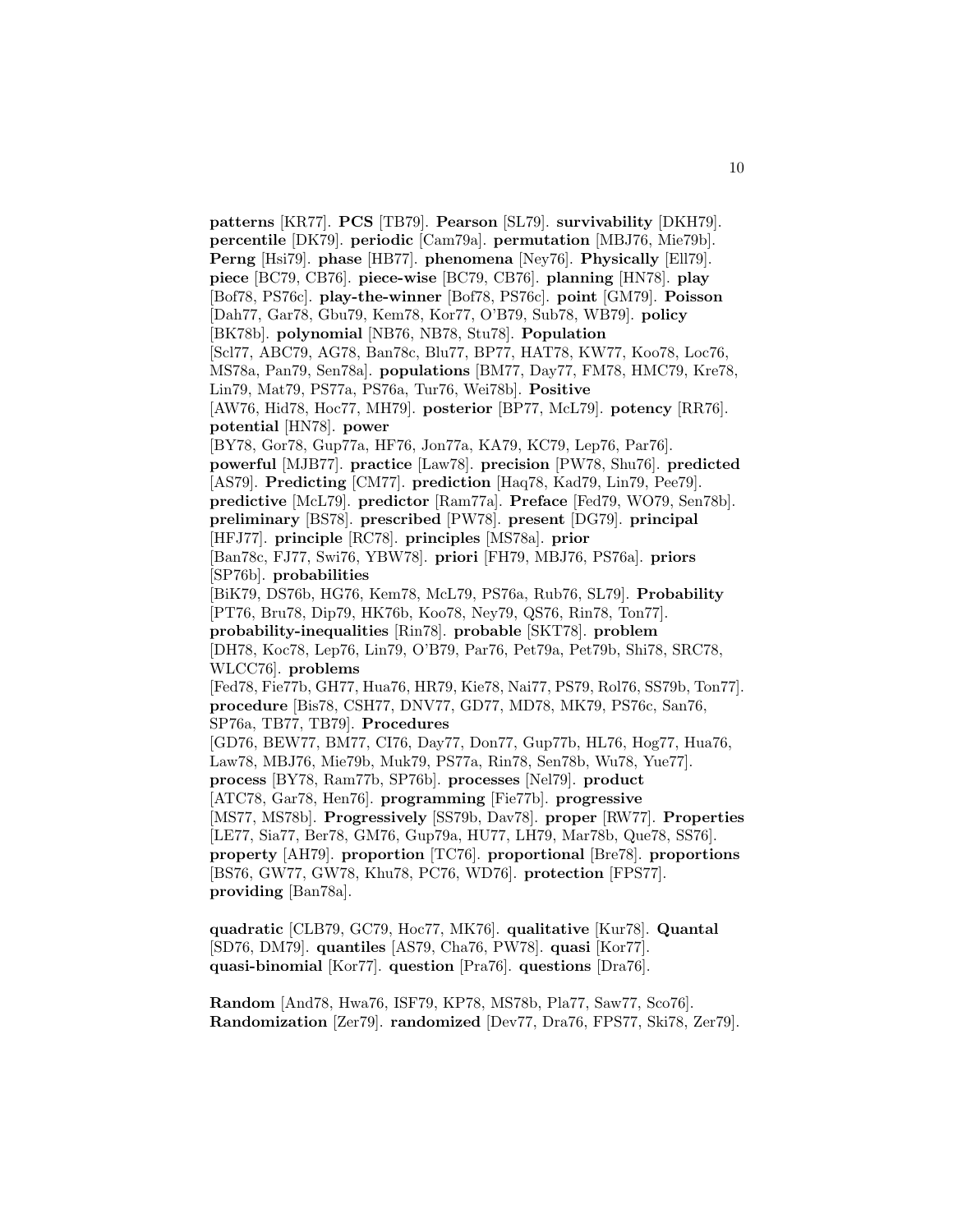**randomness** [Lie77]. **Rane** [FHK76]. **Rane-like** [FHK76]. **range** [HL76]. **ranges** [Don77]. **Rank** [MS77, PS77b, Bro78c, Gor78, GD76, HU77, Hwa76, Hwa78, HT78, Ima76, Ked77, MJB77]. **Ranked** [Sto77]. **ranking** [ABD77, Gup77b, Ton77]. **rankings** [SB76a]. **ranks** [Agr77, CI76, MH76]. **rare** [PR78]. **rate** [BC79, CB76, MJB79, Sha79]. **Rates** [O'B79, APR79, Gar78]. **ratio** [Cro77, Cun77, DH78, DS77b, HAT78, JC76]. **ratios** [Bro78a, FM78, Gar78, Ton79]. **Reassessing** [Gun76]. **recapture** [KEKL76]. **recidivism** [BT79]. **recognition** [Ano77p]. **rectangle** [Rub76]. **rectangular** [Jon77b]. **Recurrence** [GT76b]. **recursive** [Led79, Ram77b]. **reduction** [ST76]. **Referee** [Ano77p]. **reference** [HP76]. **references** [Hut79]. **regions** [Cam79a, Jon77b]. **regression** [Adi76a, Adi76b, AG78, BH78, Bha77, CM77, DL77, DM79, DS77b, DS78, Far78, GM76, HB78, Har77, Har78, HRT77, HFJ77, Hil79, HK76a, HB77, HW77, JK77, Kad79, LW76, Led79, LP77, MS78b, MH78, Oli78, Oma78, PR77, RW77, Rol76, SD76, SS76, Stu78, SMR78c, YBW78]. **regressions** [SR79]. **rejection** [DGL79, Spu78]. **Rejoinder** [Tik77, Vin78b]. **related** [HB77, Law78, PR77, Rin78, Ton77]. **relation** [HRT77]. **Relations** [Yam77, GT76b]. **relationship** [GM78, Oli78]. **relative** [DKH79, RR76]. **relatively** [Mic76]. **reliability** [DG78, DKH79, Gup79a, PW77, SG76]. **reliability/survivability** [DKH79]. **remarks** [NS76]. **remote** [OB76]. **renewal** [BY78, Gup79a]. **repeated** [Sen79]. **Reply** [SMR78b, SMR78a]. **representation** [DS76b]. **requirements** [PW78]. **research** [Hut79]. **residuals** [BK79, HRT77]. **Resolution** [AT79, SG77]. **respondent** [FPS77]. **response** [Bea77, Dev77, DM79, FPS77, Haq78, MH78, MK76, MBJ76, Rob77, SD76, SHW77, Zer79]. **response-time** [MH78]. **responses** [Dra76, Gbu79]. **restricted** [GB78, Mar78a]. **result** [Mie79b, Ton79]. **results** [Mar78a, MSVS79, Smi77b]. **revisited** [Sub78]. **reweighted** [HW77]. **Ridge** [HK76a, Law78, BH78, Bro78c, FJ77, Kad79, LW76, Puk77, SMR78c, Swi76, Vin78a]. **ridge-type** [Puk77]. **ridits** [Lyn78]. **risk** [BM78, Gup79b, SM76, SM77]. **Robust** [DL77, HW77, Len77, SK77, BK79, HMC79, Har78, Hil79, Hog77, Pol79, TG77, WC77]. **Robustness** [Ban78c, HU77, Yue77, Ber79, DV79, HA78, HF76]. **roles** [Ode76]. **row** [Rus76]. **row-column** [Rus76]. **rule** [Har76, MR78]. **rules** [Ber79, Tur76, Wei78a]. **Ryan** [Shu76].

**Sample** [APR79, Khu78, PW78, Aro76, Bis78, BP77, Cha76, CK76, Dav78, Don77, Gor78, HF76, Hua76, HR79, Jon77a, Kam78, Koc78, LO76, LA76, LE77, Man78, McL77, Oli78, Par76, PS79, PS76c, RF79, Spu76, Wei76]. **Sample-size** [PW78]. **samples** [HAT78, KR77, Lin79, MG79, MJB79, TS77, Wei78b]. **sampling** [Blu77, Bof78, BK78b, BS78, Gup79c, ISF79, MS78a, SB76b, Sto77]. **savage** [SD77]. **Scale** [LR76, Dur76, Haq78, HMC79, KA79, Kam78, LO76, LM76, Lep76, Lep77, Per77, Woo78]. **scales** [Ski78, TG77]. **scaling** [Mar78b]. **Scheff´e** [AS77, AM79]. **scheme** [BS78, CK78, EHB77, PF77]. **schemes**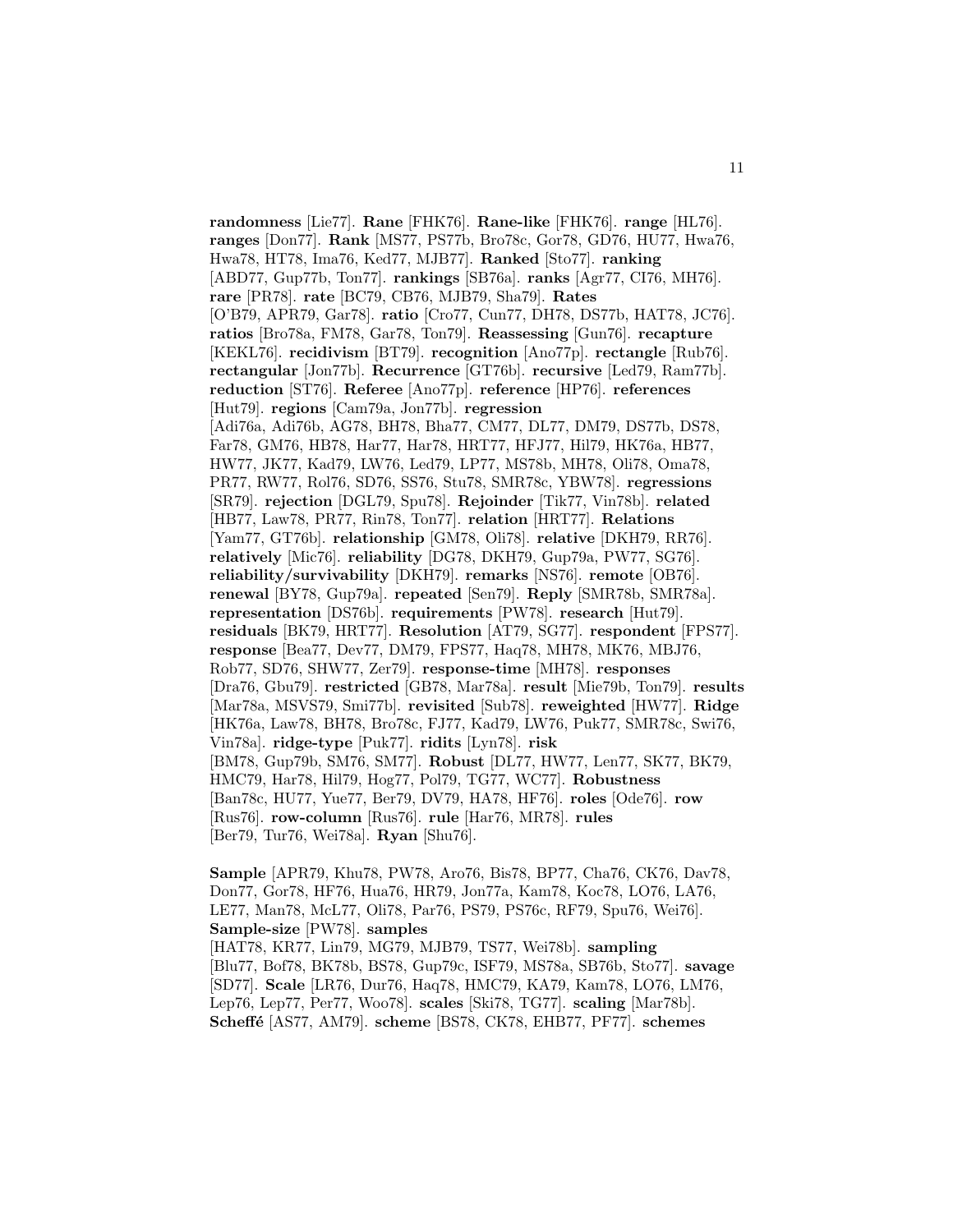[DS77b]. **school** [BDL76, Hor76]. **schools** [Dow76]. **scores** [BY78]. **screening** [TB77, TB79]. **search** [SG77]. **second** [BV79, NB76, NB78]. **Secondary** [KC77]. **seeding** [MSVS79, Smi79]. **seemingly** [SR79]. **selected** [KA79]. **Selecting** [KP78, Ram77a, DNV77, KW77, San76, TB77, TB79]. **Selection** [Bof78, Gup77b, Joh78, ABD77, BM77, Don77, GD77, GW77, GW78, HFJ77, HP76, Hua76, Mie79c, Muk79, Nai77, PS77a, Rin78, Ton77]. **semi** [WP77]. **semi-Markov** [WP77]. **semiregular** [Joh77]. **sensing** [OB76]. **sensitive** [Dra76]. **sensitivity** [TC76]. **separate** [QS76]. **sequences** [Bro77a, HB77, LS79]. **Sequential** [BM77, GM79, Aro76, DS77b, GS78, LS79, Nor76, RF79, Sen78b, SHW77, SL78, Wei78a, Yue77]. **Serial** [FGS76, SKT78]. **Series** [Joh77, CM77, Gup76, Gup77a, Hui79, KC79, Led79, Par76]. **service** [Gun76]. **set** [Sto77]. **sets** [Fie77b, SB76a]. **setting** [BK77]. **several** [Khu78, Leo77, OB76, Tur76, Wei78b]. **shape** [Cam79b]. **shifting** [HB77]. **shrinkage** [Pan79, Rol76]. **sided** [Sch77]. **sign** [Spu78]. **Significance** [Ave79, BS78, Kad76, Kem76, LA76, Pra76, Rob76, Sen79]. **signs** [BK79]. **similar** [SS79a]. **similarity** [Que78]. **simple** [DH78, HU77, MS78b, Wil78]. **simplest** [BK77]. **Simpson** [LH79]. **simulation** [LW76]. **Simultaneous** [Bro78a, CH76, Hoc77, Leo77, Mar78a, Ton79]. **singly** [Bru78]. **Singular** [DG77, MH79, NB76, Rao78a, Rao79, See78]. **situation** [GD76]. **situation-nonfull** [GD76]. **size** [APR79, ABC79, Blu77, Gup79c, Jon77b, Kem78, Khu78, Oli78, PW78, PS76c]. **sizes** [Hua76]. **skewness** [DQ78]. **slippage** [Koc78]. **slope** [RW77]. **slopes** [Pet79a]. **Slustep** [Kem78]. **Small** [MG79, Hut79, Man78, Mic76]. **small-sample** [Man78]. **smallest** [Bro78b]. **Smiirnov** [Woo78]. **Smirnov** [Sch77]. **Smooth** [VW78]. **smoothing** [Cam79b]. **Some** [BSL79, Cha76, Fed78, FHK76, Gab79, GH77, Gup79b, HR79, Mar78b, Mie79b, Muk79, Nai77, PR78, Sia77, Smi77b, TG79b, Wei78b, Wu78, Bro78a, CK78, CI76, Gan78, Gup77a, Hua76, HT78, JK77, LA76, Lin77, MS78a, Oma78, PR77, Sen79, Ton79, Yue77]. **space** [Ode76, STT78]. **special** [Ban78a, Fed79, HP76]. **species** [Pra79]. **specification** [Far78, HB78]. **sphere** [FGS76]. **sphericity** [Mui76]. **spline** [Pee79]. **splines** [Len77]. **spurious** [DG79]. **square** [NS76, PP78, Rea77]. **squared** [BH78, DS78, GM76, Hut79, Kri76]. **squares** [Add76, Bea77, Cli76, DS77a, HW77, Nel79, Rao78b, Seh78]. **Stability** [Pra79]. **stable** [Jon77a, LR76]. **stage** [BS78, DNV77, HL76, Muk79, Rin78, San76, Spu78, TB77, TB79]. **staggering** [MS78b]. **standard** [Tur76]. **standardization** [Vin78a]. **state** [BiK79]. **stations** [ZS76]. **Statistic** [Tik77, Adi76a, Boa77, Haw77, Ima76, ID76, LO76, McL77, Mui76, NB76, Sch77, See78, ST76, Tik75, WLCC76]. **Statistical** [Sha77, BSL79, Coh77, Gab79, Ney76, PR78, Sen78b]. **statistician** [Ode76]. **Statistics** [BDL76, Dow76, DQ78, FHK76, GS78, Gov76, Gun76, Haa76, Hor76, KA79, Ked77, Kre78, MS78a, Mat79, Mic76, Mie79a, NB78, Ney79, Rub76, SS79a,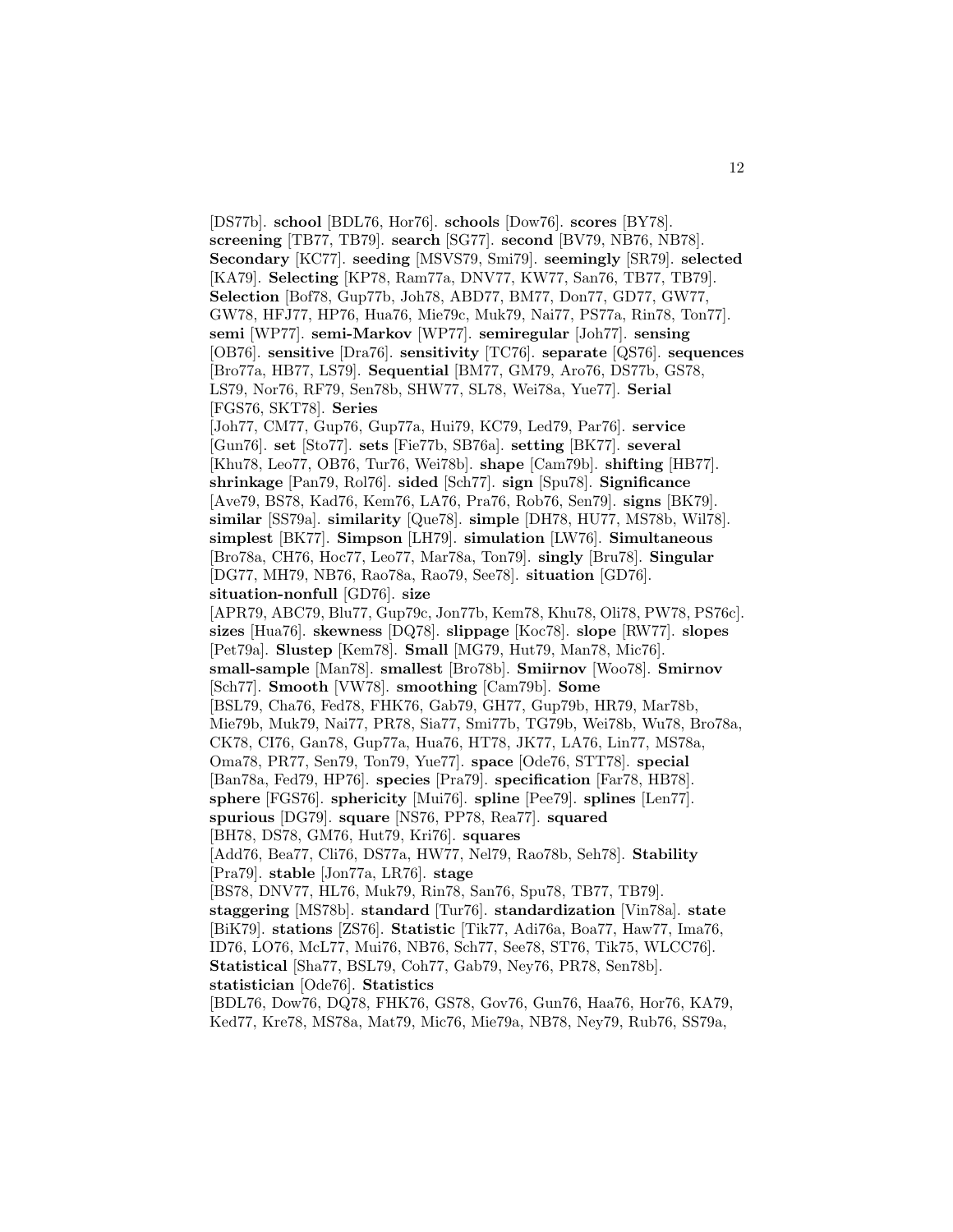SW77b, Ski78, SB76b, Smi79, Woo78, Yam77, YM76, GH78]. **status** [Wil76]. **Steck** [Rub76]. **steepest** [MK79]. **Stein** [AH79, Bis78, Shi78]. **stepwise** [DGL79, GD77]. **stochastic** [FJ77, Nel79, Pra79, ST76, WP77]. **stochastically** [Gor78]. **stratified** [ISF79]. **strength** [DG78]. **stress** [DG78]. **stress-strength** [DG78]. **structural** [TB76]. **structure** [KEKL76]. **structures** [GB78]. **Student** [HAT78, Res76, SS79a]. **Studentized** [HL76, McL77]. **students** [Hor76]. **studies** [Ney76, Ney79]. **study** [LW76, TC76, WC77]. **subclass** [HH79]. **subject** [KR77, Pra79]. **subpopulation** [JC76]. **Subset** [Don77, PS77a, HP76, Mie79c, Nai77]. **successive** [FM78]. **sufficient** [See78]. **Sukhatme** [Hsi79]. **Sukhtmes** [LO76]. **sum** [Gup76, Ima76]. **sums** [Pla77]. **superior** [PS77a]. **suprema** [Sco76]. **surface** [Bea77]. **survey** [BT79, Dur76, FPS77, Gov76]. **surveys** [HR79]. **survival** [Gup79a, KF78, PR78]. **Suspected** [Tik77, Haw77, Tik75]. **symmetric** [Coh77, HMC79, LR76, UW79]. **symmetry** [DQ78, Koz79, MB78, Smi77a]. **system** [ST76]. **Systematic** [Add76]. **systems** [Sne79].

# **table** [Har76]. **Tables**

[KT78, Boa77, GWD76, KG78, PP78, Ray76, Rea77, TB79]. **tail** [HG76, SL79, TG79a]. **Tasmania** [MSVS79]. **Teaching** [Hor76, Rea77]. **technique** [Dev77, DS76b]. **techniques** [LE77]. **terminal** [Gen76]. **terminal-equipped** [Gen76]. **termination** [Aro76]. **test** [BV79, BS78, Bru78, BY78, Dav78, DH78, DGL79, GWD76, HRT77, HMM77, HF76, Hsi79, Hut79, Hwa78, Ima76, ID76, Jon77a, JS78, Kou77, Koz79, KP78, Loc76, LS79, LP77, Mat79, MD78, Per77, Ray76, RF79, SD77, Smi77a, TG77]. **Testing** [Adi76b, Kou78, Pet79c, SW77b, Tik77, Wil76, Day77, Gor78, Haw77, Kha78, MS78b, Man78, Pet79a, Pet79b, SS79b, SP76b, TG79a, Tik75, TS77, ZS76]. **Tests** [LM76, Lie77, MH76, Ney76, Aro76, Ave79, BK79, CK76, Dur76, Gor78, Hog76, HR76, HT78, Kad76, Kem76, Koc78, LA76, Lep77, LS78, MS77, MJB77, Nel79, Pra76, QS76, Que78, Rob76, Sen79, SS79b, Spu76, Spu78, Wei76, Wei78b]. **their** [Ber78, Gup79a, NB78, Ney76]. **theorem** [BN76, FR76, MA77, TB76]. **theoretic** [Lyn78]. **theory** [Dra76, Law78, Rao78b]. **Three** [RC78, PW79, Wyn77]. **three-parameter** [PW79]. **three-way** [Wyn77]. **thresholds** [Ave79]. **Tiao** [MR78]. **ties** [HT78]. **Time** [Sen78b, Aro76, CM77, GS78, Gup79c, Hui79, Led79, MH78, Pee79]. **Time-sequential** [Sen78b, GS78]. **tinder** [HB78]. **tolerance** [Man78]. **tool** [FH76]. **total** [DG77, JC76]. **transect** [ABC79]. **transformations** [DS76a, QS76]. **transition** [BiK79]. **Treatment** [EHB77, HT78, Wei78a]. **treatments** [ZS76]. **trend** [BY78]. **trials** [Nor76, Pri76]. **trimmed** [DV79]. **true** [ABD77, Ban78a, Ban78b]. **truncated** [BEW77, Blu77, Bru78, Dah77, GT76b, KR79, Sch77]. **truncation** [Par76]. **Two** [HL76, Par76, Spu78, SMR78c, TB77, Wei76, ATC78, BiK79, BM77,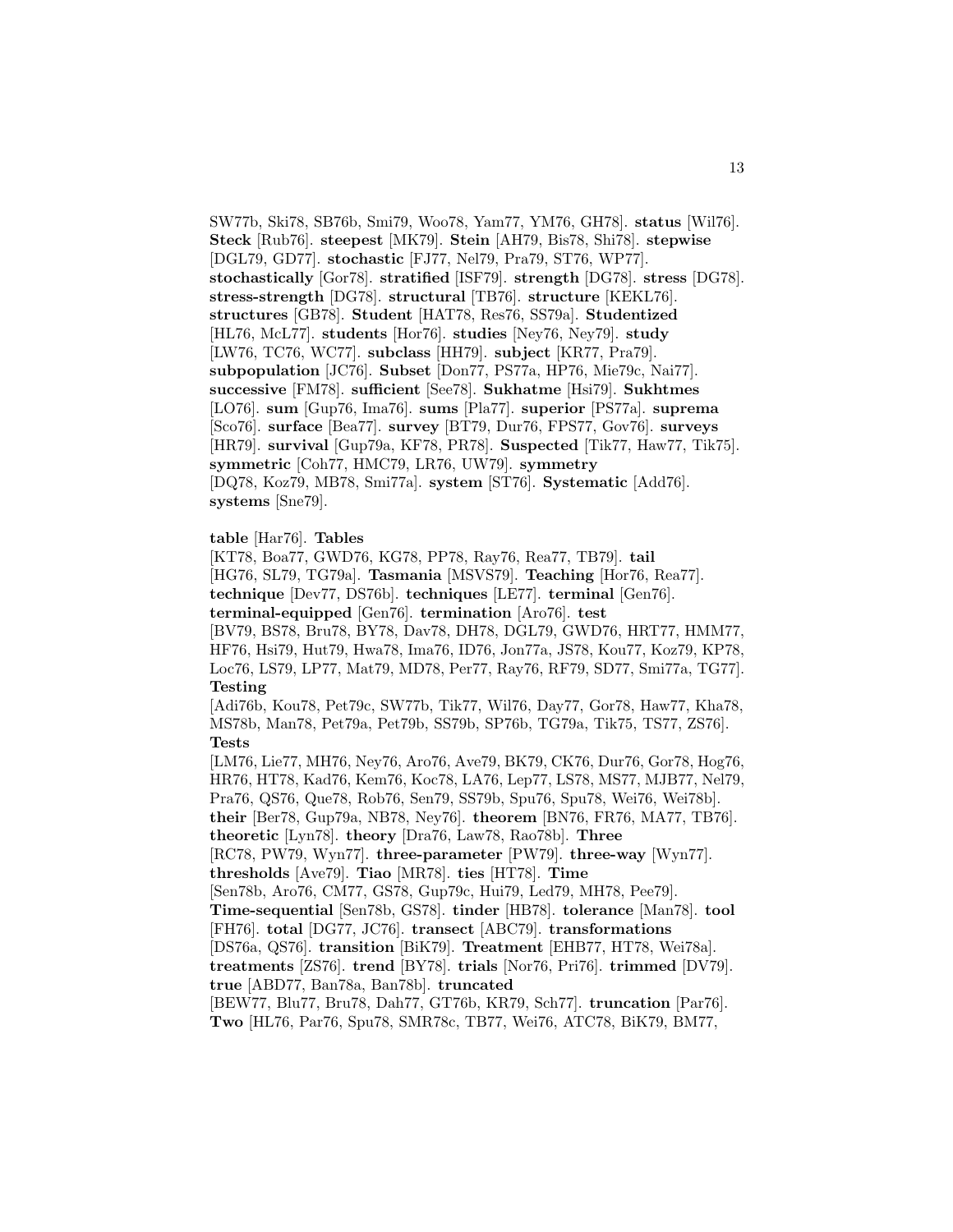Bis78, Boa77, BS78, CK76, Cro77, Dav78, Day77, DNV77, Dra76, FPS77, Gor78, HB77, HP76, Koc78, LO76, LA76, Lie77, MG79, MA77, Muk79, NB78, PW77, Pet79a, Pet79b, PS79, Pra79, Puk77, RF79, Rin78, San76, Sia77, Smi77b, Spu76, TB79, WB79, ZS76]. **two-parameter** [PW77, Smi77b]. **two-phase** [HB77]. **Two-sample** [Wei76, Bis78, Gor78, Koc78, LO76, LA76, PS79]. **Two-stage** [TB77, BS78, DNV77, Muk79, Rin78, TB79]. **two-state** [BiK79]. **two-way** [Boa77, HP76, Sia77]. **type** [HR76, Puk77, RF79, SL79, SB76b, Woo78, TS77].

**U** [DQ78]. **U-statistics** [DQ78]. **unbiased** [Cro77, Gup77a]. **unbiasedness** [Har78]. **uncertain** [BK78b]. **undergraduate** [HM76]. **underlying** [HT78]. **Unequal** [Tam77a, Bis78, HH79, Hua76, KR77, RF79, Ski78, Tam77b]. **unfair** [Joh78]. **unified** [Rao78b]. **Uniform** [Mic76, Rub76, SO79]. **uniformity** [LS78]. **univariate** [GD76]. **unknown** [Bha77, Par76, SG77]. **unrelated** [SR79]. **unspecified** [GM79]. **upon** [MR79]. **Use** [TG79a, Hoc77, Kad76, Kem76, Ney76, Pra76, Rob76, SHW77, YBW78]. **used** [Kou77, Kou78, Oma78]. **useful** [HN78, ST76]. **using** [Bof78, BS78, CM77, CI76, DS76a, DM79, GB78, GW78, HW77, OB76, Pet79c, RF79]. **Utilizing** [DS77b].

**V** [SG77]. **validity** [Hut79]. **value** [FH79, LM76, Nai76, Smi77b]. **values** [Bro77a, Bro78b, GKS77, Har77]. **variable** [Bha77, GD77]. **variables** [ATC78, Ave79, DS77b, Gup76, Hen76, Oli78, Pla77, Saw77, Sco76, Sto77]. **variance** [AL79, Bro78a, Cro77, Gbu79, GB78, GG77, Gup77a, GH77, HRT77, LE77, Pan79, SK77, Ton79]. **Variances** [Tam77a, Bis78, Che79, FM78, MG79, RF79, Tam77b]. **variate** [Ram77a].

**variates** [Cro77, Gar78, NB76]. **variation** [KR79, Pra79, Sen78a, SRC78]. **variations** [Kha78]. **via** [DL77]. **view** [Smi79]. **visibility** [And78].

**Waiting** [Gup79c]. **Wald** [Ban78b]. **Wallis** [ID76]. **Watson** [Ram77b]. **way** [Boa77, GG77, HP76, Sea79, Sia77, Tam77a, Tam77b, Wyn77]. **weak** [BK78a]. **weather** [BSL79, Gab79, HBB<sup>+</sup>79, Mie79b, Ney79]. **Weibull** [Man78, Smi77b]. **weighing** [DG77]. **weight** [DG77]. **Weighted** [Bea77, SS79b]. **Welch** [RF79]. **where** [MH78]. **whether** [Wei78b]. **which** [SG77]. **Whitney** [FHK76, Ima76]. **width** [SL78]. **Wilcoxon** [Dav78, FHK76, Hwa78, Ima76]. **Wilks** [Hen76]. **Williams** [AL79]. **winner** [Bof78, PS76c]. **wise** [BC79, CB76]. **Wishartness** [GC79]. **withdrawal** [MS78b]. **without** [Cun77, Joh78].

**zone** [ABD77].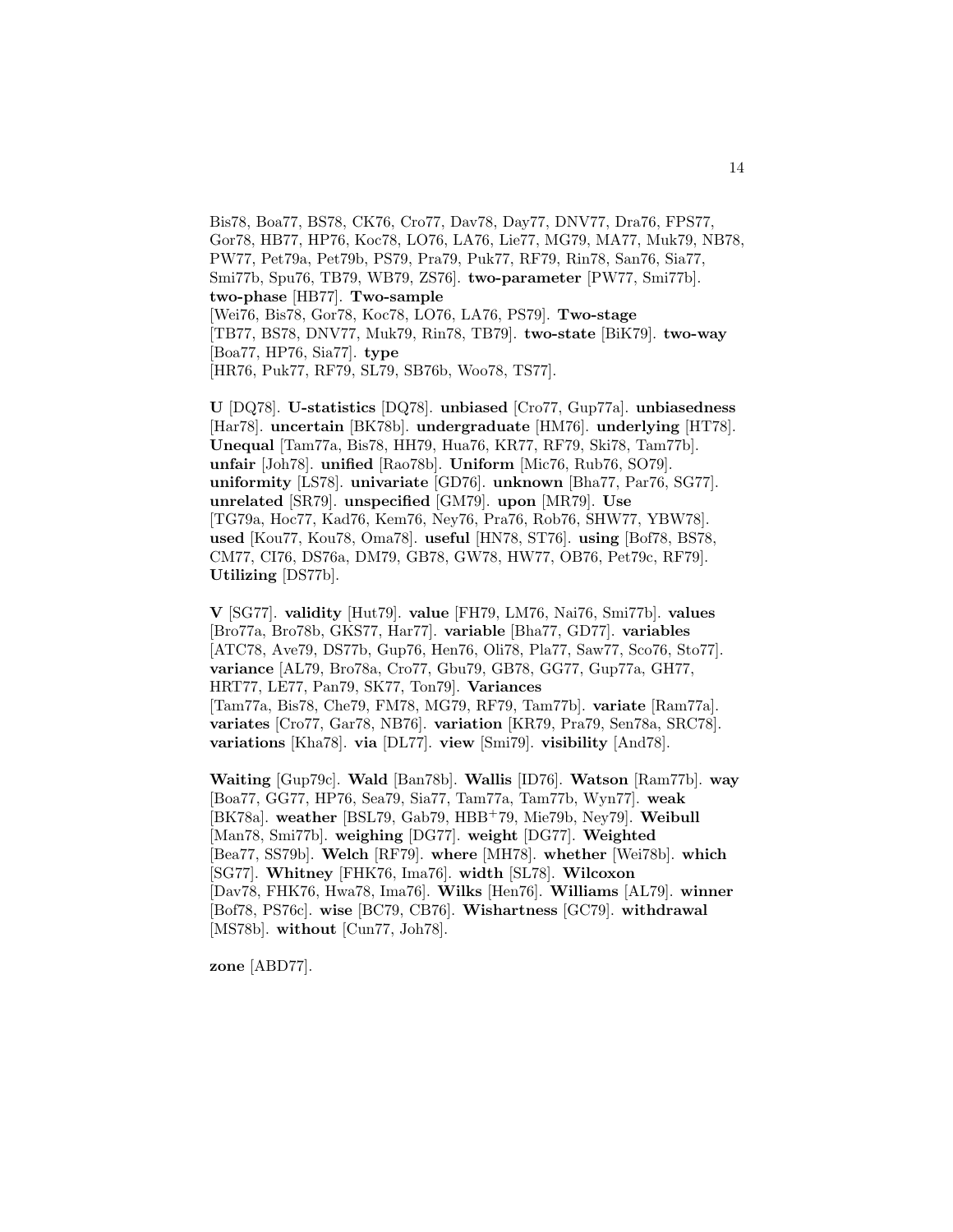# **References**

#### **Anderson:1979:LTE**

[ABC79] D. R. Anderson, K. P. Burnham, and B. R. Crain. Line transect estimation of population size: the exponential case with grouped data. Communications in Statistics: Theory and Methods, 8(5): 487–507, 1979. CODEN CSTMDC. ISSN 0361-0926 (print), 1532- 415X (electronic).

# **Anderson:1977:IZR**

[ABD77] Peter O. Anderson, Thomas A. Bishop, and Edward J. Dudewicz. Indifference-zone ranking and selection: confidence intervals for true achieved P(CD). Communications in Statistics: Theory and Methods, 6(11):1121–1132, 1977. CODEN CSTMDC. ISSN 0361-0926 (print), 1532-415X (electronic).

# **Addelman:1976:SLS**

[Add76] Sidney Addelman. Systematic latin squares. Communications in Statistics: Theory and Methods, 5(1):27–44, 1976. CODEN CST-MDC. ISSN 0361-0926 (print), 1532-415X (electronic).

# **Adichie:1976:NAL**

[Adi76a] J. N. Adichie. A note on asymptotic linearity of a bank statistic in regression parameter. Communications in Statistics: Theory and Methods, 5(2):171–181, 1976. CODEN CSTMDC. ISSN 0361-0926 (print), 1532-415X (electronic).

## **Adichie:1976:TPR**

[Adi76b] J. N. Adichie. Testing parallelism of regression lines against ordered alternatives. Communications in Statistics: Theory and Methods, 5(11):985–997, 1976. CODEN CSTMDC. ISSN 0361-0926 (print), 1532-415X (electronic).

#### **Anderson:1976:MBD**

[AF76] D. A. Anderson and W. T. Federer. Multidimensional balanced designs. Communications in Statistics: Theory and Methods, 5(13): 1193–1204, 1976. CODEN CSTMDC. ISSN 0361-0926 (print), 1532- 415X (electronic).

# **Arnold:1978:BDE**

[AG78] Barry C. Arnold and Richard A. Groeneveld. Bounds on deviations of estimates arising in finite population regression models. Commu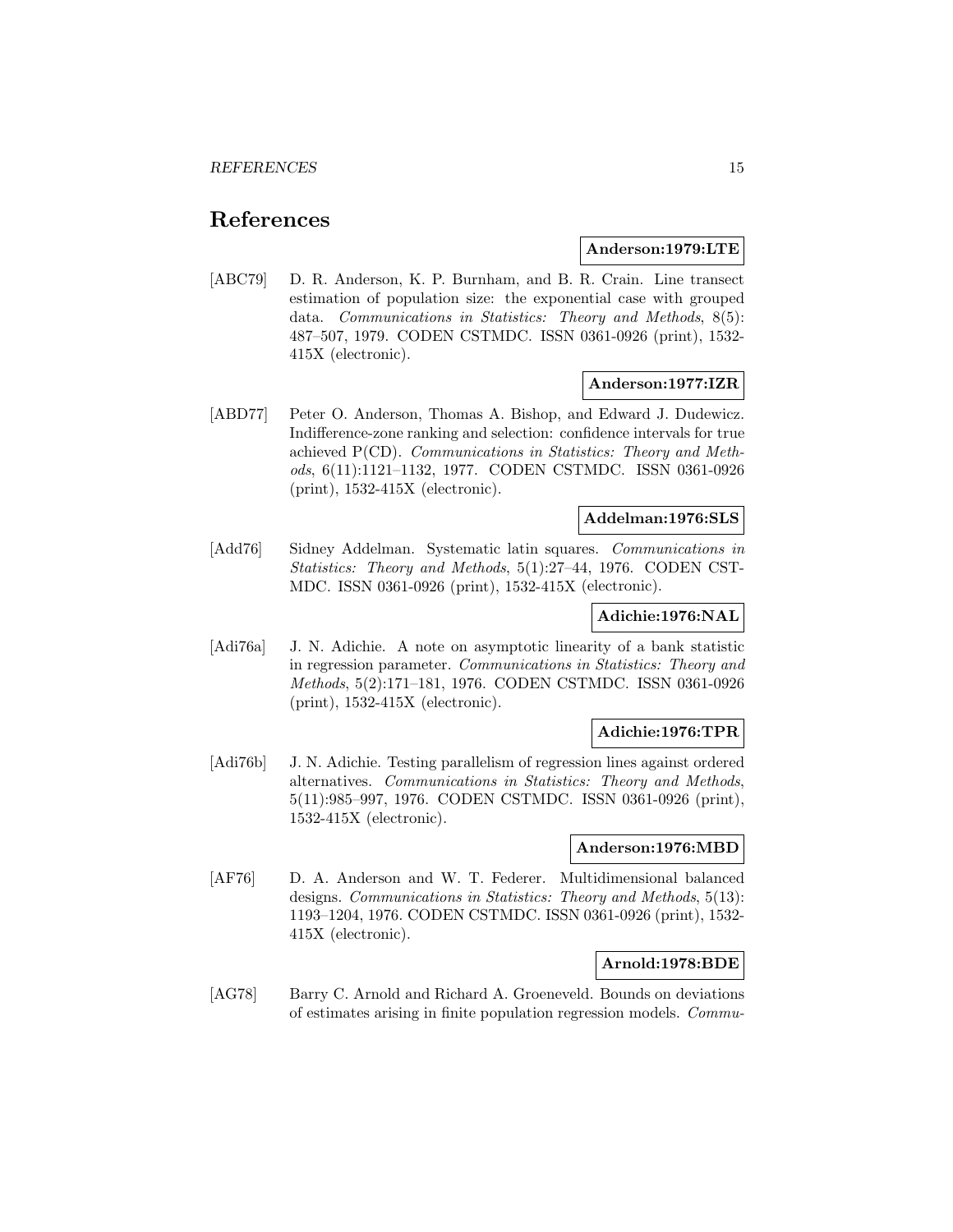nications in Statistics: Theory and Methods, 7(12):1173–1179, 1978. CODEN CSTMDC. ISSN 0361-0926 (print), 1532-415X (electronic).

## **Agresti:1977:CMA**

[Agr77] Alan Agresti. A coefficient of multiple association based on ranks. Communications in Statistics: Theory and Methods, 6(14):1341– 1359, 1977. CODEN CSTMDC. ISSN 0361-0926 (print), 1532-415X (electronic).

# **Andriano:1977:ABG**

[AGS77] Kim Andriano, James E. Gentle, and V. A. Sposito. On the asymptotic bias of Grenander's mode estimator. Communications in Statistics: Theory and Methods, 6(8):773–776, 1977. CODEN CST-MDC. ISSN 0361-0926 (print), 1532-415X (electronic).

## **Ash:1978:IDO**

[AH78] A. Ash and A. Hedayat. An introduction to design optimality with an overview of the literature. Communications in Statistics: Theory and Methods, 7(14):1295–1325, 1978. CODEN CSTMDC. ISSN 0361-0926 (print), 1532-415X (electronic).

# **Alam:1979:MPS**

[AH79] Khursheed Alam and James S. Hawkes. Minimax property of Stein's estimator. Communications in Statistics: Theory and Methods, 8 (6):581–590, 1979. CODEN CSTMDC. ISSN 0361-0926 (print), 1532-415X (electronic).

## **Anderson:1979:NAV**

[AL79] Robert J. Anderson and J. Richard Landis. A note on the asymptotic variance of the Gray and Williams measure of partial association. Communications in Statistics: Theory and Methods, 8(13): 1303–1314, 1979. CODEN CSTMDC. ISSN 0361-0926 (print), 1532- 415X (electronic).

# **Altschul:1979:GSM**

[AM79] Roberto E. Altschul and Richard Marcuson. A generalized Scheffé method of multiple comparisons. Communications in Statistics: Theory and Methods, 8(3):271–281, 1979. CODEN CSTMDC. ISSN 0361-0926 (print), 1532-415X (electronic).

## **Amos:1976:CCN**

[Amo76] D. E. Amos. Computation of the central and noncentral F distributions. Communications in Statistics: Theory and Methods, 5(3):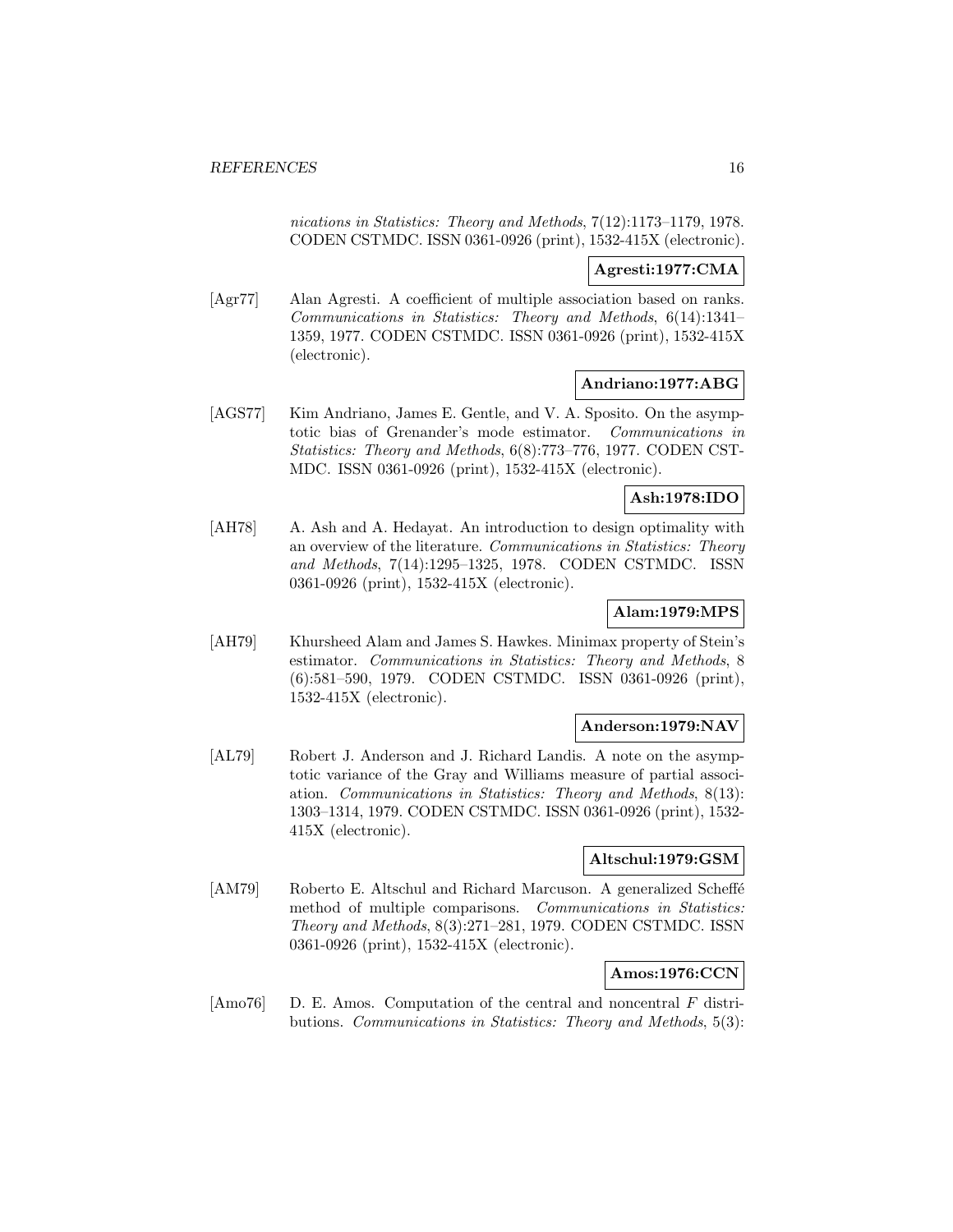261–281, 1976. CODEN CSTMDC. ISSN 0361-0926 (print), 1532- 415X (electronic).

## **Anderson:1978:RVM**

[And78] C. L. Anderson. Random visibility models. Communications in Statistics: Theory and Methods, 7(8):725–731, 1978. CODEN CST-MDC. ISSN 0361-0926 (print), 1532-415X (electronic).

## **Anonymous:1976:E**

[Ano76a] Anonymous. Editorial. Communications in Statistics: Theory and Methods, 5(12):v, 1976. CODEN CSTMDC. ISSN 0361-0926 (print), 1532-415X (electronic).

# **Anonymous:1976:EBa**

[Ano76b] Anonymous. Editorial Board. Communications in Statistics: Theory and Methods, 5(1):ebi, 1976. CODEN CSTMDC. ISSN 0361- 0926 (print), 1532-415X (electronic).

# **Anonymous:1976:EBb**

[Ano76c] Anonymous. Editorial Board. Communications in Statistics: Theory and Methods, 5(2):ebi, 1976. CODEN CSTMDC. ISSN 0361- 0926 (print), 1532-415X (electronic).

## **Anonymous:1976:EBc**

[Ano76d] Anonymous. Editorial Board. Communications in Statistics: Theory and Methods, 5(3):ebi, 1976. CODEN CSTMDC. ISSN 0361- 0926 (print), 1532-415X (electronic).

#### **Anonymous:1976:EBd**

[Ano76e] Anonymous. Editorial Board. Communications in Statistics: Theory and Methods, 5(4):ebi, 1976. CODEN CSTMDC. ISSN 0361- 0926 (print), 1532-415X (electronic).

## **Anonymous:1976:EBe**

[Ano76f] Anonymous. Editorial Board. Communications in Statistics: Theory and Methods, 5(5):ebi, 1976. CODEN CSTMDC. ISSN 0361- 0926 (print), 1532-415X (electronic).

#### **Anonymous:1976:EBf**

[Ano76g] Anonymous. Editorial Board. Communications in Statistics: Theory and Methods, 5(6):ebi, 1976. CODEN CSTMDC. ISSN 0361- 0926 (print), 1532-415X (electronic).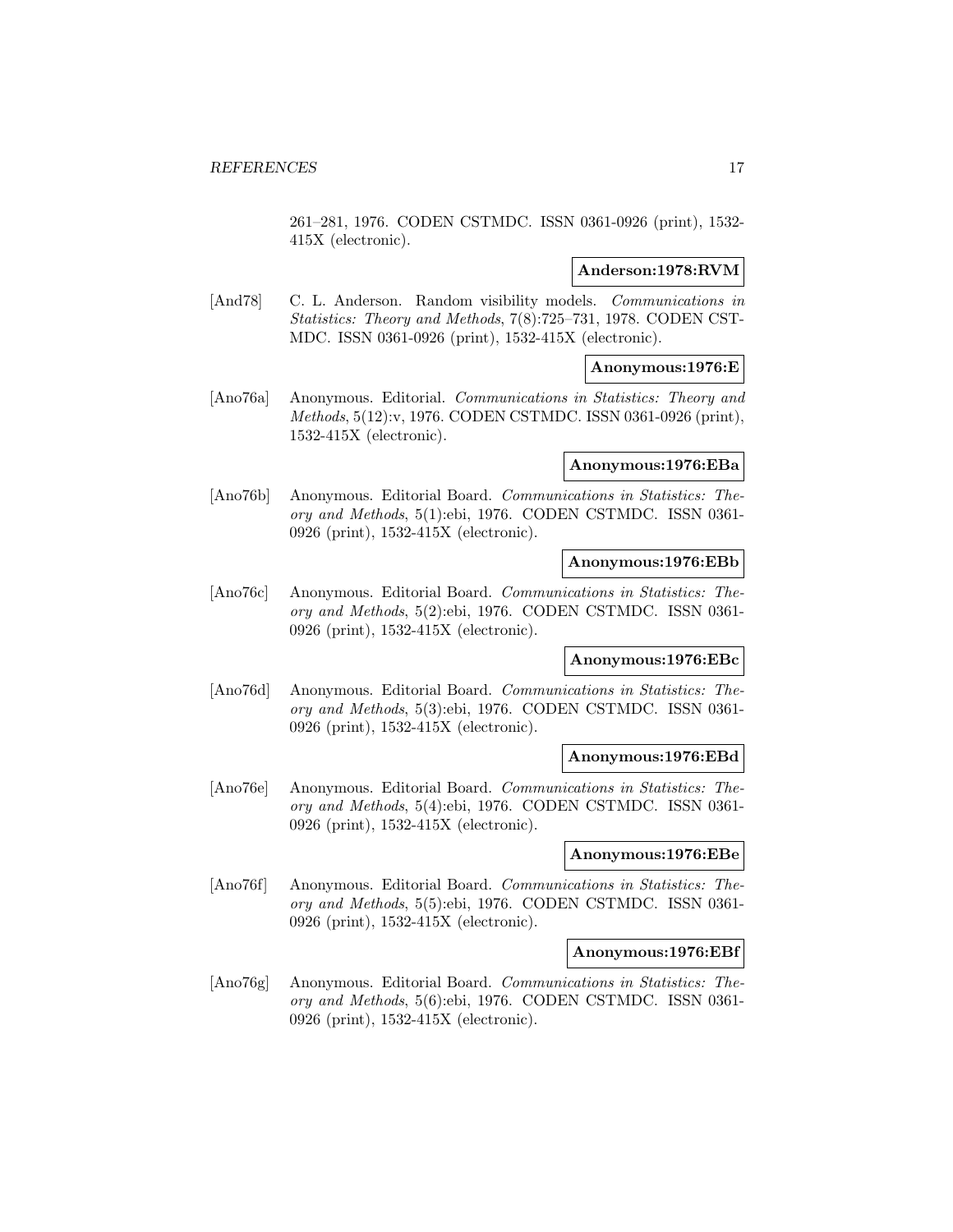#### **Anonymous:1976:EBg**

[Ano76h] Anonymous. Editorial Board. Communications in Statistics: Theory and Methods, 5(7):ebi, 1976. CODEN CSTMDC. ISSN 0361- 0926 (print), 1532-415X (electronic).

#### **Anonymous:1976:EBh**

[Ano76i] Anonymous. Editorial Board. Communications in Statistics: Theory and Methods, 5(8):ebi, 1976. CODEN CSTMDC. ISSN 0361- 0926 (print), 1532-415X (electronic).

# **Anonymous:1976:EBi**

[Ano76j] Anonymous. Editorial Board. Communications in Statistics: Theory and Methods, 5(9):ebi, 1976. CODEN CSTMDC. ISSN 0361- 0926 (print), 1532-415X (electronic).

#### **Anonymous:1976:EBj**

[Ano76k] Anonymous. Editorial Board. Communications in Statistics: Theory and Methods, 5(10):ebi, 1976. CODEN CSTMDC. ISSN 0361- 0926 (print), 1532-415X (electronic).

# **Anonymous:1976:EBk**

[Ano76l] Anonymous. Editorial Board. Communications in Statistics: Theory and Methods, 5(11):ebi, 1976. CODEN CSTMDC. ISSN 0361- 0926 (print), 1532-415X (electronic).

#### **Anonymous:1976:EBl**

[Ano76m] Anonymous. Editorial Board. Communications in Statistics: Theory and Methods, 5(12):ebi, 1976. CODEN CSTMDC. ISSN 0361- 0926 (print), 1532-415X (electronic).

#### **Anonymous:1976:EBm**

[Ano76n] Anonymous. Editorial Board. Communications in Statistics: Theory and Methods, 5(13):ebi, 1976. CODEN CSTMDC. ISSN 0361- 0926 (print), 1532-415X (electronic).

#### **Anonymous:1976:EBn**

[Ano76o] Anonymous. Editorial Board. Communications in Statistics: Theory and Methods, 5(14):ebi, 1976. CODEN CSTMDC. ISSN 0361- 0926 (print), 1532-415X (electronic).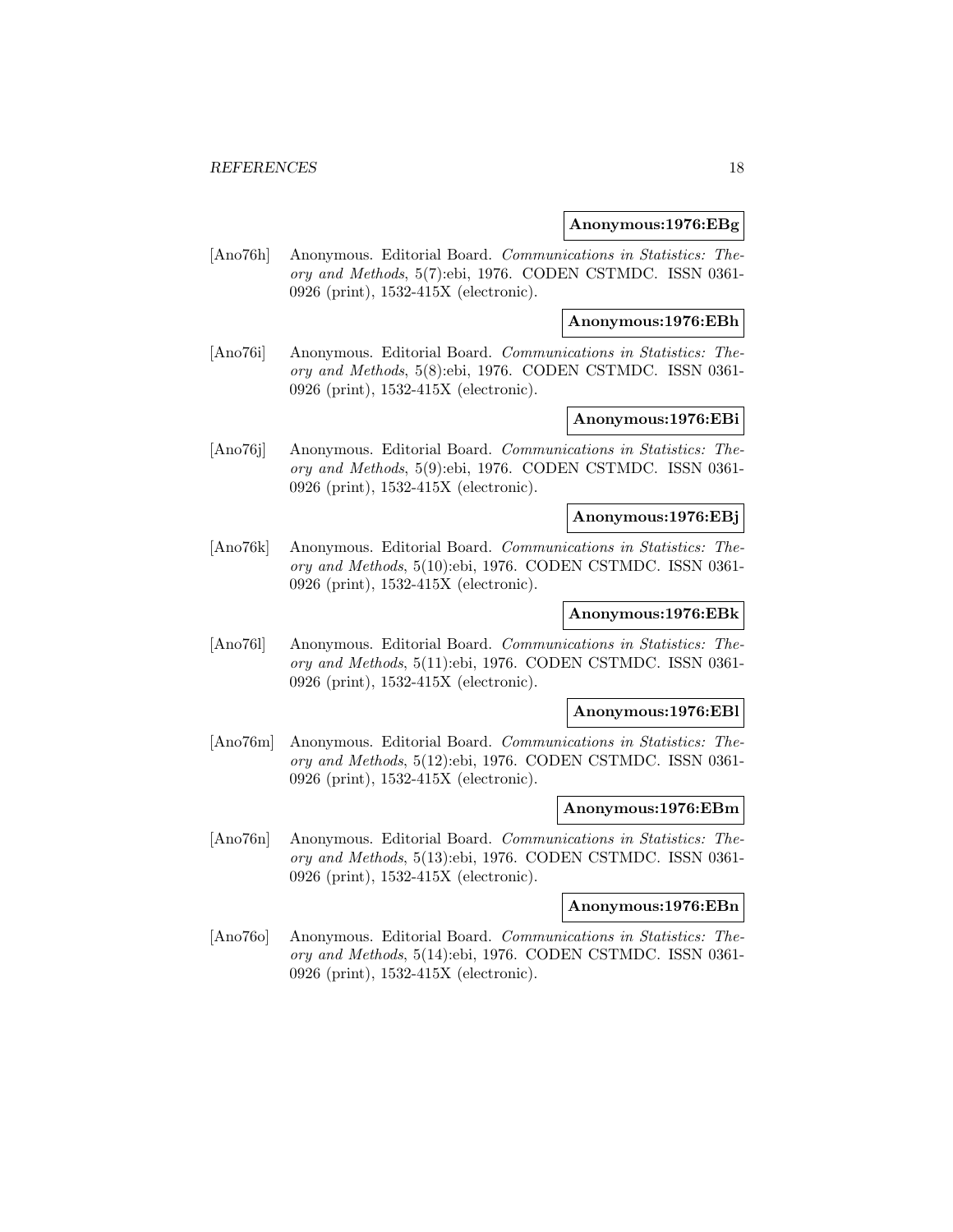#### **Anonymous:1976:EBo**

[Ano76p] Anonymous. Editorial Board. Communications in Statistics: Theory and Methods, 5(15):ebi, 1976. CODEN CSTMDC. ISSN 0361- 0926 (print), 1532-415X (electronic).

#### **Anonymous:1977:EBa**

[Ano77a] Anonymous. Editorial Board. Communications in Statistics: Theory and Methods, 6(1):ebi, 1977. CODEN CSTMDC. ISSN 0361- 0926 (print), 1532-415X (electronic).

# **Anonymous:1977:EBb**

[Ano77b] Anonymous. Editorial Board. Communications in Statistics: Theory and Methods, 6(2):ebi, 1977. CODEN CSTMDC. ISSN 0361- 0926 (print), 1532-415X (electronic).

#### **Anonymous:1977:EBc**

[Ano77c] Anonymous. Editorial Board. Communications in Statistics: Theory and Methods, 6(3):ebi, 1977. CODEN CSTMDC. ISSN 0361- 0926 (print), 1532-415X (electronic).

# **Anonymous:1977:EBd**

[Ano77d] Anonymous. Editorial Board. Communications in Statistics: Theory and Methods, 6(4):ebi, 1977. CODEN CSTMDC. ISSN 0361- 0926 (print), 1532-415X (electronic).

#### **Anonymous:1977:EBe**

[Ano77e] Anonymous. Editorial Board. Communications in Statistics: Theory and Methods, 6(5):ebi, 1977. CODEN CSTMDC. ISSN 0361- 0926 (print), 1532-415X (electronic).

#### **Anonymous:1977:EBf**

[Ano77f] Anonymous. Editorial Board. Communications in Statistics: Theory and Methods, 6(6):ebi, 1977. CODEN CSTMDC. ISSN 0361- 0926 (print), 1532-415X (electronic).

#### **Anonymous:1977:EBg**

[Ano77g] Anonymous. Editorial Board. Communications in Statistics: Theory and Methods, 6(7):ebi, 1977. CODEN CSTMDC. ISSN 0361- 0926 (print), 1532-415X (electronic).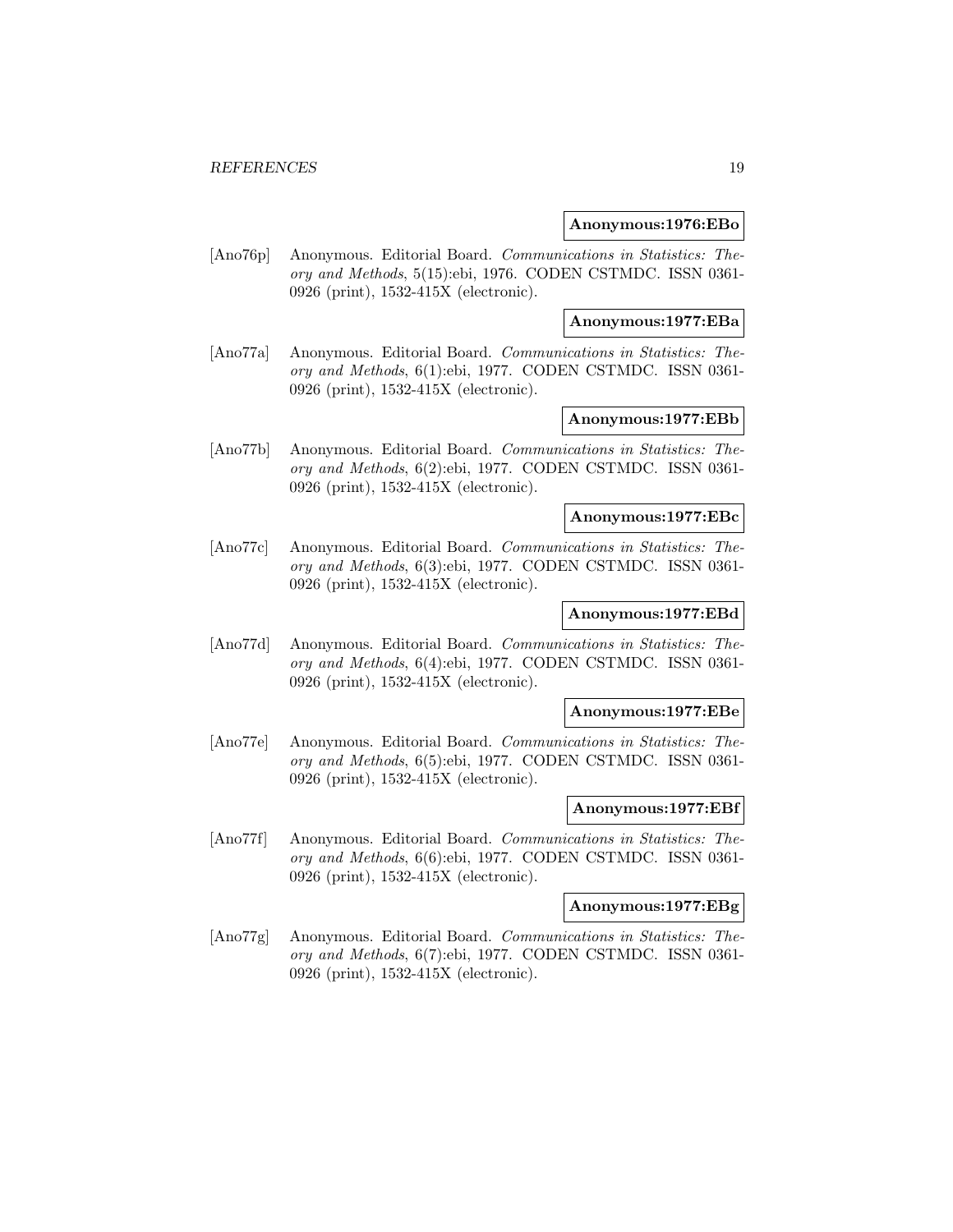#### **Anonymous:1977:EBh**

[Ano77h] Anonymous. Editorial Board. Communications in Statistics: Theory and Methods, 6(8):ebi, 1977. CODEN CSTMDC. ISSN 0361- 0926 (print), 1532-415X (electronic).

#### **Anonymous:1977:EBi**

[Ano77i] Anonymous. Editorial Board. Communications in Statistics: Theory and Methods, 6(9):ebi, 1977. CODEN CSTMDC. ISSN 0361- 0926 (print), 1532-415X (electronic).

# **Anonymous:1977:EBj**

[Ano77j] Anonymous. Editorial Board. Communications in Statistics: Theory and Methods, 6(10):ebi, 1977. CODEN CSTMDC. ISSN 0361- 0926 (print), 1532-415X (electronic).

#### **Anonymous:1977:EBk**

[Ano77k] Anonymous. Editorial Board. Communications in Statistics: Theory and Methods, 6(11):ebi, 1977. CODEN CSTMDC. ISSN 0361- 0926 (print), 1532-415X (electronic).

# **Anonymous:1977:EBl**

[Ano77l] Anonymous. Editorial Board. Communications in Statistics: Theory and Methods, 6(12):ebi, 1977. CODEN CSTMDC. ISSN 0361- 0926 (print), 1532-415X (electronic).

#### **Anonymous:1977:EBm**

[Ano77m] Anonymous. Editorial Board. Communications in Statistics: Theory and Methods, 6(13):ebi, 1977. CODEN CSTMDC. ISSN 0361- 0926 (print), 1532-415X (electronic).

#### **Anonymous:1977:EBn**

[Ano77n] Anonymous. Editorial Board. Communications in Statistics: Theory and Methods, 6(14):ebi, 1977. CODEN CSTMDC. ISSN 0361- 0926 (print), 1532-415X (electronic).

#### **Anonymous:1977:EBo**

[Ano77o] Anonymous. Editorial Board. Communications in Statistics: Theory and Methods, 6(15):ebi, 1977. CODEN CSTMDC. ISSN 0361- 0926 (print), 1532-415X (electronic).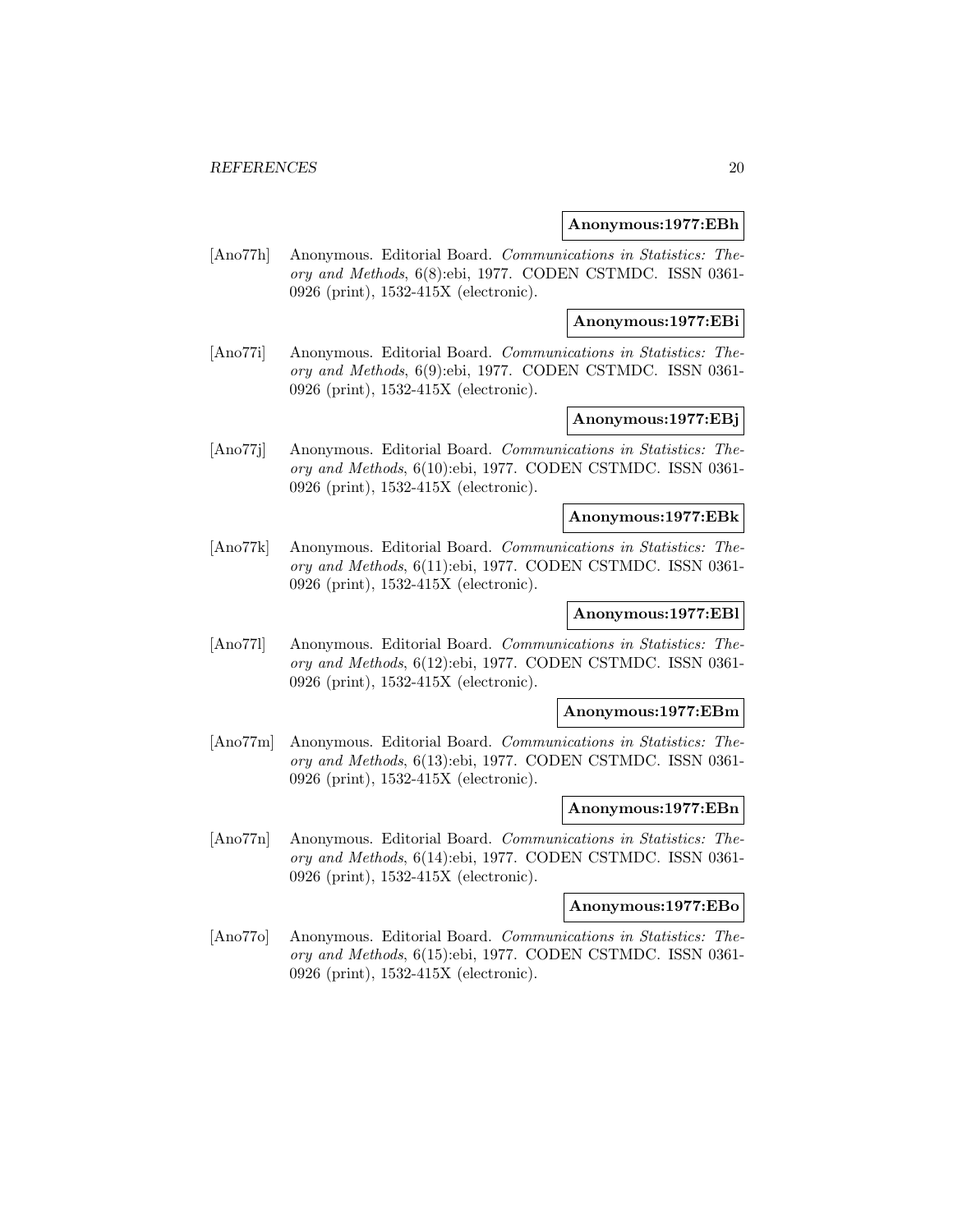#### **Anonymous:1977:RR**

[Ano77p] Anonymous. Referee recognition. Communications in Statistics: Theory and Methods, 6(15):1531–1533, 1977. CODEN CSTMDC. ISSN 0361-0926 (print), 1532-415X (electronic).

**Anonymous:1978:EBa**

[Ano78a] Anonymous. Editorial Board. Communications in Statistics: Theory and Methods, 7(1):ebi, 1978. CODEN CSTMDC. ISSN 0361- 0926 (print), 1532-415X (electronic).

## **Anonymous:1978:EBb**

[Ano78b] Anonymous. Editorial Board. Communications in Statistics: Theory and Methods, 7(2):ebi, 1978. CODEN CSTMDC. ISSN 0361- 0926 (print), 1532-415X (electronic).

#### **Anonymous:1978:EBc**

[Ano78c] Anonymous. Editorial Board. Communications in Statistics: Theory and Methods, 7(3):ebi, 1978. CODEN CSTMDC. ISSN 0361- 0926 (print), 1532-415X (electronic).

# **Anonymous:1978:EBd**

[Ano78d] Anonymous. Editorial Board. Communications in Statistics: Theory and Methods, 7(4):ebi, 1978. CODEN CSTMDC. ISSN 0361- 0926 (print), 1532-415X (electronic).

#### **Anonymous:1978:EBe**

[Ano78e] Anonymous. Editorial Board. Communications in Statistics: Theory and Methods, 7(5):ebi, 1978. CODEN CSTMDC. ISSN 0361- 0926 (print), 1532-415X (electronic).

#### **Anonymous:1978:EBf**

[Ano78f] Anonymous. Editorial Board. Communications in Statistics: Theory and Methods, 7(6):ebi, 1978. CODEN CSTMDC. ISSN 0361- 0926 (print), 1532-415X (electronic).

#### **Anonymous:1978:EBg**

[Ano78g] Anonymous. Editorial Board. Communications in Statistics: Theory and Methods, 7(7):ebi, 1978. CODEN CSTMDC. ISSN 0361- 0926 (print), 1532-415X (electronic).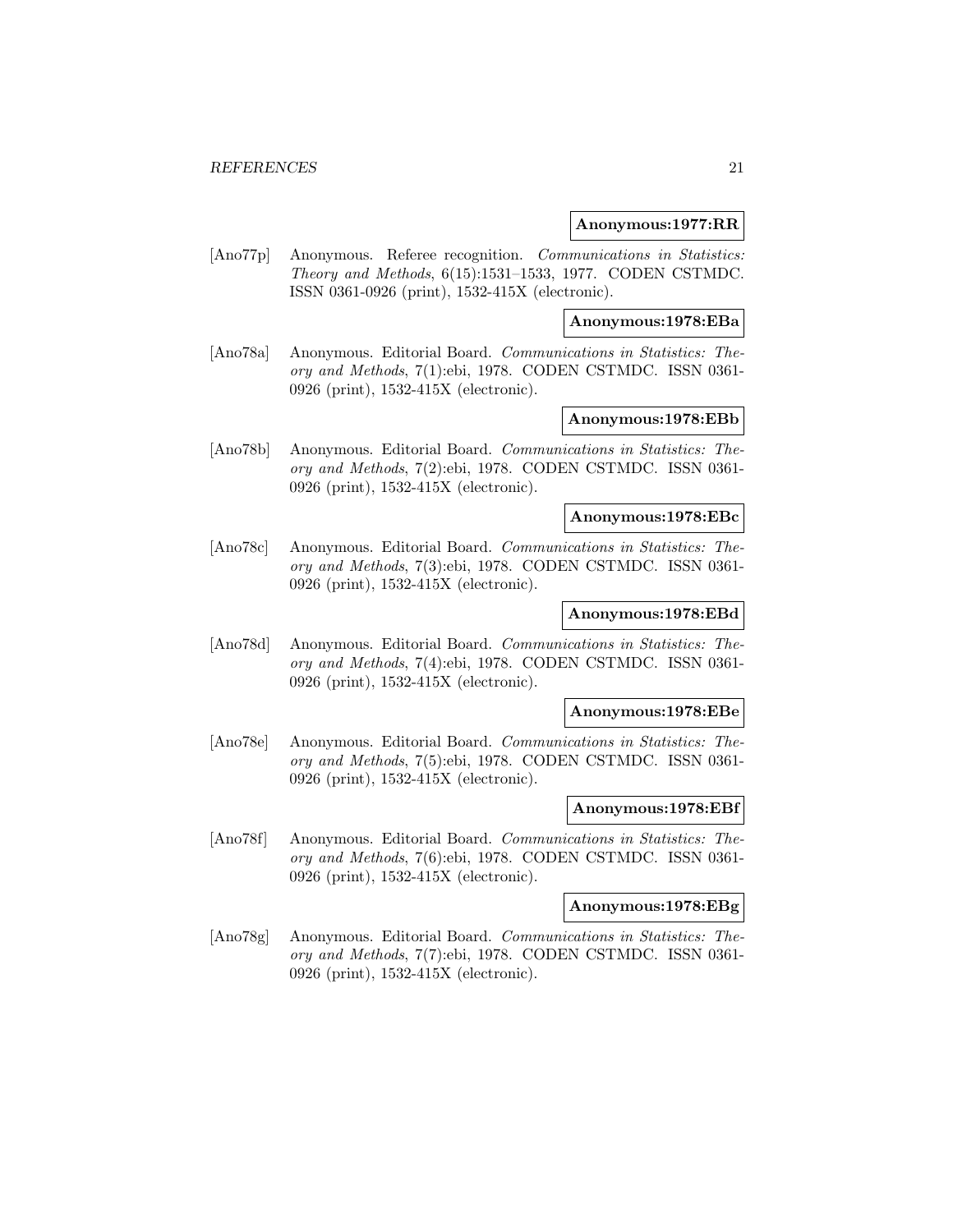#### **Anonymous:1978:EBh**

[Ano78h] Anonymous. Editorial Board. Communications in Statistics: Theory and Methods, 7(8):ebi, 1978. CODEN CSTMDC. ISSN 0361- 0926 (print), 1532-415X (electronic).

#### **Anonymous:1978:EBi**

[Ano78i] Anonymous. Editorial Board. Communications in Statistics: Theory and Methods, 7(9):ebi, 1978. CODEN CSTMDC. ISSN 0361- 0926 (print), 1532-415X (electronic).

# **Anonymous:1978:EBj**

[Ano78j] Anonymous. Editorial Board. Communications in Statistics: Theory and Methods, 7(10):ebi, 1978. CODEN CSTMDC. ISSN 0361- 0926 (print), 1532-415X (electronic).

#### **Anonymous:1978:EBk**

[Ano78k] Anonymous. Editorial Board. Communications in Statistics: Theory and Methods, 7(11):ebi, 1978. CODEN CSTMDC. ISSN 0361- 0926 (print), 1532-415X (electronic).

# **Anonymous:1978:EBl**

[Ano78l] Anonymous. Editorial Board. Communications in Statistics: Theory and Methods, 7(12):ebi, 1978. CODEN CSTMDC. ISSN 0361- 0926 (print), 1532-415X (electronic).

#### **Anonymous:1978:EBm**

[Ano78m] Anonymous. Editorial Board. Communications in Statistics: Theory and Methods, 7(13):ebi, 1978. CODEN CSTMDC. ISSN 0361- 0926 (print), 1532-415X (electronic).

#### **Anonymous:1978:EBn**

[Ano78n] Anonymous. Editorial Board. Communications in Statistics: Theory and Methods, 7(14):ebi, 1978. CODEN CSTMDC. ISSN 0361- 0926 (print), 1532-415X (electronic).

#### **Anonymous:1978:EBo**

[Ano78o] Anonymous. Editorial Board. Communications in Statistics: Theory and Methods, 7(15):ebi, 1978. CODEN CSTMDC. ISSN 0361- 0926 (print), 1532-415X (electronic).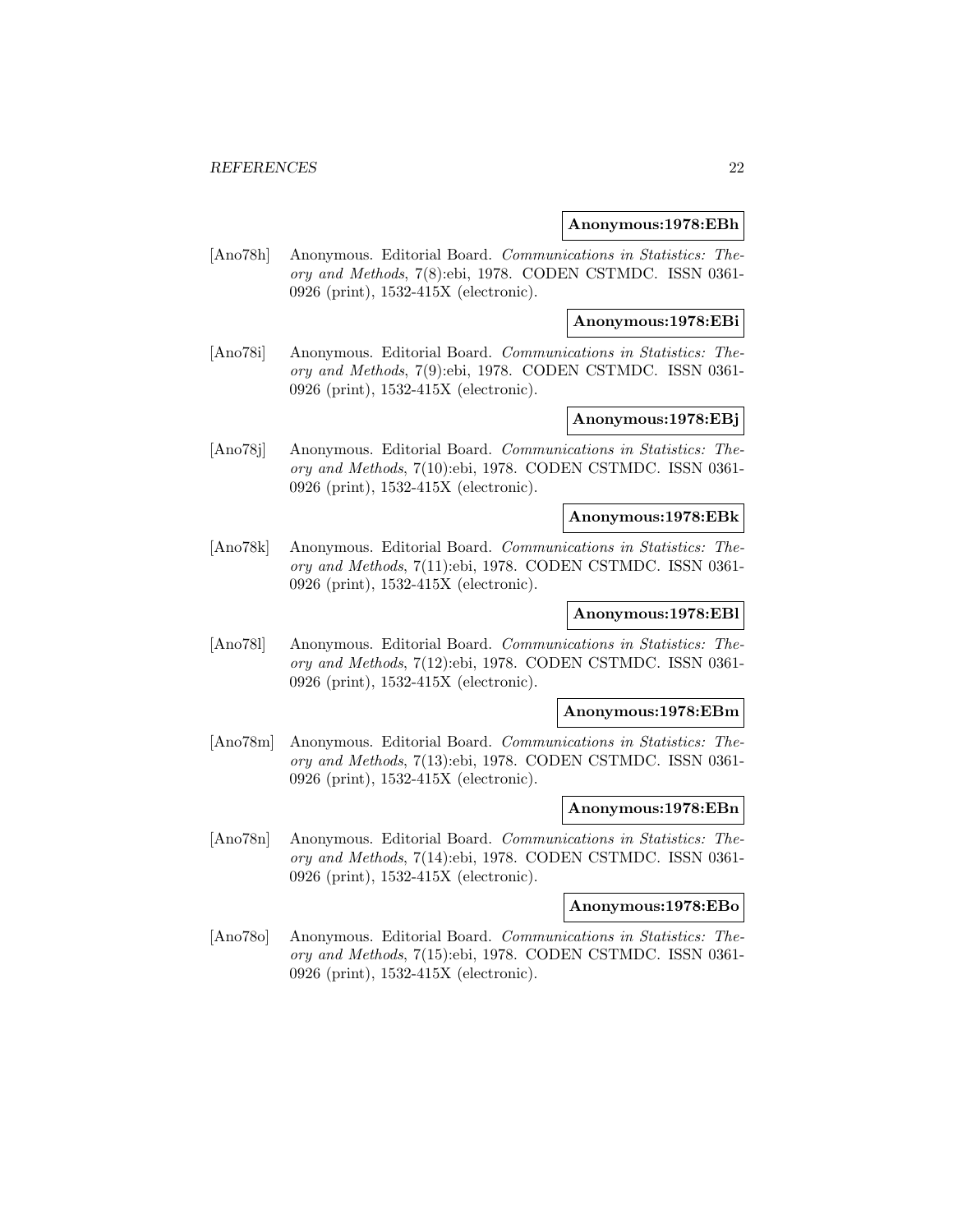#### **Anonymous:1979:EBa**

[Ano79a] Anonymous. Editorial Board. Communications in Statistics: Theory and Methods, 8(1):ebi, 1979. CODEN CSTMDC. ISSN 0361- 0926 (print), 1532-415X (electronic).

#### **Anonymous:1979:EBb**

[Ano79b] Anonymous. Editorial Board. Communications in Statistics: Theory and Methods, 8(2):ebi, 1979. CODEN CSTMDC. ISSN 0361- 0926 (print), 1532-415X (electronic).

# **Anonymous:1979:EBc**

[Ano79c] Anonymous. Editorial Board. Communications in Statistics: Theory and Methods, 8(3):ebi, 1979. CODEN CSTMDC. ISSN 0361- 0926 (print), 1532-415X (electronic).

#### **Anonymous:1979:EBd**

[Ano79d] Anonymous. Editorial Board. Communications in Statistics: Theory and Methods, 8(4):ebi, 1979. CODEN CSTMDC. ISSN 0361- 0926 (print), 1532-415X (electronic).

# **Anonymous:1979:EBe**

[Ano79e] Anonymous. Editorial Board. Communications in Statistics: Theory and Methods, 8(5):ebi, 1979. CODEN CSTMDC. ISSN 0361- 0926 (print), 1532-415X (electronic).

#### **Anonymous:1979:EBf**

[Ano79f] Anonymous. Editorial Board. Communications in Statistics: Theory and Methods, 8(6):ebi, 1979. CODEN CSTMDC. ISSN 0361- 0926 (print), 1532-415X (electronic).

#### **Anonymous:1979:EBg**

[Ano79g] Anonymous. Editorial Board. Communications in Statistics: Theory and Methods, 8(7):ebi, 1979. CODEN CSTMDC. ISSN 0361- 0926 (print), 1532-415X (electronic).

#### **Anonymous:1979:EBh**

[Ano79h] Anonymous. Editorial Board. Communications in Statistics: Theory and Methods, 8(8):ebi, 1979. CODEN CSTMDC. ISSN 0361- 0926 (print), 1532-415X (electronic).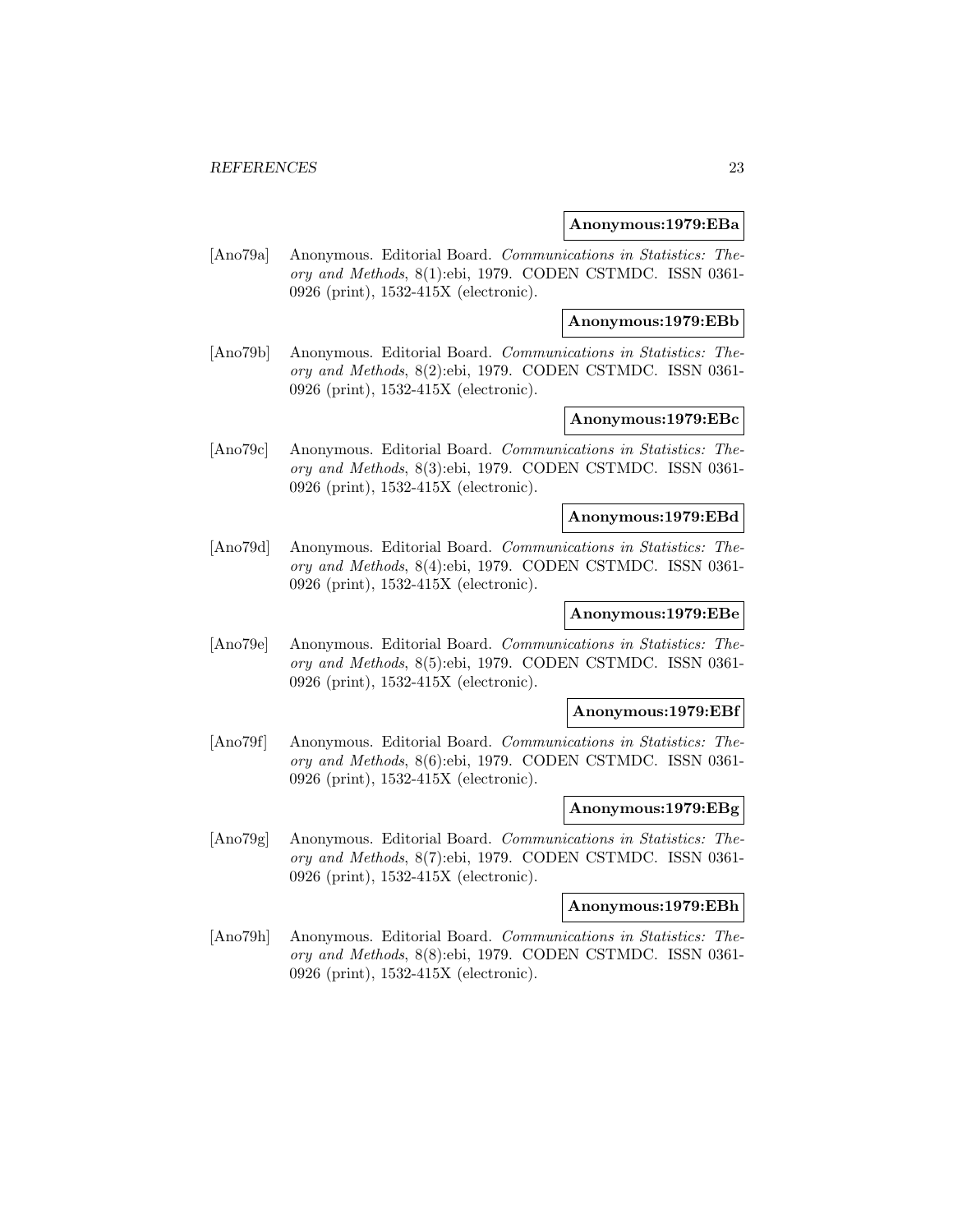#### **Anonymous:1979:EBi**

[Ano79i] Anonymous. Editorial Board. Communications in Statistics: Theory and Methods, 8(9):ebi, 1979. CODEN CSTMDC. ISSN 0361- 0926 (print), 1532-415X (electronic).

#### **Anonymous:1979:EBj**

[Ano79j] Anonymous. Editorial Board. Communications in Statistics: Theory and Methods, 8(11):ebi, 1979. CODEN CSTMDC. ISSN 0361- 0926 (print), 1532-415X (electronic).

# **Anonymous:1979:EBk**

[Ano79k] Anonymous. Editorial Board. Communications in Statistics: Theory and Methods, 8(13):ebi, 1979. CODEN CSTMDC. ISSN 0361- 0926 (print), 1532-415X (electronic).

# **Anonymous:1979:EBl**

[Ano79l] Anonymous. Editorial Board. Communications in Statistics: Theory and Methods, 8(14):ebi, 1979. CODEN CSTMDC. ISSN 0361- 0926 (print), 1532-415X (electronic).

#### **Anonymous:1979:EBm**

[Ano79m] Anonymous. Editorial Board. Communications in Statistics: Theory and Methods, 8(15):ebi, 1979. CODEN CSTMDC. ISSN 0361- 0926 (print), 1532-415X (electronic).

#### **Akritas:1979:SSP**

[APR79] M. G. Akritas, M. L. Puri, and G. G. Roussas. Sample size, parameter rates and contiguity: the I.I.D. case. Communications in Statistics: Theory and Methods, 8(1):71–83, 1979. CODEN CST-MDC. ISSN 0361-0926 (print), 1532-415X (electronic).

# **Aroian:1976:MDS**

[Aro76] Leo A. Aroian. Moments of the decisive sample number and of the average time to termination of sequential tests. Communications in Statistics: Theory and Methods, 5(11):1041–1045, 1976. CODEN CSTMDC. ISSN 0361-0926 (print), 1532-415X (electronic).

# **Alt:1977:CCI**

[AS77] Frank Alt and Carl Spruill. A comparison of confidence intervals generated by the Scheffé and Bonferroni methods. Communications in Statistics: Theory and Methods, 6(15):1503–1510, 1977. CODEN CSTMDC. ISSN 0361-0926 (print), 1532-415X (electronic).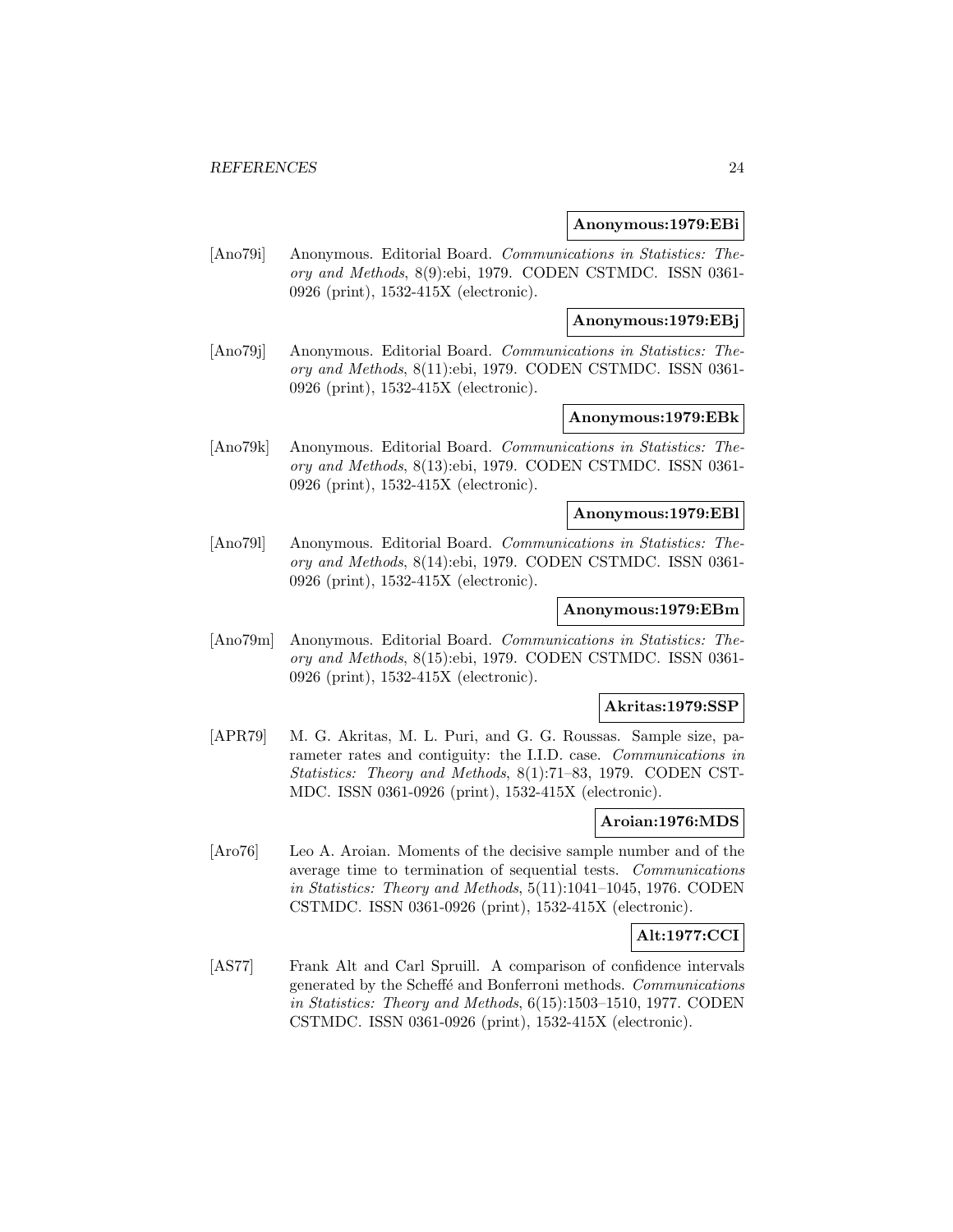# **Angus:1979:ELQ**

[AS79] J. E. Angus and R. E. Schafer. Estimation of logistic quantiles with minimum error in the predicted distribution function. *Communi*cations in Statistics: Theory and Methods, 8(13):1271–1284, 1979. CODEN CSTMDC. ISSN 0361-0926 (print), 1532-415X (electronic).

# **Anderson:1979:RIF**

[AT79] Donald A. Anderson and Ann M. Thomas. Resolution IV fractional factorial designs for the general asymmetric factorial. Communications in Statistics: Theory and Methods, 8(9):931–943, 1979. CO-DEN CSTMDC. ISSN 0361-0926 (print), 1532-415X (electronic).

#### **Aroian:1978:MFD**

[ATC78] Leo A. Aroian, Vidya S. Taneja, and Larry W. Cornwell. Mathematical forms of the distribution of the product of two normal variables. Communications in Statistics: Theory and Methods, 7(2):165–172, 1978. CODEN CSTMDC. ISSN 0361-0926 (print), 1532-415X (electronic).

## **Avenhaus:1979:STO**

[Ave79] Rudolf Avenhaus. Significance thresholds of onesided tests for means of bivariate normally distributed variables. Communications in Statistics: Theory and Methods, 8(3):223–230, 1979. CODEN CST-MDC. ISSN 0361-0926 (print), 1532-415X (electronic).

## **Alam:1976:PDM**

[AW76] Khursheed Alam and K. T. Wallenius. Positive dependence and monotonicity in conditional distributions. Communications in Statistics: Theory and Methods, 5(6):525–534, 1976. CODEN CST-MDC. ISSN 0361-0926 (print), 1532-415X (electronic).

# **Banerjee:1978:FAP**

[Ban78a] K. S. Banerjee. On the factorial approach providing the true index of cost of living: an interpretation of a special pair of equations. Communications in Statistics: Theory and Methods, 7(9):851–856, 1978. CODEN CSTMDC. ISSN 0361-0926 (print), 1532-415X (electronic).

# **Banerjee:1978:WTI**

[Ban78b] Kali S. Banerjee. Wald's "true index" derived ipso facto. Communications in Statistics: Theory and Methods, 7(8):791–798, 1978. CODEN CSTMDC. ISSN 0361-0926 (print), 1532-415X (electronic).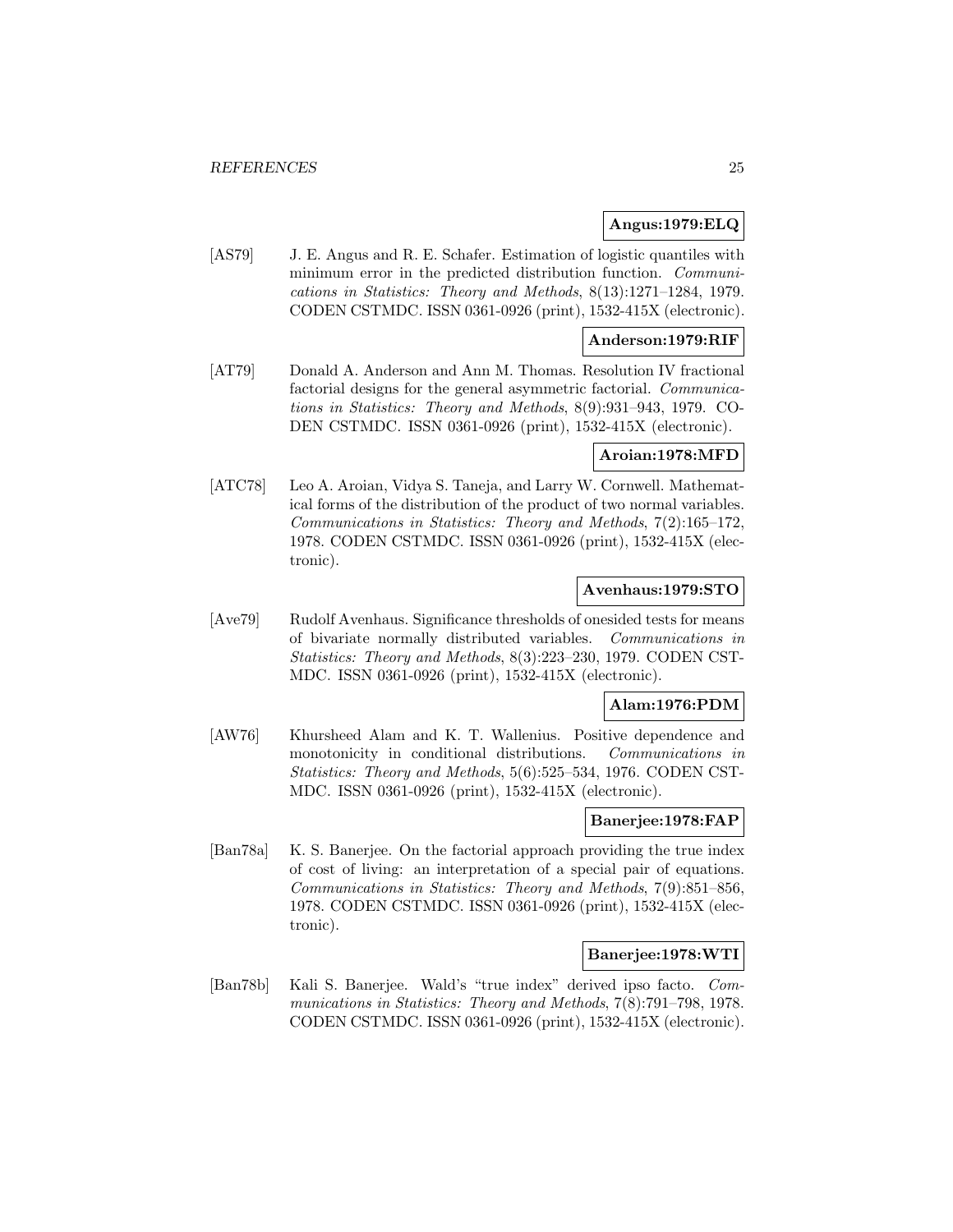#### **Bansal:1978:RBE**

[Ban78c] Ashok K. Bansal. Robustness of a Bayes estimator for the mean of a normal population with nonnormal prior. Communications in Statistics: Theory and Methods, 7(5):453–460, 1978. CODEN CST-MDC. ISSN 0361-0926 (print), 1532-415X (electronic).

## **Boardman:1979:EPW**

[BC79] Thomas J. Boardman and Robert E. Colvert. Estimation in the piece-wise constant hazard rate model — when the data are grouped. Communications in Statistics: Theory and Methods, 8(5):417–432, 1979. CODEN CSTMDC. ISSN 0361-0926 (print), 1532-415X (electronic).

#### **Beck:1976:SES**

[BDL76] Betty Beck, Lorraine Denby, and James M. Landwehr. Statistics in the elementary school. Communications in Statistics: Theory and Methods, 5(10):883–894, 1976. CODEN CSTMDC. ISSN 0361-0926 (print), 1532-415X (electronic).

# **Beaver:1977:WLS**

[Bea77] Robert J. Beaver. Weighted least squares response surface fitting in factorial paired comparisons. Communications in Statistics: Theory and Methods, 6(13):1275–1287, 1977. CODEN CSTMDC. ISSN 0361-0926 (print), 1532-415X (electronic).

#### **Berg:1978:CCD**

[Ber78] Sven Berg. Characterization of a class of discrete distributions by properties of their moment distributions. Communications in Statistics: Theory and Methods, 7(8):785–789, 1978. CODEN CSTMDC. ISSN 0361-0926 (print), 1532-415X (electronic).

# **Berger:1979:GMR**

[Ber79] Roger L. Berger. Gamma minimax robustness of Bayes rules. Communications in Statistics: Theory and Methods, 8(6):543–560, 1979. CODEN CSTMDC. ISSN 0361-0926 (print), 1532-415X (electronic).

#### **Bain:1977:IPT**

[BEW77] Lee J. Bain, Max Engelhardt, and F. T. Wright. Inferential procedures for the truncated exponential distribution. Communications in Statistics: Theory and Methods, 6(2):103–111, 1977. CODEN CSTMDC. ISSN 0361-0926 (print), 1532-415X (electronic).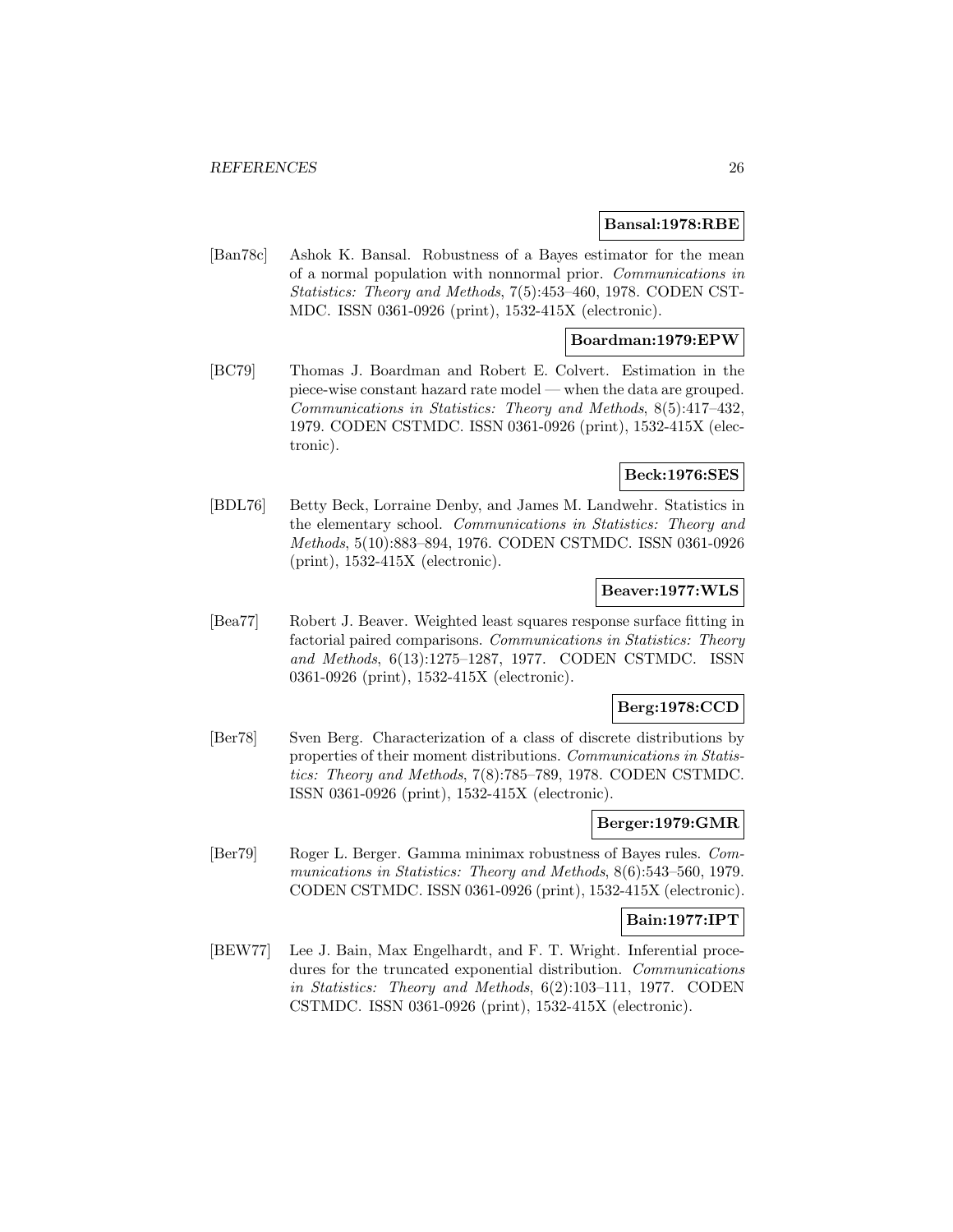#### **Baldwin:1978:BMM**

[BH78] Kent F. Baldwin and Arthur E. Hoerl. Bounds on minimum mean squared error in ridge regression. Communications in Statistics: Theory and Methods, 7(13):1209–1232, 1978. CODEN CSTMDC. ISSN 0361-0926 (print), 1532-415X (electronic).

# **Bhargava:1977:MLE**

[Bha77] Anil K. Bhargava. Maximum likelihood estimation in a multivariate 'errors in variables' regression model with unknown error covariance matrix. Communications in Statistics: Theory and Methods, 6(7): 587–601, 1977. CODEN CSTMDC. ISSN 0361-0926 (print), 1532- 415X (electronic).

# **Bai:1979:ETP**

[BiK79] Do Sun Bai and Seong in Kim. Estimation of transition probabilities in a two-state Markov chain. Communications in Statistics: Theory and Methods, 8(6):591–599, 1979. CODEN CSTMDC. ISSN 0361- 0926 (print), 1532-415X (electronic).

## **Bishop:1978:STS**

[Bis78] Thomas A. Bishop. A Stein two-sample procedure for the general linear model with unequal error variances. Communications in Statistics: Theory and Methods, 7(5):495–507, 1978. CODEN CSTMDC. ISSN 0361-0926 (print), 1532-415X (electronic).

#### **Brownie:1977:ICC**

[BK77] C. Brownie and J. Kiefer. The ideas of conditional confidence in the simplest setting. Communications in Statistics: Theory and Methods, 6(8):691–751, 1977. CODEN CSTMDC. ISSN 0361-0926 (print), 1532-415X (electronic).

# **Beq:1978:CED**

[BK78a] M. I. Beq and S. N. U. A. Kirmani. Characterization of the exponential distribution by a weak homoscedasticity. Communications in Statistics: Theory and Methods, 7(3):307–310, 1978. CODEN CSTMDC. ISSN 0361-0926 (print), 1532-415X (electronic).

#### **Bowerman:1978:AOP**

[BK78b] Bruce L. Bowerman and Anne B. Koehler. Ax optimal policy for sampling from uncertain distributions. Communications in Statistics: Theory and Methods, 7(11):1041–1051, 1978. CODEN CST-MDC. ISSN 0361-0926 (print), 1532-415X (electronic).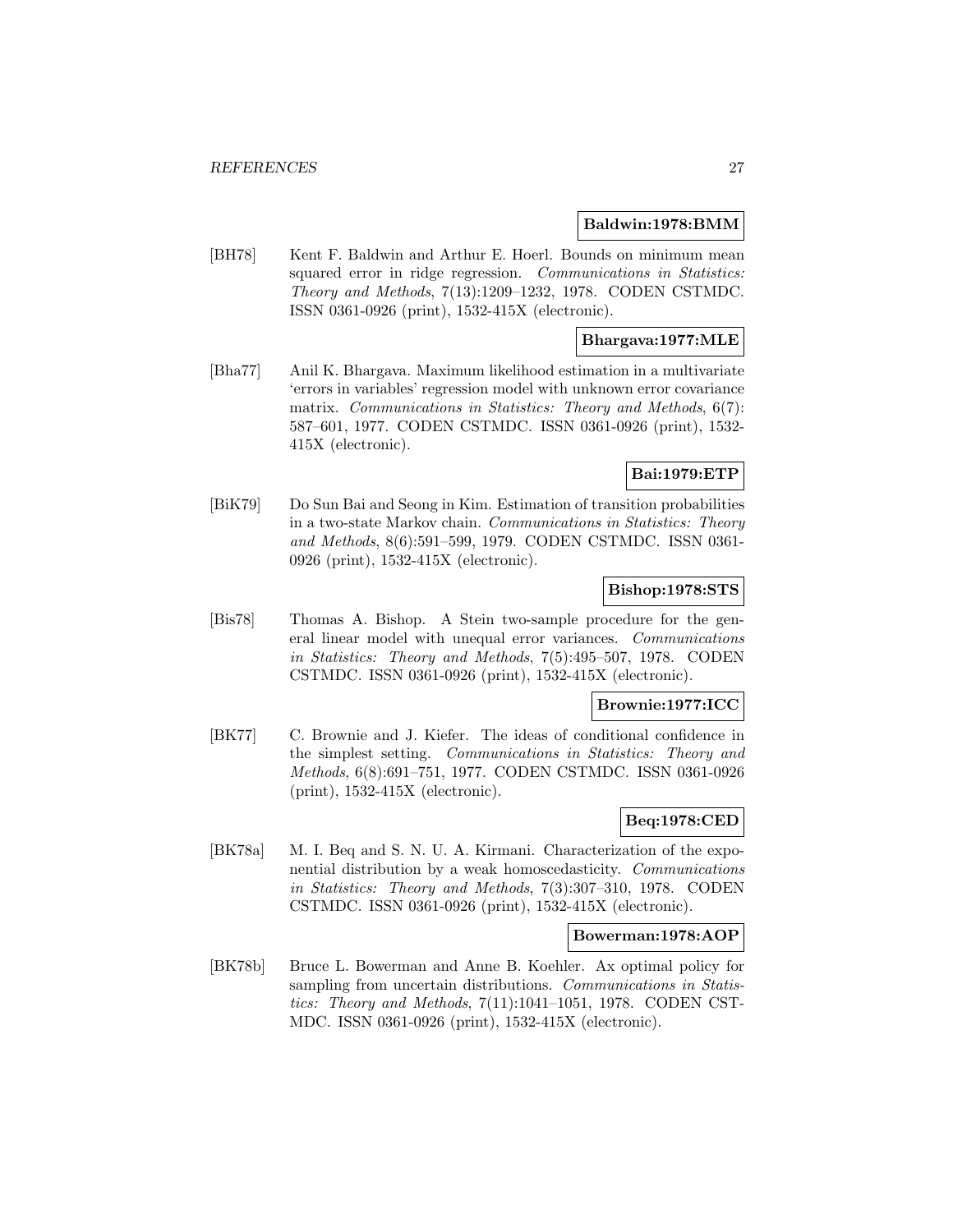#### **Brown:1979:ODT**

[BK79] B. M. Brown and D. G. Kildea. Outlier-detection tests and robust estimators based on signs of residuals. Communications in Statistics: Theory and Methods, 8(3):257–269, 1979. CODEN CSTMDC. ISSN 0361-0926 (print), 1532-415X (electronic).

#### **Blumenthal:1977:EPS**

[Blu77] Saul Blumenthal. Estimating population size with truncated sampling. Communications in Statistics: Theory and Methods, 6(4): 297–308, 1977. CODEN CSTMDC. ISSN 0361-0926 (print), 1532- 415X (electronic).

#### **Bird:1976:EFN**

[BM76] Howard A. Bird and George A. Milliken. Estimable functions in the nonlinear model. Communications in Statistics: Theory and Methods, 5(11):999–1012, 1976. CODEN CSTMDC. ISSN 0361- 0926 (print), 1532-415X (electronic).

## **Barron:1977:SSP**

[BM77] Austin M. Barron and Eugene Mignogna. Sequential selection procedures for choosing the better of two binomial populations. Communications in Statistics: Theory and Methods,  $6(6)$ :525-552, 1977. CODEN CSTMDC. ISSN 0361-0926 (print), 1532-415X (electronic).

## **Byth:1978:BAM**

[BM78] K. Byth and G. J. McLachlan. The biases associated with maximum likelihood methods of estimation of the multivariate logistic risk function. Communications in Statistics: Theory and Methods, 7(9): 877–890, 1978. CODEN CSTMDC. ISSN 0361-0926 (print), 1532- 415X (electronic).

#### **Banerjee:1976:NGC**

[BN76] K. S. Banerjee and G. Nagase. A note on the generalisation of Cochran's theorem. Communications in Statistics: Theory and Methods, 5(9):837–842, 1976. CODEN CSTMDC. ISSN 0361-0926 (print), 1532-415X (electronic).

#### **Boardman:1977:GCS**

[Boa77] Thomas J. Boardman. Graphical contributions to the  $\chi^2$  statistic for two-way contingency tables. Communications in Statistics: Theory and Methods, 6(15):1437–1451, 1977. CODEN CSTMDC. ISSN 0361-0926 (print), 1532-415X (electronic).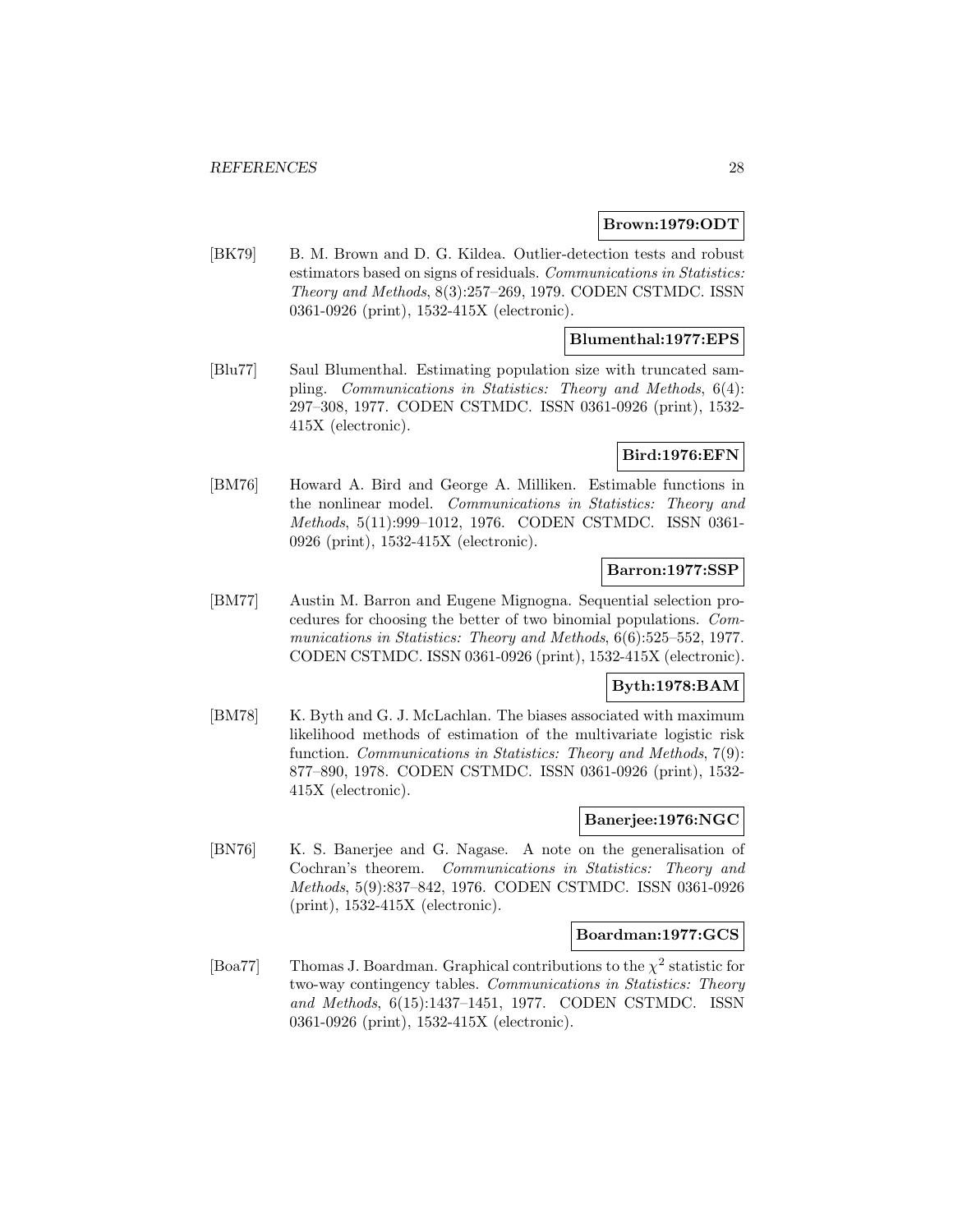#### **Bofinger:1978:SUP**

[Bof78] Eve Bofinger. Selection using "play-the-winner" sampling for nonnegative observations. Communications in Statistics: Theory and Methods, 7(15):1489–1499, 1978. CODEN CSTMDC. ISSN 0361- 0926 (print), 1532-415X (electronic).

# **Brunk:1977:LSP**

[BP77] H. D. Brunk and Donald A. Pierce. Large sample posterior normality of the population mean. Communications in Statistics: Theory and Methods, 6(1):1–14, 1977. CODEN CSTMDC. ISSN 0361-0926 (print), 1532-415X (electronic).

#### **Breslow:1978:PHM**

[Bre78] Norman Breslow. The proportional hazards model: applications in epidemiology. Communications in Statistics: Theory and Methods, 7(4):315–332, 1978. CODEN CSTMDC. ISSN 0361-0926 (print), 1532-415X (electronic).

# **Broemeling:1977:FFV**

[Bro77a] Lyle D. Broemeling. Forecasting future values of changing sequences. Communications in Statistics: Theory and Methods, 6(1): 87–102, 1977. CODEN CSTMDC. ISSN 0361-0926 (print), 1532- 415X (electronic).

## **Brown:1977:EDC**

[Bro77b] K. G. Brown. On estimation of diagonal covariance matrices by MINQUE. Communications in Statistics: Theory and Methods, 6 (5):471–484, 1977. CODEN CSTMDC. ISSN 0361-0926 (print), 1532-415X (electronic).

# **Broemeling:1978:SIV**

[Bro78a] L. D. Broemeling. Simultaneous inferences for variance ratios of some mixed linear models. Communications in Statistics: Theory and Methods, 7(3):297–305, 1978. CODEN CSTMDC. ISSN 0361- 0926 (print), 1532-415X (electronic).

# **Brown:1978:ESV**

[Bro78b] G. H. Brown. Estimation from smallest values. Communications in Statistics: Theory and Methods, 7(1):57–64, 1978. CODEN CST-MDC. ISSN 0361-0926 (print), 1532-415X (electronic).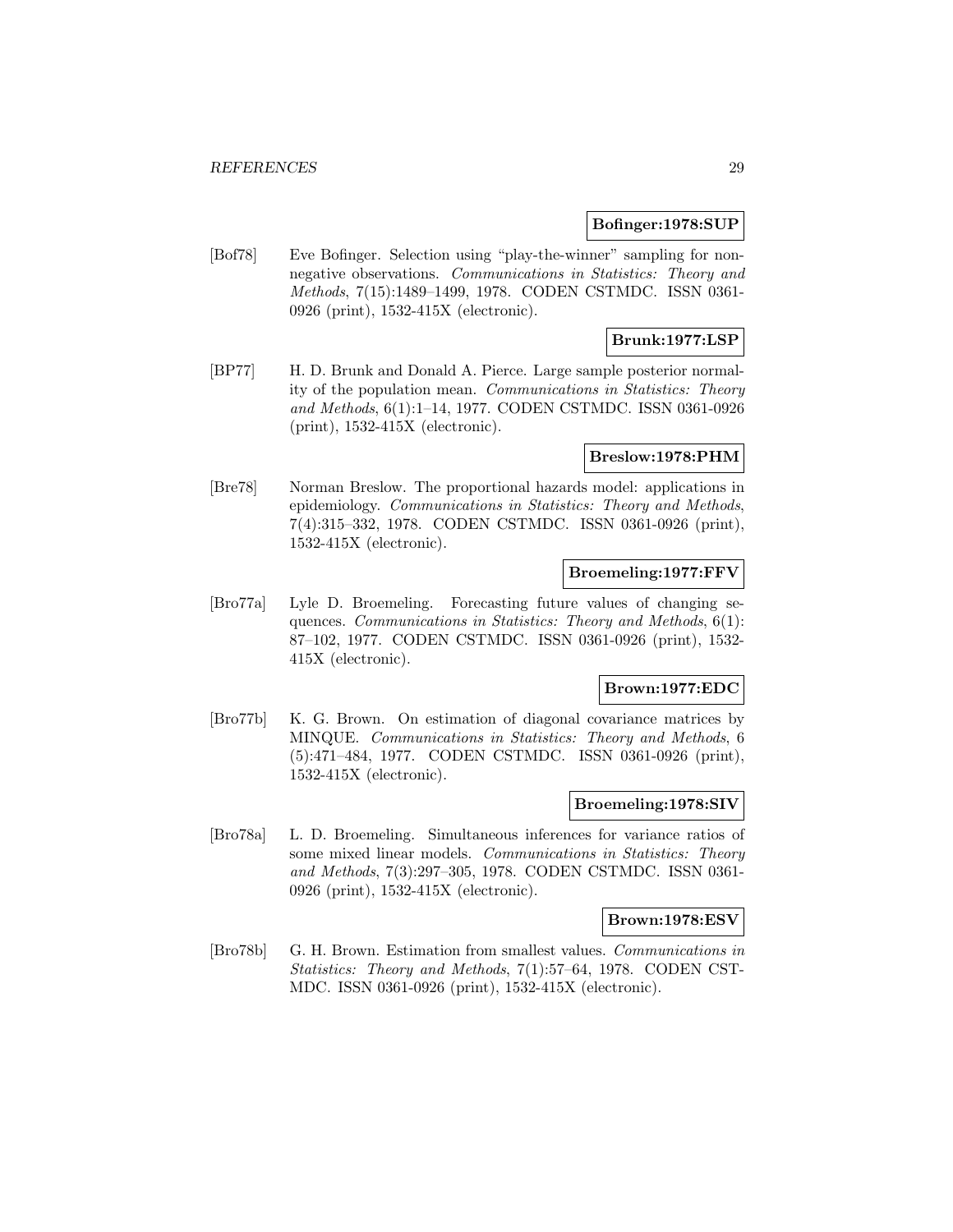#### **Brown:1978:RER**

[Bro78c] K. G. Brown. On ridge estimation in rank deficient models. Communications in Statistics: Theory and Methods,  $7(2)$ :187-192, 1978. CODEN CSTMDC. ISSN 0361-0926 (print), 1532-415X (electronic).

## **Brunden:1978:PCG**

[Bru78] Marshall N. Brunden. The probability contours and a goodness-offit test for the singly truncated bivariate normal distribution. Communications in Statistics: Theory and Methods, 7(6):557–572, 1978. CODEN CSTMDC. ISSN 0361-0926 (print), 1532-415X (electronic).

# **Brucker:1979:NBN**

[Bru79] J. Brucker. A note on the bivariate normal distribution. Communications in Statistics: Theory and Methods, 8(2):175–177, 1979. CO-DEN CSTMDC. ISSN 0361-0926 (print), 1532-415X (electronic).

#### **Bhapkar:1976:MCM**

[BS76] V. P. Bhapkar and Grant W. Somes. Multiple comparisons of matched proportions. Communications in Statistics: Theory and Methods, 5(1):17–25, 1976. CODEN CSTMDC. ISSN 0361-0926 (print), 1532-415X (electronic).

# **Brogan:1978:EOM**

[BS78] Donna R. Brogan and Joseph Sedransk. Estimating one mean of a bivariate normal distribution using a preliminary test of significance and a two-stage sampling scheme. Communications in Statistics: Theory and Methods, 7(2):173–186, 1978. CODEN CSTMDC. ISSN 0361-0926 (print), 1532-415X (electronic).

#### **Bradley:1979:SAS**

[BSL79] Ralph A. Bradley, Sushil S. Srivastava, and Adolf Lanzdorf. Some approaches to statistical analysis of a weather modification experiment. Communications in Statistics: Theory and Methods, 8(11): 1049–1081, 1979. CODEN CSTMDC. ISSN 0361-0926 (print), 1532- 415X (electronic).

#### **Barton:1979:SCM**

[BT79] Russell R. Barton and Bruce W. Turnbull. A survey of covariance models for censored life data with an application to recidivism analysis. Communications in Statistics: Theory and Methods, 8(8):723– 750, 1979. CODEN CSTMDC. ISSN 0361-0926 (print), 1532-415X (electronic).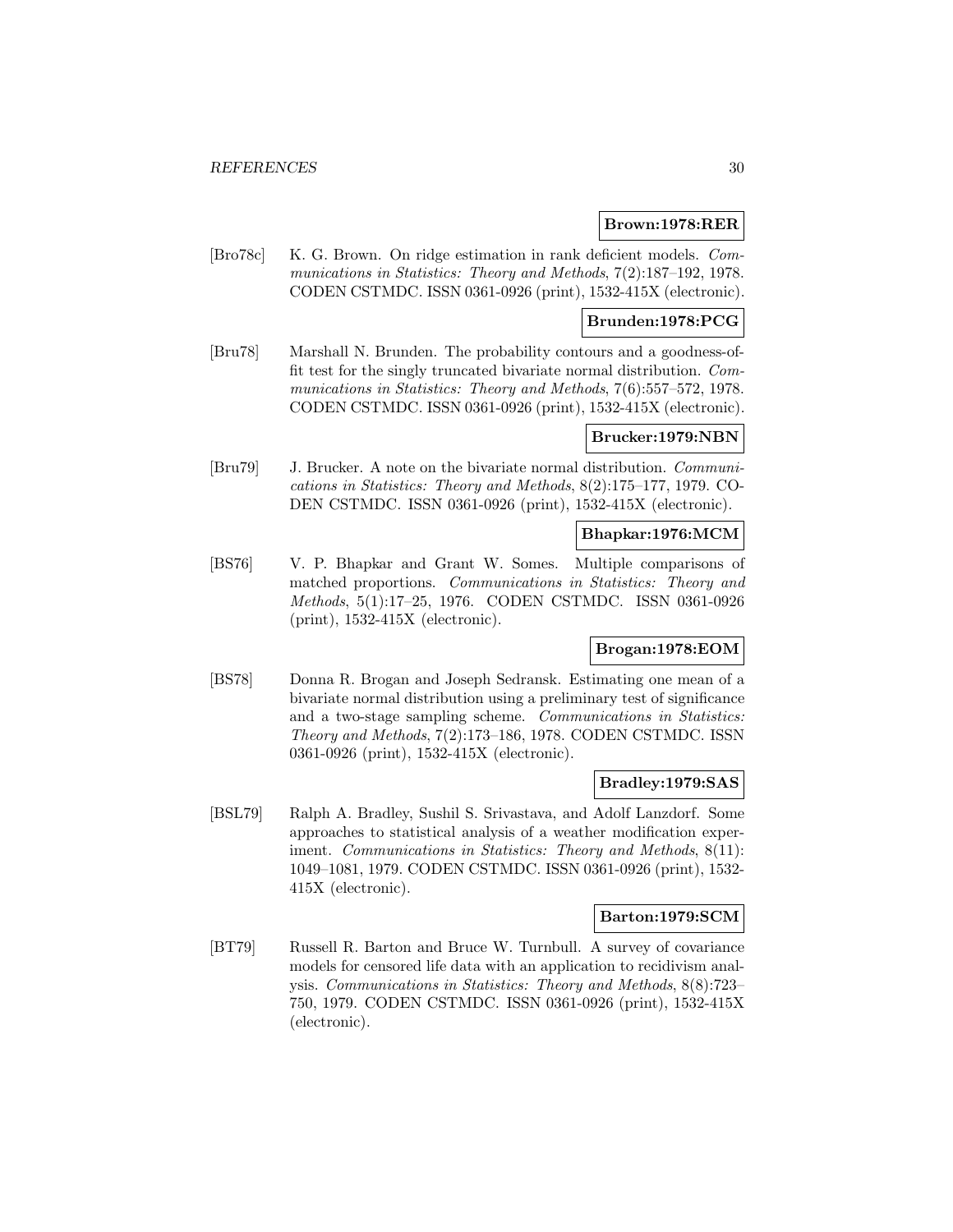#### **Bhapkar:1979:GTI**

[BV79] V. P. Bhapkar and T. C. Venable. On Gart's test for interaction of second order. Communications in Statistics: Theory and Methods, 8(5):463–470, 1979. CODEN CSTMDC. ISSN 0361-0926 (print), 1532-415X (electronic).

# **Burr:1978:PES**

[BY78] P. C. Burr and D. H. Young. The power of the exponential scores test for an ordinary renewal process against trend alternatives. Communications in Statistics: Theory and Methods, 7(5):461–473, 1978. CODEN CSTMDC. ISSN 0361-0926 (print), 1532-415X (electronic).

# **Camber:1979:CRP**

[Cam79a] Heather Camber. Confidence regions for periodic functions. Communications in Statistics: Theory and Methods, 8(14):1437-1446, 1979. CODEN CSTMDC. ISSN 0361-0926 (print), 1532-415X (electronic).

# **Camber:1979:COS**

[Cam79b] Heather A. Camber. Choice of an optimal shape parameter when smoothing noisy data. Communications in Statistics: Theory and Methods, 8(14):1425–1435, 1979. CODEN CSTMDC. ISSN 0361- 0926 (print), 1532-415X (electronic).

## **Colvert:1976:EPW**

[CB76] Robert E. Colvert and Thomas J. Boardman. Estimation in the piece-wise constant hazard rate model. Communications in Statistics: Theory and Methods, 5(11):1013–1029, 1976. CODEN CST-MDC. ISSN 0361-0926 (print), 1532-415X (electronic).

#### **Cima:1976:OCS**

[CH76] Joseph A. Cima and Yosef Hochberg. On optimality criteria in simultaneous interval estimation. Communications in Statistics: Theory and Methods, 5(9):875–882, 1976. CODEN CSTMDC. ISSN 0361-0926 (print), 1532-415X (electronic).

#### **Chanda:1976:SCS**

[Cha76] Kamal C. Chanda. Some comments on sample quantiles for dependent observations. Communications in Statistics: Theory and Methods, 5(14):1385–1392, 1976. CODEN CSTMDC. ISSN 0361- 0926 (print), 1532-415X (electronic).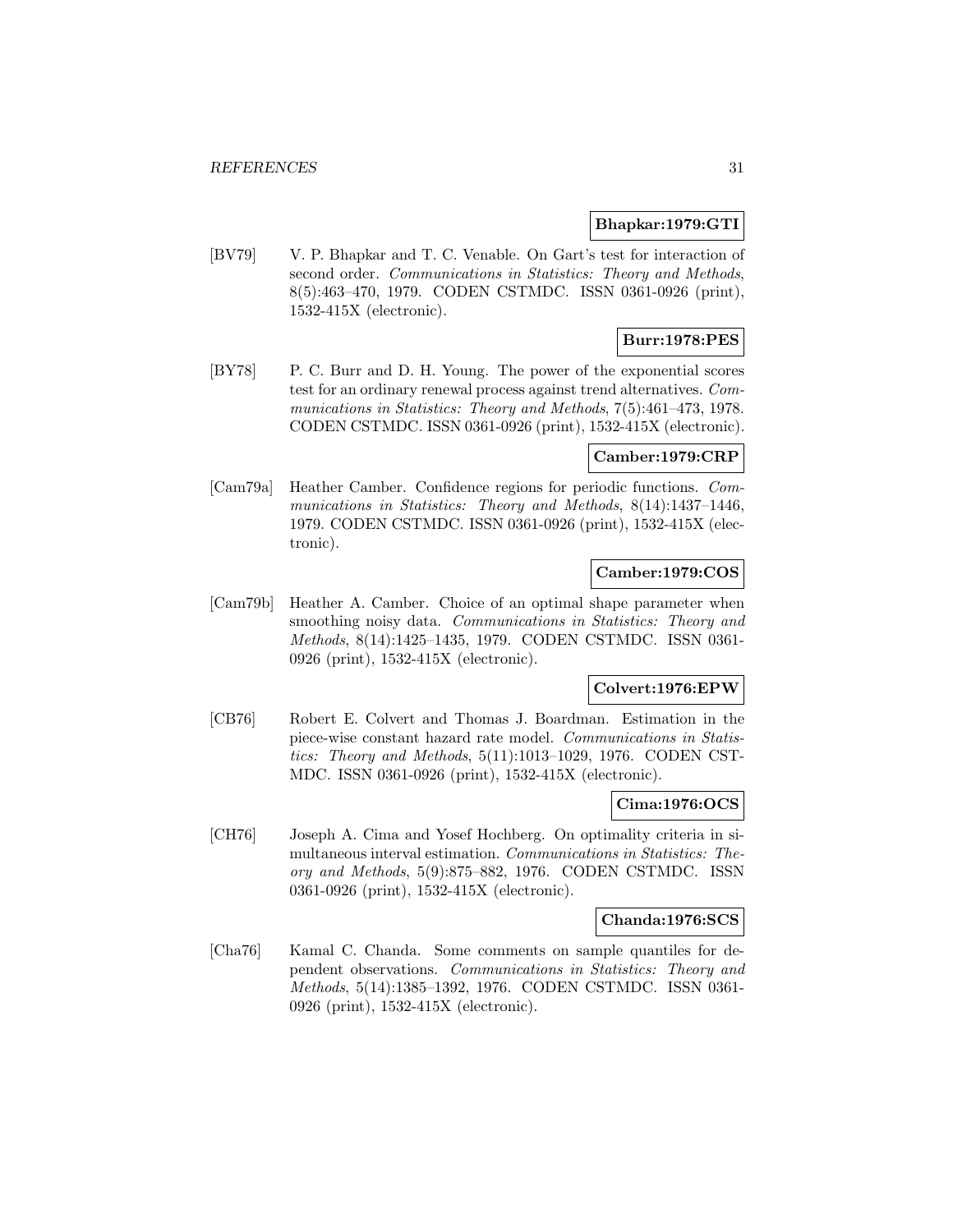#### **Cheng:1978:NMO**

[Che78] Ching-Shui Cheng. A note on (m.s)-optimality. Communications in Statistics: Theory and Methods, 7(14):1327–1338, 1978. CODEN CSTMDC. ISSN 0361-0926 (print), 1532-415X (electronic).

## **Chechile:1979:EAD**

[Che79] R. A. Chechile. Exact and approximate distributions for linear contrasts of means and variances. Communications in Statistics: Theory and Methods, 8(5):447–461, 1979. CODEN CSTMDC. ISSN 0361-0926 (print), 1532-415X (electronic).

#### **Chosh:1978:CBD**

[Cho78] Pankaj Chosh. A characterization of a bimodal distribution. Communications in Statistics: Theory and Methods, 7(5):475–477, 1978. CODEN CSTMDC. ISSN 0361-0926 (print), 1532-415X (electronic).

#### **Conover:1976:SAP**

[CI76] W. J. Conover and R. L. Iman. On some alternative procedures using ranks for the analysis of experimental designs. Communications in Statistics: Theory and Methods, 5(14):1349–1368, 1976. CODEN CSTMDC. ISSN 0361-0926 (print), 1532-415X (electronic).

#### **Conover:1976:CAE**

[CK76] W. J. Conover and K. E. Kemp. Comparisons of the asymptotic efficiencies of two sample tests for discrete distributions. Communications in Statistics: Theory and Methods, 5(1):1–15, 1976. CODEN CSTMDC. ISSN 0361-0926 (print), 1532-415X (electronic).

# **Chanda:1978:SNE**

[CK78] Kamal C. Chanda and Richard W. Kulp. On some nonparametric estimators for the linear Markov scheme. Communications in Statistics: Theory and Methods, 7(5):427–439, 1978. CODEN CSTMDC. ISSN 0361-0926 (print), 1532-415X (electronic).

#### **Clarke:1979:HNN**

[CLB79] William R. Clarke, Peter A. Lachenbruch, and Barabara Broffitt. How non-normality affects the quadratic discriminant function. Communications in Statistics: Theory and Methods, 8(13):1285– 1301, 1979. CODEN CSTMDC. ISSN 0361-0926 (print), 1532-415X (electronic).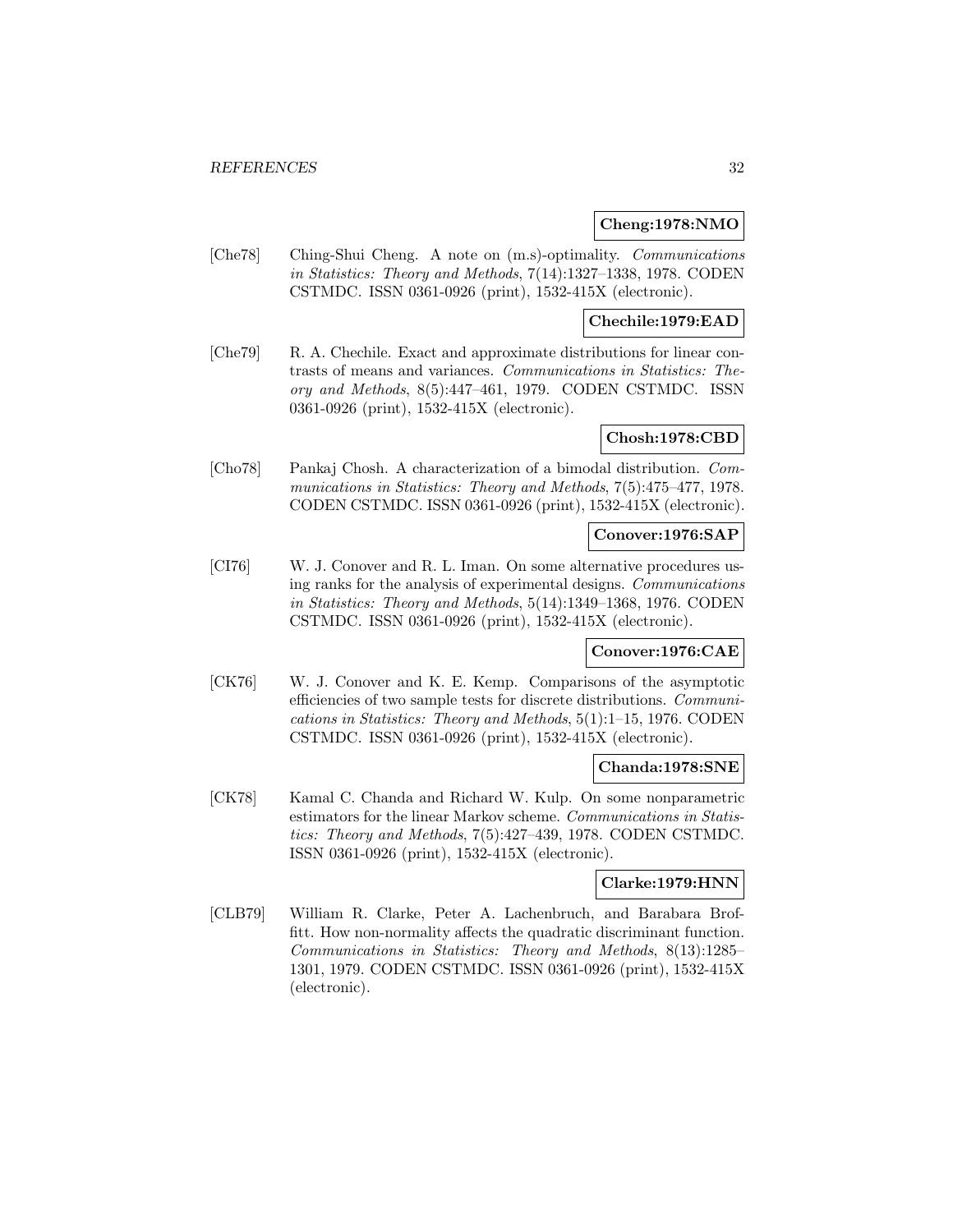#### **Clickner:1976:LSE**

[Cli76] Robert P. Clickner. On least squares estimation for categorical data. Communications in Statistics: Theory and Methods, 5(11):1059– 1064, 1976. CODEN CSTMDC. ISSN 0361-0926 (print), 1532-415X (electronic).

# **Clave:1977:PHC**

[CM77] J. T. Mc Clave and R. G. Marks. Predicting hospital census using time series regression methods. Communications in Statistics: Theory and Methods, 6(12):1187–1205, 1977. CODEN CSTMDC. ISSN 0361-0926 (print), 1532-415X (electronic).

## **Cohen:1977:GSE**

[Coh77] Claude Cohen. The generalized symmetric eigenproblem in multivariate statistical models. Communications in Statistics: Theory and Methods, 6(3):277–288, 1977. CODEN CSTMDC. ISSN 0361- 0926 (print), 1532-415X (electronic).

# **Crow:1977:MVU**

[Cro77] Edwin L. Crow. Minimum variance unbiased estimators of the ratio of means of two lognormal variates. Communications in Statistics: Theory and Methods, 6(10):967–975, 1977. CODEN CSTMDC. ISSN 0361-0926 (print), 1532-415X (electronic).

# **Chaffin:1977:POA**

[CSH77] Wilkie W. Chaffin, John T. Sennetti, and Klaus Hinkelmann. A procedure for optimal augmentation of multidimensional designs. Communications in Statistics: Theory and Methods, 6(7):679–689, 1977. CODEN CSTMDC. ISSN 0361-0926 (print), 1532-415X (electronic).

# **Cune:1977:CFE**

[Cun77] E. D. Mc Cune. On Cornish–Fisher expansions as a ratio of determinants without cumulants. Communications in Statistics: Theory and Methods, 6(3):243–250, 1977. CODEN CSTMDC. ISSN 0361- 0926 (print), 1532-415X (electronic).

## **Dahiya:1977:ETB**

[Dah77] Ram C. Dahiya. Estimation in a truncated bivariate Poisson distribution. Communications in Statistics: Theory and Methods, 6 (2):113–120, 1977. CODEN CSTMDC. ISSN 0361-0926 (print), 1532-415X (electronic).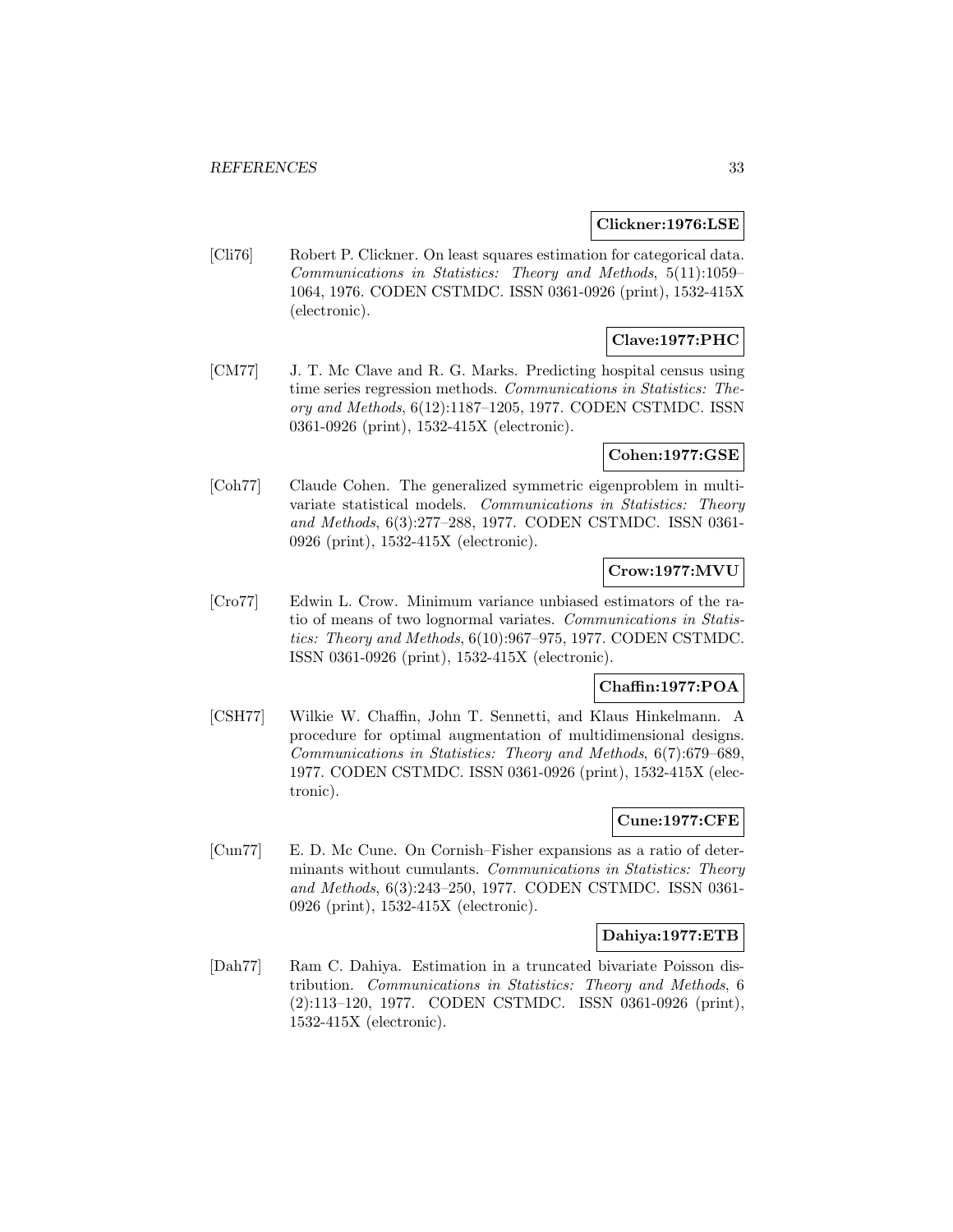# **Davis:1978:TSW**

[Dav78] C. E. Davis. A two sample Wilcoxon test for progressively censored data. Communications in Statistics: Theory and Methods, 7(4):389– 398, 1978. CODEN CSTMDC. ISSN 0361-0926 (print), 1532-415X (electronic).

# **Dayal:1977:BPT**

[Day77] Hari H. Dayal. Bayesian procedures for testing partial equality of two populations when parameters are exchangeable. Communications in Statistics: Theory and Methods, 6(14):1393–1397, 1977. CODEN CSTMDC. ISSN 0361-0926 (print), 1532-415X (electronic).

# **Devore:1977:NRR**

[Dev77] Jay L. Devore. A note on the randomized response technique. Communications in Statistics: Theory and Methods,  $6(15):1525-1529$ , 1977. CODEN CSTMDC. ISSN 0361-0926 (print), 1532-415X (electronic).

# **Dey:1977:SWD**

[DG77] A. Dey and S. C. Gupta. Singular weighing designs and estimation of total weight. Communications in Statistics: Theory and Methods, 6(3):289–295, 1977. CODEN CSTMDC. ISSN 0361-0926 (print), 1532-415X (electronic).

# **Draper:1978:BAR**

[DG78] Norman R. Draper and Irwin Guttman. Bayesian analysis of reliability in multicomponent stress-strength models. Communications in Statistics: Theory and Methods, 7(5):441–451, 1978. CODEN CSTMDC. ISSN 0361-0926 (print), 1532-415X (electronic).

# **Dutter:1979:ELM**

[DG79] R. Dutter and I. Guttman. On estimation in the linear model when spurious observations are present: a Bayesian approach. Communications in Statistics: Theory and Methods, 8(7):611–635, 1979. CO-DEN CSTMDC. ISSN 0361-0926 (print), 1532-415X (electronic).

# **Draper:1979:ARL**

[DGL79] Norman B. Draper, Irwin Guttman, and Lillian Lapczak. Actual rejection levels in a certain stepwise test. Communications in Statistics: Theory and Methods, 8(2):99–105, 1979. CODEN CSTMDC. ISSN 0361-0926 (print), 1532-415X (electronic).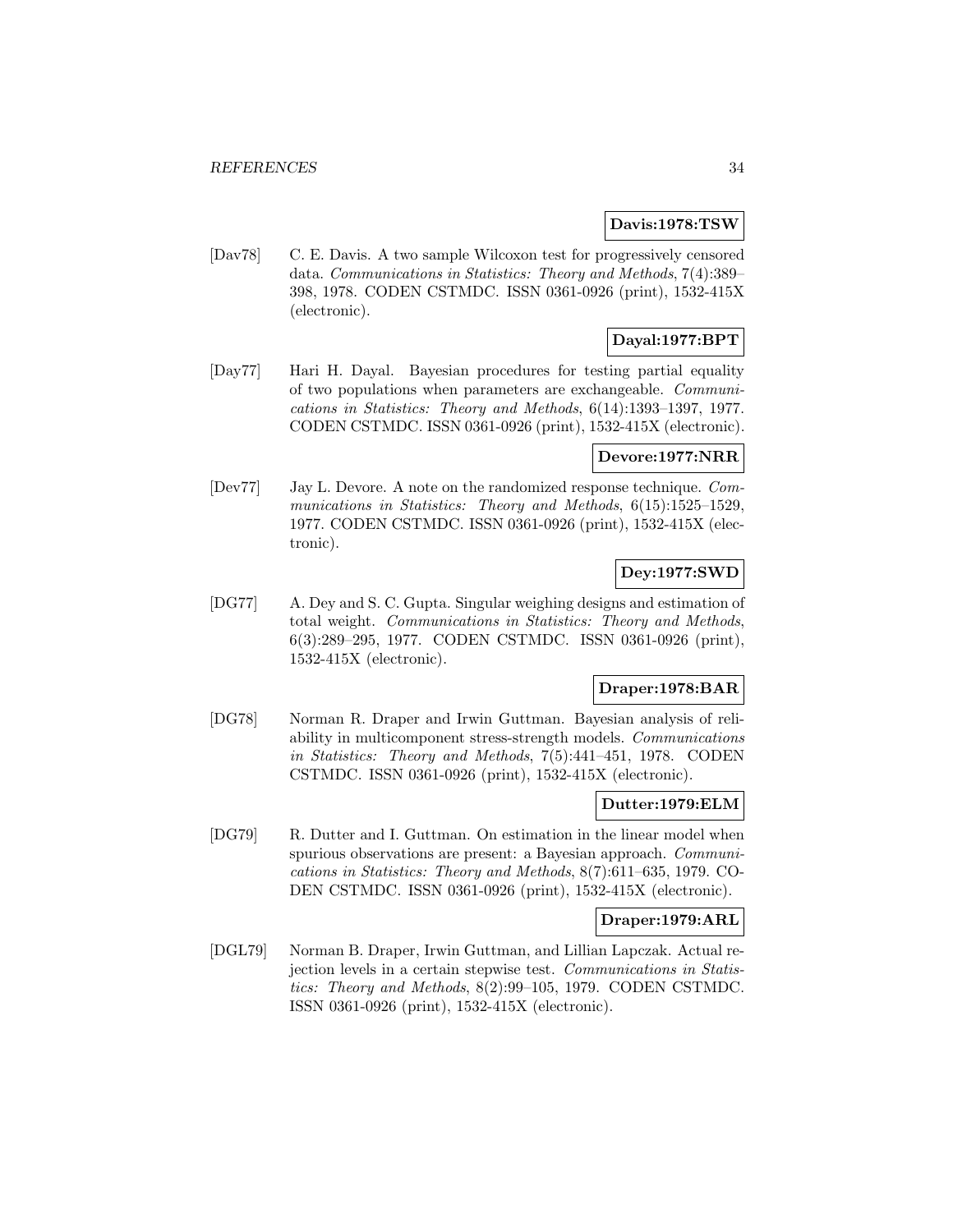## **Donner:1978:SAL**

[DH78] Allan Donner and Walter W. Hauck. A simple alternative to the likelihood ratio test in a logistic discrimination problem. Communications in Statistics: Theory and Methods, 7(15):1451–1463, 1978. CODEN CSTMDC. ISSN 0361-0926 (print), 1532-415X (electronic).

# **DiPillo:1976:ABD**

[Di 76] Pasquale J. Di Pillo. The application of bias to discriminant analysis. Communications in Statistics: Theory and Methods, 5(9):843– 854, 1976. CODEN CSTMDC. ISSN 0361-0926 (print), 1532-415X (electronic).

#### **DiPillo:1977:FAB**

[Di 77] Pasquale J. Di Pillo. Further applications of bias to discriminant analysis. Communications in Statistics: Theory and Methods, 6 (10):933–943, 1977. CODEN CSTMDC. ISSN 0361-0926 (print), 1532-415X (electronic).

# **Dipillo:1979:BDA**

[Dip79] Pasquale J. Dipillo. Biased discriminant analysis: Evaluation of the optimum probability of misclassification. Communications in Statistics: Theory and Methods, 8(14):1447–1457, 1979. CODEN CSTMDC. ISSN 0361-0926 (print), 1532-415X (electronic).

## **Dyer:1979:FLC**

[DK79] Danny D. Dyer and Jerome P. Keating. A further look at the comparison of normal percentile estimators. Communications in Statistics: Theory and Methods, 8(1):1–16, 1979. CODEN CSTMDC. ISSN 0361-0926 (print), 1532-415X (electronic).

# **Dyer:1979:RBE**

[DKH79] Dany Dyer, Jerome P. Keating, and Onas L. Hensley. On the relative behavior of estimators of reliability/survivability. Communications in Statistics: Theory and Methods, 8(5):399–416, 1979. CODEN CSTMDC. ISSN 0361-0926 (print), 1532-415X (electronic).

#### **Denby:1977:RRE**

[DL77] L. Denby and W. A. Larsen. Robust regression estimators compared via Monte Carlo. Communications in Statistics: Theory and Methods, 6(4):335–362, 1977. CODEN CSTMDC. ISSN 0361-0926 (print), 1532-415X (electronic).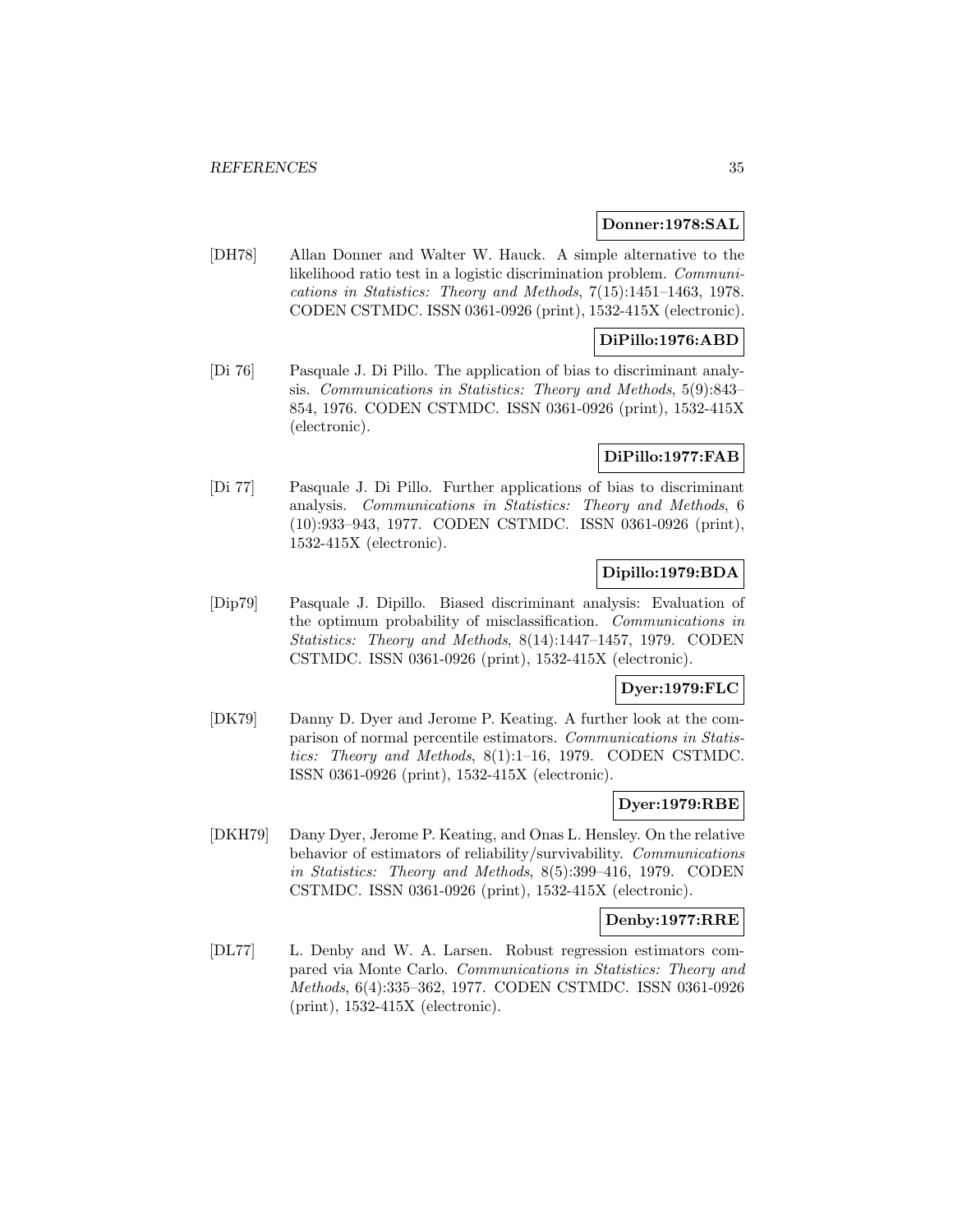## **Decell:1976:FCB**

[DM76] Henry P. Decell, Jr. and Salma K. Marani. Feature combinations and the Bhattacharyya criterion. Communications in Statistics: Theory and Methods, 5(12):1143–1152, 1976. CODEN CSTMDC. ISSN 0361-0926 (print), 1532-415X (electronic).

# **Dietrich:1979:AFQ**

[DM79] F. H. Dietrich and R. G. Marks. Analysis of a factorial quantal response assay using inverse regression. Communications in Statistics: Theory and Methods, 8(1):85–98, 1979. CODEN CSTMDC. ISSN 0361-0926 (print), 1532-415X (electronic).

## **Desu:1977:TSP**

[DNV77] M. M. Desu, Subhash C. Narula, and Bernardo Villarreal. A twostage procedure for selecting the best of  $k$  exponential distributions. Communications in Statistics: Theory and Methods, 6(12):1223– 1230, 1977. CODEN CSTMDC. ISSN 0361-0926 (print), 1532-415X (electronic).

# **Donald:1977:SSP**

[Don77] Gary C. Mc Donald. Subset selection procedures based on sample ranges. Communications in Statistics: Theory and Methods, 6(11): 1055–1079, 1977. CODEN CSTMDC. ISSN 0361-0926 (print), 1532- 415X (electronic).

#### **Downton:1976:SES**

[Dow76] F. Downton. Statistics in English schools for the  $16-18 +$  age group. Communications in Statistics: Theory and Methods, 5(10):901–924, 1976. CODEN CSTMDC. ISSN 0361-0926 (print), 1532-415X (electronic).

# **Davis:1978:USS**

[DQ78] C. E. Davis and Dana Quade. U-statistics for skewness or symmetry. Communications in Statistics: Theory and Methods, 7(5):413–418, 1978. CODEN CSTMDC. ISSN 0361-0926 (print), 1532-415X (electronic).

# **Drane:1976:TRR**

[Dra76] Wanzer Drane. N the theory of randomized responses to two sensitive questions. Communications in Statistics: Theory and Methods, 5(6):565–574, 1976. CODEN CSTMDC. ISSN 0361-0926 (print), 1532-415X (electronic).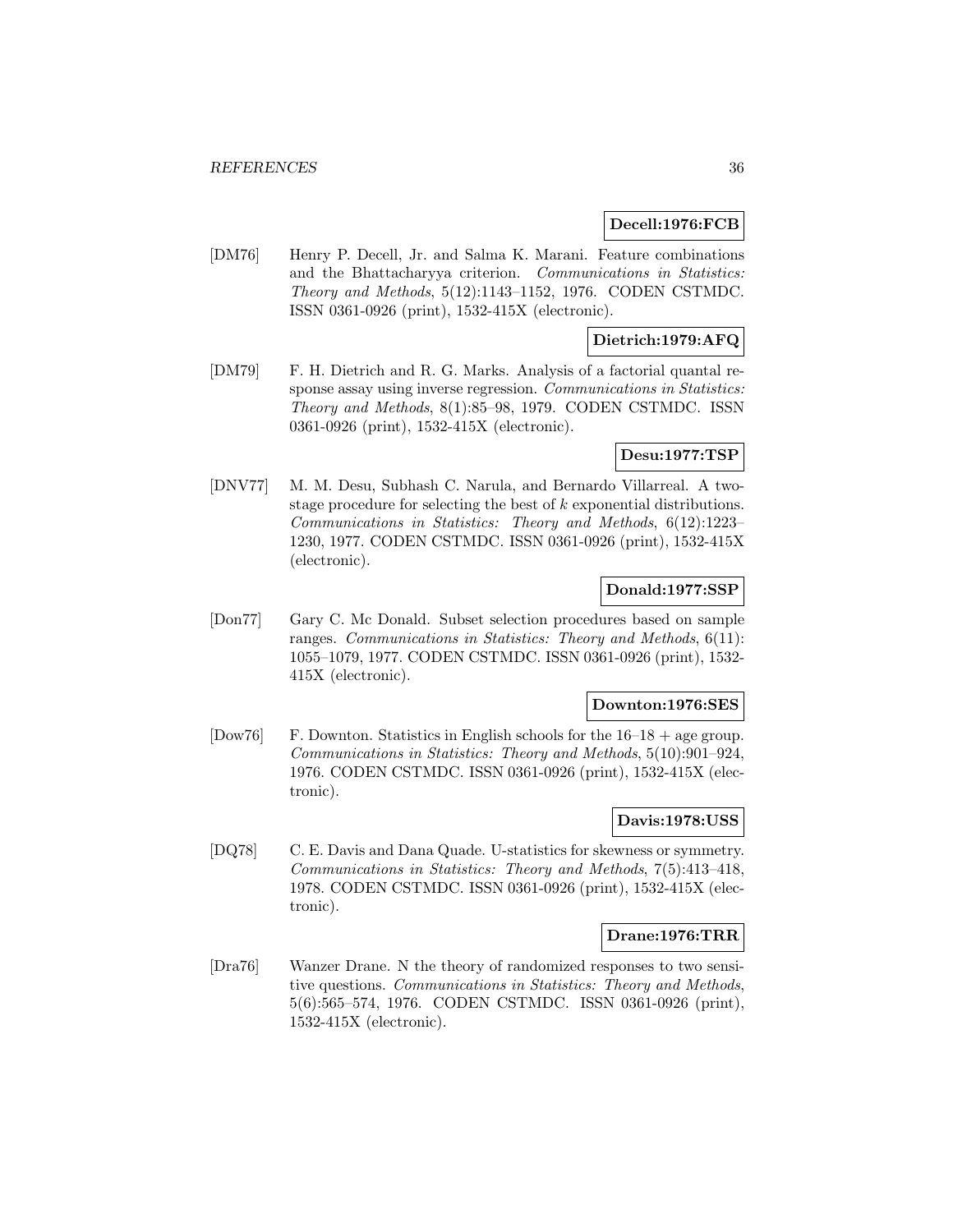### **Decell:1976:OLC**

[DS76a] Henry P. Decell, Jr. and W. G. Smiley III. Optimal linear combinations using Householder transformations. Communications in Statistics: Theory and Methods, 5(12):1153–1162, 1976. CODEN CSTMDC. ISSN 0361-0926 (print), 1532-415X (electronic).

# **Dutt:1976:IRT**

[DS76b] J. E. Dutt and A. P. Soms. An integral representation technique for calculating general multivariate probabilities with an application to multivariate  $\chi^2$ . Communications in Statistics: Theory and Methods, 5(4):377–388, 1976. CODEN CSTMDC. ISSN 0361-0926 (print), 1532-415X (electronic).

## **Dodge:1977:EPL**

[DS77a] Yadolah Dodge and K. R. Shah. Estimation of parameters in latin squares and graeco-latin squares with missing observations. Communications in Statistics: Theory and Methods, 6(15):1465-1472, 1977. CODEN CSTMDC. ISSN 0361-0926 (print), 1532-415X (electronic).

## **Doviak:1977:UAV**

[DS77b] M. J. Doviak and R. L. Scheaffer. Utilizing auxiliary variables in sequential ratio and regression estimation schemes. Communications in Statistics: Theory and Methods, 6(5):391–404, 1977. CODEN CSTMDC. ISSN 0361-0926 (print), 1532-415X (electronic).

## **Dwivedi:1978:MMS**

[DS78] T. D. Dwivedi and V. K. Srivastava. On the minimum mean squared error estimators in a regression model. Communications in Statistics: Theory and Methods, 7(5):487–494, 1978. CODEN CSTMDC. ISSN 0361-0926 (print), 1532-415X (electronic).

### **Duran:1976:SNT**

[Dur76] Benjamin S. Duran. A survey of nonparametric tests for scale. Communications in Statistics: Theory and Methods, 5(14):1287-1312, 1976. CODEN CSTMDC. ISSN 0361-0926 (print), 1532-415X (electronic).

## **DeWet:1979:ERH**

[DV79] T. De Wet and J. W. J. Van Wyk. Efficiency and robustness of Hogg's adaptive trimmed means. Communications in Statistics: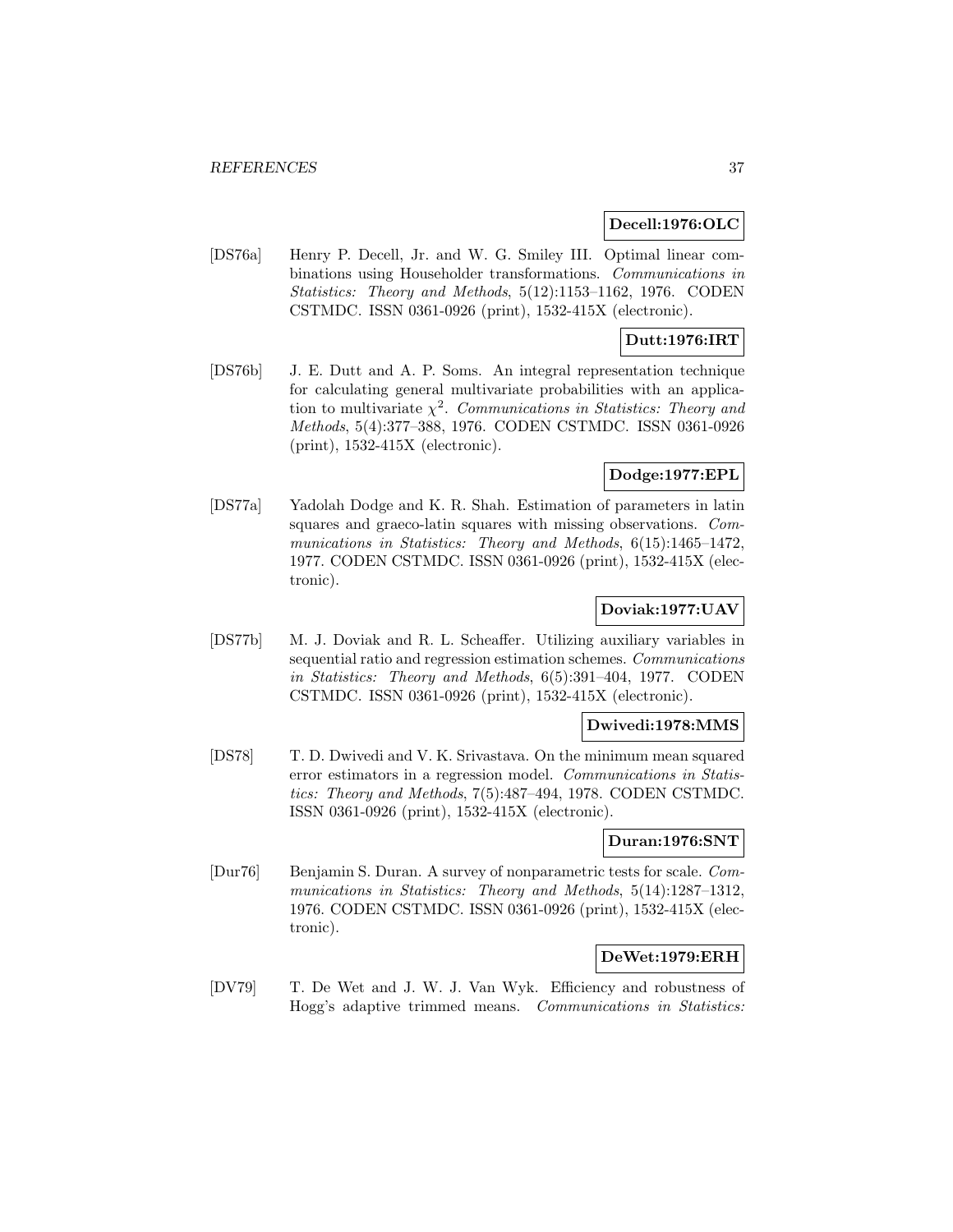Theory and Methods, 8(2):117–128, 1979. CODEN CSTMDC. ISSN 0361-0926 (print), 1532-415X (electronic).

## **El-Helbawy:1977:TCP**

[EHB77] Abdalla T. El-Helbawy and Ralph A. Bradley. Treatment contrasts in paired comparisons: convergence of a basic iterative scheme for estimation. Communications in Statistics: Theory and Methods, 6 (3):197–207, 1977. CODEN CSTMDC. ISSN 0361-0926 (print), 1532-415X (electronic).

#### **Elliott:1979:PMC**

[Ell79] Robert D. Elliott. Physically meaningful covariates physically meaningful covariates. Communications in Statistics: Theory and Methods, 8(11):1111–1127, 1979. CODEN CSTMDC. ISSN 0361-0926 (print), 1532-415X (electronic).

### **Farebrother:1978:ERC**

[Far78] R. W. Farebrother. Estimating regression coefficients under conditional specification: comment. Communications in Statistics: Theory and Methods, 7(2):193–196, 1978. CODEN CSTMDC. ISSN 0361-0926 (print), 1532-415X (electronic).

### **Fedorov:1978:SEP**

[Fed78] V. V. Fedorov. Some extremal problems in designing discriminating experiments. Communications in Statistics: Theory and Methods, 7 (14):1339–1345, 1978. CODEN CSTMDC. ISSN 0361-0926 (print), 1532-415X (electronic).

## **Federer:1979:PSI**

[Fed79] Walter T. Federer. Preface to special issue on covariance. Communications in Statistics: Theory and Methods, 8(8):719–721, 1979. CODEN CSTMDC. ISSN 0361-0926 (print), 1532-415X (electronic).

#### **Fraser:1976:SCD**

[FGS76] D. A. S. Fraser, Irwin Guttman, and George P. H. Styan. Serial correlation and distributions on the sphere. Communications in Statistics: Theory and Methods, 5(2):97–118, 1976. CODEN CSTMDC. ISSN 0361-0926 (print), 1532-415X (electronic).

## **Frane:1976:FAT**

[FH76] James W. Frane and Maryann Hill. Factor analysis as a tool for data analysis. Communications in Statistics: Theory and Methods,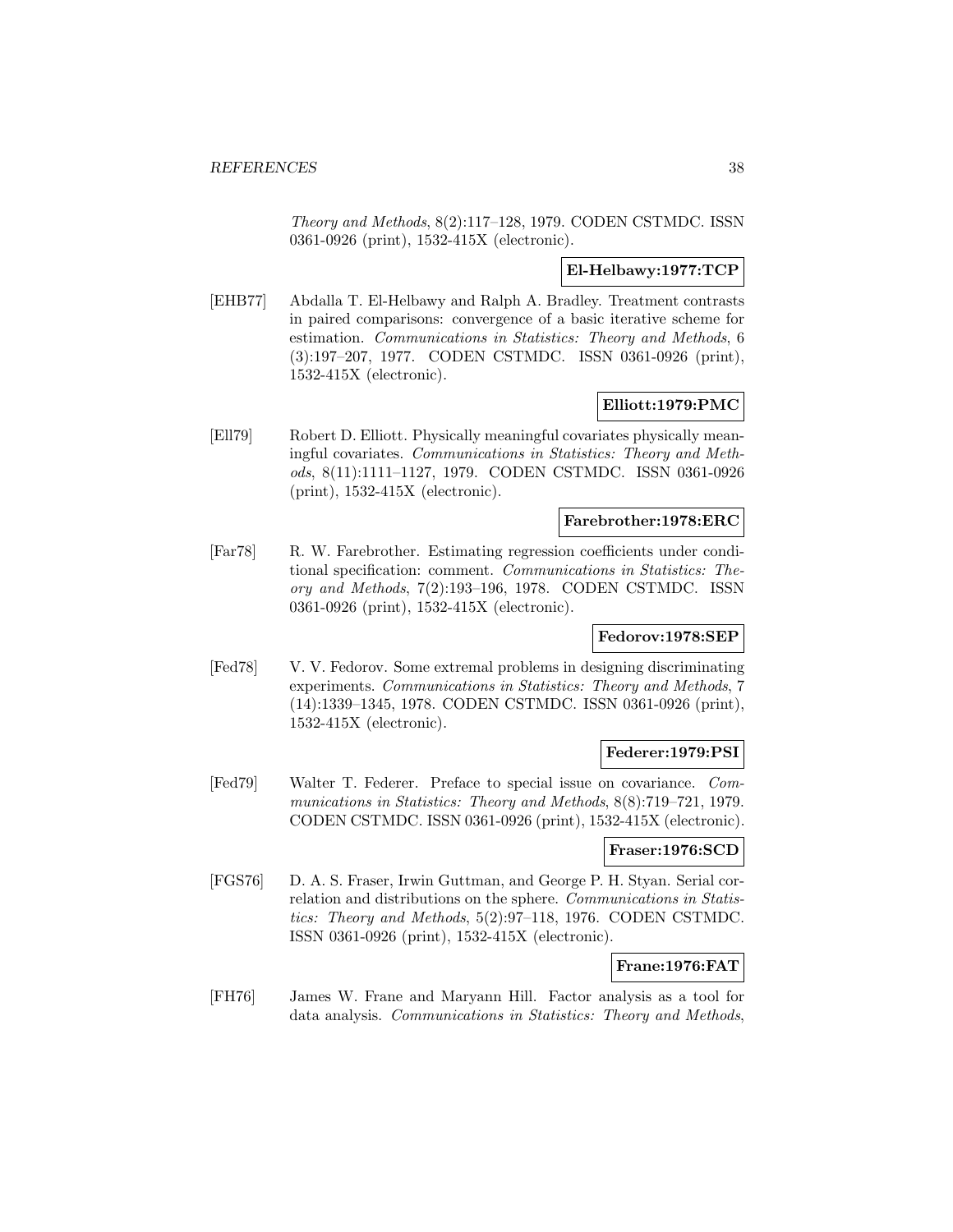5(6):487–506, 1976. CODEN CSTMDC. ISSN 0361-0926 (print), 1532-415X (electronic).

### **Fomby:1979:MVP**

[FH79] Thomas E. Fomby and R. Carter Hill. Multicollinearity and the value of a priori information. Communications in Statistics: Theory and Methods, 8(5):477–486, 1979. CODEN CSTMDC. ISSN 0361- 0926 (print), 1532-415X (electronic).

# **Fligner:1976:SDF**

[FHK76] Michael A. Fligner, Robert V. Hogg, and Timothy J. Killeen. Some distribution-free Rane-like statistics having the Mann–Whitney– Wilcoxon null distribution. Communications in Statistics: Theory and Methods, 5(4):373–376, 1976. CODEN CSTMDC. ISSN 0361- 0926 (print), 1532-415X (electronic).

### **Fieger:1977:CMN**

[Fie77a] W. Fieger. A characterization of the multivariate normal distribution. Communications in Statistics: Theory and Methods, 6(2): 135–140, 1977. CODEN CSTMDC. ISSN 0361-0926 (print), 1532- 415X (electronic).

## **Field:1977:CSP**

[Fie77b] C. A. Field. Confidence sets as programming problems. Communications in Statistics: Theory and Methods, 6(4):381–390, 1977. CO-DEN CSTMDC. ISSN 0361-0926 (print), 1532-415X (electronic).

### **Fomby:1977:MER**

[FJ77] Thomas B. Fomby and S. R. Johnson. MSE evaluation of ridge estimators based on stochastic prior information. Communications in Statistics: Theory and Methods, 6(13):1245–1258, 1977. CODEN CSTMDC. ISSN 0361-0926 (print), 1532-415X (electronic).

#### **Fochberr:1978:PSI**

[FM78] Yosef Fochberr and Puth Marcus. On partitioning successive increments in means of ratios of variances in a chain of normal populations. Communications in Statistics: Theory and Methods, 7 (15):1501–1513, 1978. CODEN CSTMDC. ISSN 0361-0926 (print), 1532-415X (electronic).

# **Fligner:1977:CTR**

[FPS77] Michael A. Fligner, George E. Policello II, and Jagbir Singh. A comparison of two randomized response survey methods with con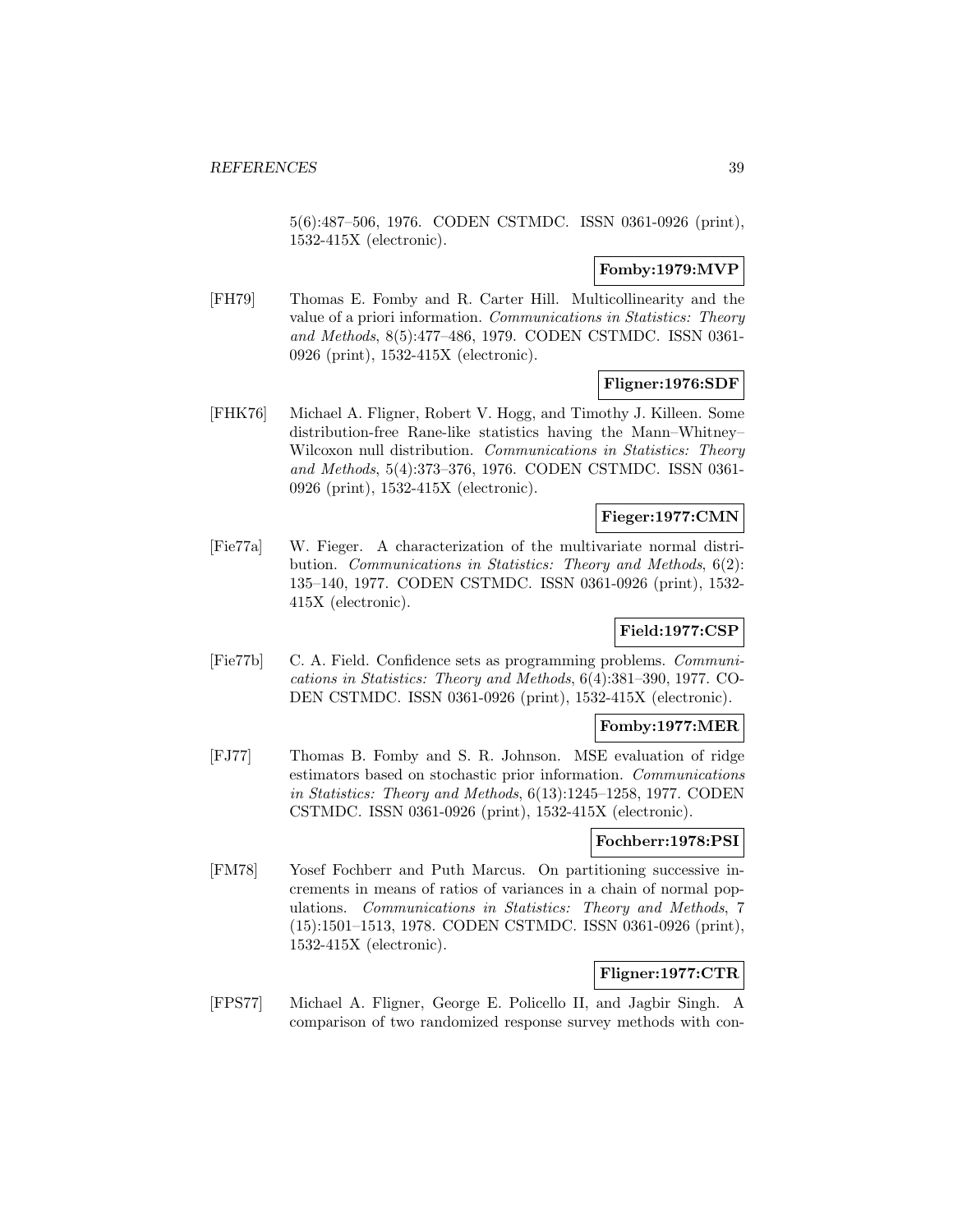sideration for the level of respondent protection. Communications in Statistics: Theory and Methods, 6(15):1511–1524, 1977. CODEN CSTMDC. ISSN 0361-0926 (print), 1532-415X (electronic).

### **Fraser:1976:TIE**

[FR76] W. Fraser and B. L. Raktoe. A theorem on invariance of estimability of linear parametric functions in linear models. Communications in Statistics: Theory and Methods, 5(11):977–983, 1976. CODEN CSTMDC. ISSN 0361-0926 (print), 1532-415X (electronic).

# **Gabriel:1979:SSI**

[Gab79] K. Ruben Gabriel. Some statistical issues in weather experimentation. Communications in Statistics: Theory and Methods, 8(10): 975–1015, 1979. CODEN CSTMDC. ISSN 0361-0926 (print), 1532- 415X (electronic).

## **Gani:1978:ASB**

[Gan78] J. Gani. The analysis of some biological data. Communications in Statistics: Theory and Methods, 7(10):905–915, 1978. CODEN CSTMDC. ISSN 0361-0926 (print), 1532-415X (electronic).

# **Gart:1978:ARC**

[Gar78] John J. Gart. The analysis of ratios and cross-product ratios of Poisson variates with application to incidence rates. Communications in Statistics: Theory and Methods, 7(10):917–937, 1978. CODEN CSTMDC. ISSN 0361-0926 (print), 1532-415X (electronic).

## **Giesbrecht:1978:EVC**

[GB78] Francis G. Giesbrecht and Peter M. Burrows. Estimating variance components in hierarchical structures using MINQUE and restricted maximum livelihood. Communications in Statistics: Theory and Methods, 7(9):891–904, 1978. CODEN CSTMDC. ISSN 0361-0926 (print), 1532-415X (electronic).

# **Gbur:1979:AVP**

[Gbu79] Edward E. Gbur, Jr. Analysis of variance with Poisson responses. Communications in Statistics: Theory and Methods, 8(5):433–445, 1979. CODEN CSTMDC. ISSN 0361-0926 (print), 1532-415X (electronic).

# **Gupta:1979:GWD**

[GC79] A. K. Gupta and A. K. Chattopadhyay. Gammaization and Wishartness of dependent quadratic forms. Communications in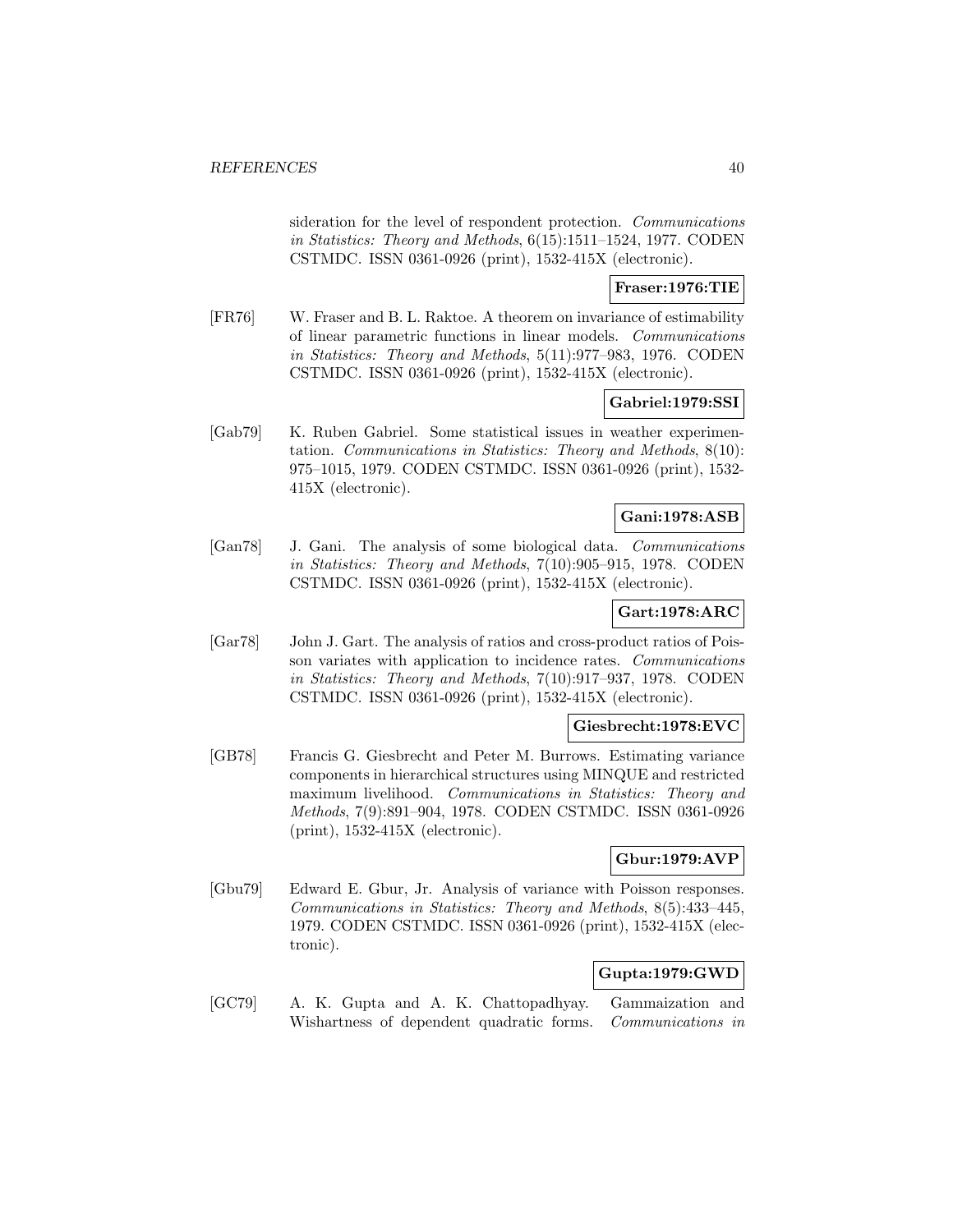Statistics: Theory and Methods, 8(9):945–951, 1979. CODEN CST-MDC. ISSN 0361-0926 (print), 1532-415X (electronic).

## **Guttman:1976:PIO**

[GD76] Irwin Guttman and Rudolf Dutter. Procedures for investigating outliers when estimating in the general univariate linear situationnonfull rank case. Communications in Statistics: Theory and Methods, 5(9):819–835, 1976. CODEN CSTMDC. ISSN 0361-0926 (print), 1532-415X (electronic).

## **Goldstein:1977:SDV**

[GD77] Matthew Goldstein and William R. Dillon. A stepwise discrete variable selection procedure. Communications in Statistics: Theory and Methods, 6(14):1423–1436, 1977. CODEN CSTMDC. ISSN 0361- 0926 (print), 1532-415X (electronic).

## **Gentleman:1976:IGT**

[Gen76] Jane F. Gentleman. Interactive graphics in a terminal-equipped classroom. Communications in Statistics: Theory and Methods, 5 (10):949–967, 1976. CODEN CSTMDC. ISSN 0361-0926 (print), 1532-415X (electronic).

## **Govindarajulu:1977:EFV**

[GG77] Z. Govindarajulu and A. K. Gupta. Estimators for "the fraction of variance explained" in the one-way classification. Communications in Statistics: Theory and Methods, 6(15):1473–1484, 1977. CODEN CSTMDC. ISSN 0361-0926 (print), 1532-415X (electronic).

## **Gupta:1977:SMD**

[GH77] Shanti S. Gupta and Deng-Yuan Huang. Some multiple decision problems in analysis of variance. Communications in Statistics: Theory and Methods, 6(11):1035–1054, 1977. CODEN CSTMDC. ISSN 0361-0926 (print), 1532-415X (electronic).

## **Gunst:1978:CS**

[GH78] Richard F. Gunst and Tsushung A. Hua. Communications in Statistics: 1972–1976. Communications in Statistics: Theory and Methods, 7(3):197–209, 1978. CODEN CSTMDC. ISSN 0361-0926 (print), 1532-415X (electronic).

## **Gokhale:1978:MDI**

[GK78] D. V. Gokhale and S. Kullback. The minimum discrimination information approach in analyzing categorical data. Communications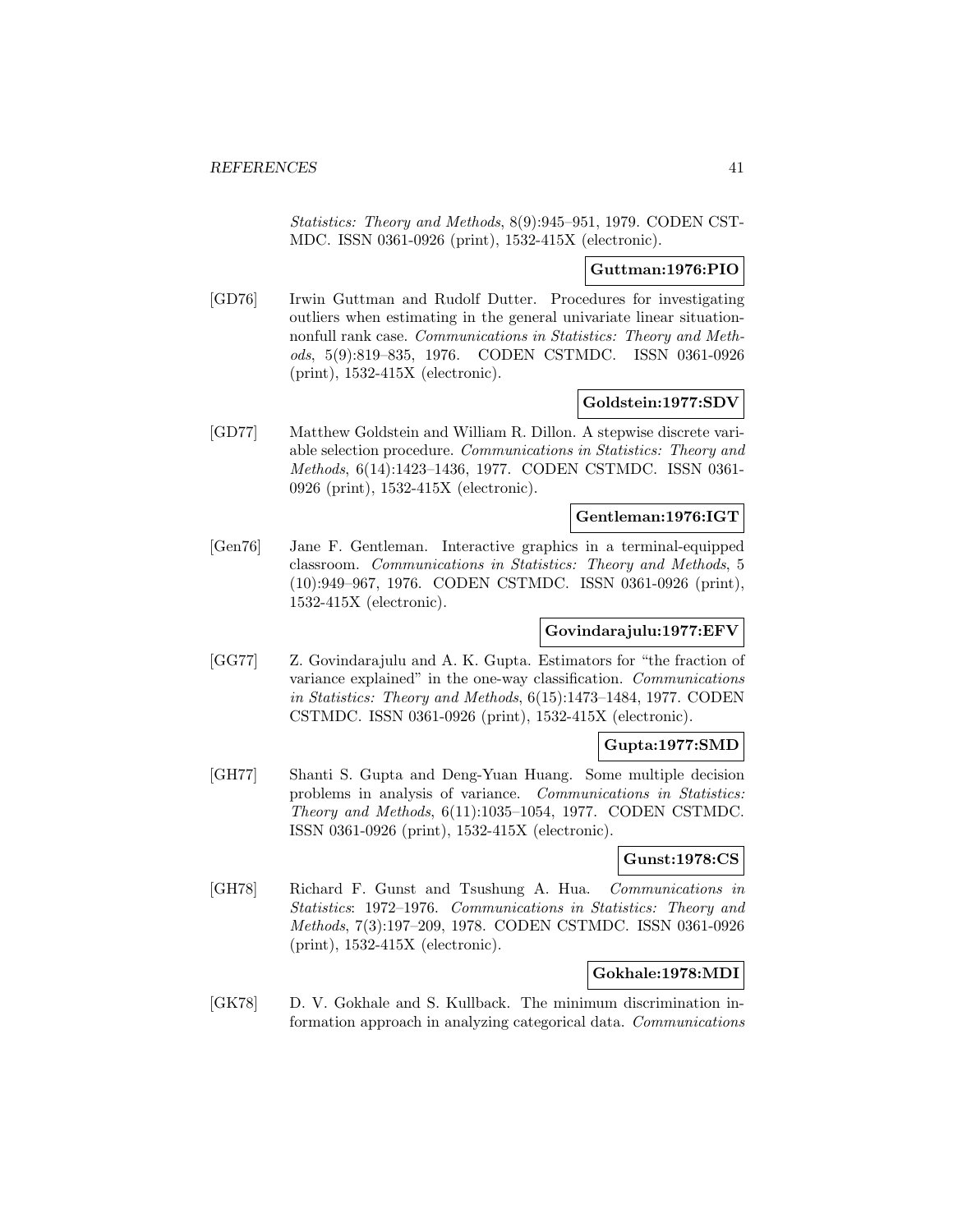in Statistics: Theory and Methods, 7(10):987–1005, 1978. CODEN CSTMDC. ISSN 0361-0926 (print), 1532-415X (electronic).

## **Gentle:1977:LAV**

[GKS77] J. E. Gentle, W. J. Kennedy, and V. A. Sposito. On least absolute values estimation. Communications in Statistics: Theory and Methods, 6(9):839–845, 1977. CODEN CSTMDC. ISSN 0361-0926 (print), 1532-415X (electronic).

## **Gunst:1976:GMS**

[GM76] R. F. Gunst and R. L. Mason. Generalized mean squared error properties of regression estimators. Communications in Statistics: Theory and Methods, 5(15):1501–1508, 1976. CODEN CSTMDC. ISSN 0361-0926 (print), 1532-415X (electronic).

## **Gleeson:1978:IRA**

[GM78] A. C. Gleeson and C. A. McGilchrist. An introduction to relationship algebras. Communications in Statistics: Theory and Methods, 7(11):1053–1078, 1978. CODEN CSTMDC. ISSN 0361-0926 (print), 1532-415X (electronic).

# **Ghosh:1979:SPE**

[GM79] Malay Ghosh and Nitis Mukhopadhyay. Sequential point estimation of the mean when the distribution is unspecified. Communications in Statistics: Theory and Methods, 8(7):637–652, 1979. CODEN CSTMDC. ISSN 0361-0926 (print), 1532-415X (electronic).

## **Gordon:1978:MPT**

[Gor78] Robert D. Gordon. On monotonicity of power of two-sample rank tests when testing the alternative  $g$  is stochastically larger than f. Communications in Statistics: Theory and Methods, 7(6):535– 541, 1978. CODEN CSTMDC. ISSN 0361-0926 (print), 1532-415X (electronic).

## **Govindarajulu:1976:BSN**

[Gov76] Z. Govindarajulu. A brief survey of nonparametric statistics. Communications in Statistics: Theory and Methods, 5(5):429–453, 1976. CODEN CSTMDC. ISSN 0361-0926 (print), 1532-415X (electronic).

## **Grain:1976:MDE**

[Gra76] Bradford R. Grain. Matrix density estimation. Communications in Statistics: Theory and Methods, 5(1):89–96, 1976. CODEN CST-MDC. ISSN 0361-0926 (print), 1532-415X (electronic).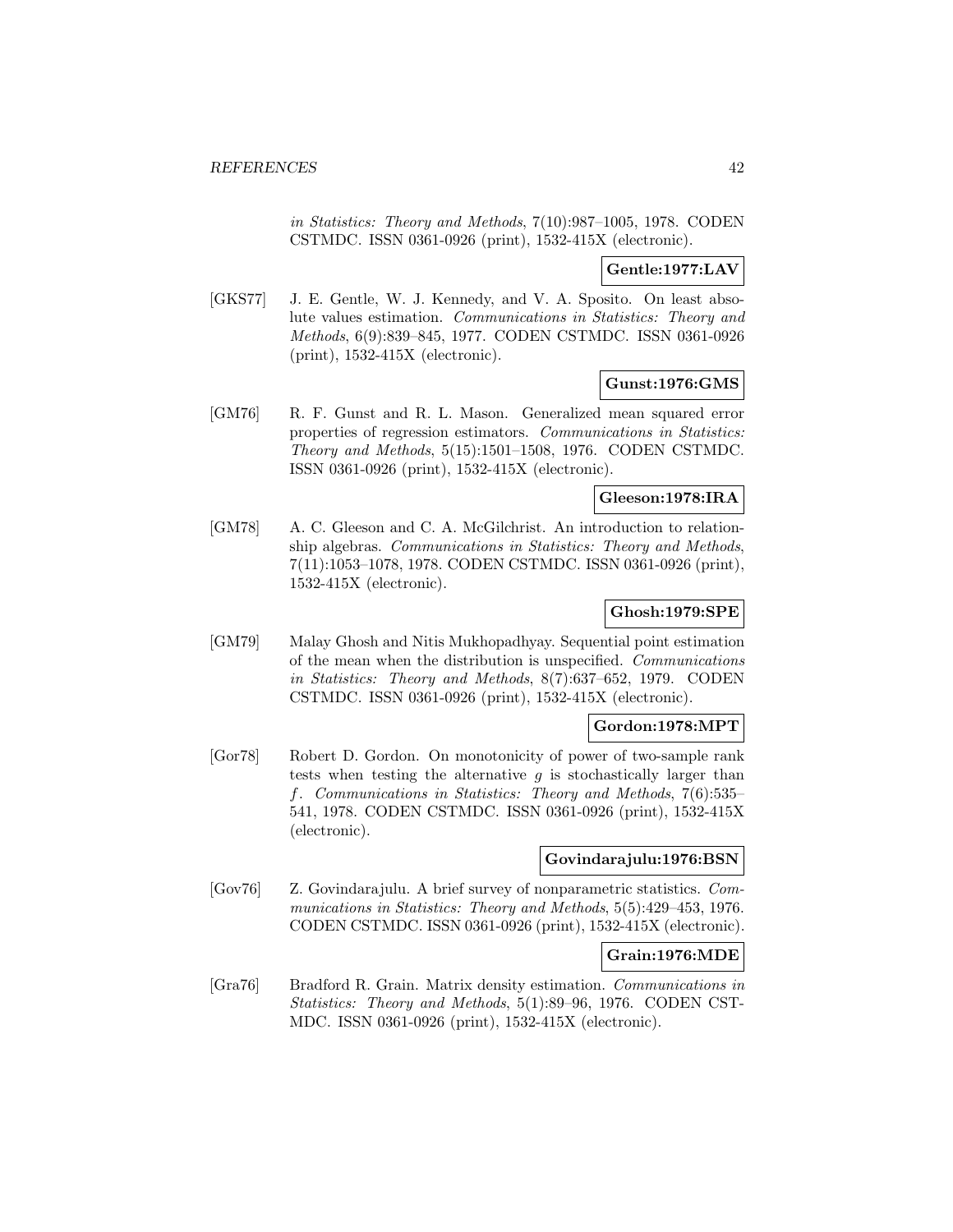## **Gardiner:1978:ANC**

[GS78] Jodrph C. Gardiner and Pranab Kumar Sen. Asymptotic normality of a class of time-sequential statistics and applications. Communications in Statistics: Theory and Methods, 7(4):373–388, 1978. CO-DEN CSTMDC. ISSN 0361-0926 (print), 1532-415X (electronic).

## **Gelfand:1976:DBB**

[GT76a] Alan E. Gelfand and D. L. Thomas. Discrimination between the binomial and hypergeometric models. Communications in Statistics: Theory and Methods, 5(3):225–240, 1976. CODEN CSTMDC. ISSN 0361-0926 (print), 1532-415X (electronic).

#### **Gupta:1976:RRM**

[GT76b] A. K. Gupta and D. S. Tracy. Recurrence relations for the moments of truncated multinormal distribution. Communications in Statistics: Theory and Methods, 5(9):855–865, 1976. CODEN CSTMDC. ISSN 0361-0926 (print), 1532-415X (electronic).

# **Gunst:1976:RSC**

[Gun76] Richard F. Gunst. Reassessing service courses in statistics. Communications in Statistics: Theory and Methods, 5(10):925–934, 1976. CODEN CSTMDC. ISSN 0361-0926 (print), 1532-415X (electronic).

## **Gupta:1976:DSI**

[Gup76] Ramesh C. Gupta. Distribution of the sum of independent generalized logarithmic series variables. Communications in Statistics: Theory and Methods, 5(1):45–48, 1976. CODEN CSTMDC. ISSN 0361-0926 (print), 1532-415X (electronic).

## **Gupta:1977:MVU**

[Gup77a] Ramesh C. Gupta. Minimum variance unbiased estimation in a modified power series distribution and some of its applications. Communications in Statistics: Theory and Methods, 6(10):977–991, 1977. CODEN CSTMDC. ISSN 0361-0926 (print), 1532-415X (electronic).

### **Gupta:1977:SRP**

[Gup77b] Shanti S. Gupta. Selection and ranking procedures: a brief introduction. Communications in Statistics: Theory and Methods, 6(11): 993–1001, 1977. CODEN CSTMDC. ISSN 0361-0926 (print), 1532- 415X (electronic).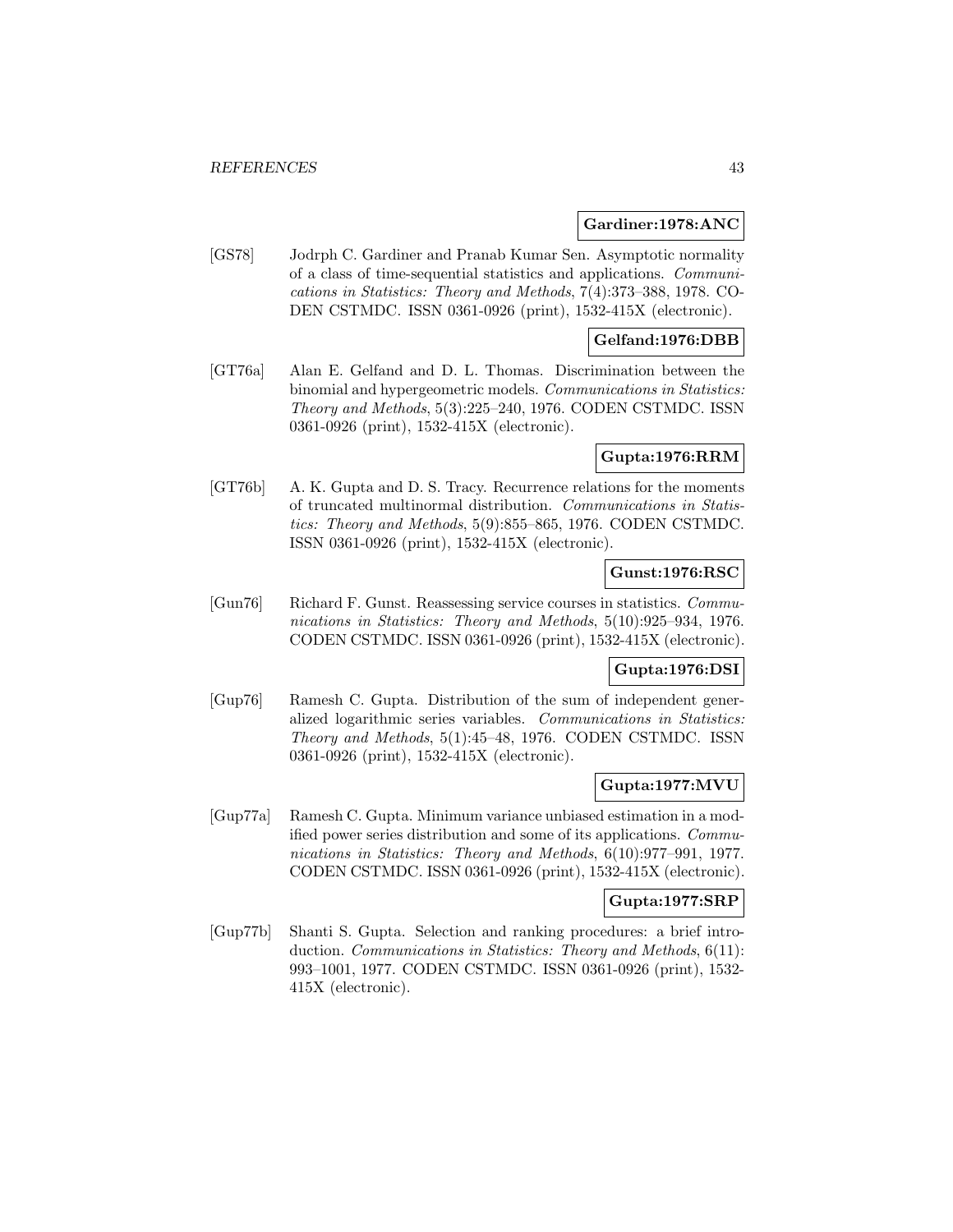## **Gupta:1979:CSD**

[Gup79a] Ramesh C. Gupta. On the characterization of survival distributions in reliability by properties of their renewal densities. Communications in Statistics: Theory and Methods, 8(7):685–697, 1979. CO-DEN CSTMDC. ISSN 0361-0926 (print), 1532-415X (electronic).

## **Gupta:1979:SCC**

[Gup79b] Ramesh C. Gupta. Some counterexamples in the competing risk analysis. Communications in Statistics: Theory and Methods, 8 (15):1535–1540, 1979. CODEN CSTMDC. ISSN 0361-0926 (print), 1532-415X (electronic).

### **Gupta:1979:WTP**

[Gup79c] Ramesh C. Gupta. Waiting time paradox and size biased sampling. Communications in Statistics: Theory and Methods, 8(6):601–607, 1979. CODEN CSTMDC. ISSN 0361-0926 (print), 1532-415X (electronic).

## **Guseman:1977:ALF**

[GW77] L. F. Guseman, Jr. and Jay R. Walton. An application of linear feature selection to estimation of proportions. Communications in Statistics: Theory and Methods, 6(7):611–617, 1977. CODEN CST-MDC. ISSN 0361-0926 (print), 1532-415X (electronic).

## **Guseman:1978:MEP**

[GW78] L. F. Guseman, Jr. and Jay R. Walton. Methods for estimating proportions of convex combinations of normals using linear feature selection. Communications in Statistics: Theory and Methods, 7 (15):1439–1450, 1978. CODEN CSTMDC. ISSN 0361-0926 (print), 1532-415X (electronic).

## **Goldstein:1976:TIC**

[GWD76] Matthew Goldstein, Edward Wolf, and William Dillon. On a test of independence for contingency tables. Communications in Statistics: Theory and Methods, 5(2):159–169, 1976. CODEN CSTMDC. ISSN 0361-0926 (print), 1532-415X (electronic).

#### **Herzberg:1978:RCB**

[HA78] Agnes M. Herzberg and David F. Andrews. The robustness of chain block designs and coat-of-mail designs. Communications in Statistics: Theory and Methods, 7(5):479–485, 1978. CODEN CSTMDC. ISSN 0361-0926 (print), 1532-415X (electronic).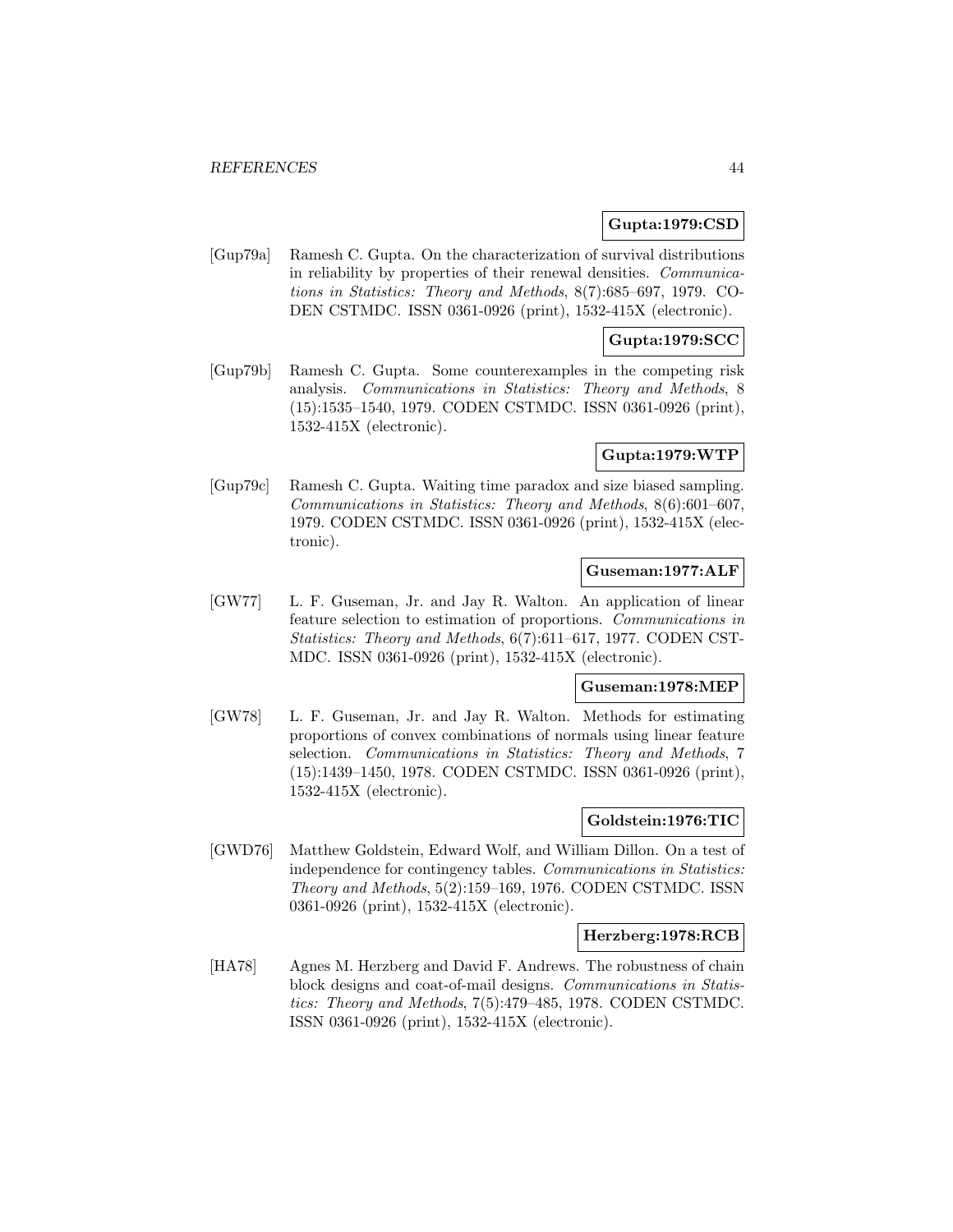### **Haack:1976:NSC**

[Haa76] D. G. Haack. A nonsymbolic statistics course. Communications in Statistics: Theory and Methods, 5(10):943–947, 1976. CODEN CSTMDC. ISSN 0361-0926 (print), 1532-415X (electronic).

# **Haack:1978:AAC**

[Haa78] Dennis G. Haack. An adaptive approach to compound multiple decisions. Communications in Statistics: Theory and Methods, 7 (3):229–239, 1978. CODEN CSTMDC. ISSN 0361-0926 (print), 1532-415X (electronic).

# **Haq:1978:PLS**

[Haq78] M. Safiul Haq. On prediction from the location-scale model with equi correlated response. Communications in Statistics: Theory and Methods, 7(9):857–866, 1978. CODEN CSTMDC. ISSN 0361-0926 (print), 1532-415X (electronic).

## **Haralick:1976:TLR**

[Har76] Robert M. Haralick. The table look-up rule. Communications in Statistics: Theory and Methods, 5(12):1163–1191, 1976. CODEN CSTMDC. ISSN 0361-0926 (print), 1532-415X (electronic).

## **Harter:1977:NLA**

[Har77] H. Leon Harter. Nonuniqueness of least absolute values regression. Communications in Statistics: Theory and Methods, 6(9):829–838, 1977. CODEN CSTMDC. ISSN 0361-0926 (print), 1532-415X (electronic).

## **Harvey:1978:URR**

[Har78] A. C. Harvey. On the unbiasedness of robust regression estimators. Communications in Statistics: Theory and Methods, 7(8):779–783, 1978. CODEN CSTMDC. ISSN 0361-0926 (print), 1532-415X (electronic).

## **Hoq:1978:DSR**

[HAT78] A. K. M. Sirajul Hoq, Mir M. Ali, and J. G. C. Templeton. The distribution of Student's ratio for samples from an exponential population. Communications in Statistics: Theory and Methods, 7(9): 837–850, 1978. CODEN CSTMDC. ISSN 0361-0926 (print), 1532- 415X (electronic).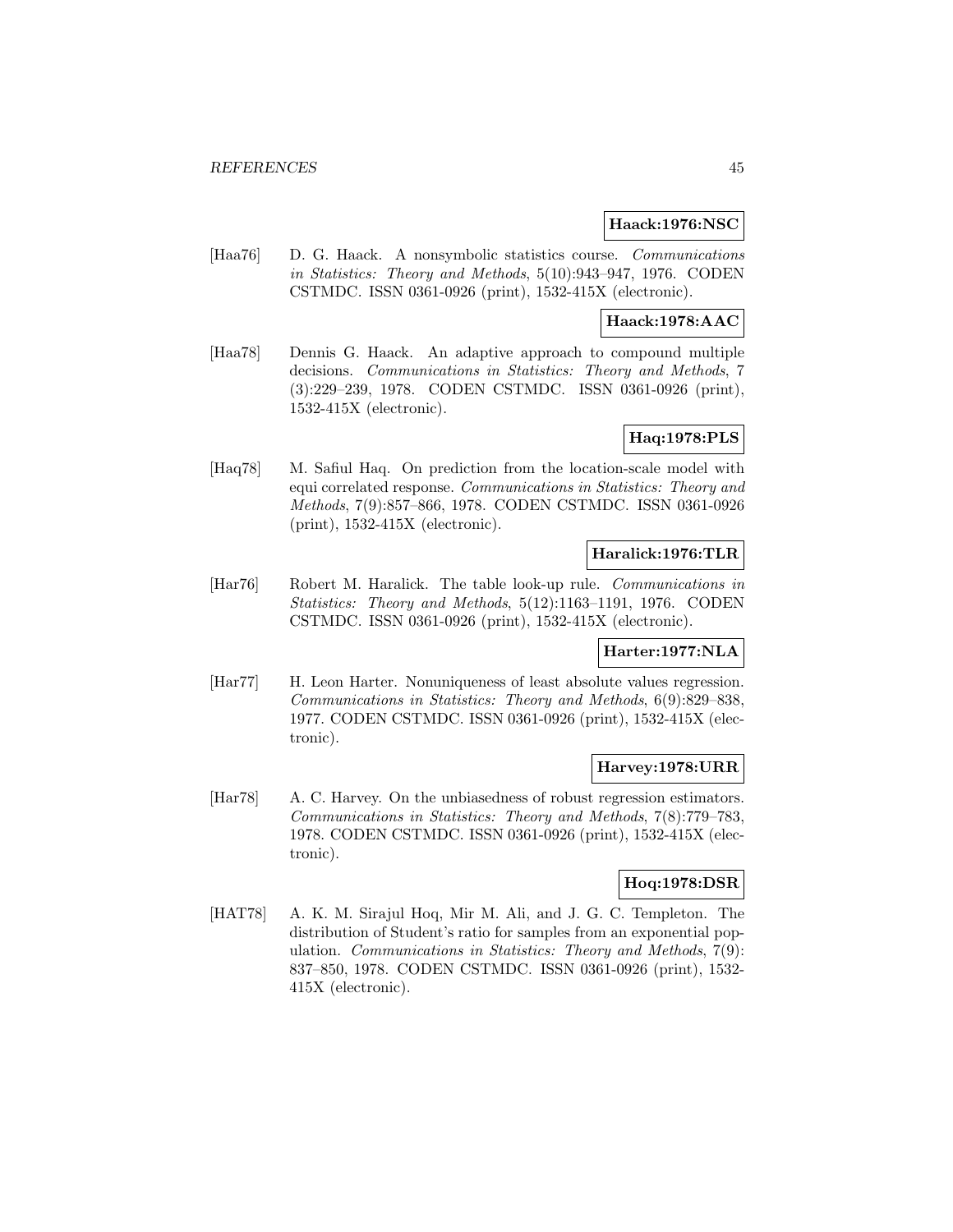#### **Hawkins:1977:CNS**

[Haw77] Douglas M. Hawkins. Comment on "A new statistic for testing suspected outliers". Communications in Statistics: Theory and Methods, 6(5):435–438, 1977. CODEN CSTMDC. ISSN 0361-0926 (print), 1532-415X (electronic). See [Tik75, Tik77].

## **Holbert:1977:BIR**

[HB77] Donald Holbert and Lyle Broemeling. Bayesian inferences related to shifting sequences and two-phase regression. Communications in Statistics: Theory and Methods, 6(3):265–275, 1977. CODEN CSTMDC. ISSN 0361-0926 (print), 1532-415X (electronic).

#### **Han:1978:ERC**

[HB78] Chien-Pai Han and T. A. Bancroft. Estimating regression coefficients tinder conditional specification. Communications in Statistics: Theory and Methods, 7(1):47–56, 1978. CODEN CSTMDC. ISSN 0361-0926 (print), 1532-415X (electronic).

## **Hanson:1979:BWM**

[HBB<sup>+</sup>79] Morgan A. Hanson, Lawrence E. Barker, Charles L. Bach, Ldward A. Cooley, and Charles H. Hunter. A bibliography of weather modification experiments. Communications in Statistics: Theory and Methods, 8(11):1129–1153, 1979. CODEN CSTMDC. ISSN 0361-0926 (print), 1532-415X (electronic).

## **Henry:1976:NEW**

[Hen76] C. E. Mc Henry. A note on expressing Wilks' A as the product of independent beta variables. Communications in Statistics: Theory and Methods, 5(11):1047–1053, 1976. CODEN CSTMDC. ISSN 0361-0926 (print), 1532-415X (electronic).

# **Holt:1976:RPF**

[HF76] D. Holt and J. G. Fryer. On the robustness of the power function of the one-sample test for the negative exponential distribution. Communications in Statistics: Theory and Methods, 5(8):723–734, 1976. CODEN CSTMDC. ISSN 0361-0926 (print), 1532-415X (electronic).

# **Hill:1977:CSN**

[HFJ77] R. Carter Hill, Thomas B. Fomby, and S. R. Johnson. Component selection norms for principal components regression. *Communica*tions in Statistics: Theory and Methods, 6(4):309–334, 1977. CO-DEN CSTMDC. ISSN 0361-0926 (print), 1532-415X (electronic).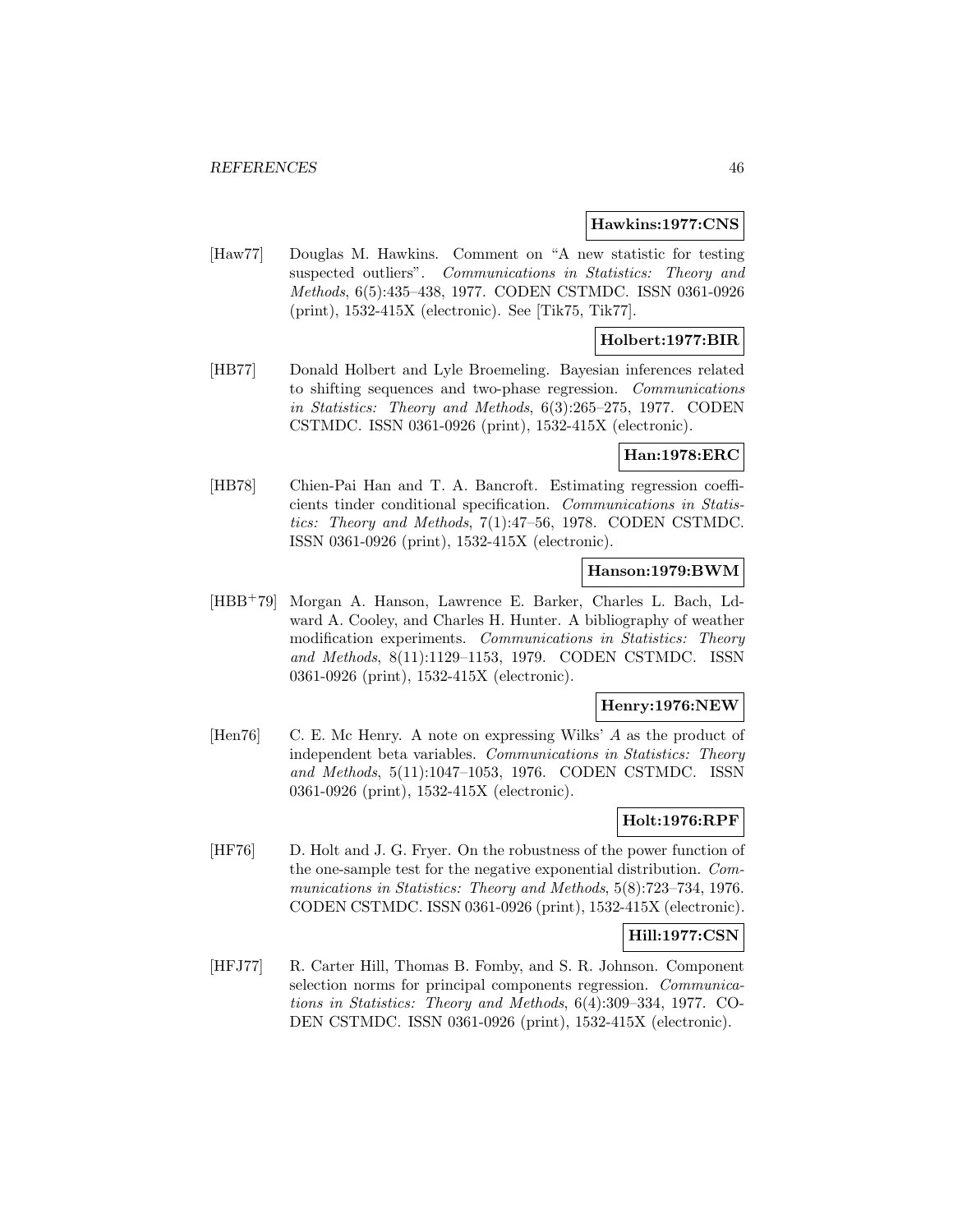### **Harkness:1976:ITP**

[HG76] William L. Harkness and Ashok V. Godambe. Inequalities for tail probabilities for the multivariate normal distribution. Communications in Statistics: Theory and Methods, 5(7):689–692, 1976. CO-DEN CSTMDC. ISSN 0361-0926 (print), 1532-415X (electronic).

## **Henderson:1979:ACM**

[HH79] Charles R. Henderson, Jr. and C. R. Henderson. Analysis of covariance in mixed models with unequal subclass numbers. Communications in Statistics: Theory and Methods, 8(8):751–787, 1979. CODEN CSTMDC. ISSN 0361-0926 (print), 1532-415X (electronic).

## **Hidiroglou:1978:AIM**

[Hid78] M. A. Hidiroglou. An approximation of the inverse moments of the positive hypergeometric distribution. Communications in Statistics: Theory and Methods, 7(15):1475–1487, 1978. CODEN CSTMDC. ISSN 0361-0926 (print), 1532-415X (electronic).

## **Hill:1979:ECM**

[Hil79] Richard W. Hill. On estimating the covariance matrix of robust regression M-estimates. Communications in Statistics: Theory and Methods, 8(12):1183–1196, 1979. CODEN CSTMDC. ISSN 0361- 0926 (print), 1532-415X (electronic).

#### **Hoerl:1976:RRI**

[HK76a] Arthur E. Hoerl and Robert W. Kennard. Ridge regression iterative estimation of the biasing parameter. Communications in Statistics: Theory and Methods, 5(1):77–88, 1976. CODEN CSTMDC. ISSN 0361-0926 (print), 1532-415X (electronic).

## **Hollander:1976:NEB**

[HK76b] Myles Hollander and Ramesh M. Korwar. Nonparametric empirical Bayes estimation of the probability that  $x \geq y$ . Communications in Statistics: Theory and Methods, 5(14):1369–1383, 1976. CODEN CSTMDC. ISSN 0361-0926 (print), 1532-415X (electronic).

### **Hochberg:1976:TSM**

[HL76] Yosef Hochberg and Peter A. Lachenbruch. Two stage multiple comparison procedures based on the Studentized range. Communications in Statistics: Theory and Methods, 5(15):1447–1453, 1976. CODEN CSTMDC. ISSN 0361-0926 (print), 1532-415X (electronic).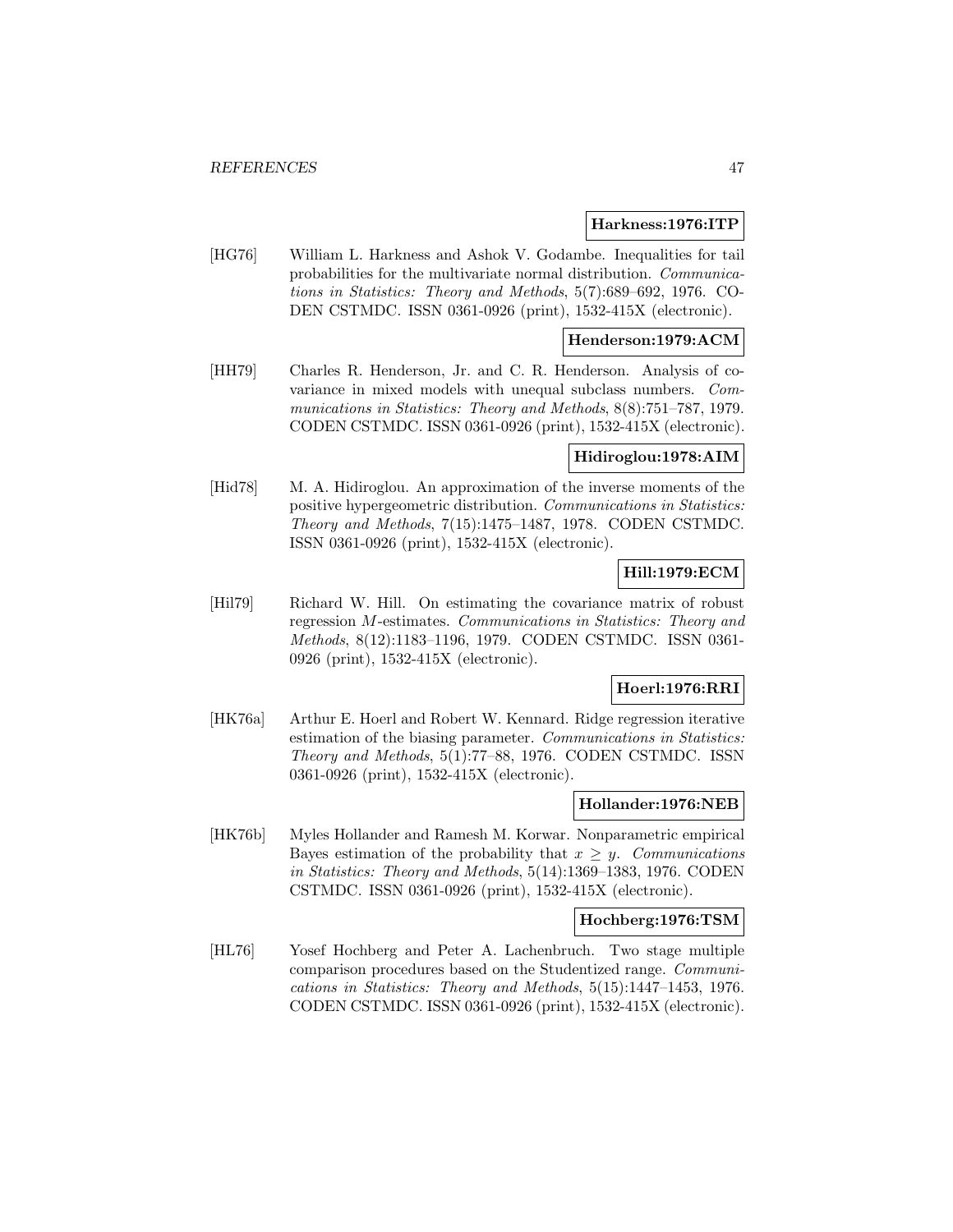## **Haack:1976:GUM**

[HM76] D. C. Haack and H. E. McKean. Graduate and undergraduate modular instruction. Communications in Statistics: Theory and Methods, 5(10):935–941, 1976. CODEN CSTMDC. ISSN 0361-0926 (print), 1532-415X (electronic).

# **Hocking:1979:EID**

[HM79] R. R. Hocking and D. L. Marx. Estimation with incomplete data: An improved computational method and the analysis of nested data. Communications in Statistics: Theory and Methods, 8(12):1155– 1181, 1979. CODEN CSTMDC. ISSN 0361-0926 (print), 1532-415X (electronic).

## **Harter:1979:ARE**

[HMC79] H. Leon Harter, Albert H. Moore, and Thomas F. Curry. Adaptive robust estimation of location and scale parameters of symmetric populations. Communications in Statistics: Theory and Methods, 8 (15):1473–1491, 1979. CODEN CSTMDC. ISSN 0361-0926 (print), 1532-415X (electronic).

## **Hensler:1977:GFT**

[HMM77] G. L. Hensler, K. G. Mehrotra, and J. E. Michalek. A goodness of fit test for multivariate normality. Communications in Statistics: Theory and Methods, 6(1):33–41, 1977. CODEN CSTMDC. ISSN 0361-0926 (print), 1532-415X (electronic).

# **Herrin:1978:UAP**

[HN78] G. D. Herrin and J. B. Neuhardt. A useful approximation for planning block designs with potential missing data. Communications in Statistics: Theory and Methods, 7(8):755–766, 1978. CODEN CSTMDC. ISSN 0361-0926 (print), 1532-415X (electronic).

# **Haq:1979:MLI**

[HN79] M. Safiul Haq and V. Ming Ng. On marginal likelihood inference for the intra-class correlation coefficient. Communications in Statistics: Theory and Methods, 8(2):179–189, 1979. CODEN CSTMDC. ISSN 0361-0926 (print), 1532-415X (electronic).

# **Hochberg:1977:UGP**

[Hoc77] Yosef Hochberg. On the use of general positive quadratic forms in simultaneous inference. Communications in Statistics: Theory and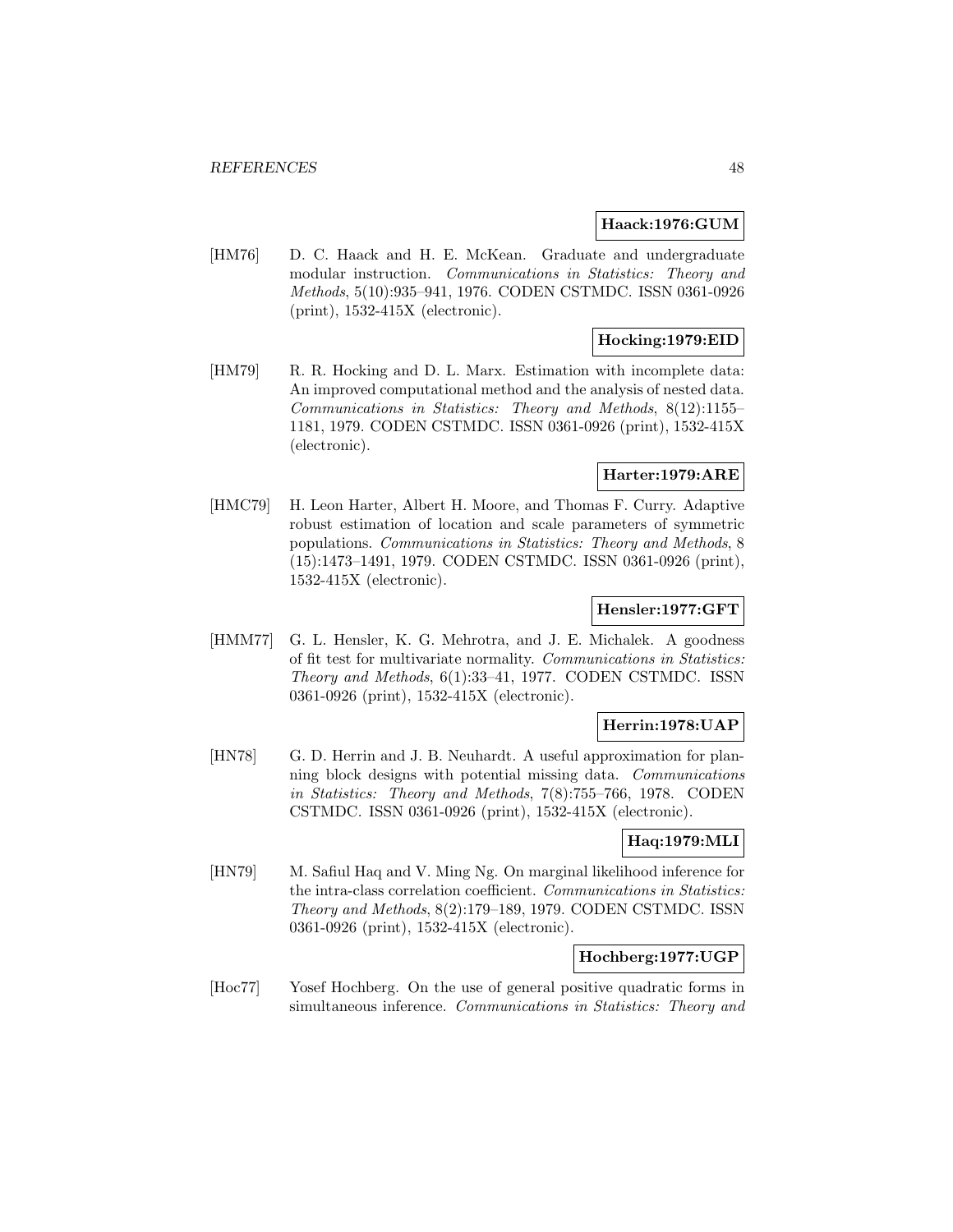Methods, 6(13):1289–1300, 1977. CODEN CSTMDC. ISSN 0361- 0926 (print), 1532-415X (electronic).

# **Hogg:1976:NDN**

[Hog76] Robert V. Hogg. A new dimension to nonparametric tests. Communications in Statistics: Theory and Methods, 5(14):1313–1325, 1976. CODEN CSTMDC. ISSN 0361-0926 (print), 1532-415X (electronic).

# **Hogg:1977:IRP**

[Hog77] Robert V. Hogg. An introduction to robust procedures. Communications in Statistics: Theory and Methods, 6(9):789–794, 1977. CO-DEN CSTMDC. ISSN 0361-0926 (print), 1532-415X (electronic).

## **Horn:1976:TSE**

[Hor76] Susan Dadakis Horn. Teaching statistics to elementary school students. Communications in Statistics: Theory and Methods, 5(10): 895–899, 1976. CODEN CSTMDC. ISSN 0361-0926 (print), 1532- 415X (electronic).

## **Huang:1976:MSS**

[HP76] Deng-Yuan Huang and S. Panchapakesan. A modified subset selection formulation with special reference to one-way and two-way layout experiments. Communications in Statistics: Theory and Methods, 5(7):621–633, 1976. CODEN CSTMDC. ISSN 0361-0926 (print), 1532-415X (electronic).

## **Hsuan:1976:GFT**

[HR76] A. Hsuan and D. S. Robson. The  $\chi^2$ -goodness-of-fit tests with moment type estimators. Communications in Statistics: Theory and Methods, 5(15):1509–1519, 1976. CODEN CSTMDC. ISSN 0361- 0926 (print), 1532-415X (electronic).

## **Hughes:1979:SPO**

[HR79] Edward Hughes and J. N. K. Rao. Some problems of optimal allocation in sample surveys involving inequality constraints. Communications in Statistics: Theory and Methods, 8(15):1551–1574, 1979. CODEN CSTMDC. ISSN 0361-0926 (print), 1532-415X (electronic).

## **Hedayat:1977:EAR**

[HRT77] A. Hedayat, B. L. Raktoe, and Prem P. Talwar. Examination and analysis of residuals: A test for detecting a monotonic relation between mean and variance in regression through the origin. Com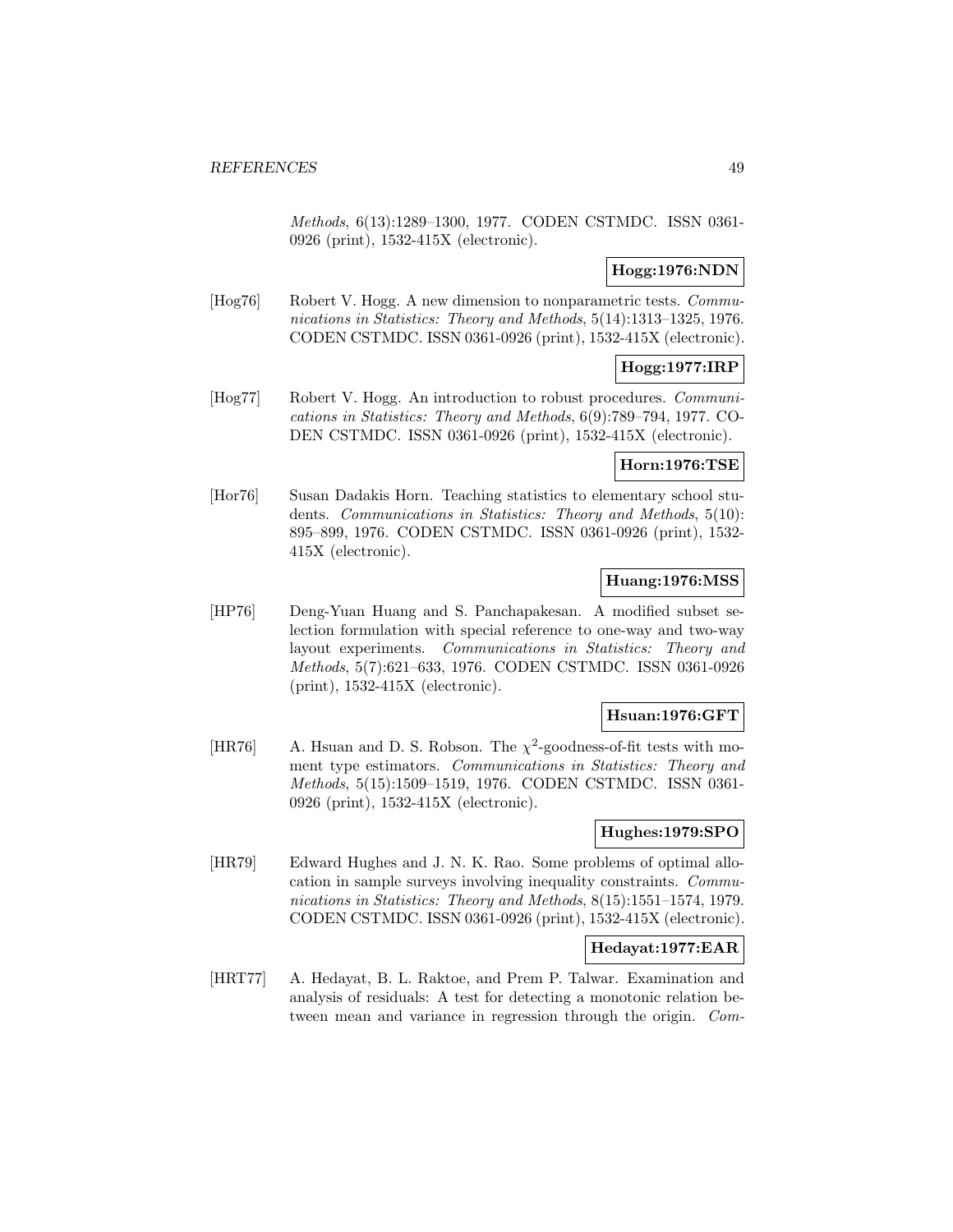munications in Statistics: Theory and Methods, 6(6):497–506, 1977. CODEN CSTMDC. ISSN 0361-0926 (print), 1532-415X (electronic).

# **Hsieh:1979:MES**

[Hsi79] H. K. Hsieh. On multivariate extension of Sukhatme–Perng–Littell test. Communications in Statistics: Theory and Methods, 8(5):471– 475, 1979. CODEN CSTMDC. ISSN 0361-0926 (print), 1532-415X (electronic).

# **Hwang:1978:TTS**

[HT78] Tea-Yuan Hwang and Jain-Feng Tsay. The treatment of ties in some linear rank tests when the underlying distribution is discrete. Communications in Statistics: Theory and Methods, 7(9):813–827, 1978. CODEN CSTMDC. ISSN 0361-0926 (print), 1532-415X (electronic).

## **Hettmansperger:1977:RPS**

[HU77] Thomas P. Hettmansperger and Jessica M. Utts. Robustness properties for a simple class of rank estimates. Communications in Statistics: Theory and Methods, 6(9):855–868, 1977. CODEN CSTMDC. ISSN 0361-0926 (print), 1532-415X (electronic).

# **Huang:1976:SSP**

[Hua76] Deng-Yuan Huang. On some selection procedures for normal means problems with unequal sample sizes. Communications in Statistics: Theory and Methods, 5(15):1489–1499, 1976. CODEN CSTMDC. ISSN 0361-0926 (print), 1532-415X (electronic).

## **Huitema:1979:ACM**

[Hui79] Bradley E. Huitema. An analysis of covariance Markov model for interrupted time series experiments. Communications in Statistics: Theory and Methods, 8(8):789–797, 1979. CODEN CSTMDC. ISSN 0361-0926 (print), 1532-415X (electronic).

#### **Hutchinson:1979:VCS**

[Hut79] T. P. Hutchinson. The validity of the chi-squared test when expected frequencies are small: a list of recent research references. Communications in Statistics: Theory and Methods, 8(4):327–335, 1979. CODEN CSTMDC. ISSN 0361-0926 (print), 1532-415X (electronic).

# **Holland:1977:RRU**

[HW77] Paul W. Holland and Roy E. Welsch. Robust regression using iteratively reweighted least-squares. Communications in Statistics: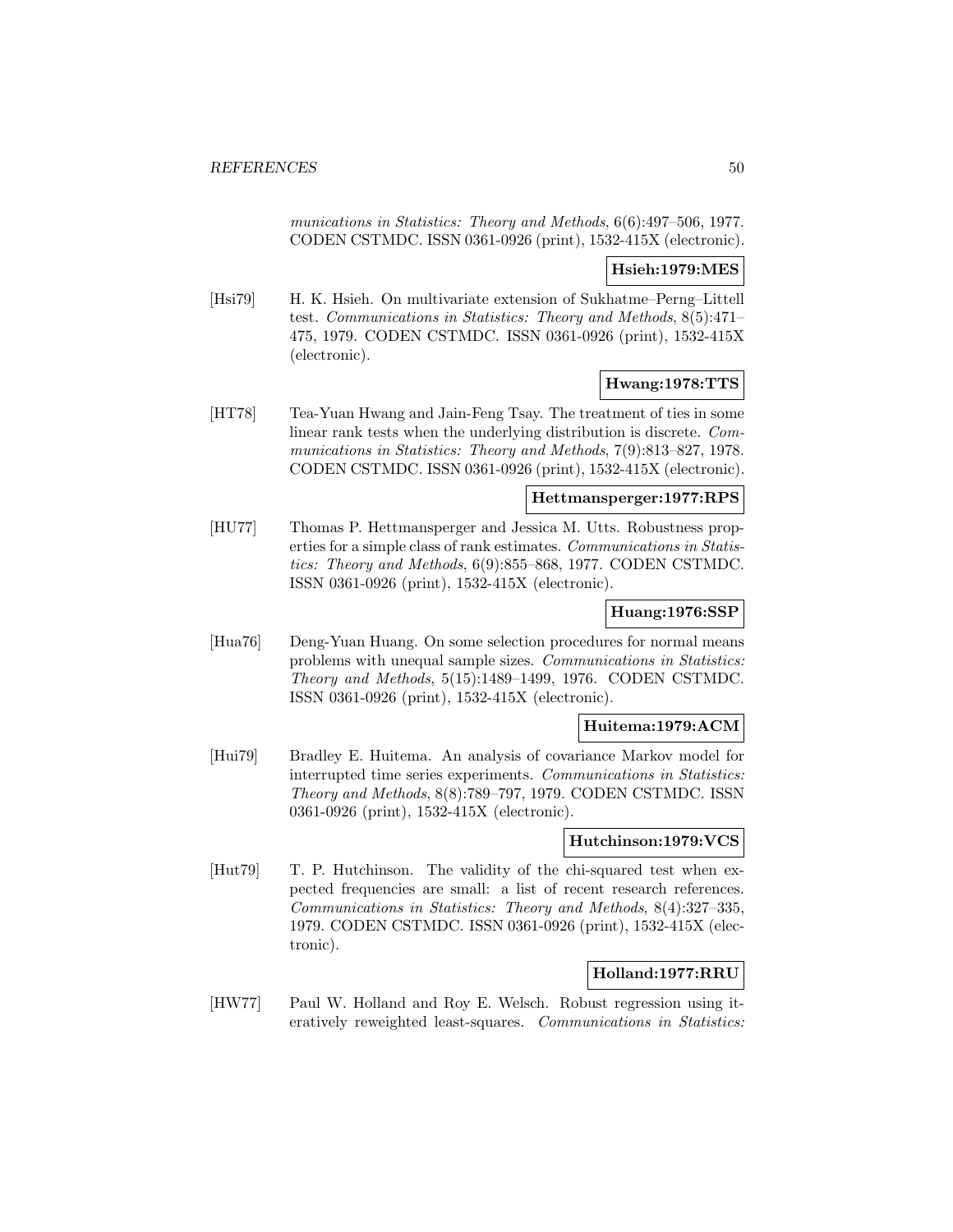Theory and Methods, 6(9):813–827, 1977. CODEN CSTMDC. ISSN 0361-0926 (print), 1532-415X (electronic).

## **Hwang:1976:RDM**

[Hwa76] F. K. Hwang. The rank distribution of the maximin in a random matrix. Communications in Statistics: Theory and Methods, 5(15): 1533–1538, 1976. CODEN CSTMDC. ISSN 0361-0926 (print), 1532- 415X (electronic).

## **Hwang:1978:CEW**

[Hwa78] Tea-Yuan Hwang. The Chernoff efficiency of the Wilcoxon rank test. Communications in Statistics: Theory and Methods, 7(6):543– 555, 1978. CODEN CSTMDC. ISSN 0361-0926 (print), 1532-415X (electronic).

## **Iman:1976:NAE**

[ID76] Ronald L. Iman and James M. Davenport. New approximations to the exact distribution of the Kruskal–Wallis test statistic. Communications in Statistics: Theory and Methods, 5(14):1335–1348, 1976. CODEN CSTMDC. ISSN 0361-0926 (print), 1532-415X (electronic).

# **Iman:1976:AED**

[Ima76] Ronald L. Iman. An approximation to the exact distribution of the Wilcoxon–Mann–Whitney rank sum test statistic. Communications in Statistics: Theory and Methods, 5(7):587–598, 1976. CODEN CSTMDC. ISSN 0361-0926 (print), 1532-415X (electronic).

# **Imrey:1979:ACD**

[ISF79] Peter B. Imrey, E. Sobel, and M. E. Francis. Analysis of categorical data obtained by stratified random sampling. Communications in Statistics: Theory and Methods, 8(7):653–670, 1979. CODEN CSTMDC. ISSN 0361-0926 (print), 1532-415X (electronic).

## **James:1979:GIF**

[Jam79] M. James. The generalised inverse form of canonical correlation. Communications in Statistics: Theory and Methods, 8(6):561–568, 1979. CODEN CSTMDC. ISSN 0361-0926 (print), 1532-415X (electronic).

# **Jones:1976:RET**

[JC76] Douglas H. Jones and Lewis Coopersmith. A ratio estimator of the total of a subpopulation. Communications in Statistics: Theory and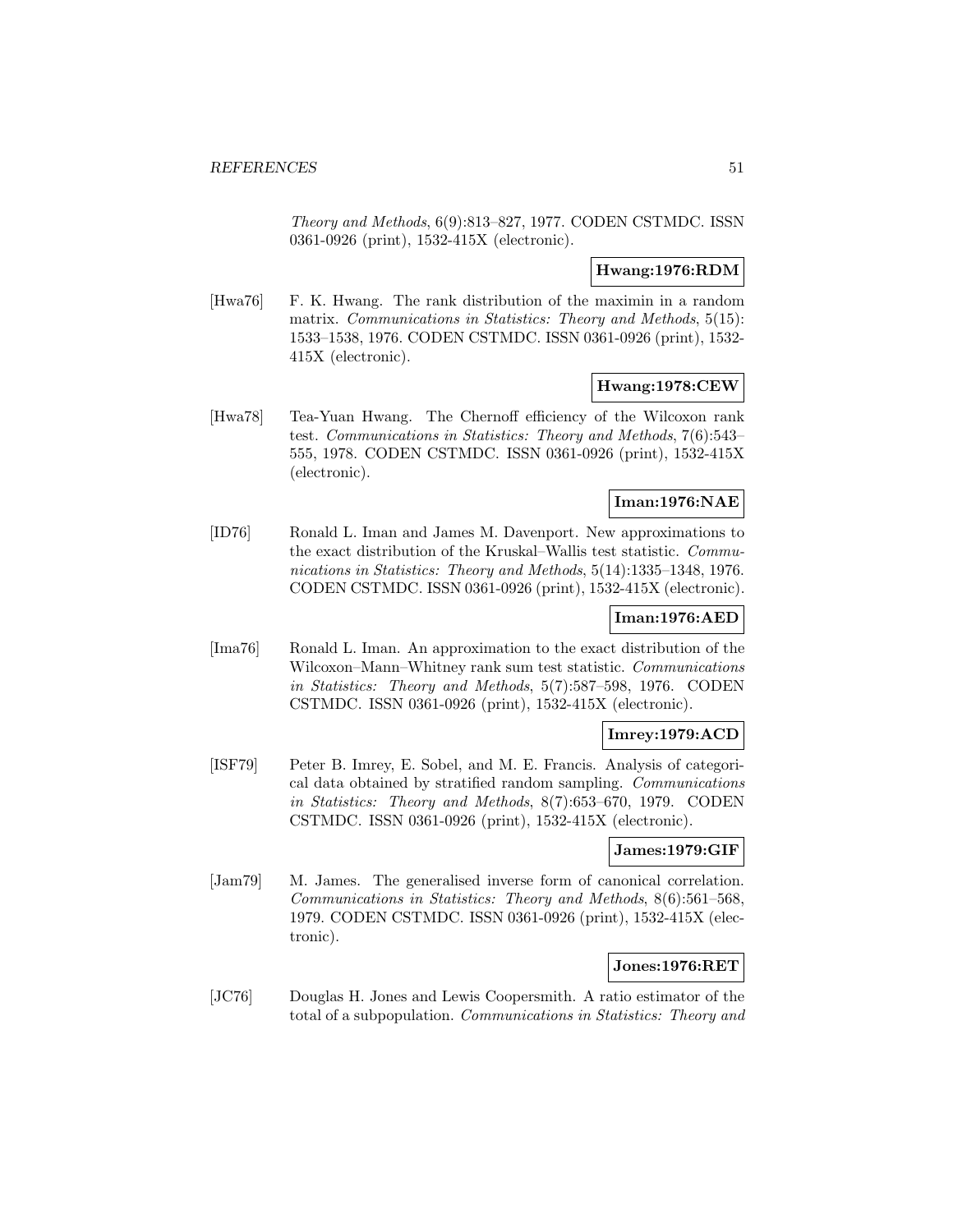Methods, 5(3):251–260, 1976. CODEN CSTMDC. ISSN 0361-0926 (print), 1532-415X (electronic).

## **Johnson:1977:SGF**

[JK77] N. L. Johnson and S. Kotz. On some generalized Farlie–Gumbel– Morgenstern distributions — II regression, correlation and further generalizations. Communications in Statistics: Theory and Methods, 6(6):485–496, 1977. CODEN CSTMDC. ISSN 0361-0926 (print), 1532-415X (electronic).

## **John:1977:SSG**

[Joh77] Peter W. M. John. Series of semiregular group divisible designs. Communications in Statistics: Theory and Methods, 6(14):1385– 1392, 1977. CODEN CSTMDC. ISSN 0361-0926 (print), 1532-415X (electronic).

## **Johnson:1978:SUD**

[Joh78] Thomes Johnson. Selection without (unfair) discrimination. Communications in Statistics: Theory and Methods, 7(11):1079-1098, 1978. CODEN CSTMDC. ISSN 0361-0926 (print), 1532-415X (electronic).

# **Jones:1977:OSA**

[Jon77a] Douglas H. Jones. A one-sample adaptive distribution-free test with a stable power function. Communications in Statistics: Theory and Methods, 6(9):869–877, 1977. CODEN CSTMDC. ISSN 0361-0926 (print), 1532-415X (electronic).

## **Jones:1977:FSR**

[Jon77b] E. R. Jones. Fixed-size rectangular confidence regions. Communications in Statistics: Theory and Methods, 6(3):251–264, 1977. CO-DEN CSTMDC. ISSN 0361-0926 (print), 1532-415X (electronic).

#### **Johari:1976:PD**

[JS76] Shyaai Johari and Stanley L. Selove. Partitioning a distribution. Communications in Statistics: Theory and Methods, 5(2):133–147, 1976. CODEN CSTMDC. ISSN 0361-0926 (print), 1532-415X (electronic).

# **Joshi:1978:GMT**

[JS78] Suneeta Joshi and Y. S. Sathe. A generalization of Mosteller's test. Communications in Statistics: Theory and Methods, 7(7):709–715,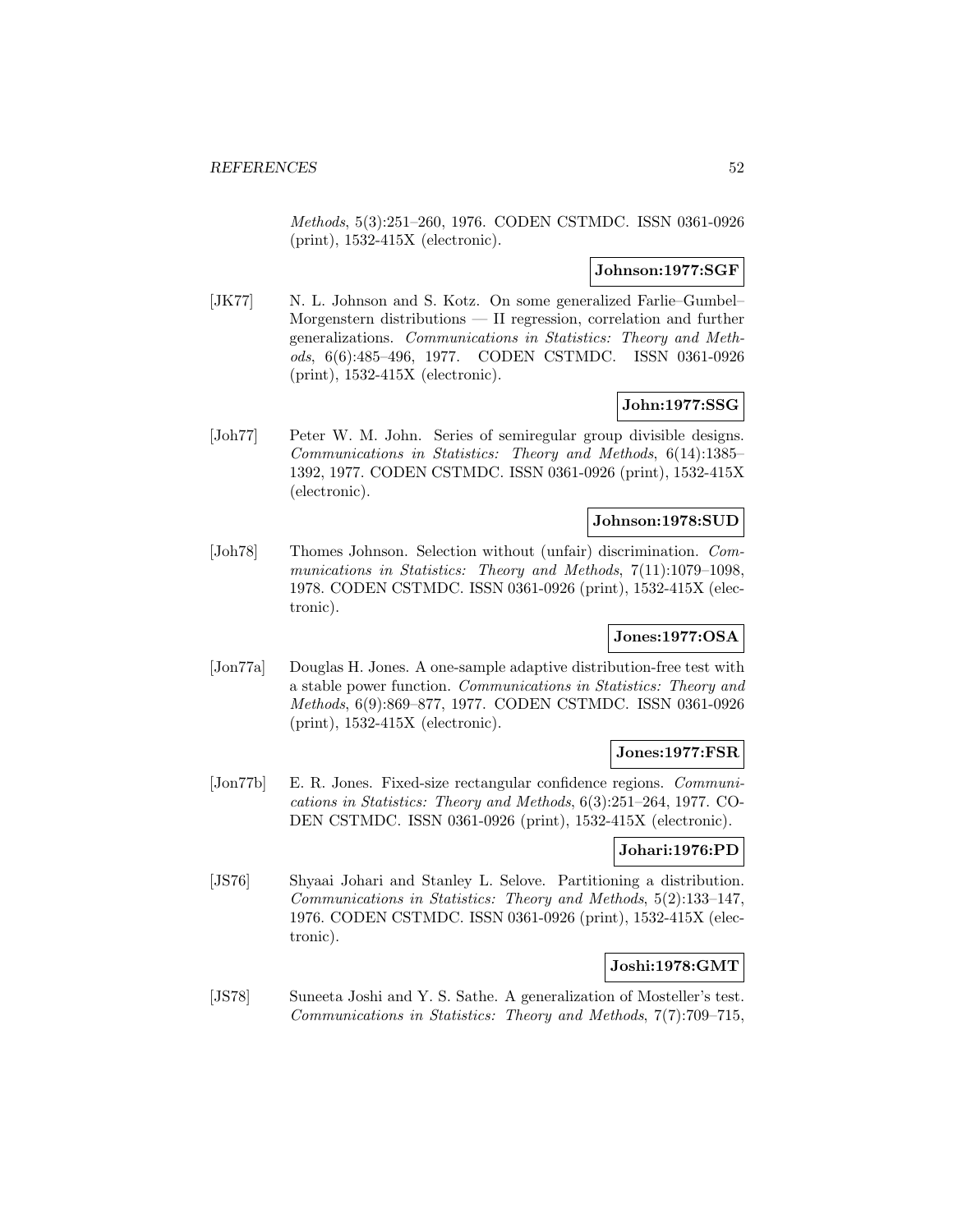1978. CODEN CSTMDC. ISSN 0361-0926 (print), 1532-415X (electronic).

# **Kabir:1979:ELS**

[KA79] A. B. M. Lutful Kabir and M. Ahsanullah. Estimation of the location and scale parameters of a power function distribution based on a selected number of order statistics. Communications in Statistics: Theory and Methods, 8(2):139–149, 1979. CODEN CSTMDC. ISSN 0361-0926 (print), 1532-415X (electronic).

## **Kadane:1976:WUT**

[Kad76] Joseph B. Kadane. For what use are tests of hypotheses and tests of significance, introduction. Communications in Statistics: Theory and Methods, 5(8):735–736, 1976. CODEN CSTMDC. ISSN 0361- 0926 (print), 1532-415X (electronic).

## **Kadiyala:1979:ORR**

[Kad79] Krishna Kadiyala. Operational ridge regression estimators under the prediction goal. Communications in Statistics: Theory and Methods, 8(14):1377–1391, 1979. CODEN CSTMDC. ISSN 0361-0926 (print), 1532-415X (electronic).

#### **Kambo:1978:MLE**

[Kam78] N. S. Kambo. Maximum likelihood estimators of the location and scale parameters of the exponential distribution from a censored sample. Communications in Statistics: Theory and Methods, 7(12): 1129–1132, 1978. CODEN CSTMDC. ISSN 0361-0926 (print), 1532- 415X (electronic).

# **Khuri:1977:SDC**

[KC77] A. I. Khuri and J. A. Cornell. Secondary design considerations for minimum bias estimation. Communications in Statistics: Theory and Methods, 6(7):631–647, 1977. CODEN CSTMDC. ISSN 0361- 0926 (print), 1532-415X (electronic).

## **Kumar:1979:NMM**

[KC79] Ashish Kumar and P. C. Consul. Negative moments of a modified power series distribution and bias of the maximum likelihood estimator. Communications in Statistics: Theory and Methods, 8(2): 151–166, 1979. CODEN CSTMDC. ISSN 0361-0926 (print), 1532- 415X (electronic).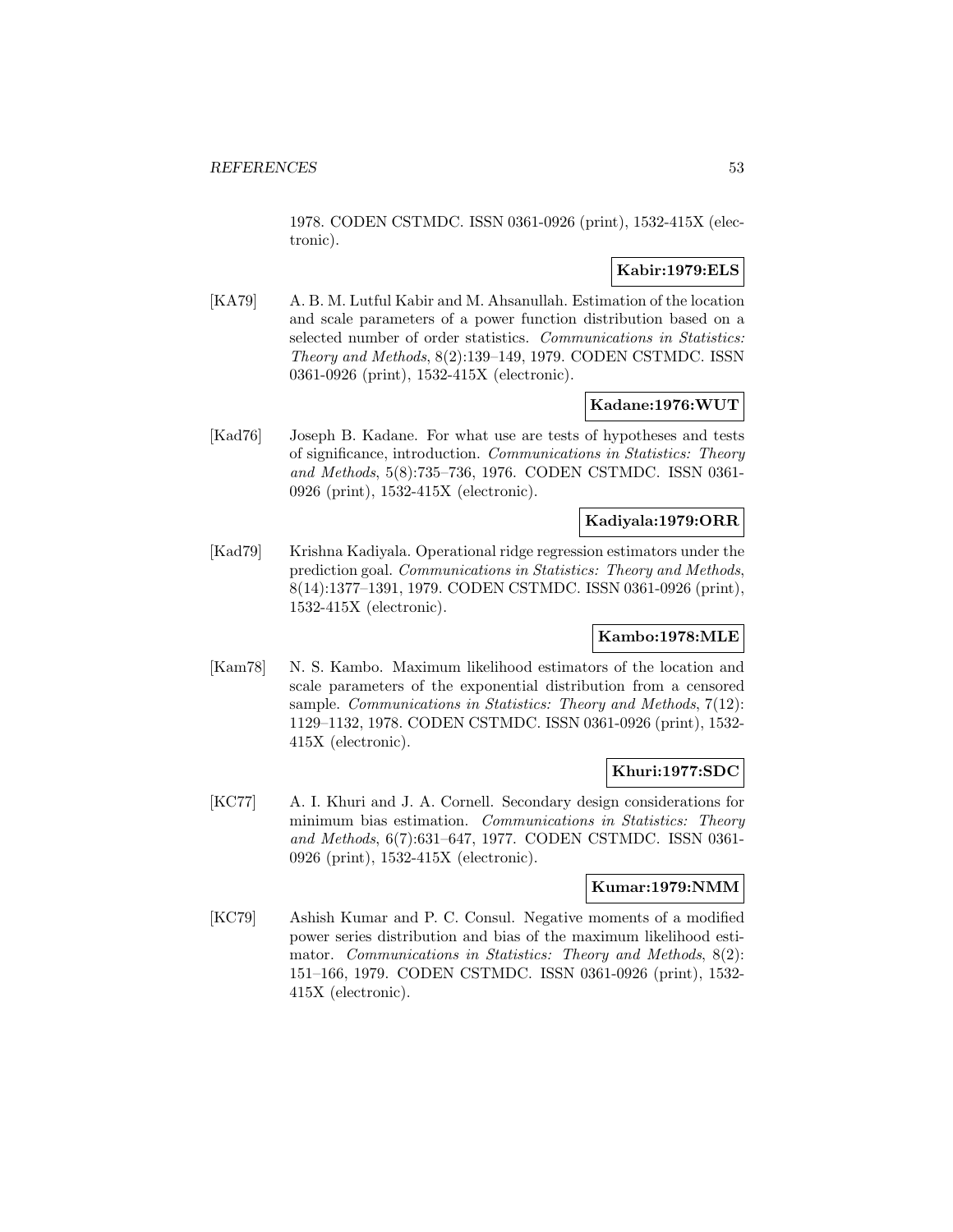## **Kedem:1977:ANL**

[Ked77] B. Kedem. On the asymptotic normality of linear rank statistics. Communications in Statistics: Theory and Methods, 6(3):221–229, 1977. CODEN CSTMDC. ISSN 0361-0926 (print), 1532-415X (electronic).

# **Koch:1976:ACS**

[KEKL76] Gary G. Koch, M. Nabil El-Khorazaty, and Alcinda L. Lewis. The asymptotic covariance structure of log-linear model estimated parameters for the multiple recapture census. Communications in Statistics: Theory and Methods, 5(14):1425–1445, 1976. CODEN CSTMDC. ISSN 0361-0926 (print), 1532-415X (electronic).

## **Kempthore:1976:WUT**

[Kem76] Oscar Kempthore. Of what use are tests of significance and tests of hypothesis. Communications in Statistics: Theory and Methods, 5(8):763–777, 1976. CODEN CSTMDC. ISSN 0361-0926 (print), 1532-415X (electronic).

## **Kemp:1978:SSP**

[Kem78] Adrienne W. Kemp. Slustep size probabilities for generalized Poisson distributions. Communications in Statistics: Theory and Methods, 7(15):1433–1438, 1978. CODEN CSTMDC. ISSN 0361-0926 (print), 1532-415X (electronic).

## **Kanarek:1978:GFC**

[KF78] Paula Kanarek and Lloyd Fisher. A goodness-of-fit comparison of four survival curve models. Communications in Statistics: Theory and Methods, 7(5):419–426, 1978. CODEN CSTMDC. ISSN 0361- 0926 (print), 1532-415X (electronic).

# **Kullback:1978:IAL**

[KG78] S. Kullback and D. V. Gokhale. Information analysis of linear interactions in contingency tables. Communications in Statistics: Theory and Methods, 7(1):27–45, 1978. CODEN CSTMDC. ISSN 0361-0926 (print), 1532-415X (electronic).

## **Khan:1978:NTM**

[Kha78] Rasul A. Khan. A note on testing the means of normal distributions with known coefficient of variations. Communications in Statistics: Theory and Methods, 7(9):867–876, 1978. CODEN CSTMDC. ISSN 0361-0926 (print), 1532-415X (electronic).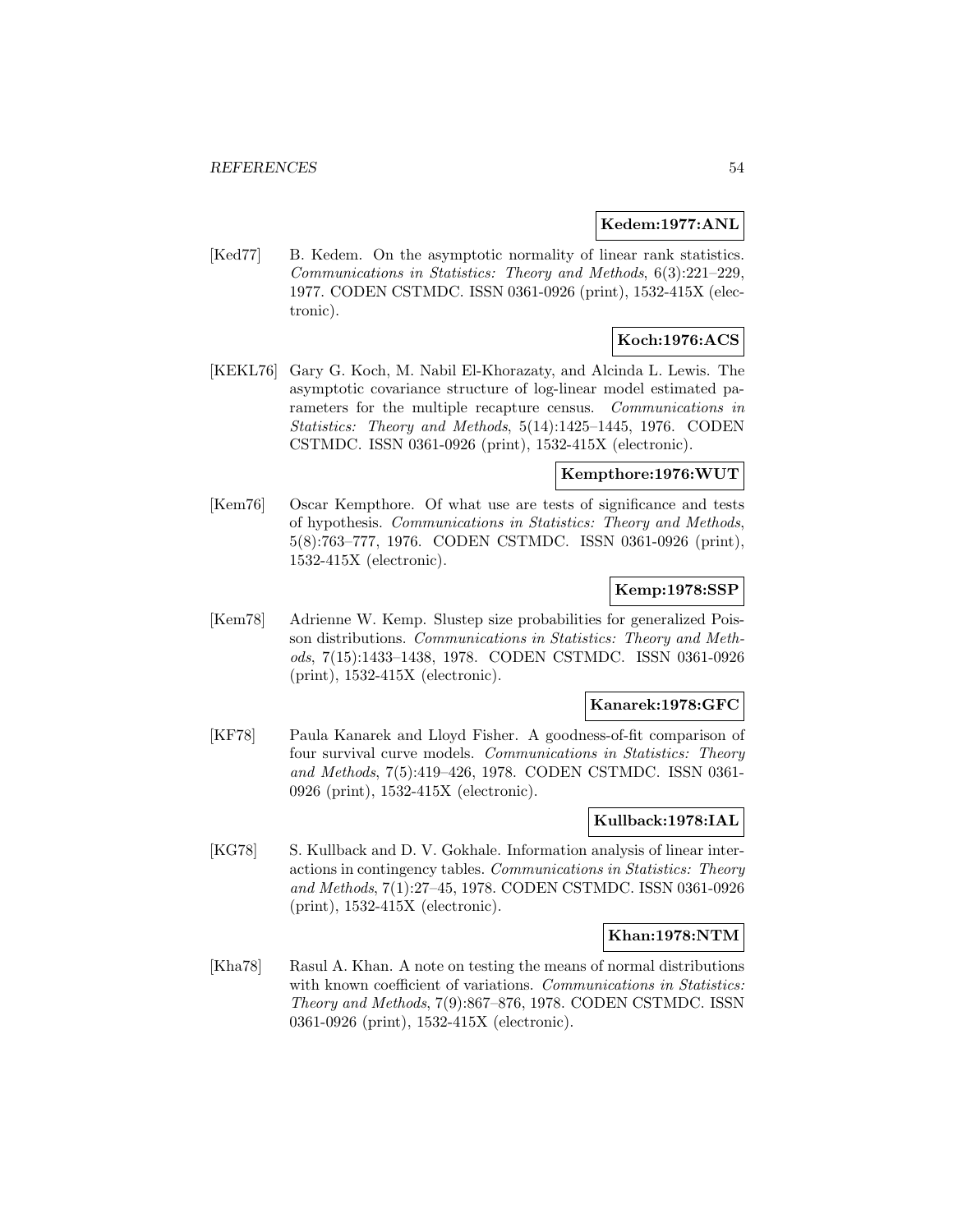## **Khuri:1978:CSS**

[Khu78] A. I. Khuri. A conservative sample size for the comparison of several proportions. Communications in Statistics: Theory and Methods, 7 (13):1283–1293, 1978. CODEN CSTMDC. ISSN 0361-0926 (print), 1532-415X (electronic).

# **Kiefer:1978:AAF**

[Kie78] J. Kiefer. Asymptotic approach to families of design problems. Communications in Statistics: Theory and Methods, 7(14):1347-1362, 1978. CODEN CSTMDC. ISSN 0361-0926 (print), 1532-415X (electronic).

## **Kochar:1978:CDF**

[Koc78] Subhash C. Kochar. A class of distribution-free tests for the twosample slippage problem. Communications in Statistics: Theory and Methods, 7(13):1243–1252, 1978. CODEN CSTMDC. ISSN 0361-0926 (print), 1532-415X (electronic).

# **Koopmans:1978:ACP**

[Koo78] L. H. Koopmans. An application of a crossing probability bound to population biology. Communications in Statistics: Theory and Methods, 7(2):127–137, 1978. CODEN CSTMDC. ISSN 0361-0926 (print), 1532-415X (electronic).

## **Korwar:1977:CLP**

[Kor77] R. M. Korwar. On characterizing Lagrangian, Poisson, and quasibinomial distributions. Communications in Statistics: Theory and Methods, 6(14):1409–1415, 1977. CODEN CSTMDC. ISSN 0361- 0926 (print), 1532-415X (electronic).

## **Koul:1977:TNB**

[Kou77] Hira L. Koul. A test for new better than used. Communications in Statistics: Theory and Methods, 6(6):563–573, 1977. CODEN CSTMDC. ISSN 0361-0926 (print), 1532-415X (electronic).

## **Koul:1978:TNB**

[Kou78] Hira L. Koul. Testing for new is better than used in expectation. Communications in Statistics: Theory and Methods, 7(7):685–701, 1978. CODEN CSTMDC. ISSN 0361-0926 (print), 1532-415X (electronic).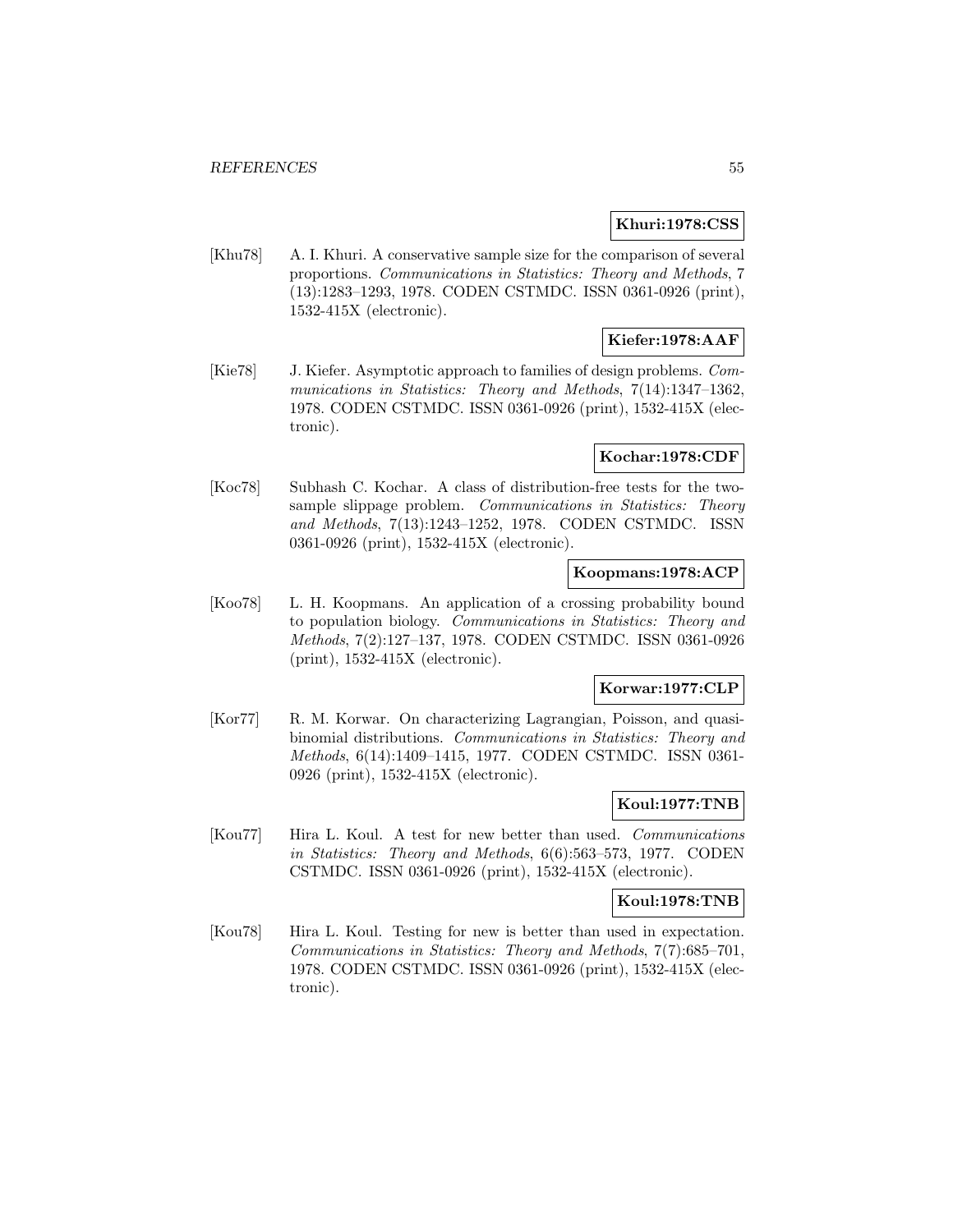### **Koziol:1979:TBS**

[Koz79] James A. Koziol. A test for bivariate symmetry based on the empirical distribution function. Communications in Statistics: Theory and Methods, 8(3):207–221, 1979. CODEN CSTMDC. ISSN 0361-0926 (print), 1532-415X (electronic).

# **Kumar:1978:STL**

[KP78] K. Ravi Kumar and Elinor S. Pape. Selecting a test level for random effects. Communications in Statistics: Theory and Methods, 7(7): 703–707, 1978. CODEN CSTMDC. ISSN 0361-0926 (print), 1532- 415X (electronic).

## **Koziol:1977:MCA**

[KR77] James A. Koziol and Nancy Reid. On multiple comparisons among K samples subject to unequal patterns of censorship. Communications in Statistics: Theory and Methods, 6(12):1149–1164, 1977. CODEN CSTMDC. ISSN 0361-0926 (print), 1532-415X (electronic).

## **Khatri:1979:EMP**

[KR79] G. G. Khatri and R. T. Ratani. On estimation of the mean parameter of a truncated normal distribution with known coefficient of variation. Communications in Statistics: Theory and Methods, 8(3):237–244, 1979. CODEN CSTMDC. ISSN 0361-0926 (print), 1532-415X (electronic).

#### **Krewski:1978:JSF**

[Kre78] Daniel Krewski. Jackknifing U-statistics in finite populations. Communications in Statistics: Theory and Methods, 7(1):1–12, 1978. CODEN CSTMDC. ISSN 0361-0926 (print), 1532-415X (electronic).

### **Krishnan:1976:NBC**

[Kri76] Marakatha Krishnan. The noncentral bivariate chi-squared distribution and extensions. Communications in Statistics: Theory and Methods, 5(7):647–660, 1976. CODEN CSTMDC. ISSN 0361-0926 (print), 1532-415X (electronic).

## **Kudo:1978:TED**

[KT78] Alio Kudô and Tomoyuki Tarumi.  $2 \times 2$  tables emerging out of different chance mechanisms. Communications in Statistics: Theory and Methods, 7(10):977–986, 1978. CODEN CSTMDC. ISSN 0361- 0926 (print), 1532-415X (electronic).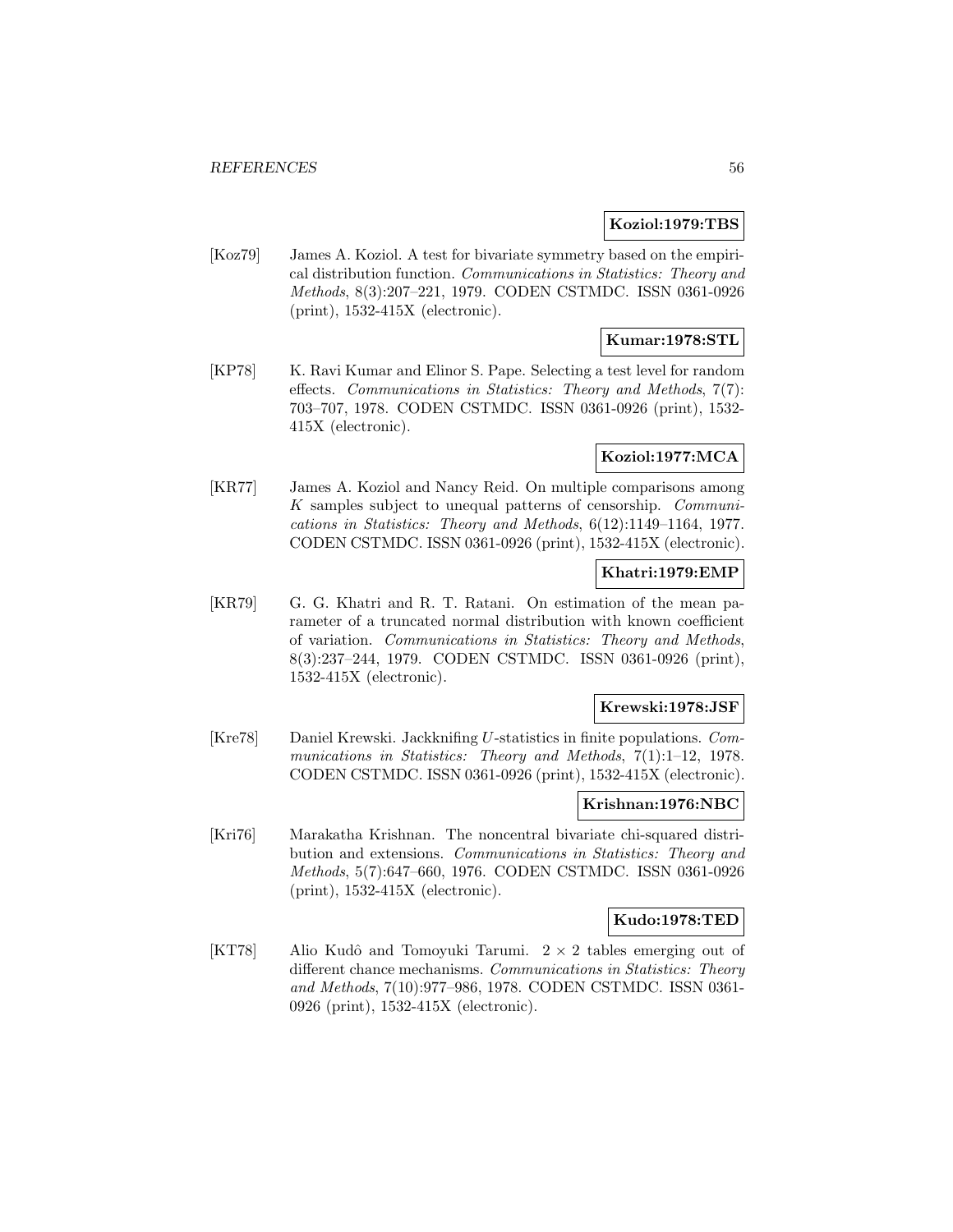### **Kurotschka:1978:ODC**

[Kur78] V. Kurotschka. Optimal design of complex experiments with qualitative factors of influence. Communications in Statistics: Theory and Methods, 7(14):1363–1378, 1978. CODEN CSTMDC. ISSN 0361-0926 (print), 1532-415X (electronic).

### **Khursheed:1977:SBP**

[KW77] Alam Khursheed and K. T. Wallenius. On selecting the best population. Communications in Statistics: Theory and Methods, 6(11): 1091–1104, 1977. CODEN CSTMDC. ISSN 0361-0926 (print), 1532- 415X (electronic).

## **Lee:1976:LSS**

[LA76] Austin F. S. Lee and Ralph B. D. Agostino. Levels of significance of some two-sample tests when observations are from compound normal distributions. Communications in Statistics: Theory and Methods, 5(4):325–342, 1976. CODEN CSTMDC. ISSN 0361-0926 (print), 1532-415X (electronic).

#### **Lawless:1978:RRE**

[Law78] J. F. Lawless. Ridge and related estimation procedures: theory and practice. Communications in Statistics: Theory and Methods, 7(2):139–164, 1978. CODEN CSTMDC. ISSN 0361-0926 (print), 1532-415X (electronic).

#### **Lemeshow:1977:PBH**

[LE77] Stanley Lemeshow and Robert Epp. Properties of the balanced halfsample and jackknife variance estimation techniques in the linear case. Communications in Statistics: Theory and Methods, 6(13): 1259–1274, 1977. CODEN CSTMDC. ISSN 0361-0926 (print), 1532- 415X (electronic).

### **Ledolter:1979:RAP**

[Led79] Johannes Ledolter. A recursive approach to parameter estimation in regression and time series models. Communications in Statistics: Theory and Methods, 8(12):1227–1245, 1979. CODEN CSTMDC. ISSN 0361-0926 (print), 1532-415X (electronic).

## **Lenth:1977:RS**

[Len77] Russell V. Lenth. Robust splines. Communications in Statistics: Theory and Methods, 6(9):847–854, 1977. CODEN CSTMDC. ISSN 0361-0926 (print), 1532-415X (electronic).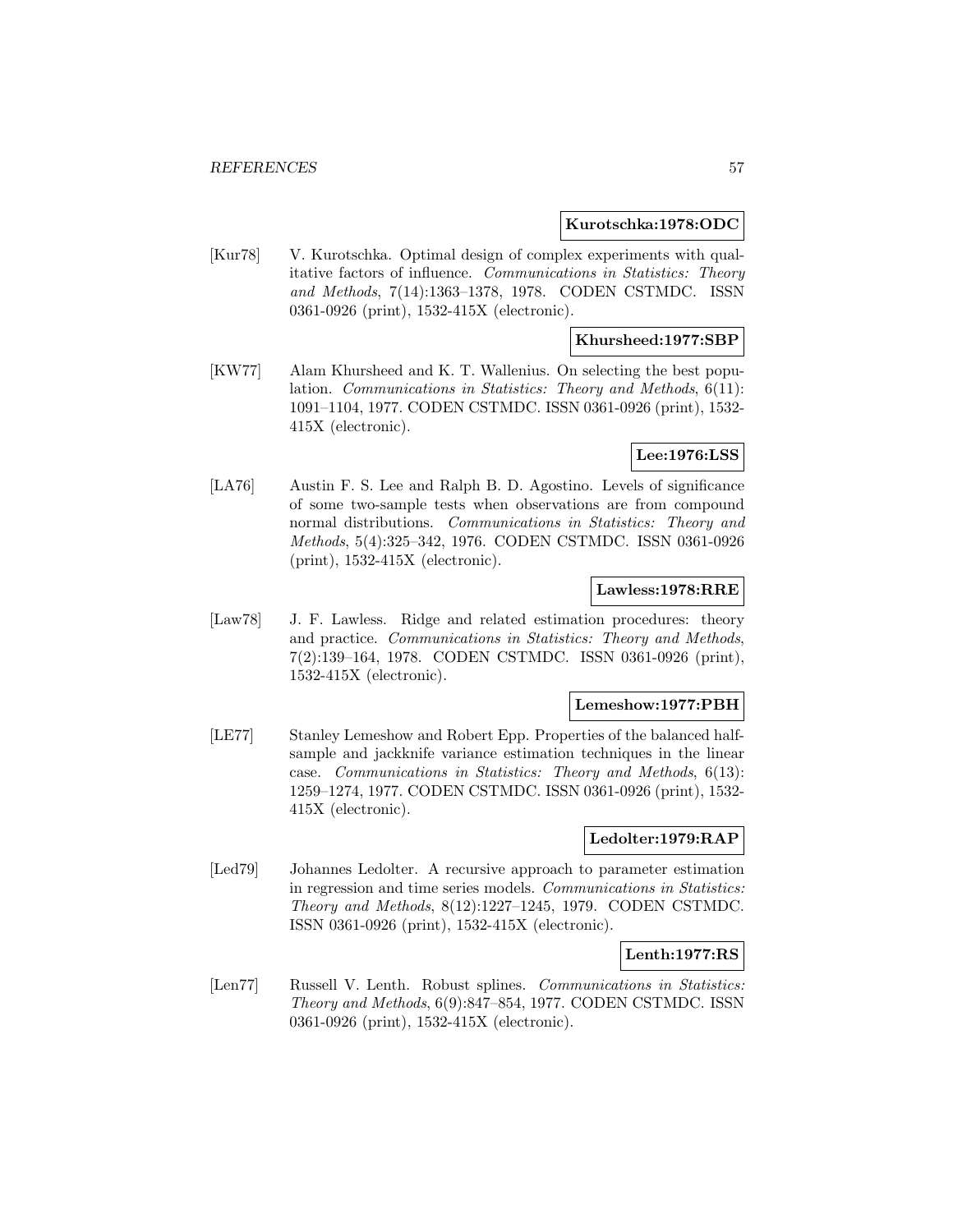#### **Leonard:1977:BSE**

[Leo77] Tom Leonard. Bayesian simultaneous estimation for several multinomial distributions. Communications in Statistics: Theory and Methods, 6(7):619–630, 1977. CODEN CSTMDC. ISSN 0361-0926 (print), 1532-415X (electronic).

# **Lepage:1976:APE**

[Lep76] Yves Lepage. Asymptotic power efficiency for a location and scale problem. Communications in Statistics: Theory and Methods, 5 (13):1257–1274, 1976. CODEN CSTMDC. ISSN 0361-0926 (print), 1532-415X (electronic).

## **Lepage:1977:CNT**

[Lep77] Yves Lepage. A class of nonparametric tests for location and scale parameters. Communications in Statistics: Theory and Methods, 6(7):649–659, 1977. CODEN CSTMDC. ISSN 0361-0926 (print), 1532-415X (electronic).

# **Lyons:1979:DPS**

[LH79] N. I. Lyons and K. Hutcheson. Distributional properties of Simpson's index of diversity. Communications in Statistics: Theory and Methods, 8(6):569–574, 1979. CODEN CSTMDC. ISSN 0361-0926 (print), 1532-415X (electronic).

## **Liebetrau:1977:TRT**

[Lie77] Albert M. Liebetrau. Tests of randomness in two dimensions. Communications in Statistics: Theory and Methods, 6(14):1367-1383, 1977. CODEN CSTMDC. ISSN 0361-0926 (print), 1532-415X (electronic).

## **Lingappaiah:1977:SIG**

[Lin77] G. S. Lingappaiah. On some inflated generalized discrete distributions. Communications in Statistics: Theory and Methods, 6(3): 231–241, 1977. CODEN CSTMDC. ISSN 0361-0926 (print), 1532- 415X (electronic).

#### **Lingappaiah:1979:BAP**

[Lin79] G. S. Lingappaiah. Bayesian approach to the prediction problem in complete and censored samples from the gamma and exponential populations. Communications in Statistics: Theory and Methods, 8 (14):1403–1423, 1979. CODEN CSTMDC. ISSN 0361-0926 (print), 1532-415X (electronic).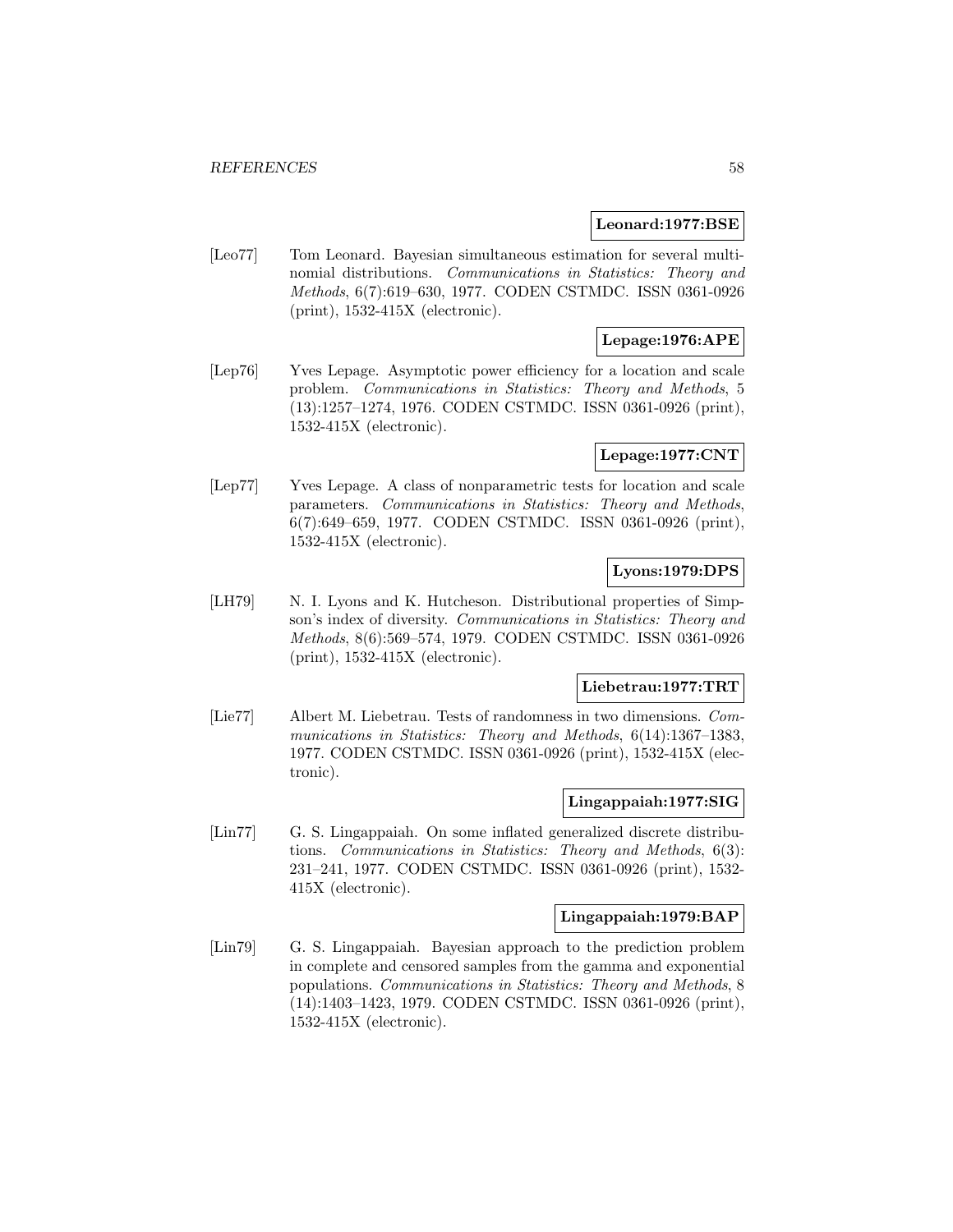### **Lawless:1976:THE**

[LM76] Jerald F. Lawless and Nancy R. Mann. Tests for homogeneity of extreme value scale parameters. Communications in Statistics: Theory and Methods, 5(5):389–405, 1976. CODEN CSTMDC. ISSN 0361-0926 (print), 1532-415X (electronic).

## **Laubscher:1976:CIS**

[LO76] N. F. Laubscher and Robert E. Odeh. A confidence interval for the scale parameter based on Sukhtmes two-sample statistic. Communications in Statistics: Theory and Methods, 5(14):1393–1407, 1976. CODEN CSTMDC. ISSN 0361-0926 (print), 1532-415X (electronic).

# **Locke:1976:TCH**

[Loc76] Charles Locke. A test for the composite hypothesis that a population has a gamma distribution. Communications in Statistics: Theory and Methods, 5(4):351–364, 1976. CODEN CSTMDC. ISSN 0361- 0926 (print), 1532-415X (electronic).

# **Lyons:1977:TRF**

[LP77] N. I. Lyons and C. H. Proctor. A test for regression function adequacy. Communications in Statistics: Theory and Methods, 6(1): 81–86, 1977. CODEN CSTMDC. ISSN 0361-0926 (print), 1532- 415X (electronic).

## **LaCava:1976:SES**

[LR76] Gerald J. La Cava and Kenneth Reid. Scale estimators for symmetric stable distributions. Communications in Statistics: Theory and Methods, 5(15):1521–1531, 1976. CODEN CSTMDC. ISSN 0361-0926 (print), 1532-415X (electronic).

## **Locke:1978:TU**

[LS78] Charles Locke and John D. Spurrier. On tests of uniformity. Communications in Statistics: Theory and Methods, 7(3):241–258, 1978. CODEN CSTMDC. ISSN 0361-0926 (print), 1532-415X (electronic).

## **Lombard:1979:AST**

[LS79] F. Lombard and J. W. H. Swanepoel. An asymptotic sequential test based on confidence sequences. Communications in Statistics: Theory and Methods, 8(2):107–116, 1979. CODEN CSTMDC. ISSN 0361-0926 (print), 1532-415X (electronic).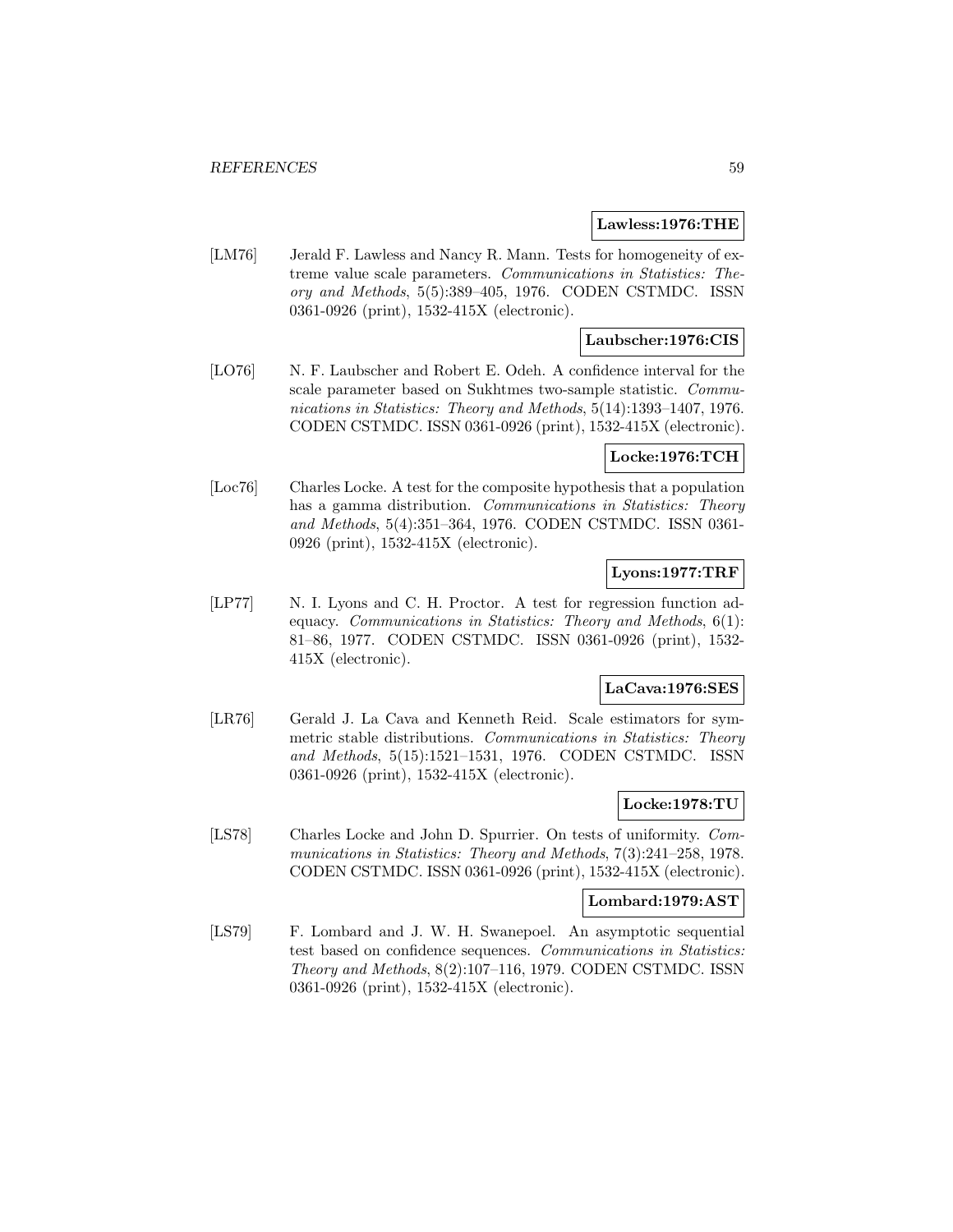#### **Lawless:1976:SSR**

[LW76] J. F. Lawless and P. Wang. A simulation study of ridge and other regression estimators. Communications in Statistics: Theory and Methods, 5(4):307–323, 1976. CODEN CSTMDC. ISSN 0361-0926 (print), 1532-415X (electronic).

# **Lynch:1978:DTA**

[Lyn78] G. W. Lynch. A decision theoretic approach to ridits. *Communica*tions in Statistics: Theory and Methods, 7(6):607–614, 1978. CO-DEN CSTMDC. ISSN 0361-0926 (print), 1532-415X (electronic).

## **Milliken:1977:TDG**

[MA77] George A. Milliken and Fikri Akdeniz. A theorem on the difference of the generalized inverses of two nonnegative matrices. Communications in Statistics: Theory and Methods, 6(1):73–79, 1977. CODEN CSTMDC. ISSN 0361-0926 (print), 1532-415X (electronic).

## **Mann:1978:CSS**

[Man78] Nancy R. Mann. Calculation of small-sample Weibull tolerance bounds for accelerated testing. Communications in Statistics: Theory and Methods, 7(2):97–112, 1978. CODEN CSTMDC. ISSN 0361-0926 (print), 1532-415X (electronic).

## **Marcus:1978:FRS**

[Mar78a] Ruth Marcus. Further results on simultaneous confidence bounds in normal models with restricted alternatives. Communications in Statistics: Theory and Methods, 7(6):573–590, 1978. CODEN CST-MDC. ISSN 0361-0926 (print), 1532-415X (electronic).

## **Mardia:1978:SPC**

[Mar78b] K. V. Mardia. Some properties of classical multi-dimensional scaling. Communications in Statistics: Theory and Methods, 7(13): 1233–1241, 1978. CODEN CSTMDC. ISSN 0361-0926 (print), 1532- 415X (electronic).

## **Mathai:1979:NND**

[Mat79] A. M. Mathai. On the non-null distributions of test statistics connected with exponential populations. Communications in Statistics: Theory and Methods, 8(1):47–55, 1979. CODEN CSTMDC. ISSN 0361-0926 (print), 1532-415X (electronic).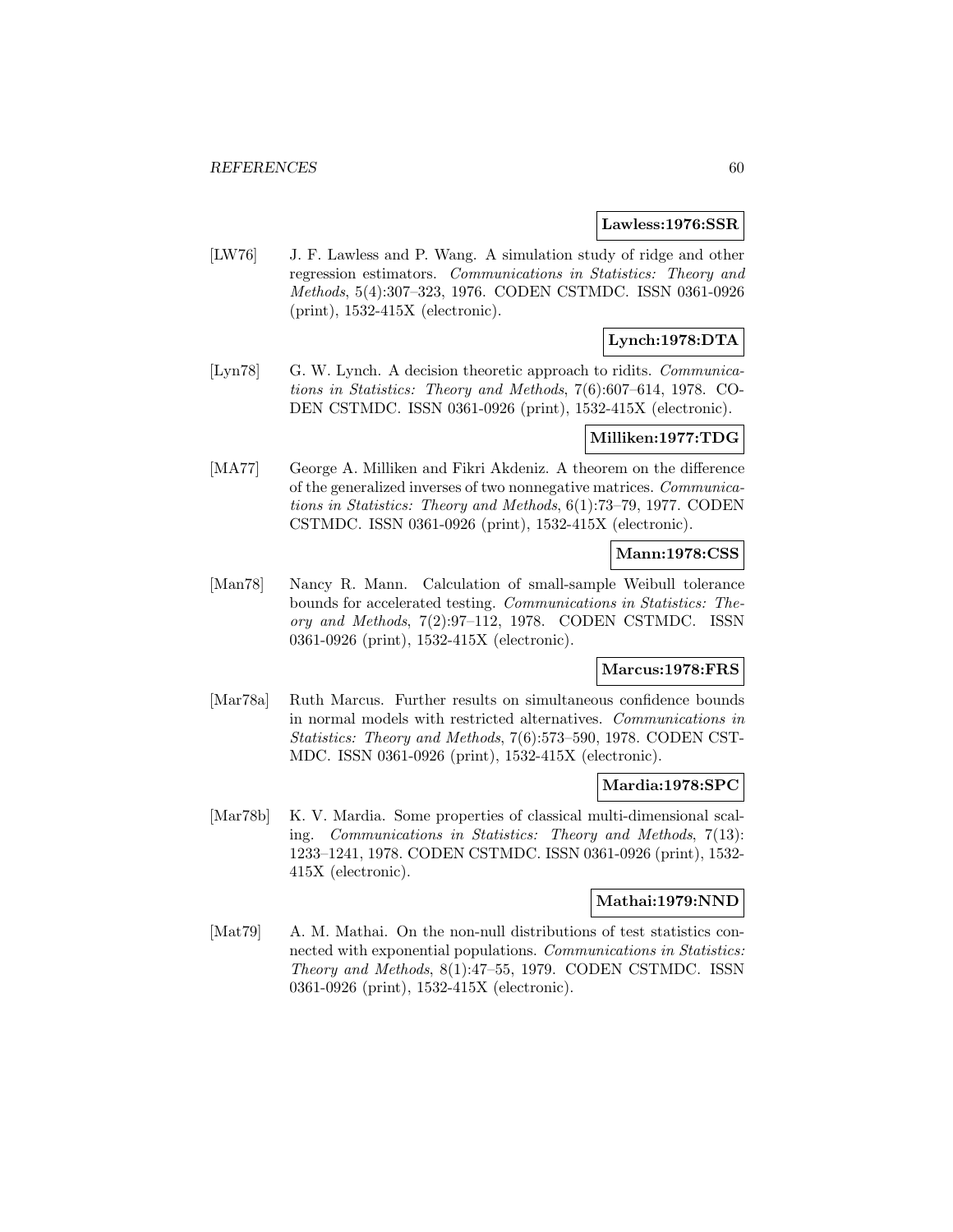#### **Mantel:1978:MHS**

[MB78] Nathan Mantel and David P. Byar. Marginal homogeneity, symmetry, and independence. Communications in Statistics: Theory and Methods, 7(10):953–976, 1978. CODEN CSTMDC. ISSN 0361-0926 (print), 1532-415X (electronic).

# **Mielke:1976:MRP**

[MBJ76] Paul W. Mielke, Jr., Kenneth J. Berry, and Earl S. Johnson. Multiresponse permutation procedures for a priori classifications. Communications in Statistics: Theory and Methods, 5(14):1409-1424, 1976. CODEN CSTMDC. ISSN 0361-0926 (print), 1532-415X (electronic).

## **McClave:1978:EOM**

[McC78] James T. McClave. Estimating the order of moving average models: the max  $\chi^2$  method. Communications in Statistics: Theory and Methods, 7(3):259–276, 1978. CODEN CSTMDC. ISSN 0361-0926 (print), 1532-415X (electronic).

## **Mudholkar:1976:ADN**

[MCCC76] Govind S. Mudholkar, Yogendra P. Chaubey, and Lin Ching-Chuong. Approximations for the doubly noncentral- $F$  distribution. Communications in Statistics: Theory and Methods, 5(1):49–63, 1976. CODEN CSTMDC. ISSN 0361-0926 (print), 1532-415X (electronic).

## **McLachlan:1977:CSD**

[McL77] G. J. McLachlan. Constrained sample discrimination with the Studentized classification statistic w. Communications in Statistics: Theory and Methods, 6(6):575–583, 1977. CODEN CSTMDC. ISSN 0361-0926 (print), 1532-415X (electronic).

### **McLachlan:1979:CEP**

[McL79] G. J. McLachlan. A comparison of the estimative and predictive methods of estimating posterior probabilities. Communications in Statistics: Theory and Methods, 8(9):919–929, 1979. CODEN CST-MDC. ISSN 0361-0926 (print), 1532-415X (electronic).

# **Milliken:1978:PTH**

[MD78] George A. Milliken and Robert L. Debruin. A procedure to test hypotheses for nonlinear models. Communications in Statistics: The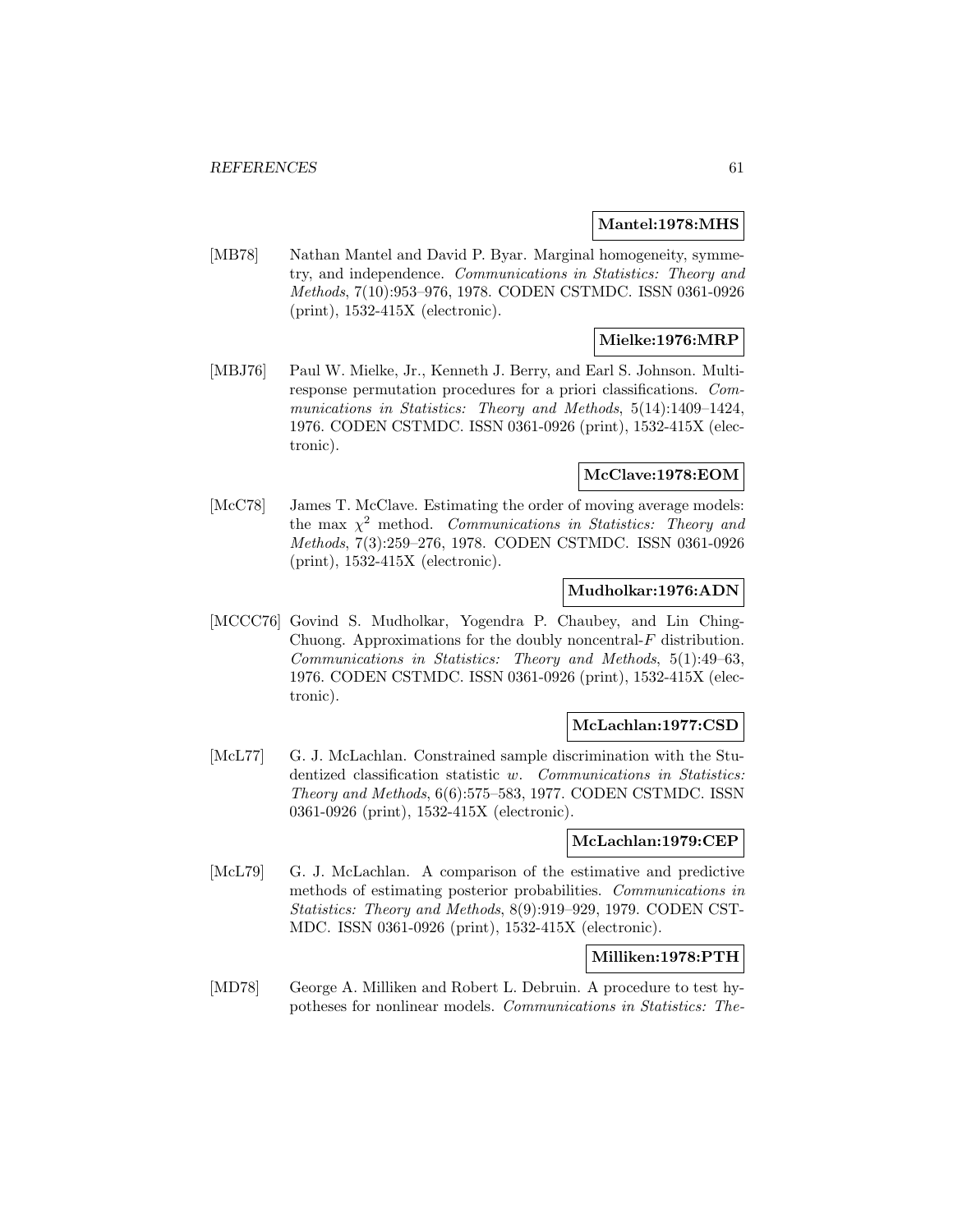ory and Methods, 7(1):65–79, 1978. CODEN CSTMDC. ISSN 0361- 0926 (print), 1532-415X (electronic).

## **Maric:1979:SSC**

[MG79] Nebojsa Marić and Franklin A. Grayhi. Small samples confidence intervals on common mean of two normal distributions variances. Communications in Statistics: Theory and Methods, 8(13):1255– 1269, 1979. CODEN CSTMDC. ISSN 0361-0926 (print), 1532-415X (electronic).

## **McKean:1976:THB**

[MH76] Joseph W. McKean and Thomas P. Hettmansperger. Tests of hypotheses based on ranks in the general linear model. Communications in Statistics: Theory and Methods, 5(8):693–709, 1976. CO-DEN CSTMDC. ISSN 0361-0926 (print), 1532-415X (electronic).

## **Mantel:1978:LRA**

[MH78] Nathan Mantel and Benjamin F. Hankey. A logistic regression analysis of response-time data where the hazard function is time dependent. Communications in Statistics: Theory and Methods, 7(4): 333–347, 1978. CODEN CSTMDC. ISSN 0361-0926 (print), 1532- 415X (electronic).

## **McAllister:1979:ESL**

[MH79] Paul R. McAllister and Burt S. Holland. On O.L.S. estimation in singular linear models with general positive definite dispersion matrix. Communications in Statistics: Theory and Methods, 8(3): 299–302, 1979. CODEN CSTMDC. ISSN 0361-0926 (print), 1532- 415X (electronic).

## **Michalek:1976:UCE**

[Mic76] Joel Michalek. Uniform convergence of an empirical cdf based on a relatively small number of order statistics. Communications in Statistics: Theory and Methods, 5(3):241–250, 1976. CODEN CST-MDC. ISSN 0361-0926 (print), 1532-415X (electronic).

### **Mielke:1979:ANN**

[Mie79a] P. W. Mielke. On asymptotic non-normality of null distributions of MRPP statistics. Communications in Statistics: Theory and Methods, 8(15):1541–1550, 1979. CODEN CSTMDC. ISSN 0361-0926 (print), 1532-415X (electronic).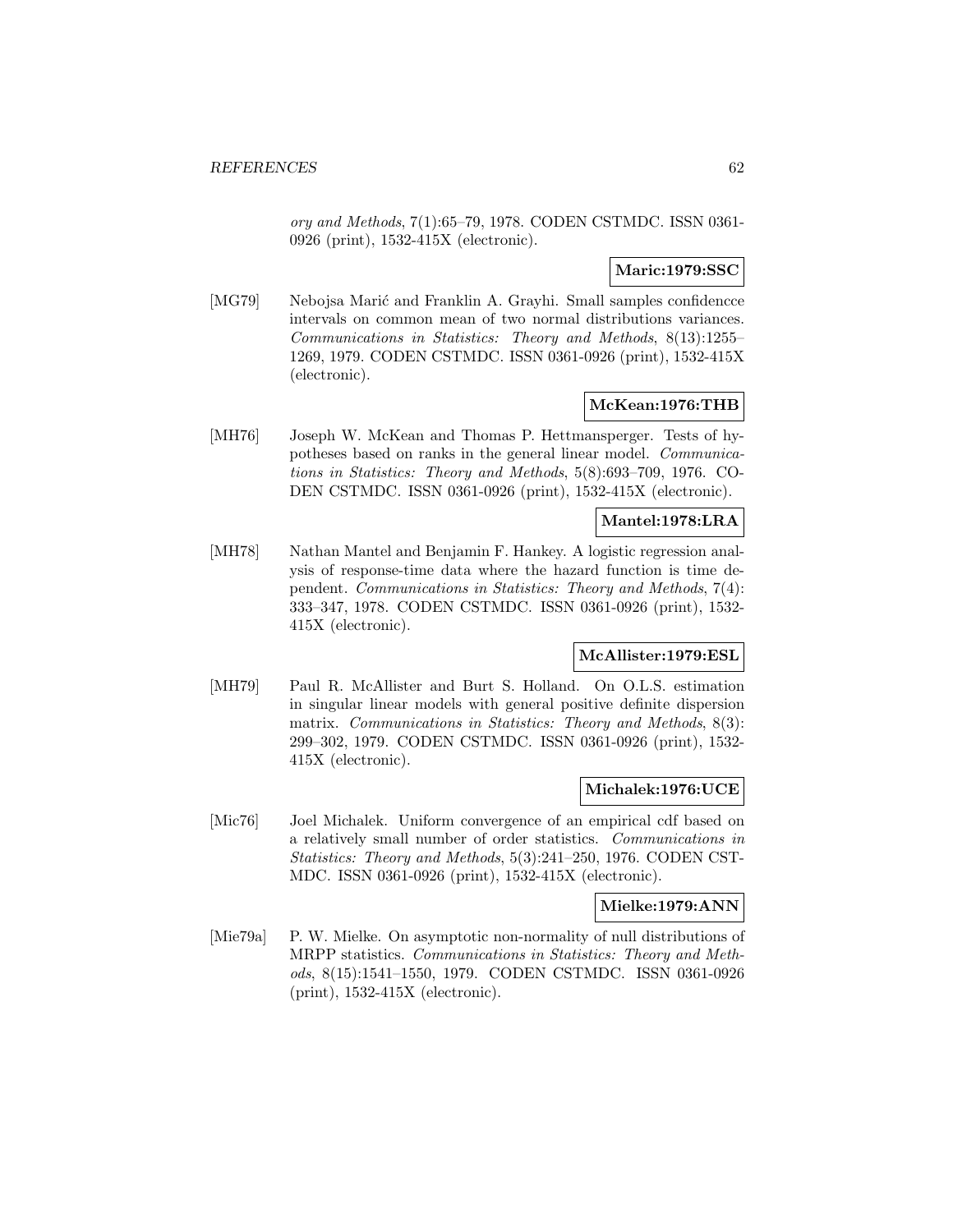#### **Mielke:1979:SPN**

[Mie79b] P. W. Mielke. Some parametric, nonparametric and permutation inference procedures result ind from weather modification experiments. Communications in Statistics: Theory and Methods, 8(11): 1083–1096, 1979. CODEN CSTMDC. ISSN 0361-0926 (print), 1532- 415X (electronic).

### **Mieseke:1979:BSS**

[Mie79c] Klaus-J. Mieseke. Bayesian subset selection for additive and linear loss function. Communications in Statistics: Theory and Methods, 8 (12):1205–1226, 1979. CODEN CSTMDC. ISSN 0361-0926 (print), 1532-415X (electronic).

#### **Mehrotra:1977:LMP**

[MJB77] K. G. Mehrotra, R. A. Johnson, and G. K. Bhattacharyya. Locally most powerful rank tests for multiple-censored data. Communications in Statistics: Theory and Methods, 6(5):459–469, 1977. CO-DEN CSTMDC. ISSN 0361-0926 (print), 1532-415X (electronic).

## **Mehrotra:1979:EFI**

[MJB79] Kishan G. Mehrotra, R. A. Johnson, and G. K. Bhattacharyya. Exact fisher information for censored samples and the extended hazard rate functions. Communications in Statistics: Theory and Methods, 8(15):1493–1510, 1979. CODEN CSTMDC. ISSN 0361-0926 (print), 1532-415X (electronic).

## **Meydrech:1976:QAC**

[MK76] Edward F. Meydrech and Lawrence L. Kupper. On quadratic approximation of a cubic response. Communications in Statistics: Theory and Methods, 5(13):1205–1213, 1976. CODEN CSTMDC. ISSN 0361-0926 (print), 1532-415X (electronic).

### **Myers:1979:NPS**

[MK79] R. H. Myers and A. I. Khuri. A new procedure for steepest ascent. Communications in Statistics: Theory and Methods, 8(14):1359– 1376, 1979. CODEN CSTMDC. ISSN 0361-0926 (print), 1532-415X (electronic).

### **Marks:1978:MTG**

[MR78] R. G. Marks and P. V. Rao. A modified Tiao–Guttman rule for multiple outliers. Communications in Statistics: Theory and Methods,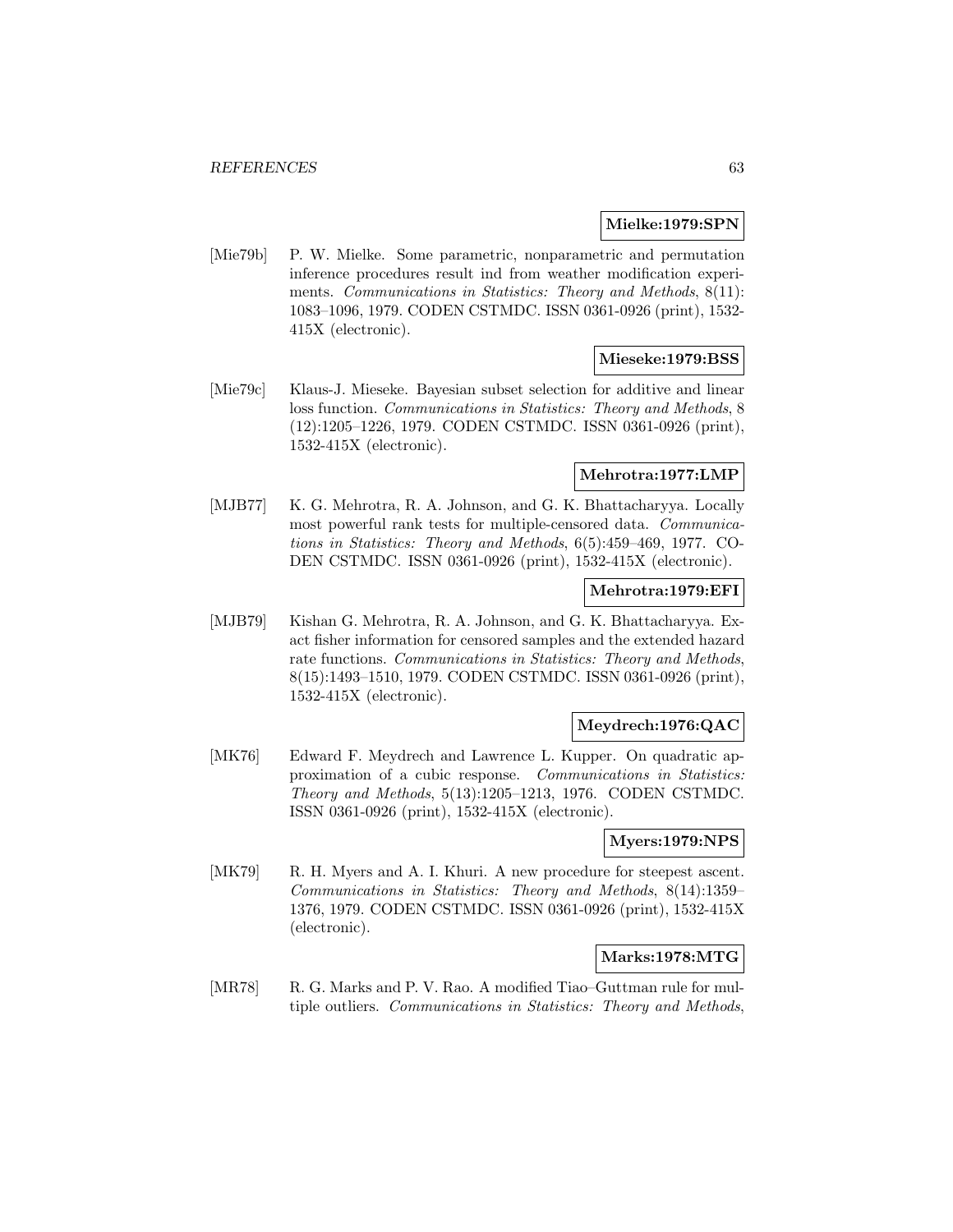7(2):113–126, 1978. CODEN CSTMDC. ISSN 0361-0926 (print), 1532-415X (electronic).

## **McDonald:1979:APE**

[MR79] James B. McDonald and Michael R. Ransom. Alternative parameter estimators based upon grouped data. Communications in Statistics: Theory and Methods, 8(9):899–917, 1979. CODEN CSTMDC. ISSN 0361-0926 (print), 1532-415X (electronic).

## **Majumdar:1977:ROT**

[MS77] Hiranmay Majumdar and Pranab Kumar Sen. Rank order tests for grouped data under progressive censoring. Communications in Statistics: Theory and Methods, 6(6):507–524, 1977. CODEN CST-MDC. ISSN 0361-0926 (print), 1532-415X (electronic).

## **Majumdar:1978:IPJ**

[MS78a] Hiranmay Majumdar and Pranab Kumar Sen. Invariance principles for jackknifing U-statistics for finite population sampling and some applications. Communications in Statistics: Theory and Methods, 7 (11):1007–1025, 1978. CODEN CSTMDC. ISSN 0361-0926 (print), 1532-415X (electronic).

## **Majumdar:1978:NTS**

[MS78b] Hiranmay Majumdar and Pranab Kumar Sen. Nonparametric testing for simple regression under progressive censoring with staggering entry and random withdrawal. Communications in Statistics: Theory and Methods, 7(4):349–371, 1978. CODEN CSTMDC. ISSN 0361-0926 (print), 1532-415X (electronic).

# **Miller:1979:ARC**

[MSVS79] A. J. Miller, D. E. Shaw, L. G. Veitch, and E. J. Smith. Analyzing the results of a cloud-seeding experiment in Tasmania. Communications in Statistics: Theory and Methods, 8(10):1017–1047, 1979. CODEN CSTMDC. ISSN 0361-0926 (print), 1532-415X (electronic).

## **Muirhead:1976:FDE**

[Mui76] Robb J. Muirhead. Forms for the distribution of the ellipticity statistic for bivariate sphericity. Communications in Statistics: Theory and Methods, 5(5):413–420, 1976. CODEN CSTMDC. ISSN 0361- 0926 (print), 1532-415X (electronic).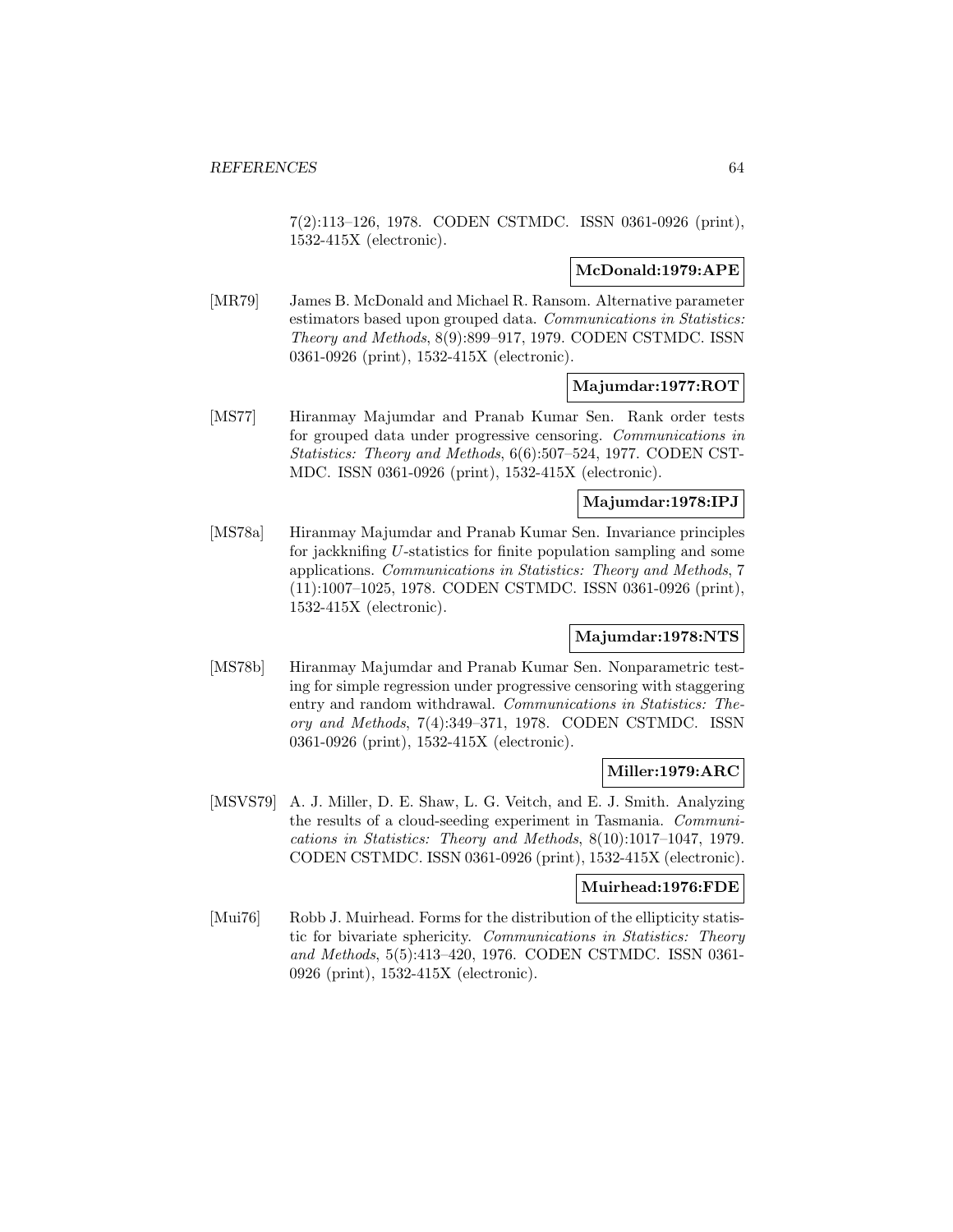#### **Mukhopadhyay:1979:SCT**

[Muk79] Nitis Mukhopadhyay. Some comments on two-stage selection procedures. Communications in Statistics: Theory and Methods, 8(7): 671–683, 1979. CODEN CSTMDC. ISSN 0361-0926 (print), 1532- 415X (electronic).

# **Nair:1976:BEV**

[Nai76] K. Aiyappan Nair. Bivariate extreme value distributions. Communications in Statistics: Theory and Methods, 5(6):575–581, 1976. CODEN CSTMDC. ISSN 0361-0926 (print), 1532-415X (electronic).

#### **Naik:1977:SSS**

[Nai77] Umesh D. Naik. Some subset selection problems. Communications in Statistics: Theory and Methods, 6(10):955–966, 1977. CODEN CSTMDC. ISSN 0361-0926 (print), 1532-415X (electronic).

### **Nakicenovic:1979:ANC**

[Nak79] Nebojsa Nakicenovic. Annex: Numerical calculations. Communications in Statistics: Theory and Methods, 8(3):231–235, 1979. CO-DEN CSTMDC. ISSN 0361-0926 (print), 1532-415X (electronic).

#### **Nagase:1976:DSD**

[NB76] G. Nagase and K. S. Banerjee. On the distribution of a second degree polynomial statistic in singular normal variates. Communications in Statistics: Theory and Methods, 5(5):407–412, 1976. CODEN CSTMDC. ISSN 0361-0926 (print), 1532-415X (electronic).

## **Nagase:1978:IBT**

[NB78] G. Nagase and K. S. Banerjee. On the independence between two generalized second degree polynomial statistics and their covariance. Communications in Statistics: Theory and Methods, 7(8):733–738, 1978. CODEN CSTMDC. ISSN 0361-0926 (print), 1532-415X (electronic).

## **Nelson:1979:LST**

[Nel79] Paul I. Nelson. Least squares tests for discrete parameter stochastic processes. Communications in Statistics: Theory and Methods, 8 (3):283–297, 1979. CODEN CSTMDC. ISSN 0361-0926 (print), 1532-415X (electronic).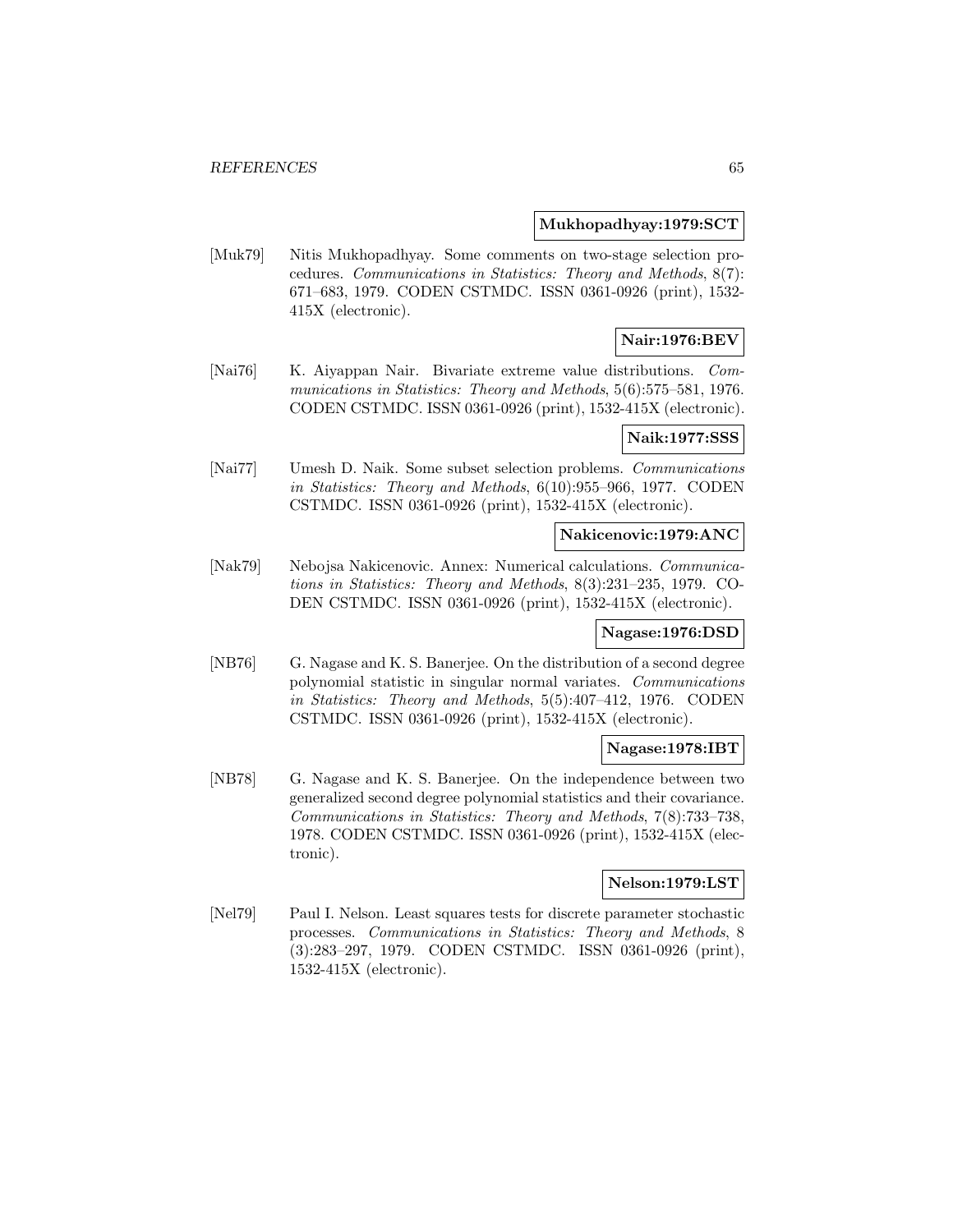### **Neyman:1976:TSH**

[Ney76] Jerzy Neyman. Tests of statistical hypotheses and their use in studies of natural phenomena. Communications in Statistics: Theory and Methods, 5(8):737–751, 1976. CODEN CSTMDC. ISSN 0361- 0926 (print), 1532-415X (electronic).

# **Neyman:1979:DPM**

[Ney79] Jerzy Neyman. Developments in probability and mathematical statistics generated by studies in meteorology and weather modification. Communications in Statistics: Theory and Methods, 8 (11):1097–1110, 1979. CODEN CSTMDC. ISSN 0361-0926 (print), 1532-415X (electronic).

## **Nordbrock:1976:SDB**

[Nor76] Earl Nordbrock. A sequential design for binomial clinical trials. Communications in Statistics: Theory and Methods, 5(15):1469– 1478, 1976. CODEN CSTMDC. ISSN 0361-0926 (print), 1532-415X (electronic).

# **Neff:1976:FRE**

[NS76] Norman Neff and William E. Strawderman. Further remarks on estimating the parameter of a noncentral chi-square distribution. Communications in Statistics: Theory and Methods, 5(1):65–76, 1976. CODEN CSTMDC. ISSN 0361-0926 (print), 1532-415X (electronic).

# **Odell:1976:CSM**

[OB76] P. L. Odell and J. P. Basu. Concerning several methods for estimating crop acreages using remote sensing data. Communications in Statistics: Theory and Methods, 5(12):1091–1114, 1976. CODEN CSTMDC. ISSN 0361-0926 (print), 1532-415X (electronic).

# **OBryan:1979:RCM**

[O'B79] T. O'Bryan. Rates of convergence in a modified empirical Bayes estimation problem involving Poisson distributions. Communications in Statistics: Theory and Methods, 8(2):167–174, 1979. CODEN CSTMDC. ISSN 0361-0926 (print), 1532-415X (electronic).

# **Odell:1976:CPR**

[Ode76] Patrick L. Odell. Current and past roles of the statistician in space applications. Communications in Statistics: Theory and Methods, 5 (12):1077–1089, 1976. CODEN CSTMDC. ISSN 0361-0926 (print), 1532-415X (electronic).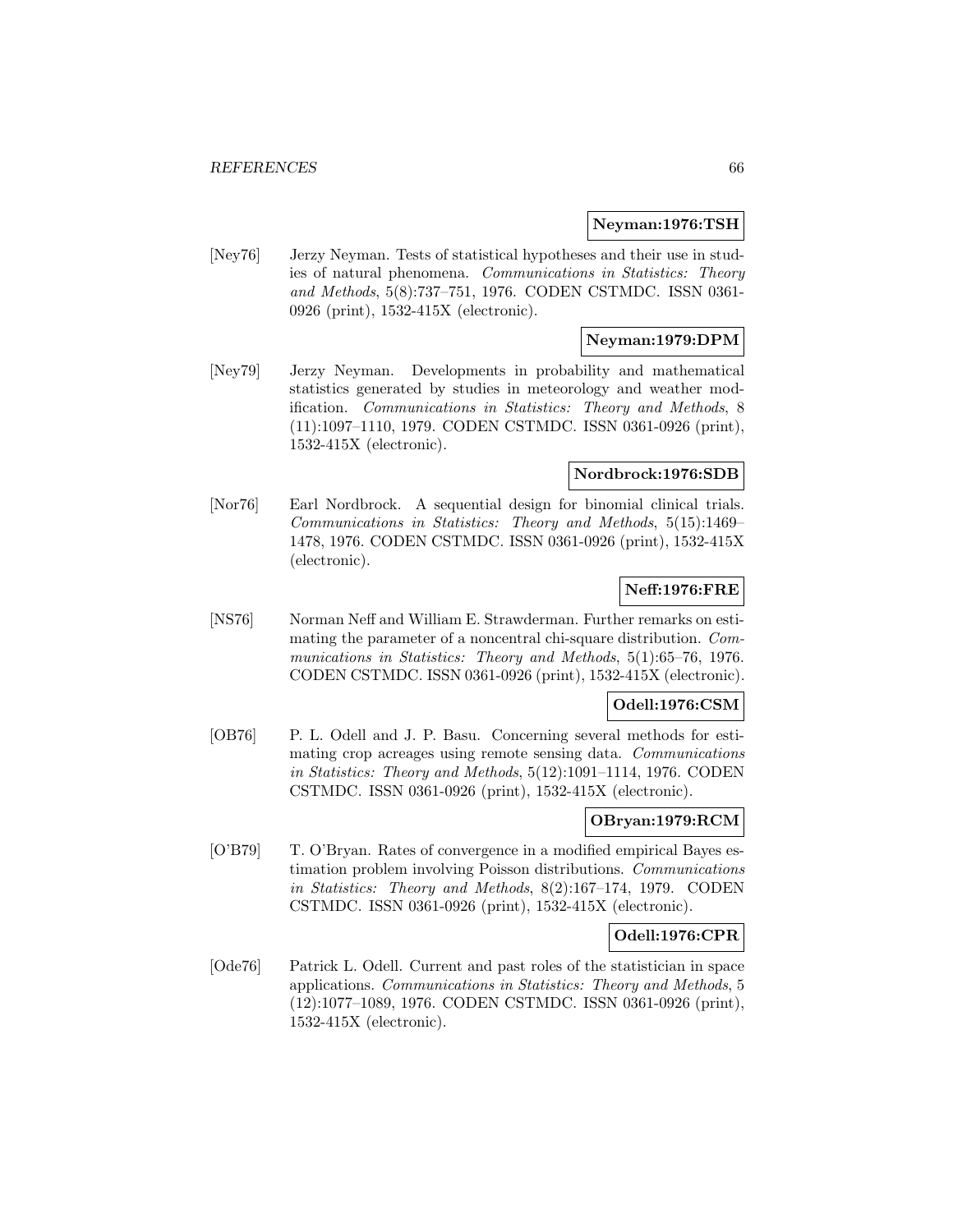## **Oliker:1978:RBS**

[Oli78] V. I. Oliker. On the relationship between the sample size and the number of variables in a linear regression model. Communications in Statistics: Theory and Methods, 7(6):509–516, 1978. CODEN CSTMDC. ISSN 0361-0926 (print), 1532-415X (electronic).

## **Oman:1978:BCS**

[Oma78] Samuel D. Oman. A Bayesian comparison of some estimators used in linear regression with multicollinear data. Communications in Statistics: Theory and Methods, 7(6):517–534, 1978. CODEN CST-MDC. ISSN 0361-0926 (print), 1532-415X (electronic).

#### **Padmanabhan:1977:HLE**

[Pad77] A. R. Padmanabhan. Hodges–Lehmann estimators in the case of grouped data  $-$  I. Communications in Statistics: Theory and Methods, 6(4):371–380, 1977. CODEN CSTMDC. ISSN 0361-0926 (print), 1532-415X (electronic).

## **Pandey:1979:SEN**

[Pan79] B. N. Pandey. On shrinkage estimation of normal population variance. Communications in Statistics: Theory and Methods, 8(4): 359–365, 1979. CODEN CSTMDC. ISSN 0361-0926 (print), 1532- 415X (electronic).

## **Park:1976:PSD**

[Par76] C. J. Park. The power series distribution with unknown truncation parameter: Two sample problem. Communications in Statistics: Theory and Methods, 5(15):1539–1544, 1976. CODEN CSTMDC. ISSN 0361-0926 (print), 1532-415X (electronic).

## **Peters:1976:NEM**

[PC76] Charles Peters and William A. Coberly. The numerical evaluation of the maximum-likelihood estimate of mixture proportions. Communications in Statistics: Theory and Methods, 5(12):1127–1135, 1976. CODEN CSTMDC. ISSN 0361-0926 (print), 1532-415X (electronic).

## **Peele:1979:CAP**

[Pee79] Lawrence Peele. Characterizations of autoregressive prediction and moving average prediction as discrete-time spline interpolation. Communications in Statistics: Theory and Methods, 8(1):35–46, 1979. CODEN CSTMDC. ISSN 0361-0926 (print), 1532-415X (electronic).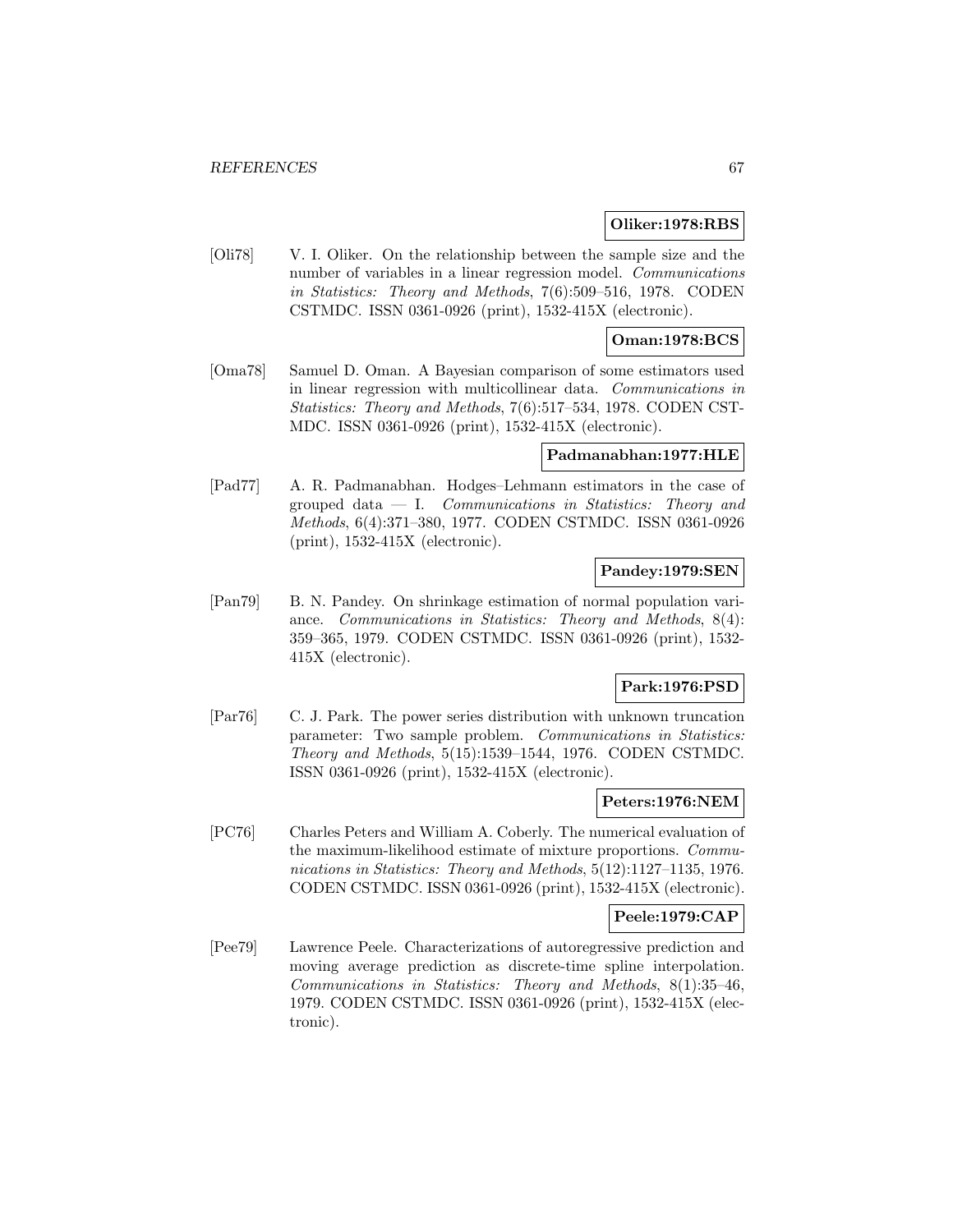## **Perng:1977:AET**

[Per77] S. K. Perng. An asymptotically efficient test for the location parameter and the scale parameter of an exponential distribution. Communications in Statistics: Theory and Methods, 6(14):1399–1407, 1977. CODEN CSTMDC. ISSN 0361-0926 (print), 1532-415X (electronic).

## **Petkau:1979:ESL**

[Pet79a] A. John Petkau. Exact slopes for a life testing problem involving the two parameter exponential distribution. Communications in Statistics: Theory and Methods, 8(15):1511–1521, 1979. CODEN CSTMDC. ISSN 0361-0926 (print), 1532-415X (electronic).

## **Petkau:1979:LTP**

[Pet79b] J. John Petkau. On a life testing problem involving the two parameter exponential distribution. Communications in Statistics: Theory and Methods, 8(15):1523–1534, 1979. CODEN CSTMDC. ISSN 0361-0926 (print), 1532-415X (electronic).

## **Pettitt:1979:TBN**

[Pet79c] A. N. Pettitt. Testing for bivariate normality using the empirical distribution function. Communications in Statistics: Theory and Methods, 8(7):699–712, 1979. CODEN CSTMDC. ISSN 0361-0926 (print), 1532-415X (electronic).

## **Paik:1977:ABN**

[PF77] U. B. Paik and W. T. Federer. Analysis of binary number association scheme partially balanced designs. Communications in Statistics: Theory and Methods, 6(10):895–931, 1977. CODEN CSTMDC. ISSN 0361-0926 (print), 1532-415X (electronic).

## **Plachky:1977:NSR**

[Pla77] Detlef Plachky. Note on sums of a random number of random variables with exponential family distributions. Communications in Statistics: Theory and Methods, 6(13):1305–1309, 1977. CODEN CSTMDC. ISSN 0361-0926 (print), 1532-415X (electronic).

## **Puri:1976:BFE**

[PN76] P. D. Puri and A. K. Nigam. Balanced factorial experiments. I. Communications in Statistics: Theory and Methods, 5(7):599–619, 1976. CODEN CSTMDC. ISSN 0361-0926 (print), 1532-415X (electronic).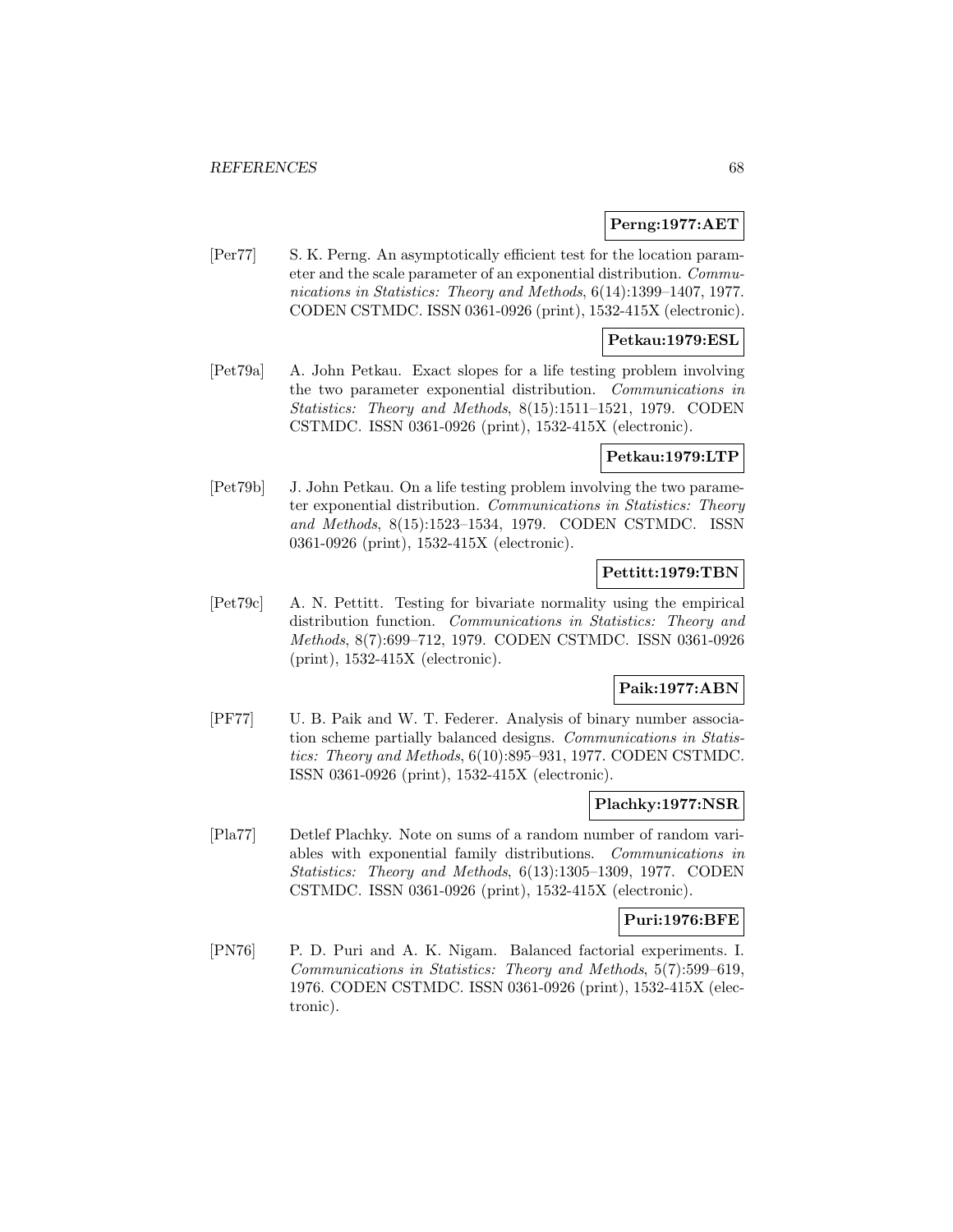## **Puri:1977:BBD**

[PN77a] P. D. Puri and A. K. Nigam. Balanced block designs. Communications in Statistics: Theory and Methods, 6(12):1171–1179, 1977. CODEN CSTMDC. ISSN 0361-0926 (print), 1532-415X (electronic).

# **Puri:1977:PEB**

[PN77b] P. D. Puri and A. K. Nigam. Partially efficiency balanced designs. Communications in Statistics: Theory and Methods, 6(8):753–771, 1977. CODEN CSTMDC. ISSN 0361-0926 (print), 1532-415X (electronic).

## **Puri:1978:BFE**

[PN78] P. D. Puri and A. K. Nigam. Balanced factorial experiments. II. Communications in Statistics: Theory and Methods, 7(6):591–605, 1978. CODEN CSTMDC. ISSN 0361-0926 (print), 1532-415X (electronic).

## **Pollak:1979:CRE**

[Pol79] Moshe Pollak. A class of robust estimators. Communications in Statistics: Theory and Methods, 8(6):509–531, 1979. CODEN CST-MDC. ISSN 0361-0926 (print), 1532-415X (electronic).

#### **Plackett:1978:DMS**

[PP78] R. L. Plackett and S. R. Paul. Dirichlet models for square contingency tables. Communications in Statistics: Theory and Methods, 7(10):939–952, 1978. CODEN CSTMDC. ISSN 0361-0926 (print), 1532-415X (electronic).

# **Patil:1977:ILR**

[PR77] G. P. Patil and M. V. Ratnaparkhi. Invariance of linearity of regression and related characterizations of some classical discrete distributions. Communications in Statistics: Theory and Methods, 6 (2):167–174, 1977. CODEN CSTMDC. ISSN 0361-0926 (print), 1532-415X (electronic).

## **Peritz:1978:SSM**

[PR78] Eric Peritz and Ray Rose. Some statistical methods for survival analysis with rare failures. Communications in Statistics: Theory and Methods, 7(7):619–636, 1978. CODEN CSTMDC. ISSN 0361- 0926 (print), 1532-415X (electronic).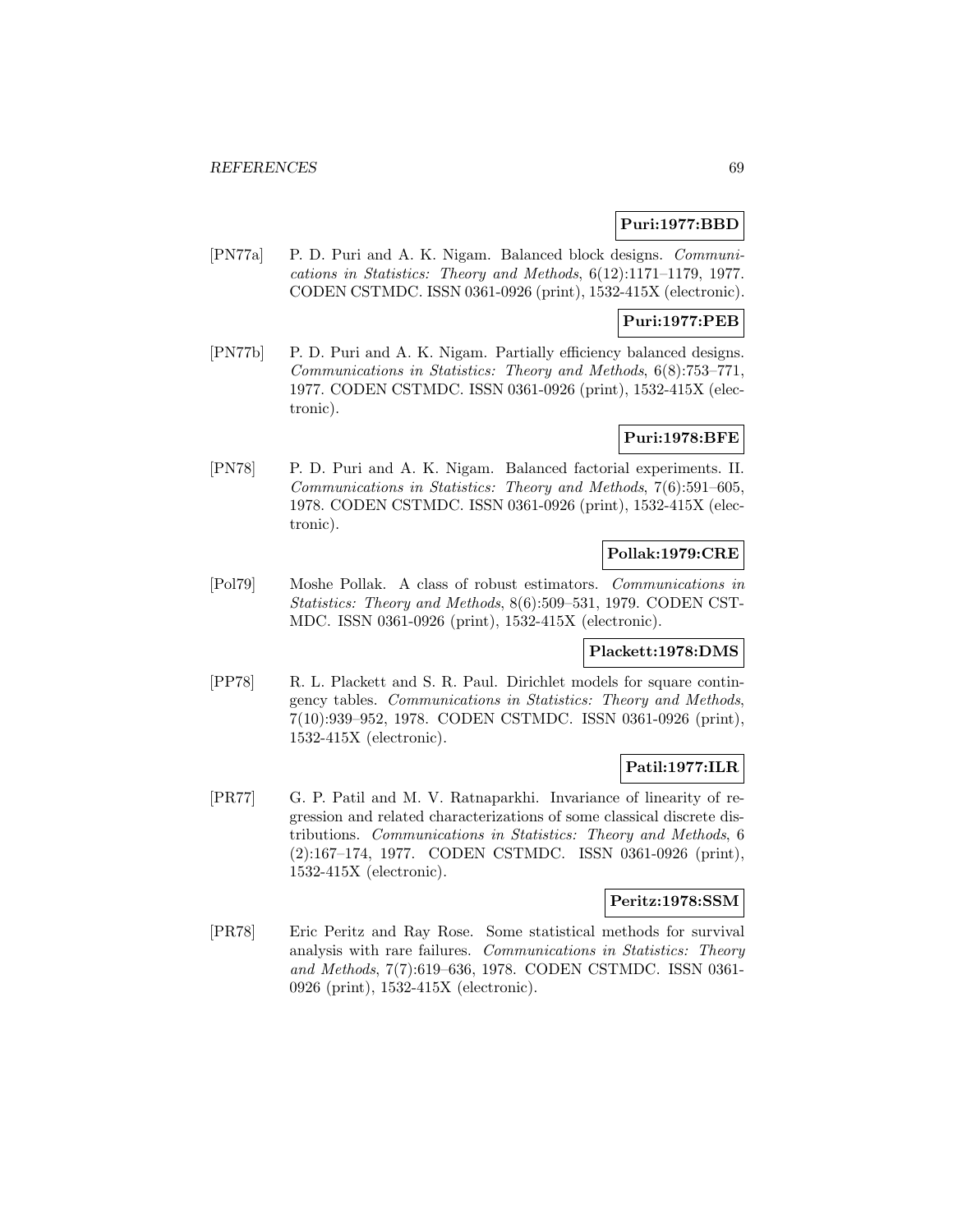## **Pratt:1976:DQW**

[Pra76] John W. Pratt. A discussion of the question: for what use are tests of hypotheses and tests of significance. Communications in Statistics: Theory and Methods, 5(8):779–787, 1976. CODEN CSTMDC. ISSN 0361-0926 (print), 1532-415X (electronic).

## **Prajneshu:1979:STI**

[Pra79] Prajneshu. Stability of two interacting species subject to stochastic parameter variation. Communications in Statistics: Theory and Methods, 8(1):57–69, 1979. CODEN CSTMDC. ISSN 0361-0926 (print), 1532-415X (electronic).

## **Price:1976:NEB**

[Pri76] Bertram Price. A note on estimation in Bernoulli trials with dependence. Communications in Statistics: Theory and Methods, 5 (7):661–671, 1976. CODEN CSTMDC. ISSN 0361-0926 (print), 1532-415X (electronic).

## **Peters:1976:NOL**

[PS76a] B. C. Peters, Jr. and J. L. Solomon. A note on optimum linear feature extraction for Gaussian populations with equal covariances and equal a priori probabilities. Communications in Statistics: Theory and Methods, 5(12):1137–1141, 1976. CODEN CSTMDC. ISSN 0361-0926 (print), 1532-415X (electronic).

# **Pinski:1976:CNE**

[PS76b] K. Pinski and V. A. Sposito. Consistency of the normal equations. Communications in Statistics: Theory and Methods, 5(11):1055– 1057, 1976. CODEN CSTMDC. ISSN 0361-0926 (print), 1532-415X (electronic).

## **Pradhan:1976:MFE**

[PS76c] Meena Pradhan and Y. S. Sathe. Modification of fixed even sample size procedure for play-the-winner. Communications in Statistics: Theory and Methods, 5(4):365–371, 1976. CODEN CSTMDC. ISSN 0361-0926 (print), 1532-415X (electronic).

## **Panchapakesan:1977:SSP**

[PS77a] S. Panchapakesan and T. J. Santner. Subset selection procedures for  $\Delta_P$ -superior populations. Communications in Statistics: Theory and Methods, 6(11):1081–1090, 1977. CODEN CSTMDC. ISSN 0361-0926 (print), 1532-415X (electronic).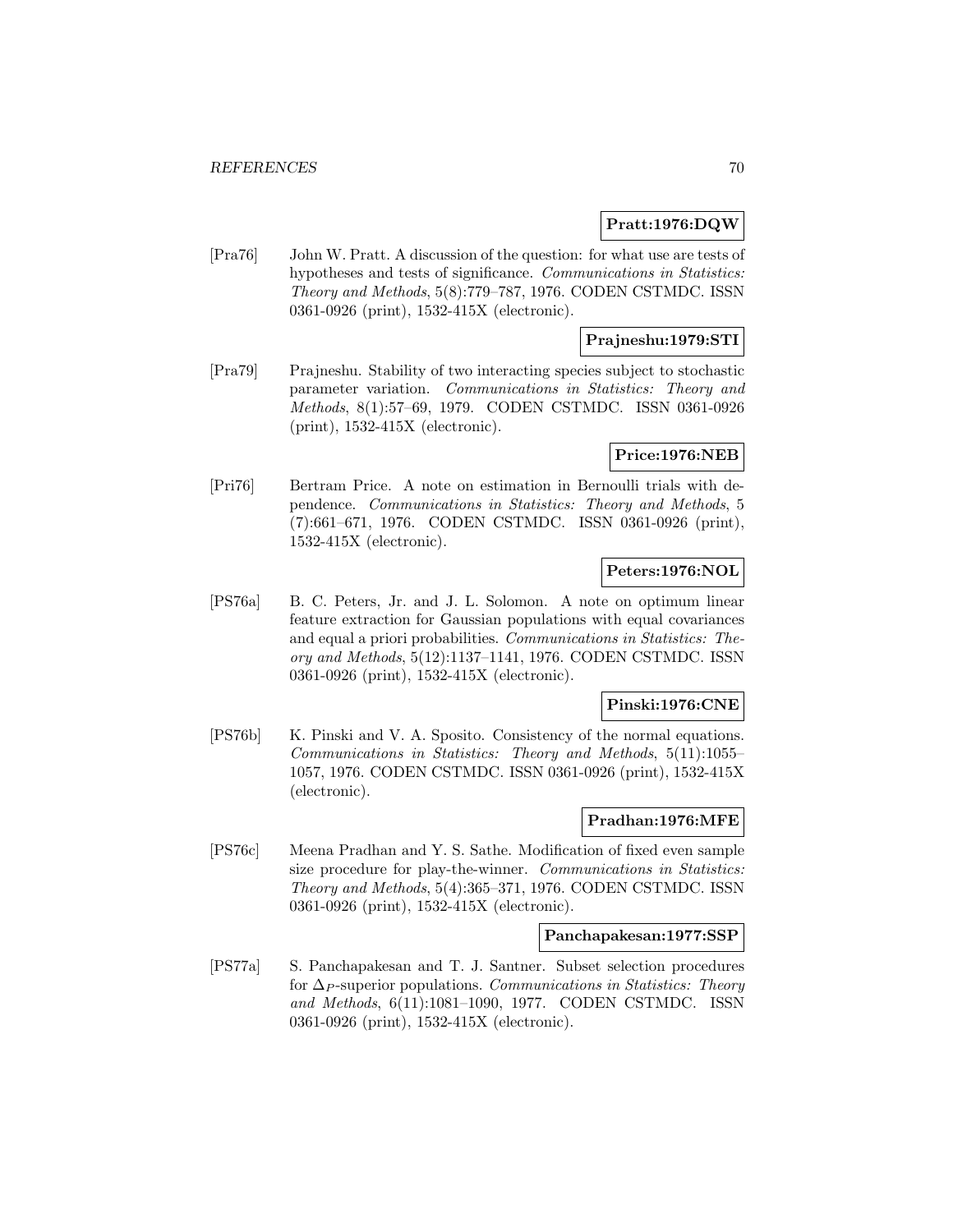### **Papaioannou:1977:RCI**

[PS77b] Takis Papaioannou and Ted Speevak. Rank correlation inequalities with missing data. Communications in Statistics: Theory and Methods, 6(1):67–72, 1977. CODEN CSTMDC. ISSN 0361-0926 (print), 1532-415X (electronic).

## **Phadia:1979:EBA**

[PS79] E. G. Phadia and V. Susarla. An empirical Bayes approach to twosample problems with censored data. Communications in Statistics: Theory and Methods, 8(13):1327–1351, 1979. CODEN CSTMDC. ISSN 0361-0926 (print), 1532-415X (electronic).

## **Price:1976:PCE**

[PT76] Bertram Price and Aaron Tenenbein. Probability computations for an extension of the geometric distribution. Communications in Statistics: Theory and Methods, 5(11):1031–1039, 1976. CODEN CSTMDC. ISSN 0361-0926 (print), 1532-415X (electronic).

## **Pukelsheim:1977:ETB**

[Puk77] Friedrich Pukelsheim. Equality of two blues and ridge-type estimates. Communications in Statistics: Theory and Methods, 6(7): 603–610, 1977. CODEN CSTMDC. ISSN 0361-0926 (print), 1532- 415X (electronic).

## **Padgett:1977:BER**

[PW77] W. J. Padgett and L. J. Wei. Bayes estimation of reliability for the two-parameter lognormal distribution. Communications in Statistics: Theory and Methods, 6(5):443–457, 1977. CODEN CSTMDC. ISSN 0361-0926 (print), 1532-415X (electronic).

### **Passi:1978:SSR**

[PW78] Ranjit M. Passi and James S. Williams. Sample-size requirements for confidence bounds of prescribed precision on multivariate normal quantiles. Communications in Statistics: Theory and Methods, 7(8): 739–753, 1978. CODEN CSTMDC. ISSN 0361-0926 (print), 1532- 415X (electronic).

#### **Padgett:1979:ETP**

[PW79] W. J. Padgett and L. J. Wei. Estimation for the three-parameter inverse Gaussian distribution. Communications in Statistics: Theory and Methods, 8(2):129–137, 1979. CODEN CSTMDC. ISSN 0361-0926 (print), 1532-415X (electronic).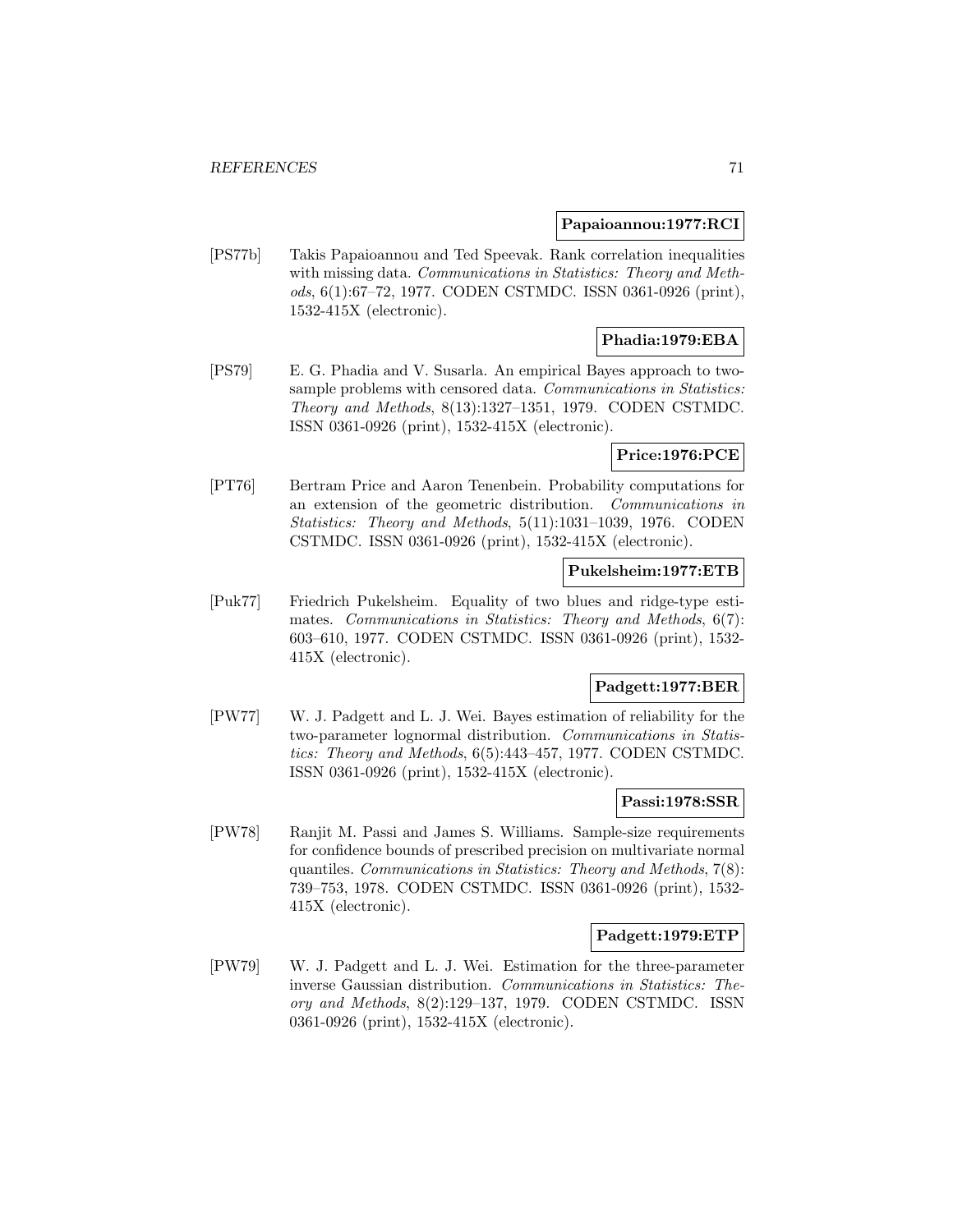## **Pathak:1979:NPE**

[PZW79] Pramod K. Pathak, William J. Zimmer, and Raymond E. Williams. Non-parametric estimation of an acceleration parameter. Communications in Statistics: Theory and Methods, 8(4):367–383, 1979. CO-DEN CSTMDC. ISSN 0361-0926 (print), 1532-415X (electronic).

## **Quasenberry:1976:OTS**

[QS76] C. P. Quasenberry and R. R. Starbuck. On optimal tests for separate hypotheses and conditional probability integral transformations. Communications in Statistics: Theory and Methods, 5(6): 507–524, 1976. CODEN CSTMDC. ISSN 0361-0926 (print), 1532- 415X (electronic).

#### **Quesenberry:1978:SIP**

[Que78] C. P. Quesenberry. On similarity and independence properties of composite EDF goodness-of-fit tests. Communications in Statistics: Theory and Methods, 7(8):717–723, 1978. CODEN CSTMDC. ISSN 0361-0926 (print), 1532-415X (electronic).

#### **Ramberg:1977:SBP**

[Ram77a] John S. Ramberg. Selecting the best predictor variate. Communications in Statistics: Theory and Methods, 6(11):1133–1147, 1977. CODEN CSTMDC. ISSN 0361-0926 (print), 1532-415X (electronic).

### **Ramig:1977:GWB**

[Ram77b] P. F. Ramig. On the Galton–Watson branching process: application of a method of moments and recursive determination for certain distributions. Communications in Statistics: Theory and Methods, 6(2):175–196, 1977. CODEN CSTMDC. ISSN 0361-0926 (print), 1532-415X (electronic).

# **Rao:1978:CBL**

[Rao78a] C. Radhakrishna Rao. Choice of best linear in the Gauss–Markoff model with a singular dispersion matrix. Communications in Statistics: Theory and Methods, 7(13):1199–1208, 1978. CODEN CST-MDC. ISSN 0361-0926 (print), 1532-415X (electronic).

## **Rao:1978:NUT**

[Rao78b] C. Radhakrishna Rao. A note on the unified theory of least squares. Communications in Statistics: Theory and Methods, 7(5):409–411, 1978. CODEN CSTMDC. ISSN 0361-0926 (print), 1532-415X (electronic).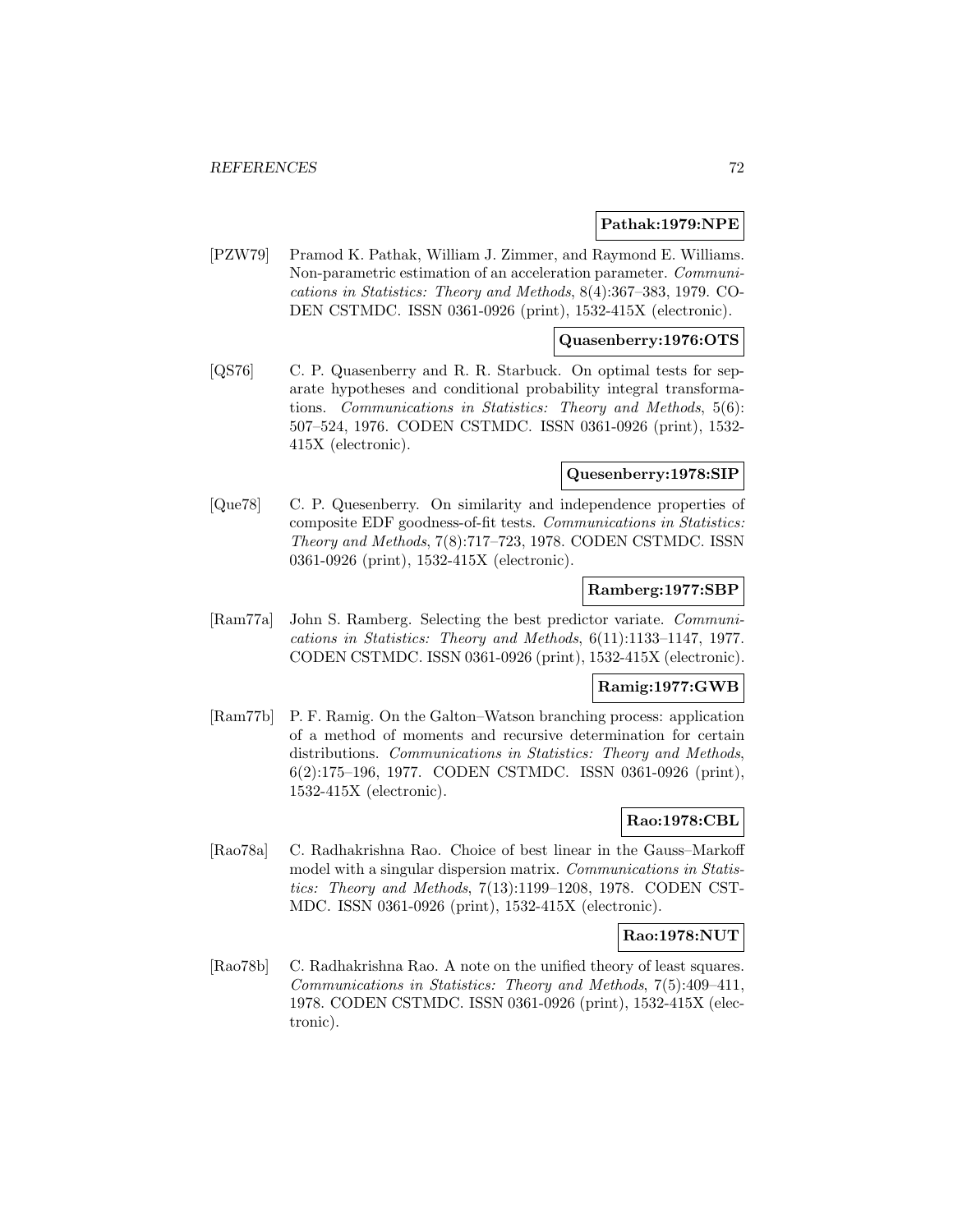### **Rao:1979:EPS**

[Rao79] C. Radhakrishna Rao. Estimation of parameters in the singular Gauss–Markoff model. Communications in Statistics: Theory and Methods, 8(14):1353–1358, 1979. CODEN CSTMDC. ISSN 0361- 0926 (print), 1532-415X (electronic).

# **Ray:1976:NTT**

[Ray76] R. M. Ray. A new  $C(\alpha)$  test for  $2 \times 2$  tables. Communications in Statistics: Theory and Methods, 5(6):545–563, 1976. CODEN CSTMDC. ISSN 0361-0926 (print), 1532-415X (electronic).

### **Rao:1978:TMP**

[RC78] Poduri S. R. S. Rao and Yogendra P. Chaubey. Three modifications of the principle of the MINQUE. Communications in Statistics: Theory and Methods, 7(8):767–778, 1978. CODEN CSTMDC. ISSN 0361-0926 (print), 1532-415X (electronic).

## **Read:1977:PCS**

[Rea77] Campbell B. Read. Partitioning chi-square in contingency tables: a teaching approach. Communications in Statistics: Theory and Methods, 6(6):553–562, 1977. CODEN CSTMDC. ISSN 0361-0926 (print), 1532-415X (electronic).

## **Resek:1976:EPG**

[Res76] Robert W. Resek. Estimation of the parameters of a general Student's t distribution. Communications in Statistics: Theory and Methods, 5(7):635–645, 1976. CODEN CSTMDC. ISSN 0361-0926 (print), 1532-415X (electronic).

### **Reed:1979:STS**

[RF79] Allen H. Reed and Mary E. Frantz. A sequential two sample t test using Welch type modification for unequal variances. Communications in Statistics: Theory and Methods, 8(14):1459–1471, 1979. CODEN CSTMDC. ISSN 0361-0926 (print), 1532-415X (electronic).

### **Rinott:1978:TSS**

[Rin78] Yosef Rinott. On two-stage selection procedures and related probability-inequalities. Communications in Statistics: Theory and Methods, 7(8):799–811, 1978. CODEN CSTMDC. ISSN 0361-0926 (print), 1532-415X (electronic).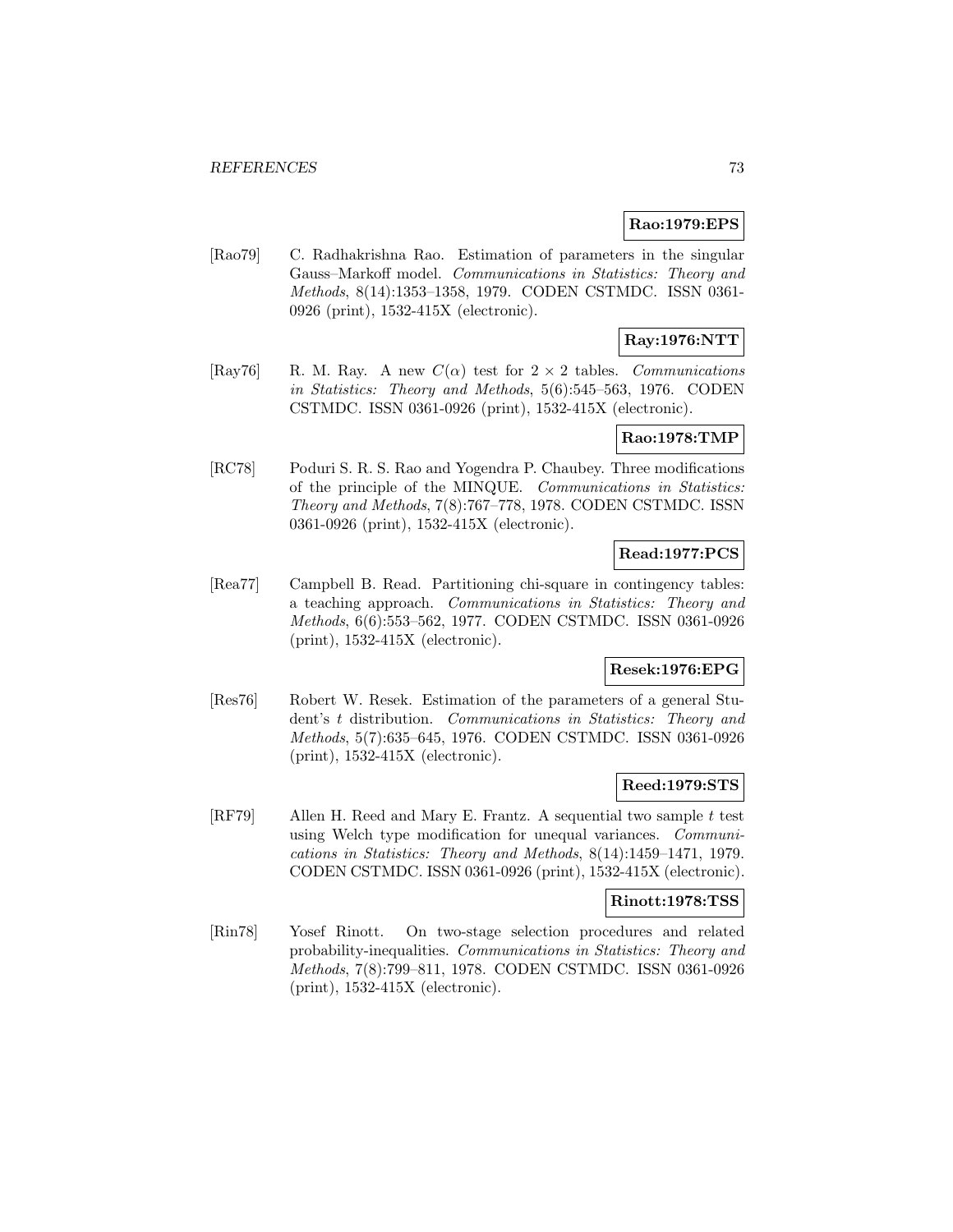#### **Raghavarao:1979:ACA**

[RN79] D. Raghavarao and G. Nageswararao. Analysis of covariance as an alternative approach to the analysis of non-orthogonal lay-outs. Communications in Statistics: Theory and Methods, 8(8):843–854, 1979. CODEN CSTMDC. ISSN 0361-0926 (print), 1532-415X (electronic).

## **Roberts:1976:WUT**

[Rob76] Harry V. Roberts. For what use are tests of hypotheses and tests of significance. Communications in Statistics: Theory and Methods, 5(8):753–761, 1976. CODEN CSTMDC. ISSN 0361-0926 (print), 1532-415X (electronic).

### **Robinson:1977:FPA**

[Rob77] P. M. Robinson. Finite-parameter approximations to frequency response function. Communications in Statistics: Theory and Methods, 6(7):661–677, 1977. CODEN CSTMDC. ISSN 0361-0926 (print), 1532-415X (electronic).

## **Rolph:1976:CSE**

[Rol76] John E. Rolph. Choosing shrinkage estimators for regression problems. Communications in Statistics: Theory and Methods, 5(9): 789–802, 1976. CODEN CSTMDC. ISSN 0361-0926 (print), 1532- 415X (electronic).

### **Rao:1976:ERP**

[RR76] P. V. Rao and C. Littell Ramon. An estimator of relative potency. Communications in Statistics: Theory and Methods, 5(2):183–189, 1976. CODEN CSTMDC. ISSN 0361-0926 (print), 1532-415X (electronic).

### **Ruben:1976:ESD**

[Rub76] Harold Ruben. On the evaluation of Steck's determinant for rectangle probabilities of uniform order statistics. Communications in Statistics: Theory and Methods, 5(6):535–543, 1976. CODEN CST-MDC. ISSN 0361-0926 (print), 1532-415X (electronic).

### **Russell:1976:COC**

[Rus76] K. G. Russell. The connectedness and optimality of a class of rowcolumn designs. Communications in Statistics: Theory and Methods, 5(15):1479–1488, 1976. CODEN CSTMDC. ISSN 0361-0926 (print), 1532-415X (electronic).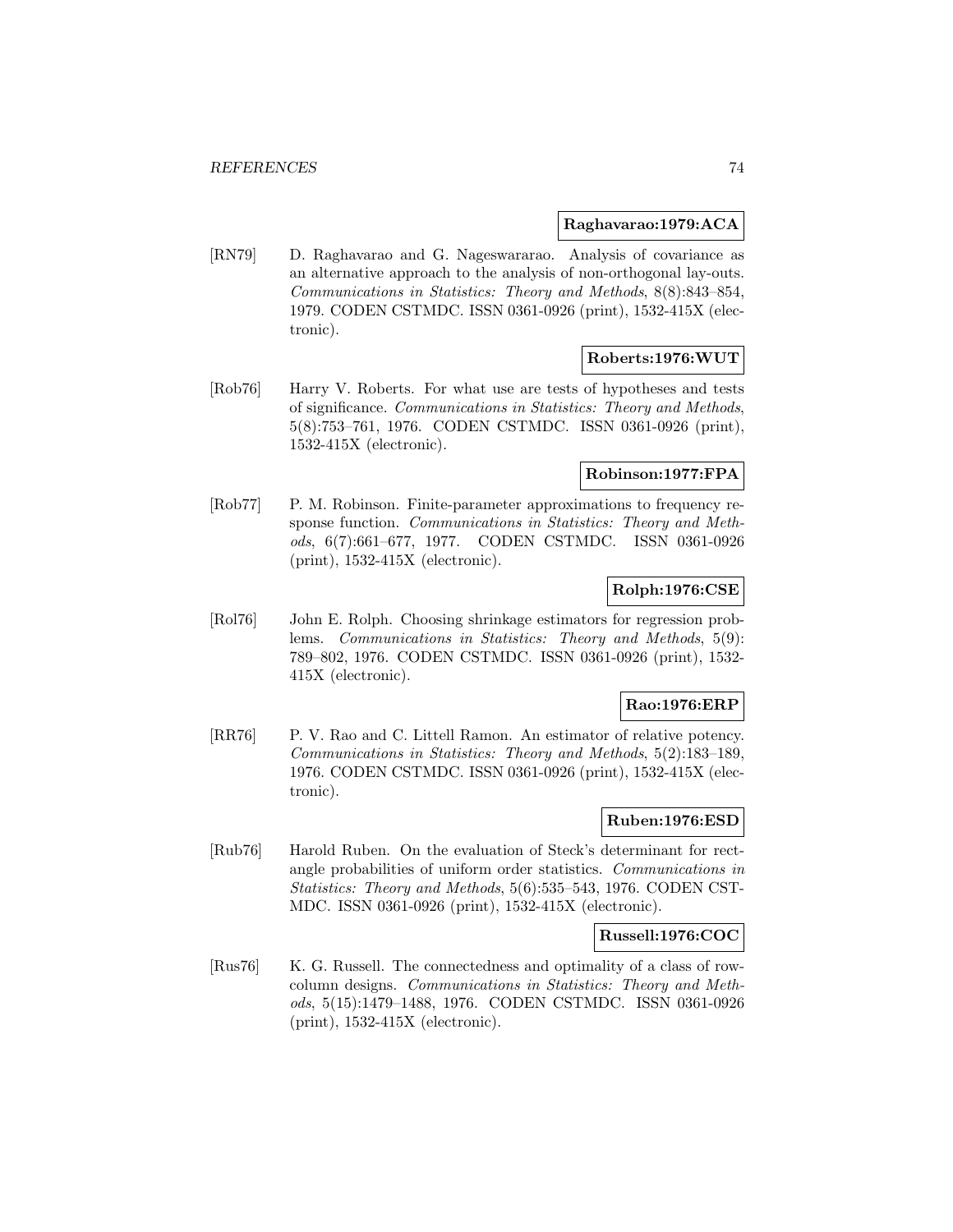#### **Reed:1977:EBC**

[RW77] Allen H. Reed and Gaw T. Wu. Estimation of bias in classical linear regression slope when the proper model is functional linear regression. Communications in Statistics: Theory and Methods, 6 (5):405–416, 1977. CODEN CSTMDC. ISSN 0361-0926 (print), 1532-415X (electronic).

## **Rogers:1977:EML**

[RY77] G. S. Rogers and D. L. Young. Explicit maximum likelihood estimators for certain patterned covariance matrices. Communications in Statistics: Theory and Methods, 6(2):121–133, 1977. CODEN CSTMDC. ISSN 0361-0926 (print), 1532-415X (electronic).

#### **Santner:1976:TSP**

[San76] Thomas J. Santner. A two stage procedure for selecting  $\delta^*$ -optimal means in the normal model. Communications in Statistics: Theory and Methods, 5(3):283–292, 1976. CODEN CSTMDC. ISSN 0361- 0926 (print), 1532-415X (electronic).

## **Saw:1977:ICR**

[Saw77] John G. Saw. On inequalities in constrained random variables. Communications in Statistics: Theory and Methods, 6(13):1301-1304, 1977. CODEN CSTMDC. ISSN 0361-0926 (print), 1532-415X (electronic).

### **Schucany:1976:AMS**

[SB76a] William R. Schucany and James Beckett. Analysis of multiple sets of incomplete rankings. Communications in Statistics: Theory and Methods, 5(14):1327–1334, 1976. CODEN CSTMDC. ISSN 0361- 0926 (print), 1532-415X (electronic).

## **Smith:1976:CTG**

[SB76b] Robert M. Smith and Lee J. Bain. Correlation type goodness-offit statistics with censored sampling. Communications in Statistics: Theory and Methods, 5(2):119–132, 1976. CODEN CSTMDC. ISSN 0361-0926 (print), 1532-415X (electronic).

### **Scheaffer:1976:NAC**

[Sch76] R. L. Scheaffer. A note on approximate confidence limits for the negative binomial model. Communications in Statistics: Theory and Methods, 5(2):149–158, 1976. CODEN CSTMDC. ISSN 0361- 0926 (print), 1532-415X (electronic).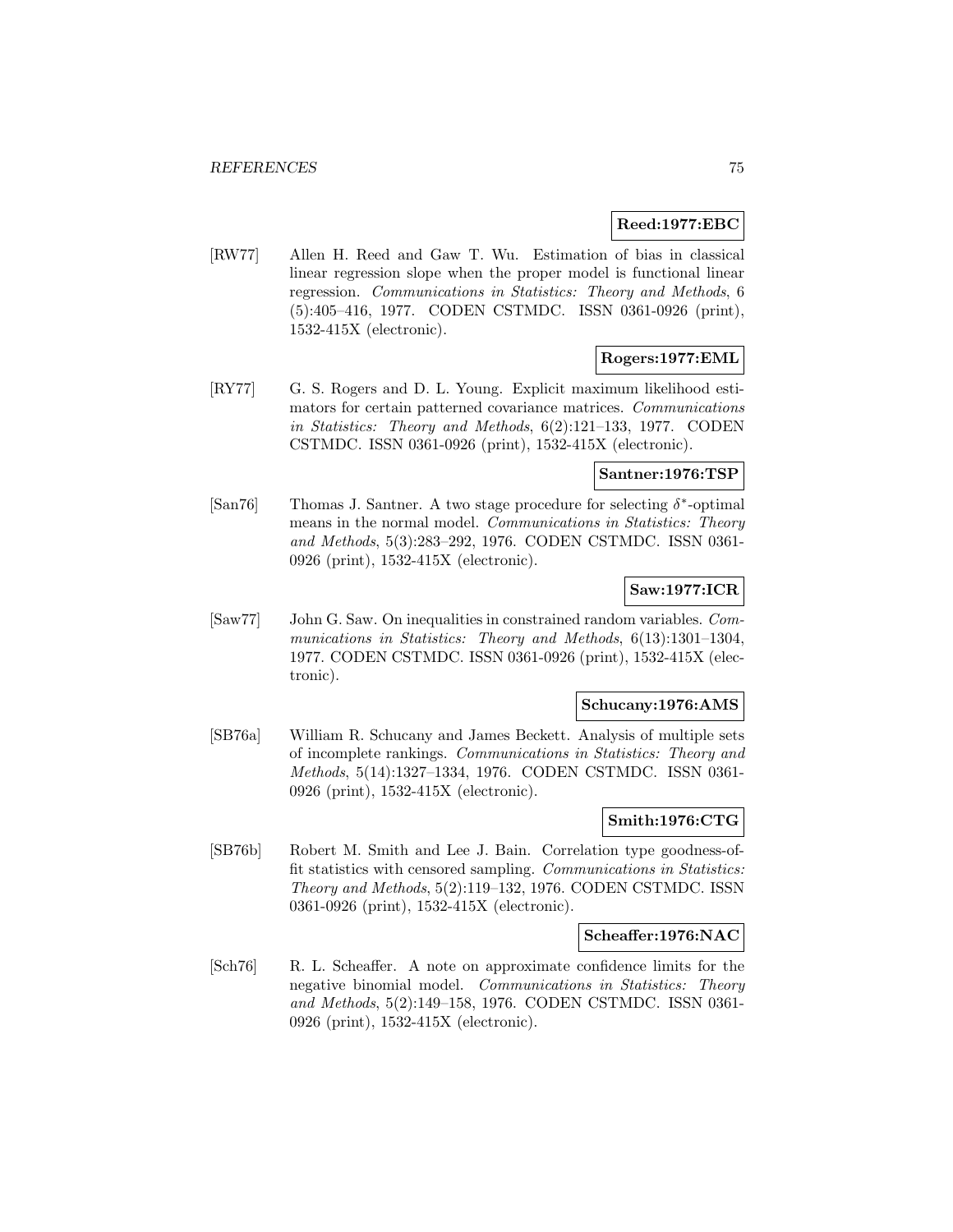#### **Schey:1977:ADO**

[Sch77] H. M. Schey. The asymptotic distribution of the one-sided Kolmogorov–Smirnov statistic for truncated data. Communications in Statistics: Theory and Methods, 6(14):1361–1366, 1977. CODEN CSTMDC. ISSN 0361-0926 (print), 1532-415X (electronic).

### **Sclove:1977:PMM**

[Scl77] Stanley L. Sclove. Population mixture models and clustering algorithms. Communications in Statistics: Theory and Methods, 6(5): 417–434, 1977. CODEN CSTMDC. ISSN 0361-0926 (print), 1532- 415X (electronic).

### **Scott:1976:MSR**

[Sco76] Stuart Scott. Moments of suprema of random variables. Communications in Statistics: Theory and Methods, 5(7):673–680, 1976. CO-DEN CSTMDC. ISSN 0361-0926 (print), 1532-415X (electronic).

#### **Shuster:1976:QRA**

[SD76] J. J. Shuster and F. H. Dietrich. Quantal response assays by inverse regression. Communications in Statistics: Theory and Methods, 5 (4):293–305, 1976. CODEN CSTMDC. ISSN 0361-0926 (print), 1532-415X (electronic).

## **Saleh:1977:FGS**

[SD77] A. K. Md. Ehsanes Saleh and J.-P. Dionne. On a further generalization of the savage test. Communications in Statistics: Theory and Methods, 6(12):1213–1221, 1977. CODEN CSTMDC. ISSN 0361-0926 (print), 1532-415X (electronic).

#### **Searle:1979:ACM**

[Sea79] S. R. Searle. Alternative covariance models for the 2-way crossed classification. Communications in Statistics: Theory and Methods, 8(8):799–818, 1979. CODEN CSTMDC. ISSN 0361-0926 (print), 1532-415X (electronic).

### **Seely:1978:CSS**

[See78] Justus Seely. A complete sufficient statistic for the linear model under normality and a singular covariance matrix. Communications in Statistics: Theory and Methods, 7(15):1465–1473, 1978. CODEN CSTMDC. ISSN 0361-0926 (print), 1532-415X (electronic).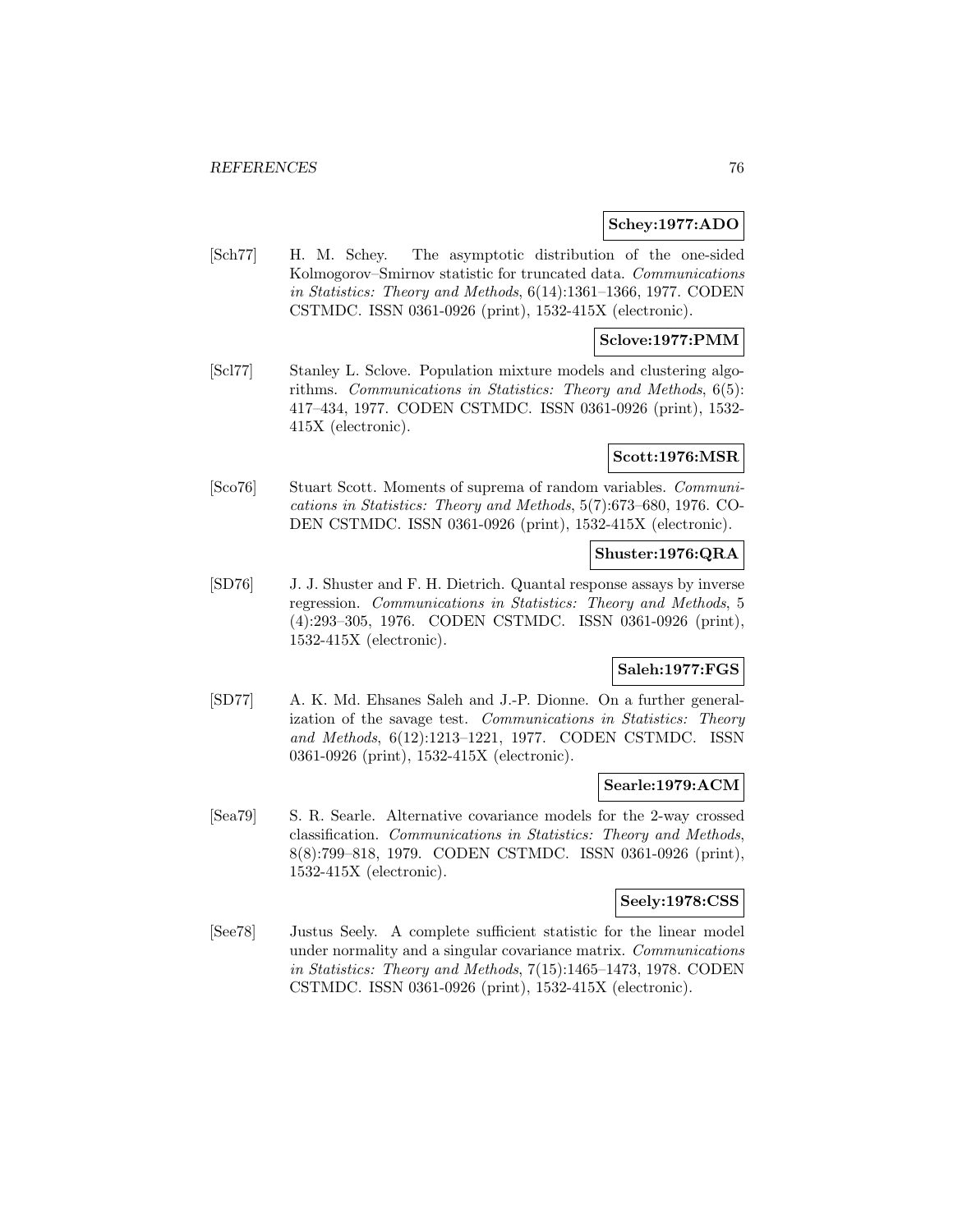#### **Seheult:1978:MBL**

[Seh78] Allan Seheult. Minium bias or least squares estimation? Communications in Statistics: Theory and Methods, 7(3):277–283, 1978. CODEN CSTMDC. ISSN 0361-0926 (print), 1532-415X (electronic).

## **Sen:1978:EPM**

[Sen78a] A. R. Sen. Estimation of the population mean when the coefficient of variation is known. Communications in Statistics: Theory and Methods, 7(7):657–672, 1978. CODEN CSTMDC. ISSN 0361-0926 (print), 1532-415X (electronic).

## **Sen:1978:TSS**

[Sen78b] Pranab Kumar Sen. Time-sequential statistical procedures: a preface. Communications in Statistics: Theory and Methods, 7(4):311– 314, 1978. CODEN CSTMDC. ISSN 0361-0926 (print), 1532-415X (electronic).

# **Sen:1979:NRS**

[Sen79] Pranab Kumar Sen. Nonparametric repeated significance tests for some analysis of covariance models. Communications in Statistics: Theory and Methods, 8(8):819–841, 1979. CODEN CSTMDC. ISSN 0361-0926 (print), 1532-415X (electronic).

## **Sinlia:1976:BIA**

[SG76] S. K. Sinlia and Irwin Guttman. Bayesian inference about the reliability function for the exponential distributions. Communications in Statistics: Theory and Methods, 5(5):471–479, 1976. CODEN CSTMDC. ISSN 0361-0926 (print), 1532-415X (electronic).

### **Srivastava:1977:BFD**

 $[SG77]$  J. N. Srivastava and S. Ghosh. Balanced  $2<sup>m</sup>$  factorial designs of resolution V which allow search and estimation of one extra unknown effect,  $4 \leq m \leq 8$ . Communications in Statistics: Theory and Methods, 6(2):141–166, 1977. CODEN CSTMDC. ISSN 0361-0926 (print), 1532-415X (electronic).

### **Smith:1978:MLA**

[SH78] David W. Smith and R. R. Hocking. Maximum likelihood analysis of the mixed model: the balanced case. Communications in Statistics: Theory and Methods, 7(13):1253–1266, 1978. CODEN CSTMDC. ISSN 0361-0926 (print), 1532-415X (electronic).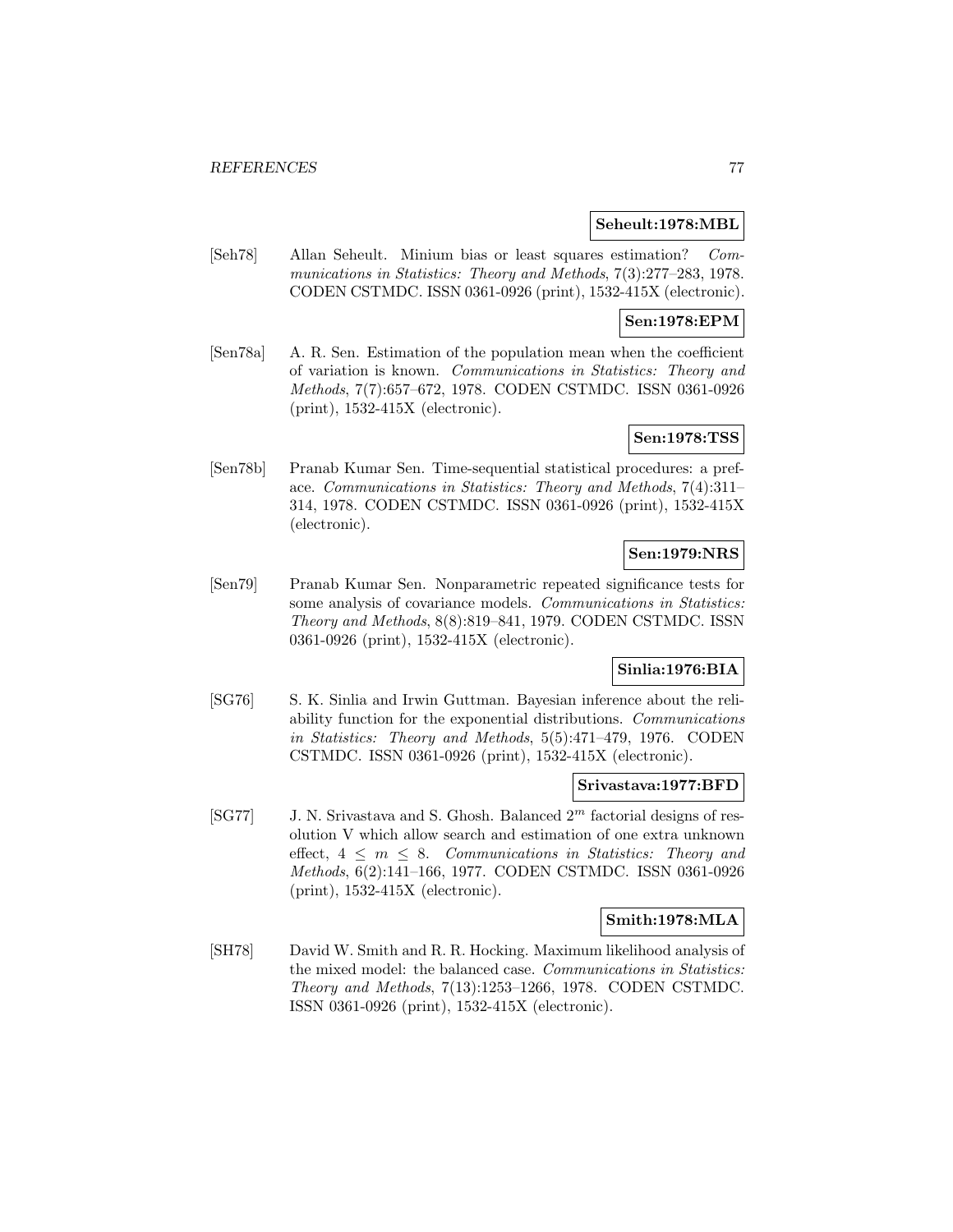#### **Shaked:1977:SIC**

[Sha77] Moshe Shaked. Statistical inference for a class of life distributions. Communications in Statistics: Theory and Methods, 6(13):1323– 1339, 1977. CODEN CSTMDC. ISSN 0361-0926 (print), 1532-415X (electronic).

## **Shaked:1979:EGH**

[Sha79] Moshe Shaked. An estimator for the generalized hazard rate function. Communications in Statistics: Theory and Methods, 8(1):17– 33, 1979. CODEN CSTMDC. ISSN 0361-0926 (print), 1532-415X (electronic).

### **Shinozaki:1978:NEC**

 $[\text{Shi78}]$  N. Shinozaki. A note on estimating the common mean of k normal distributions and the Stein problem. Communications in Statistics: Theory and Methods, 7(15):1421–1432, 1978. CODEN CSTMDC. ISSN 0361-0926 (print), 1532-415X (electronic).

### **Shuster:1976:PED**

[Shu76] J. J. Shuster. The precision of an estimator due to Ryan. Communications in Statistics: Theory and Methods, 5(9):867–874, 1976. CODEN CSTMDC. ISSN 0361-0926 (print), 1532-415X (electronic).

## **Simon:1977:UCI**

[SHW77] Richard Simon, David G. Hoel, and George H. Weiss. The use of covariate information in the sequential analysis of dichotomous response experiments. Communications in Statistics: Theory and Methods, 6(8):777–788, 1977. CODEN CSTMDC. ISSN 0361-0926 (print), 1532-415X (electronic).

### **Sia:1977:SPC**

[Sia77] L. L. Sia. Some properties of connectedness in two-way designs. Communications in Statistics: Theory and Methods, 6(12):1165– 1169, 1977. CODEN CSTMDC. ISSN 0361-0926 (print), 1532-415X (electronic).

### **Schrader:1977:RAV**

[SK77] Ronald M. Schrader and Joseph W. Mc Kean. Robust analysis of variance. Communications in Statistics: Theory and Methods, 6(9): 879–894, 1977. CODEN CSTMDC. ISSN 0361-0926 (print), 1532- 415X (electronic).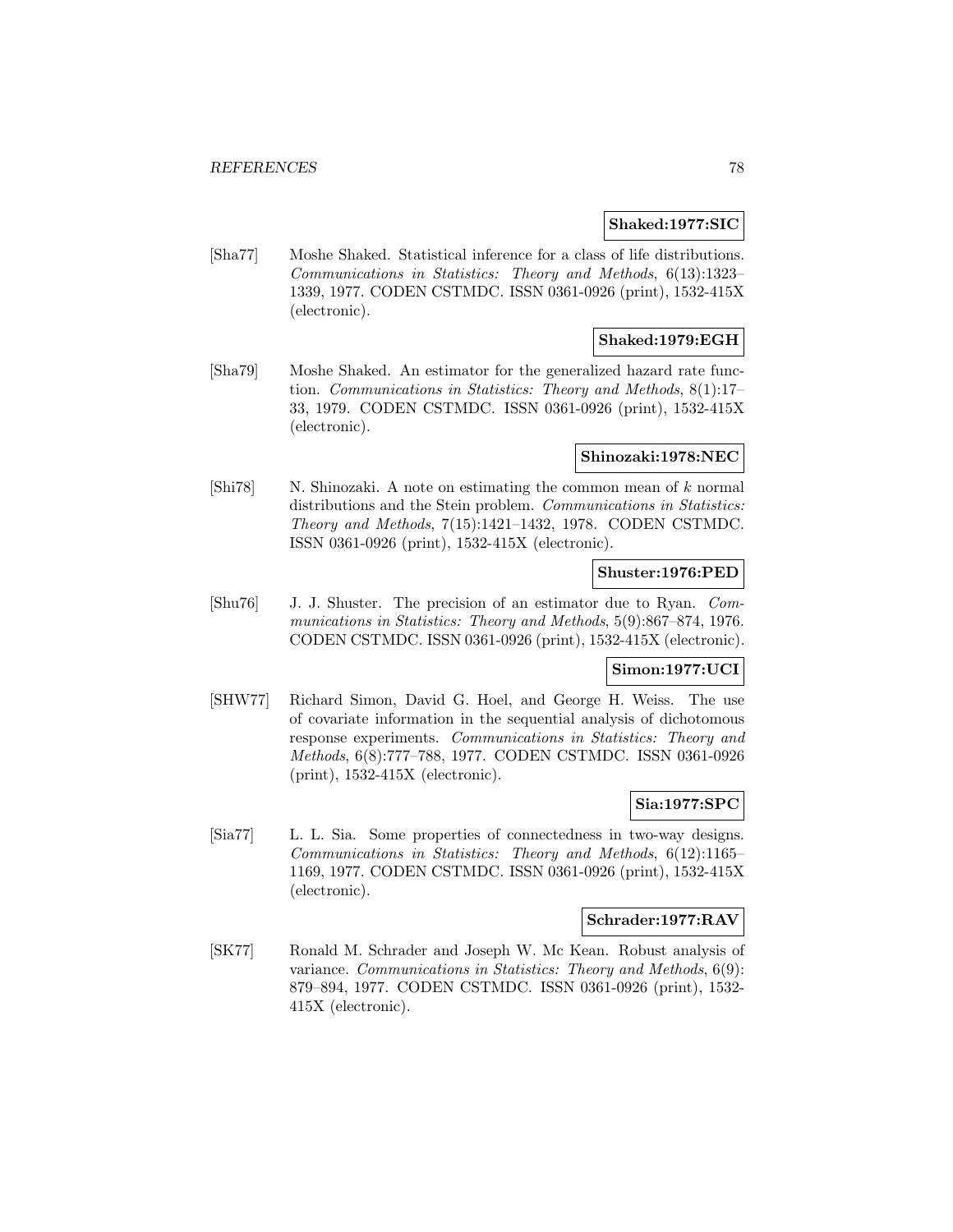#### **Skillings:1978:ACI**

[Ski78] John H. Skillings. Adaptively combining independent Jonckheere statistics in a randomized block design with unequal scales. Communications in Statistics: Theory and Methods, 7(11):1027-1039, 1978. CODEN CSTMDC. ISSN 0361-0926 (print), 1532-415X (electronic).

## **Salama:1978:EMP**

[SKT78] Ibrahim A. Salama, Gary G. Koch, and Dennis H. Tolley. On the estimation of the most probable number in a serial dilution experiment. Communications in Statistics: Theory and Methods, 7(13): 1267–1281, 1978. CODEN CSTMDC. ISSN 0361-0926 (print), 1532- 415X (electronic).

### **Swanepoel:1978:FWS**

[SL78] J. W. H. Swanepoel and F. Lombard. Fixed width sequential confidence interval for the median of a distribution. Communications in Statistics: Theory and Methods, 7(9):829–835, 1978. CODEN CSTMDC. ISSN 0361-0926 (print), 1532-415X (electronic).

### **Sathe:1979:BPT**

[SL79] Y. S. Sathe and S. R. Lingras. Bounds for the Pearson type IV tail probabilities. Communications in Statistics: Theory and Methods, 8(6):533–541, 1979. CODEN CSTMDC. ISSN 0361-0926 (print), 1532-415X (electronic).

#### **Swamy:1976:MAR**

[SM76] P. A. V. B. Swamy and J. S. Mehta. Minimum average risk estimators for coefficients in linear models. Communications in Statistics: Theory and Methods, 5(9):803–818, 1976. CODEN CSTMDC. ISSN 0361-0926 (print), 1532-415X (electronic).

### **Swamy:1977:NMA**

[SM77] P. A. V. B. Swamy and J. S. Mehta. A note on minimum average risk estimators for coefficients in linear models. Communications in Statistics: Theory and Methods, 6(12):1181–1186, 1977. CODEN CSTMDC. ISSN 0361-0926 (print), 1532-415X (electronic).

## **Smith:1977:NTB**

[Smi77a] Paul J. Smith. A nonparametric test for bivariate circular symmetry based on the empirical cdf. Communications in Statistics: Theory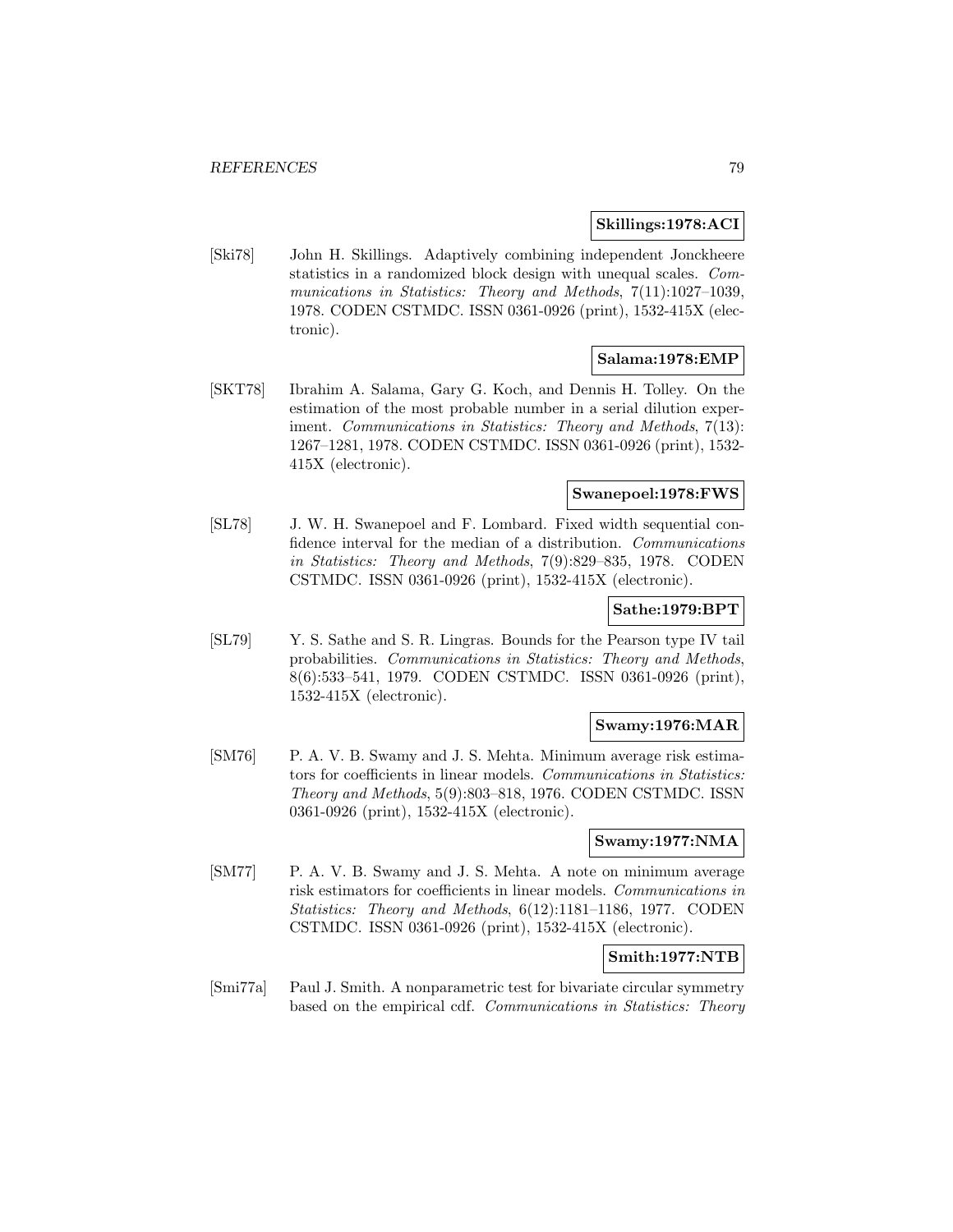and Methods, 6(3):209–220, 1977. CODEN CSTMDC. ISSN 0361- 0926 (print), 1532-415X (electronic).

## **Smith:1977:SRI**

[Smi77b] Robert M. Smith. Some results on interval estimation for the twoparameter Weibull or extreme-value distribution. Communications in Statistics: Theory and Methods, 6(13):1311–1321, 1977. CODEN CSTMDC. ISSN 0361-0926 (print), 1532-415X (electronic).

## **Smith:1979:EVA**

[Smi79] E. J. Smith. An experimenter's view of the application of statistics to cloud-seeding experiments. Communications in Statistics: Theory and Methods, 8(10):223–230, 1979. CODEN CSTMDC. ISSN 0361- 0926 (print), 1532-415X (electronic).

### **Swamy:1978:FR**

[SMR78a] P. A. V. B. Swamy, J. S. Mehta, and P. N. Rappoport. Further reply. Communications in Statistics: Theory and Methods, 7(12): 1171–1172, 1978. CODEN CSTMDC. ISSN 0361-0926 (print), 1532- 415X (electronic).

## **Swamy:1978:R**

[SMR78b] P. A. V. B. Swamy, J. S. Mehta, and P. N. Rappoport. Reply. Communications in Statistics: Theory and Methods, 7(12):1163– 1168, 1978. CODEN CSTMDC. ISSN 0361-0926 (print), 1532-415X (electronic).

### **Swamy:1978:TME**

[SMR78c] P. A. V. B. Swamy, J. S. Mehta, and P. N. Rappoport. Two methods of evaluating Hoerl and Kennard's ridge regression. Communications in Statistics: Theory and Methods, 7(12):1133–1155, 1978. CODEN CSTMDC. ISSN 0361-0926 (print), 1532-415X (electronic).

#### **Snee:1979:EDM**

[Sne79] Ronald D. Snee. Experimental designs for mixture systems with multicomponent constraints. Communications in Statistics: Theory and Methods, 8(4):303–326, 1979. CODEN CSTMDC. ISSN 0361- 0926 (print), 1532-415X (electronic).

### **Susarla:1979:EBI**

[SO79] V. Susarla and T. O'Bryan. Empirical Bayes interval estimates involving uniform distributions. Communications in Statistics: The-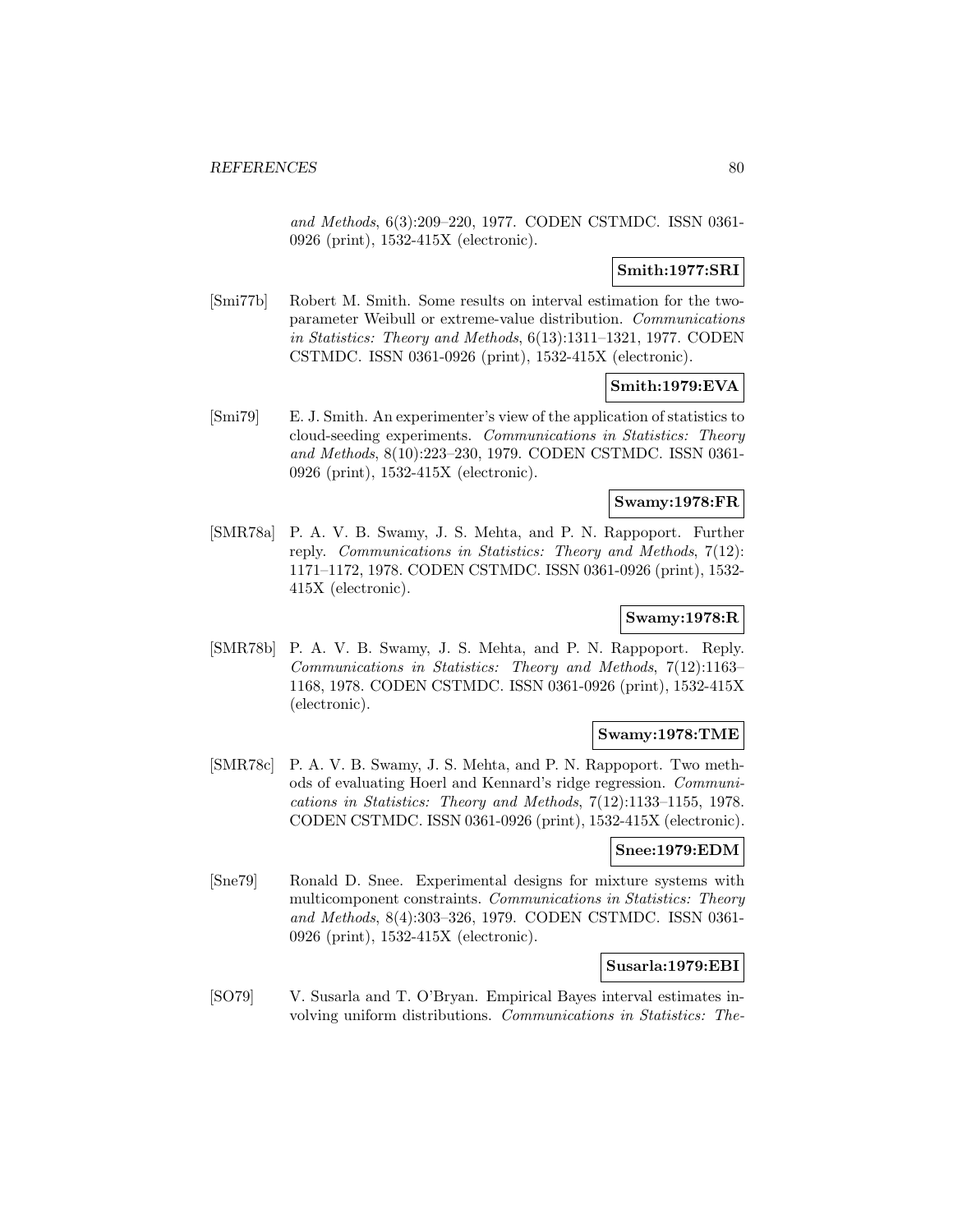ory and Methods, 8(4):385–397, 1979. CODEN CSTMDC. ISSN 0361-0926 (print), 1532-415X (electronic).

## **Shah:1976:AMP**

[SP76a] K. R. Shah and S. C. Puri. Application of MINQUE procedure to block designs. Communications in Statistics: Theory and Methods, 5(2):191–196, 1976. CODEN CSTMDC. ISSN 0361-0926 (print), 1532-415X (electronic).

# **Susarlam:1976:EBT**

[SP76b] V. Susarlam and E. G. Phadia. Empirical Bayes testing of a distribution function with Dirichlet process priors. Communications in Statistics: Theory and Methods, 5(5):455–469, 1976. CODEN CSTMDC. ISSN 0361-0926 (print), 1532-415X (electronic).

#### **Spurrier:1976:DST**

[Spu76] John D. Spurrier. Double sample tests for the equality of two means. Communications in Statistics: Theory and Methods, 5(4):343–349, 1976. CODEN CSTMDC. ISSN 0361-0926 (print), 1532-415X (electronic).

### **Spurrier:1978:TSS**

[Spu78] John D. Spurrier. Two stage sign tests that allow first stage acceptance and rejection. Communications in Statistics: Theory and Methods, 7(4):399–408, 1978. CODEN CSTMDC. ISSN 0361-0926 (print), 1532-415X (electronic).

#### **Srivastava:1979:EME**

[SR79] V. K. Srivastava and Baldev Raj. The existence of the mean of the estimator in seemingly unrelated regressions. Communications in Statistics: Theory and Methods, 8(7):713–717, 1979. CODEN CSTMDC. ISSN 0361-0926 (print), 1532-415X (electronic).

#### **Sinha:1978:BFP**

[SRC78] Bimal Kumar Sinha, B. Raja Rao, and Bernard Clement. Behrens– Fisher problem under the assumption of homogeneous coefficients of variation. Communications in Statistics: Theory and Methods, 7(7):637–656, 1978. CODEN CSTMDC. ISSN 0361-0926 (print), 1532-415X (electronic).

## **Sinha:1976:CDM**

[SS76] Bimal Kumar Sinha and Bikas Kumar Sinha. On a characterization of the dispersion matrix based on the properties of regression.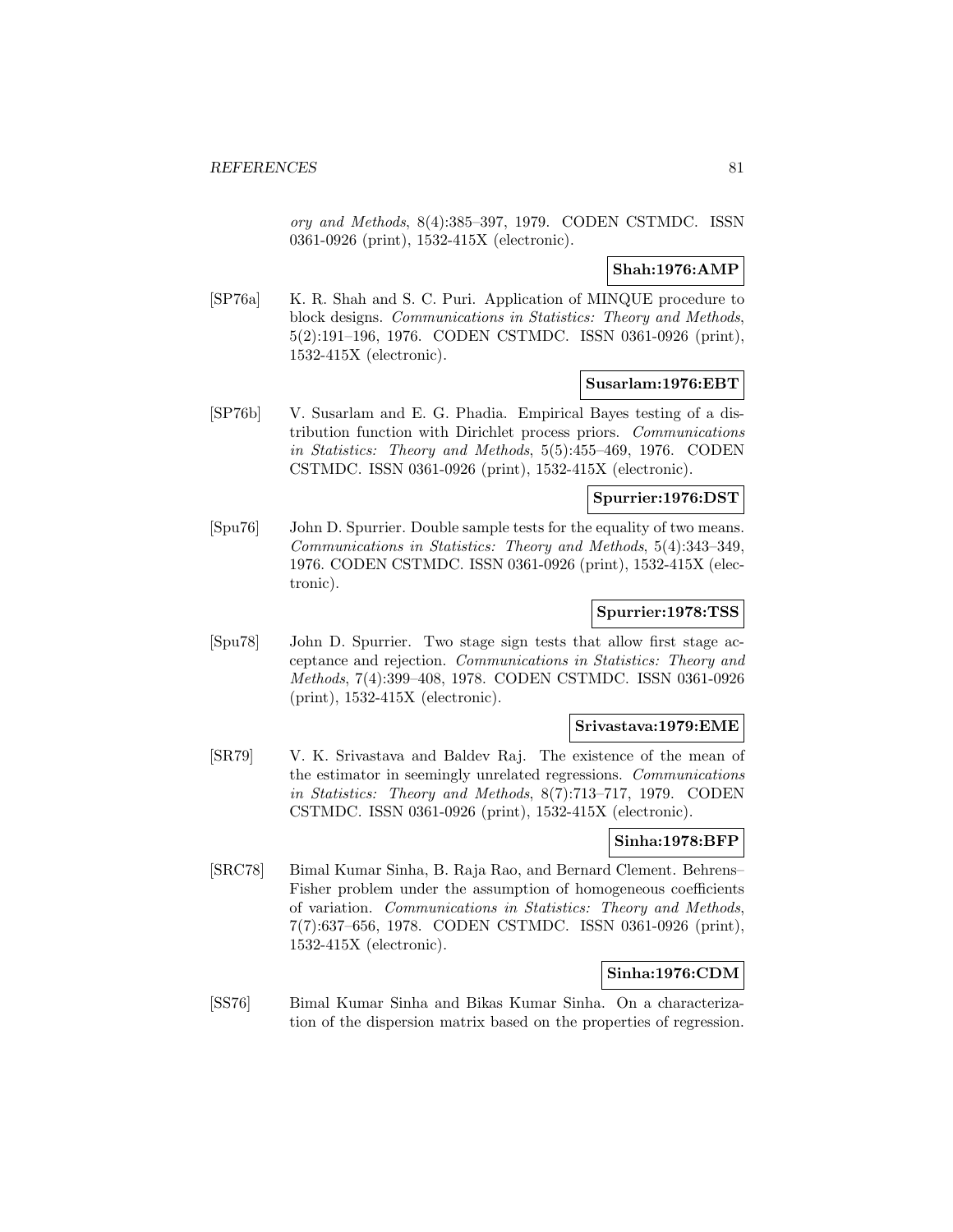Communications in Statistics: Theory and Methods, 5(13):1215– 1224, 1976. CODEN CSTMDC. ISSN 0361-0926 (print), 1532-415X (electronic).

## **Sathe:1979:ISS**

[SS79a] Y. S. Sathe and R. G. Shenoy. On inequalities for statistics similar to Student's t. Communications in Statistics: Theory and Methods, 8(6):575–579, 1979. CODEN CSTMDC. ISSN 0361-0926 (print), 1532-415X (electronic).

## **Sinha:1979:PCT**

[SS79b] Agam Nath Sinha and Pranab Kumar Sen. Progressively censored tests for clinical experiments and life testing problems based on weighted empirical distributions. Communications in Statistics: Theory and Methods, 8(9):871–897, 1979. CODEN CSTMDC. ISSN 0361-0926 (print), 1532-415X (electronic).

## **Sugiyama:1976:SUD**

[ST76] T. Sugiyama and H. Tong. On a statistic useful in dimensionality reduction in multivariable linear stochastic system. Communications in Statistics: Theory and Methods, 5(8):711–721, 1976. CODEN CSTMDC. ISSN 0361-0926 (print), 1532-415X (electronic).

## **Steece:1979:BAM**

[Ste79] Bert M. Steece. A Bayesian approach to model adequacy. Communications in Statistics: Theory and Methods, 8(14):1393–1402, 1979. CODEN CSTMDC. ISSN 0361-0926 (print), 1532-415X (electronic).

### **Stokes:1977:RSS**

[Sto77] S. Lynne Stokes. Ranked set sampling with concomitant variables. Communications in Statistics: Theory and Methods, 6(12):1207– 1211, 1977. CODEN CSTMDC. ISSN 0361-0926 (print), 1532-415X (electronic).

## **Silvey:1978:AOD**

[STT78] S. D. Silvey, D. H. Titterington, and B. Torsney. An algorithm for optimal designs on a design space. Communications in Statistics: Theory and Methods, 7(14):1379–1389, 1978. CODEN CSTMDC. ISSN 0361-0926 (print), 1532-415X (electronic).

# **Studden:1978:DLD**

[Stu78] W. J. Studden. Designs for large degree polynomial regression. Communications in Statistics: Theory and Methods, 7(14):1391-1397,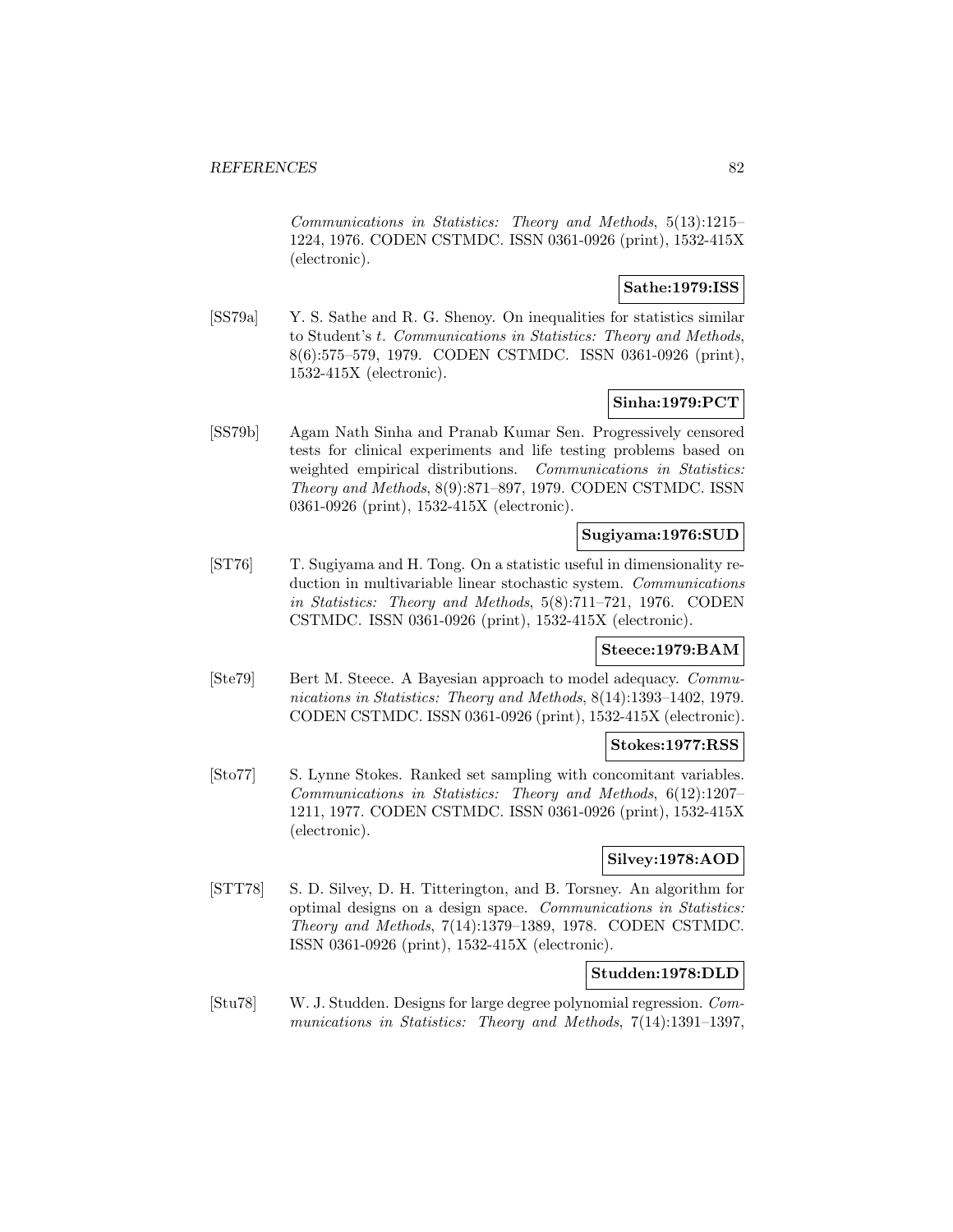1978. CODEN CSTMDC. ISSN 0361-0926 (print), 1532-415X (electronic).

#### **Subrahmaniam:1978:PPD**

[Sub78] Kathleen Subrahmaniam. The Pascal–Poisson distribution revisited: estimation and efficiency. Communications in Statistics: Theory and Methods, 7(7):673–683, 1978. CODEN CSTMDC. ISSN 0361-0926 (print), 1532-415X (electronic).

## **Sugiura:1978:FAD**

[Sug78] Nariaki Sugiura. Further analysts of the data by Akaike's information criterion and the finite corrections. Communications in Statistics: Theory and Methods, 7(1):13–26, 1978. CODEN CSTMDC. ISSN 0361-0926 (print), 1532-415X (electronic).

### **Schucany:1977:ADF**

[SW77a] William R. Schucany and Wayne A. Woodward. Adjusting the degrees of freedom for the jackknife. Communications in Statistics: Theory and Methods, 6(5):439–442, 1977. CODEN CSTMDC. ISSN 0361-0926 (print), 1532-415X (electronic).

## **Skillings:1977:TOA**

[SW77b] John H. Skillings and Douglas A. Wolfe. Testing for ordered alternatives by combining independent distribution-free block statistics. Communications in Statistics: Theory and Methods, 6(15):1453– 1463, 1977. CODEN CSTMDC. ISSN 0361-0926 (print), 1532-415X (electronic).

### **Swindel:1976:GRE**

[Swi76] Benee F. Swindel. Good ridge estimators based on prior information. Communications in Statistics: Theory and Methods, 5(11):1065– 1075, 1976. CODEN CSTMDC. ISSN 0361-0926 (print), 1532-415X (electronic).

### **Tamhane:1977:CAM**

[Tam77a] Ajit C. Tamhane. Corrections and amendments multiple comparisons in Model I one-way ANOVA with unequal variances. Communications in Statistics: Theory and Methods, 6(15):1535–1536, 1977. CODEN CSTMDC. ISSN 0361-0926 (print), 1532-415X (electronic).

## **Tamhane:1977:MCM**

[Tam77b] Ajit C. Tamhane. Multiple comparisons in Model I one-way ANOVA with unequal variances. *Communications in Statistics: Theory and*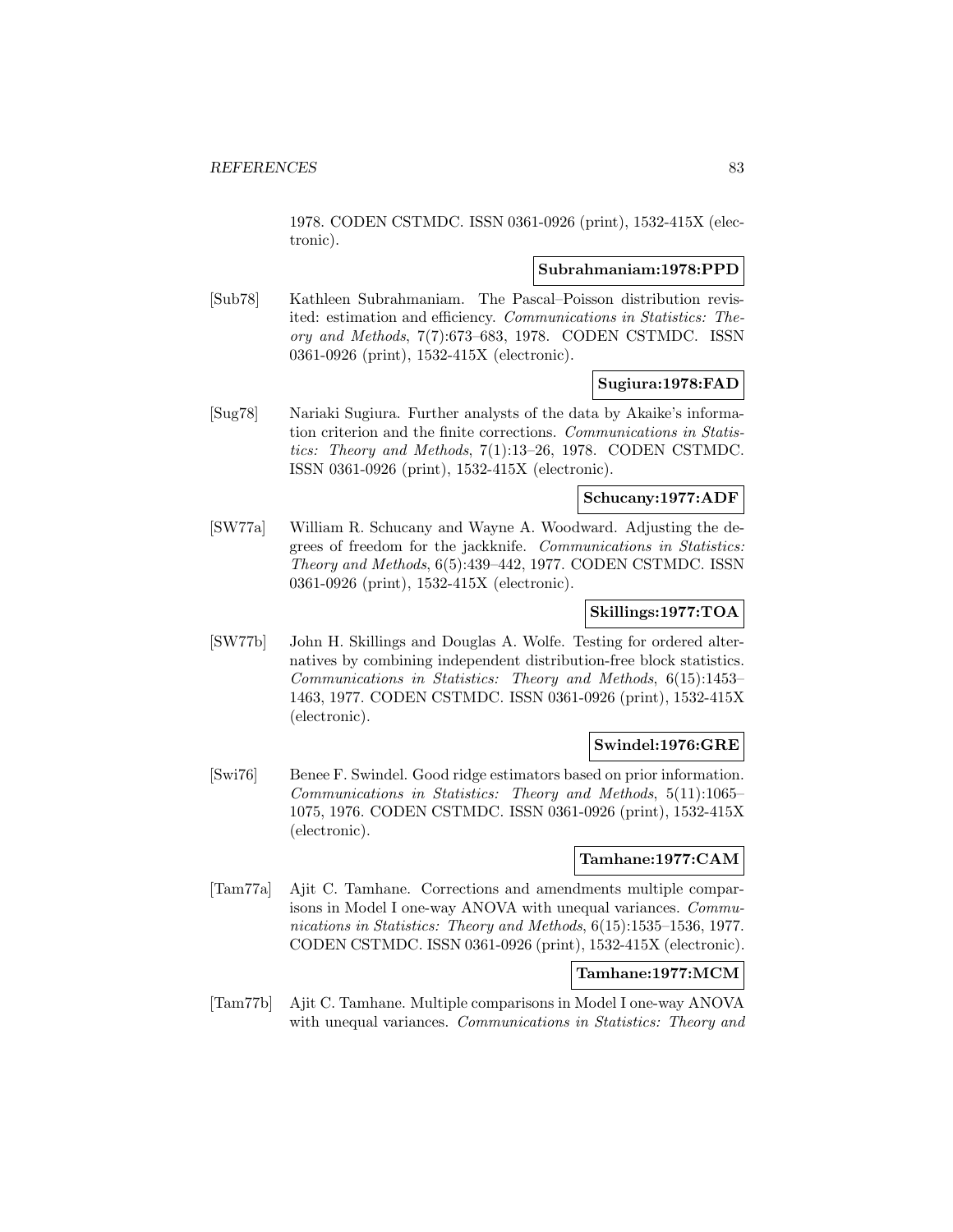Methods, 6(1):15–32, 1977. CODEN CSTMDC. ISSN 0361-0926 (print), 1532-415X (electronic).

## **Tan:1976:SMT**

[TB76] Peter Tan and B. Bernholtz. On structural models and a theorem of D. Basu. Communications in Statistics: Theory and Methods, 5 (13):1245–1256, 1976. CODEN CSTMDC. ISSN 0361-0926 (print), 1532-415X (electronic).

### **Tamhane:1977:TSM**

[TB77] Ajit C. Tamhane and Robert E. Bechhofer. A two-stage minimax procedure with screening for selecting the largest normal mean. Communications in Statistics: Theory and Methods, 6(11):1003– 1033, 1977. CODEN CSTMDC. ISSN 0361-0926 (print), 1532-415X (electronic).

### **Tamhane:1979:TSM**

[TB79] Ajit C. Tamhane and Robert E. Bechhofer. A two-stage minimax procedure with screening for selecting the largest normal mean (II): an improved PCS lower bound and associated tables. Communications in Statistics: Theory and Methods, 8(4):337–358, 1979. CO-DEN CSTMDC. ISSN 0361-0926 (print), 1532-415X (electronic).

### **Tubbs:1976:ESS**

[TC76] J. D. Tubbs and W. A. Coberly. An empirical sensitivity study of mixture proportion estimators. Communications in Statistics: Theory and Methods, 5(12):1115–1125, 1976. CODEN CSTMDC. ISSN 0361-0926 (print), 1532-415X (electronic).

### **Talwar:1977:RTH**

[TG77] Prem P. Talwar and James E. Gentle. A robust test for the homogeneity of scales. Communications in Statistics: Theory and Methods, 6(4):363–369, 1977. CODEN CSTMDC. ISSN 0361-0926 (print), 1532-415X (electronic).

### **Taylor:1979:UTA**

[TG79a] M. S. Taylor and F. E. Grubbs. Use of tail areas for testing goodnessof-fit. Communications in Statistics: Theory and Methods, 8(15): 1575–1584, 1979. CODEN CSTMDC. ISSN 0361-0926 (print), 1532- 415X (electronic).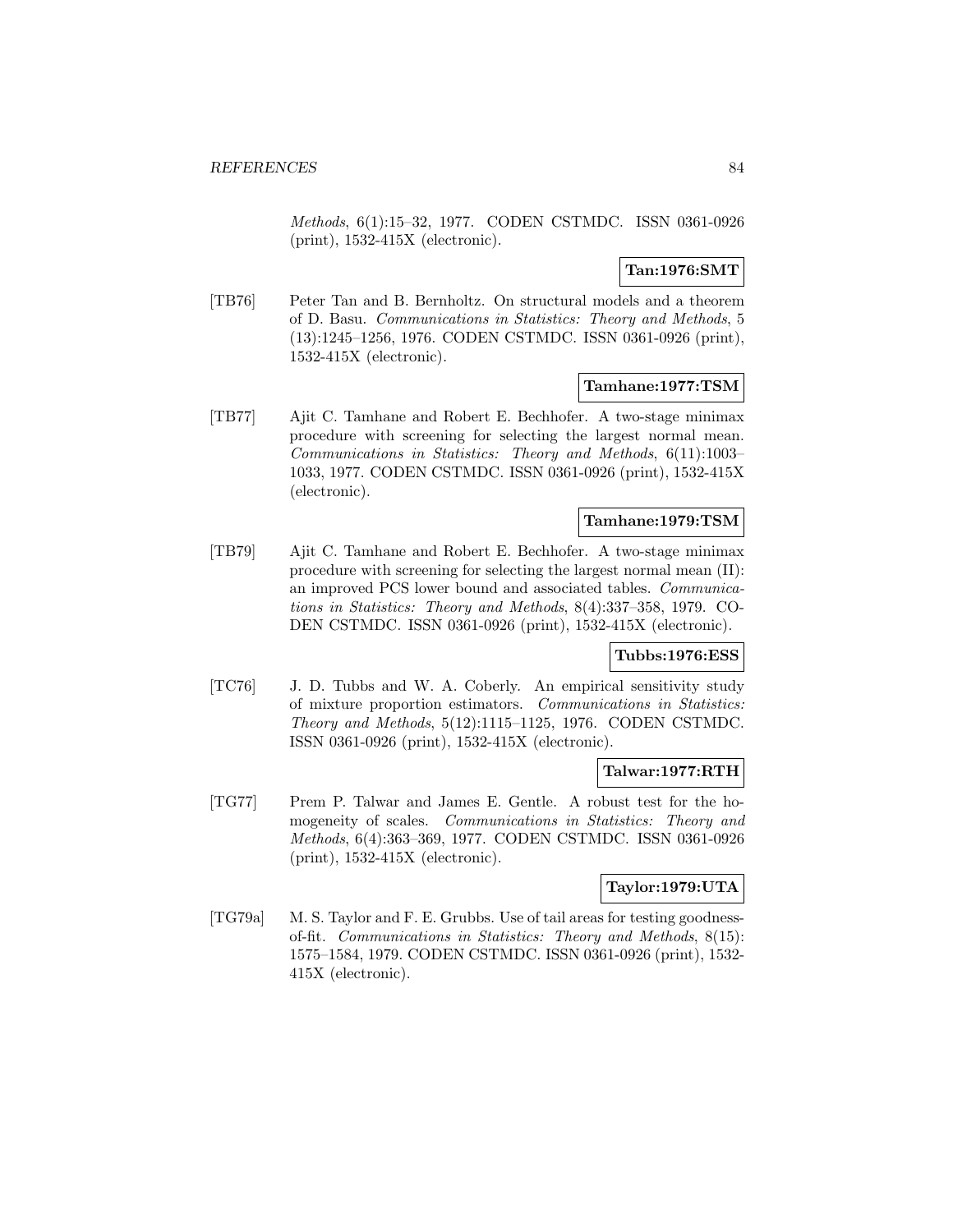### **Tripathi:1979:SAK**

[TG79b] Ram C. Tripathi and John Gurland. Some aspects of the Kemp families of distributions. Communications in Statistics: Theory and Methods, 8(9):855–869, 1979. CODEN CSTMDC. ISSN 0361-0926 (print), 1532-415X (electronic).

# **Tiku:1975:NST**

[Tik75] M. L. Tiku. A new statistic for testing suspected outliers. Communications in Statistics, 4(8):737–752, 1975. CODEN COSTCX. ISSN 0090-3272 (print), 2332-3965 (electronic). See comment [Haw77] and rejoinder [Tik77].

### **Tiku:1977:RCN**

[Tik77] M. L. Tiku. Rejoinder: "Comment on 'A new Statistic for Testing Suspected Outliers'". Communications in Statistics: Theory and Methods, 6(14):1417–1422, 1977. CODEN CSTMDC. ISSN 0361- 0926 (print), 1532-415X (electronic).

## **Tong:1977:API**

[Ton77] Y. L. Tong. Applications of a probability inequality to ranking and selection and other related problems. Communications in Statistics: Theory and Methods, 6(11):1105–1120, 1977. CODEN CSTMDC. ISSN 0361-0926 (print), 1532-415X (electronic).

## **Tong:1979:CRB**

[Ton79] Y. L. Tong. Counterexamples to a result of Broemeling on simultaneous inferences for variance ratios of some mixed linear models. Communications in Statistics: Theory and Methods, 8(12):1197– 1204, 1979. CODEN CSTMDC. ISSN 0361-0926 (print), 1532-415X (electronic).

## **Tiku:1977:ETG**

[TS77] M. L. Tiku and D. E. Stewart. Estimating and testing group effects from Type I censored normal samples in experimental design. Communications in Statistics: Theory and Methods, 6(15):1485-1501, 1977. CODEN CSTMDC. ISSN 0361-0926 (print), 1532-415X (electronic).

## **Turnbull:1976:MDR**

[Tur76] Bruce W. Turnbull. Multiple decision rules for comparing several populations with a fixed known standard. Communications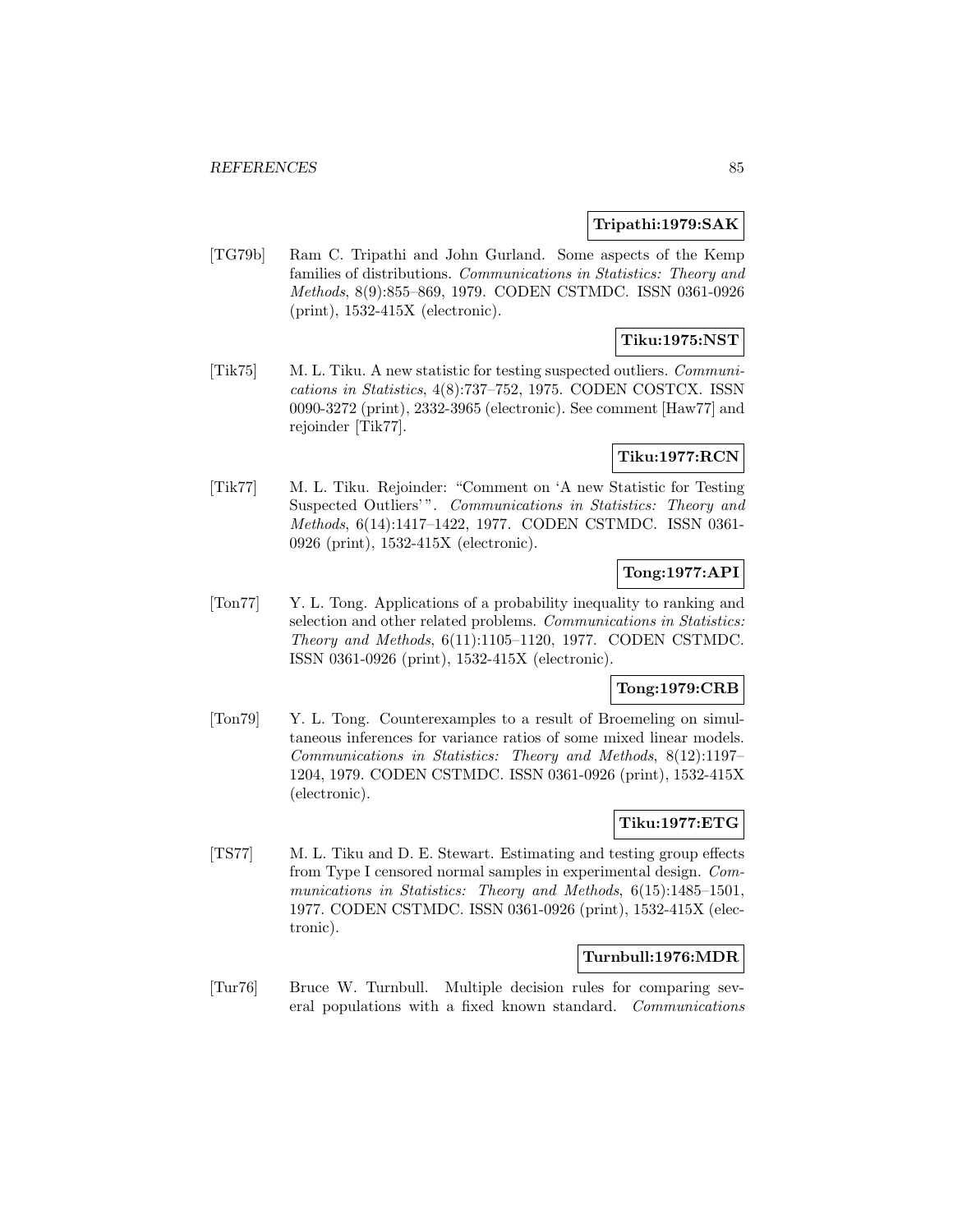in Statistics: Theory and Methods, 5(13):1225–1244, 1976. CODEN CSTMDC. ISSN 0361-0926 (print), 1532-415X (electronic).

## **Ury:1979:DFC**

[UW79] Hans K. Ury and Alvin D. Wiggins. Distribution-free confidence bounds for  $Pr(y < x)$  when  $F(x)$  and  $G(y) = F(x-c)$  are continuous and symmetric. Communications in Statistics: Theory and Methods, 8(12):1247–1253, 1979. CODEN CSTMDC. ISSN 0361-0926 (print), 1532-415X (electronic).

## **Vinod:1978:ERE**

[Vin78a] H. D. Vinod. Equivariance of ridge estimators through standardization, a note. Communications in Statistics: Theory and Methods, 7 (12):1157–1161, 1978. CODEN CSTMDC. ISSN 0361-0926 (print), 1532-415X (electronic).

### **Vinod:1978:R**

[Vin78b] H. D. Vinod. A rejoinder. Communications in Statistics: Theory and Methods, 7(12):1169–1170, 1978. CODEN CSTMDC. ISSN 0361-0926 (print), 1532-415X (electronic).

## **VanRyzin:1978:MSE**

[VW78] J. Van Ryzin and H. C. Wang. The methods for smooth estimation of discrete distributions. Communications in Statistics: Theory and Methods, 7(3):211–228, 1978. CODEN CSTMDC. ISSN 0361-0926 (print), 1532-415X (electronic).

### **Watkins:1979:EFM**

[Wat79] T. A. Watkins. On estimating a function of the mean of a multivariate normal distribution. Communications in Statistics: Theory and Methods, 8(3):245–256, 1979. CODEN CSTMDC. ISSN 0361-0926 (print), 1532-415X (electronic).

## **Williford:1979:BEP**

[WB79] W. O. Williford and S. K. Bingham. Bayesian estimation of the parameters in two modified Poisson distributions. Communications in Statistics: Theory and Methods, 8(13):1315–1326, 1979. CODEN CSTMDC. ISSN 0361-0926 (print), 1532-415X (electronic).

# **Wegman:1977:MCS**

[WC77] Edward J. Wegman and Raymond J. Carroll. A Monte Carlo study of robust estimators of location. Communications in Statistics: The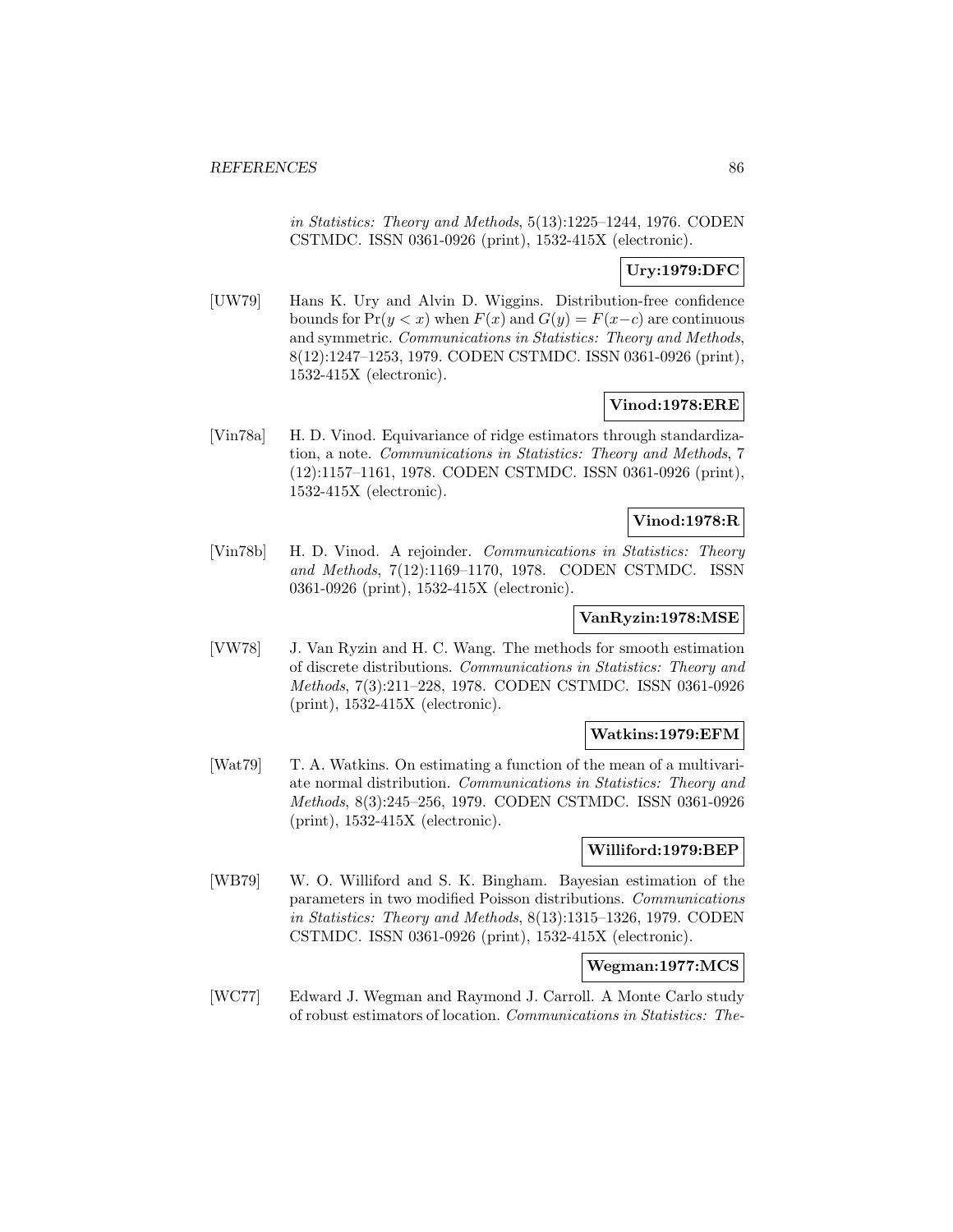ory and Methods, 6(9):795–812, 1977. CODEN CSTMDC. ISSN 0361-0926 (print), 1532-415X (electronic).

#### **Wackerly:1976:PCM**

[WD76] D. D. Wackerly and F. H. Dietrich. Pairwise comparisons of matched proportions. Communications in Statistics: Theory and Methods, 5 (15):1455–1467, 1976. CODEN CSTMDC. ISSN 0361-0926 (print), 1532-415X (electronic).

#### **Weiss:1976:TST**

[Wei76] Lionel Weiss. Two-sample tests and tests of fit. Communications in Statistics: Theory and Methods, 5(13):1275–1285, 1976. CODEN CSTMDC. ISSN 0361-0926 (print), 1532-415X (electronic).

### **Wei:1978:CTA**

[Wei78a] L. J. Wei. A class of treatment assignment rules for sequential experiments. Communications in Statistics: Theory and Methods, 7(3):285–295, 1978. CODEN CSTMDC. ISSN 0361-0926 (print), 1532-415X (electronic).

## **Weiss:1978:STW**

[Wei78b] Lionel Weiss. Some tests of whether several samples are from identical populations. Communications in Statistics: Theory and Methods, 7(12):1099–1127, 1978. CODEN CSTMDC. ISSN 0361-0926 (print), 1532-415X (electronic).

### **Williams:1976:TAB**

[Wil76] George W. Williams. Testing the association between health status and an environmental index. Communications in Statistics: Theory and Methods, 5(5):421–427, 1976. CODEN CSTMDC. ISSN 0361- 0926 (print), 1532-415X (electronic).

#### **Williams:1978:SDD**

[Wil78] E. J. Williams. A simple derivation of the distribution of the multiple correlation coefficient. Communications in Statistics: Theory and Methods, 7(15):1413–1420, 1978. CODEN CSTMDC. ISSN 0361-0926 (print), 1532-415X (electronic).

### **Woolson:1976:MCI**

[WLCC76] R. F. Woolson, J. D. Leeper, J. W. L. Cole, and W. R. Clarke. A Monte Carlo investigation of a statistic for a bivariate missing data problem. Communications in Statistics: Theory and Methods,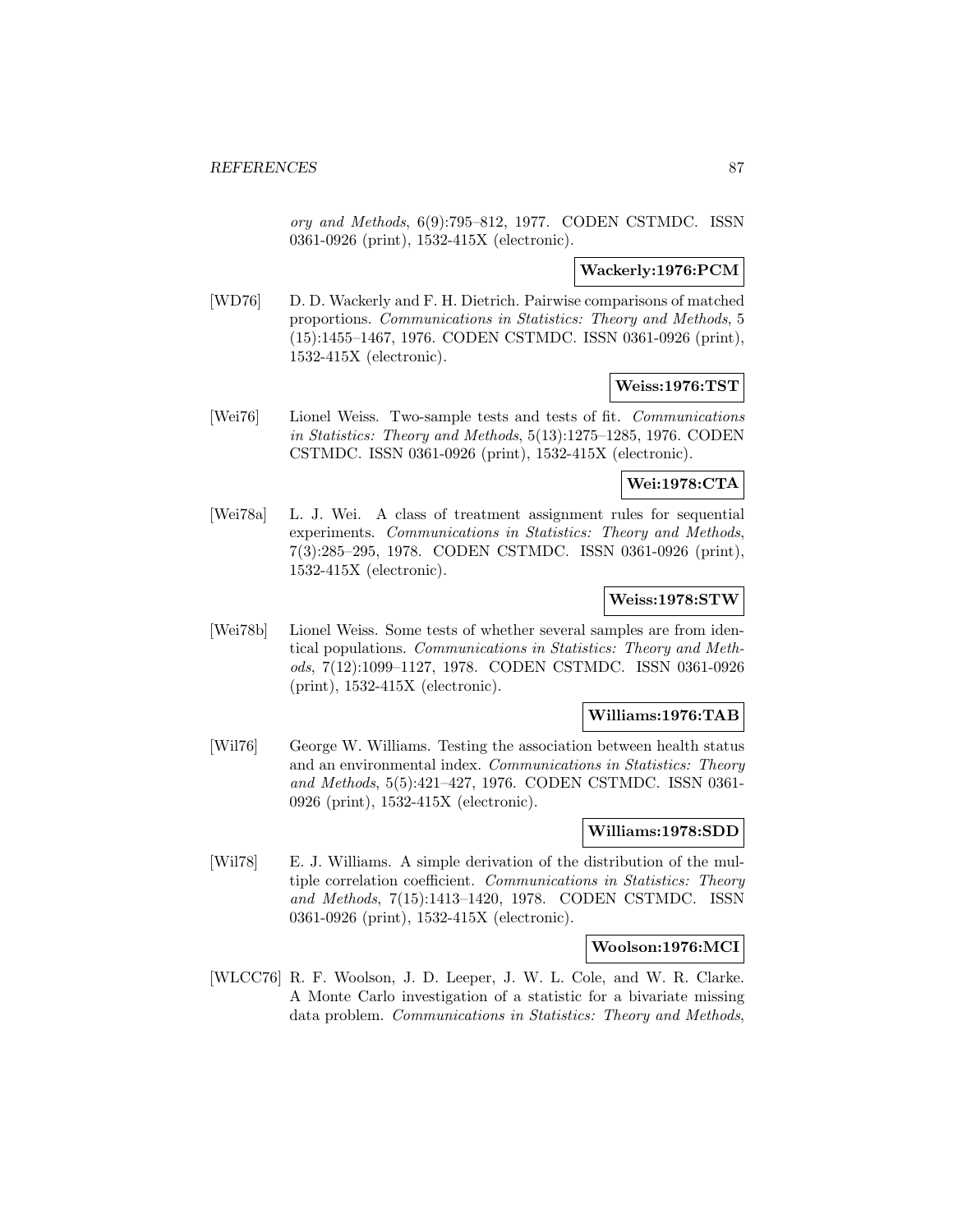5(7):681–688, 1976. CODEN CSTMDC. ISSN 0361-0926 (print), 1532-415X (electronic).

### **Wiorkowski:1979:P**

[WO79] John J. Wiorkowski and Patrick L. Odell. Preface. Communications in Statistics: Theory and Methods, 8(10):953–954, 1979. CODEN CSTMDC. ISSN 0361-0926 (print), 1532-415X (electronic).

## **Wood:1978:NHL**

[Woo78] Constance L. Wood. On null-hypothesis limiting distributions of Kolmogorov–Smiirnov type statistics with estimated location and scale parameters. Communications in Statistics: Theory and Methods, 7(12):1181–1198, 1978. CODEN CSTMDC. ISSN 0361-0926 (print), 1532-415X (electronic).

## **Weiner:1977:SMA**

[WP77] Dan Weiner and Peter Purdue. A semi-Markov approach to stochastic compartmental models. Communications in Statistics: Theory and Methods, 6(12):1231–1243, 1977. CODEN CSTMDC. ISSN 0361-0926 (print), 1532-415X (electronic).

## **Wu:1978:SIP**

[Wu78] Chien-Fu Wu. Some iterative procedures for generating nonsingular optimal designs. Communications in Statistics: Theory and Methods, 7(14):1399–1412, 1978. CODEN CSTMDC. ISSN 0361-0926 (print), 1532-415X (electronic).

## **Wynn:1977:CCC**

[Wyn77] H. P. Wynn. The combinatorial characterization of certain connected  $2 \times j \times k$  three-way layouts. Communications in Statistics: Theory and Methods, 6(10):945–953, 1977. CODEN CSTMDC. ISSN 0361-0926 (print), 1532-415X (electronic).

### **Yamato:1977:RBL**

[Yam77] Hajime Yamato. Relations between limiting Bayes estimates and the U-statistics for estimable parameters of degrees 2 and 3. Communications in Statistics: Theory and Methods, 6(1):55–66, 1977. CO-DEN CSTMDC. ISSN 0361-0926 (print), 1532-415X (electronic).

## **Yu:1978:UPI**

[YBW78] P. M. V. Yu, T. L. Bouillon, and I. A. Watkins. The use of prior information in linear regression. Communications in Statistics: The